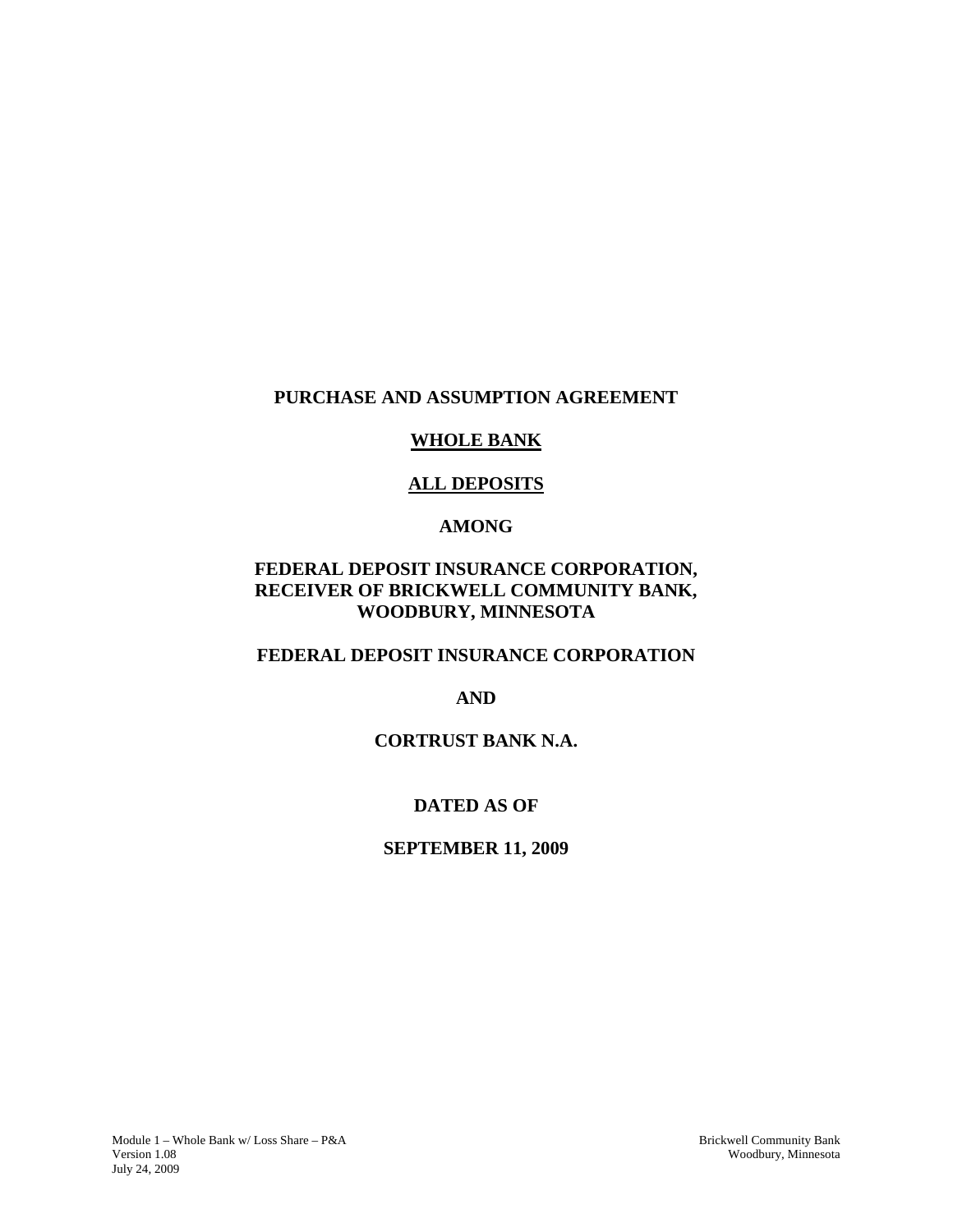# **TABLE OF CONTENTS**

| <b>ARTICLE I</b>   |                                                       |  |
|--------------------|-------------------------------------------------------|--|
| <b>ARTICLE II</b>  |                                                       |  |
| 2.1                |                                                       |  |
| 2.2                |                                                       |  |
| 2.3                |                                                       |  |
| 2.4                |                                                       |  |
| <b>ARTICLE III</b> |                                                       |  |
| 3.1                |                                                       |  |
| 3.2                |                                                       |  |
| 3.3                | Manner of Conveyance; Limited Warranty;               |  |
|                    |                                                       |  |
| 3.4                |                                                       |  |
| 3.5                |                                                       |  |
| 3.6                |                                                       |  |
| <b>ARTICLE IV</b>  | <b>ASSUMPTION OF CERTAIN DUTIES AND OBLIGATIONS19</b> |  |
| 4.1                |                                                       |  |
| 4.2                |                                                       |  |
| 4.3                |                                                       |  |
| 4.4                |                                                       |  |
| 4.5                |                                                       |  |
| 4.6                |                                                       |  |
| 4.7                | Agreement with Respect to Leased Data                 |  |
|                    |                                                       |  |
| 4.8                | Agreement with Respect to Certain                     |  |
|                    |                                                       |  |
| 4.9                |                                                       |  |
| 4.10               |                                                       |  |
| 4.11               |                                                       |  |
| 4.12               | Agreement with Respect to Continuation of Group       |  |
|                    |                                                       |  |
| 4.13               | Agreement with Respect to Interim Asset Servicing 27  |  |
| 4.14               | Reserved                                              |  |
| 4.15               |                                                       |  |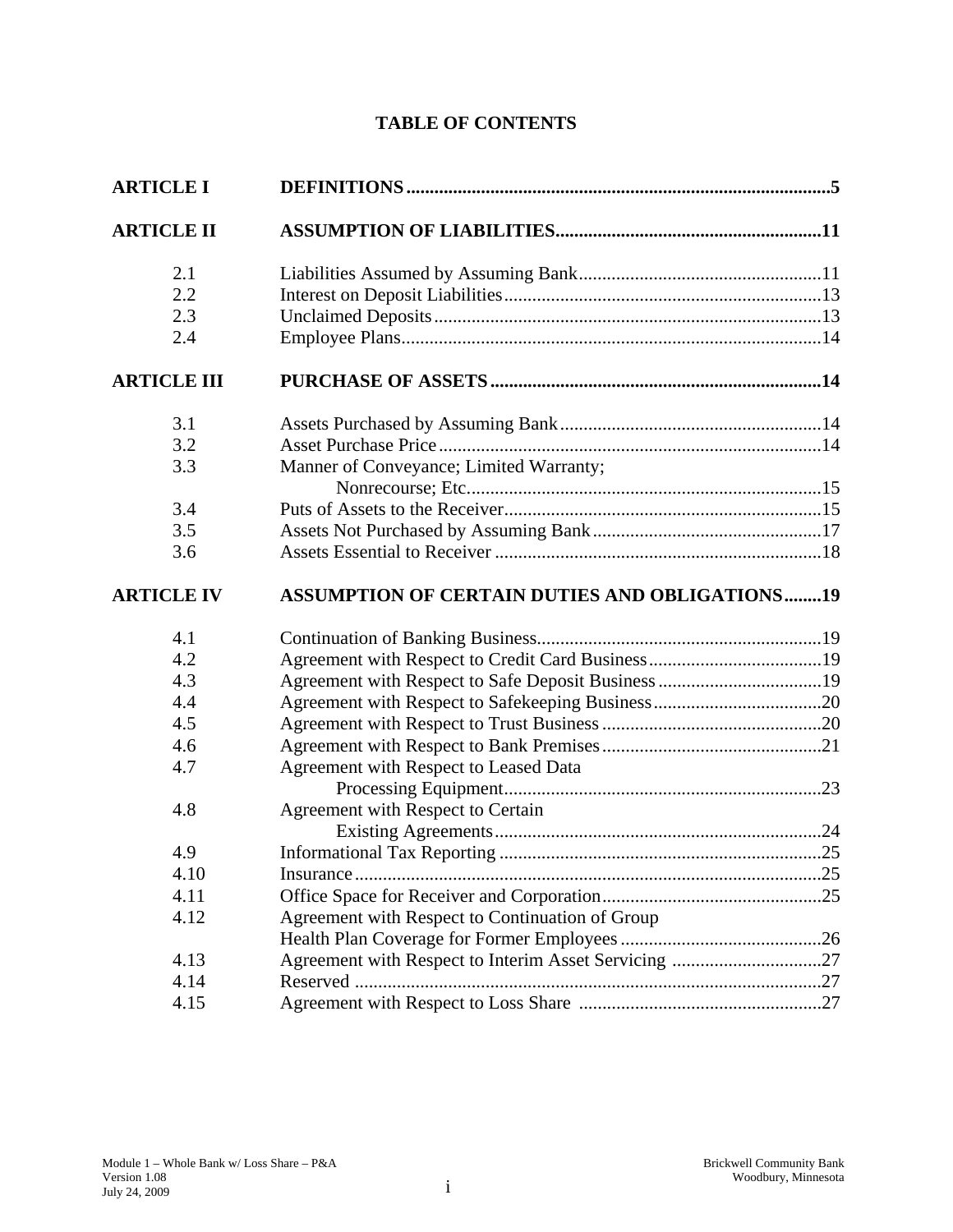| <b>ARTICLE V</b>    | <b>DUTIES WITH RESPECT TO DEPOSITORS</b>              |  |
|---------------------|-------------------------------------------------------|--|
|                     |                                                       |  |
| 5.1                 |                                                       |  |
| 5.2                 |                                                       |  |
| 5.3                 |                                                       |  |
|                     |                                                       |  |
| <b>ARTICLE VI</b>   |                                                       |  |
| 6.1                 |                                                       |  |
| 6.2                 |                                                       |  |
| 6.3                 |                                                       |  |
| 6.4                 |                                                       |  |
| <b>ARTICLE VII</b>  |                                                       |  |
| <b>ARTICLE VIII</b> |                                                       |  |
| 8.1                 |                                                       |  |
| 8.2                 | Correction of Errors and Omissions; Other Liabilities |  |
| 8.3                 |                                                       |  |
| 8.4                 |                                                       |  |
| 8.5                 |                                                       |  |
| <b>ARTICLE IX</b>   |                                                       |  |
| 9.1                 |                                                       |  |
| 9.2                 |                                                       |  |
| 9.3                 |                                                       |  |
| 9.4                 |                                                       |  |
| 9.5                 |                                                       |  |
| 9.6                 | Proceedings with Respect to Certain Assets            |  |
|                     |                                                       |  |
| 9.7                 |                                                       |  |
| <b>ARTICLE X</b>    |                                                       |  |
| <b>ARTICLE XI</b>   | <b>REPRESENTATIONS AND WARRANTIES OF THE</b>          |  |
| <b>ARTICLE XII</b>  |                                                       |  |
|                     |                                                       |  |
| 12.1                |                                                       |  |
| 12.2                |                                                       |  |
| 12.3                |                                                       |  |
| 12.4                |                                                       |  |
| 12.5                |                                                       |  |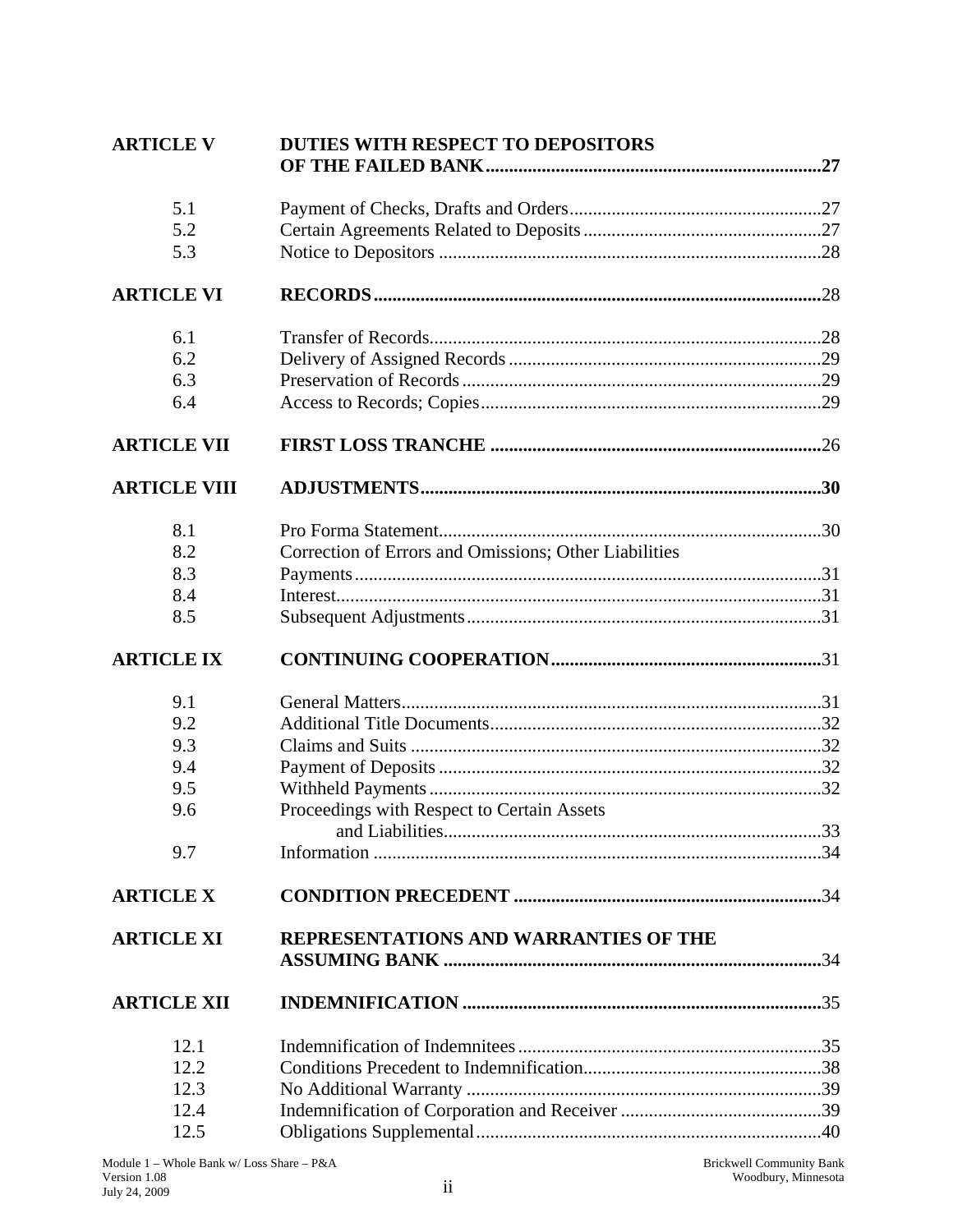| 12.6                |  |
|---------------------|--|
| 12.7                |  |
| 12.8                |  |
| <b>ARTICLE XIII</b> |  |
| 13.1                |  |
| 13.2                |  |
| 13.3                |  |
| 13.4                |  |
| 13.5                |  |
| 13.6                |  |
| 13.7                |  |
| 13.8                |  |
| 13.9                |  |
| 13.10               |  |
| 13.11               |  |
| 13.12               |  |
| 13.13               |  |

## **SCHEDULES**

| 2.1              |  |
|------------------|--|
| 2.1(a)           |  |
| 3.1              |  |
| 3.2              |  |
| 3.5(l)           |  |
| 4.15A            |  |
| 4.15B            |  |
| $7 \overline{ }$ |  |

# **EXHIBITS**

| 4.13  |  |
|-------|--|
| 4.15A |  |
| 4.15B |  |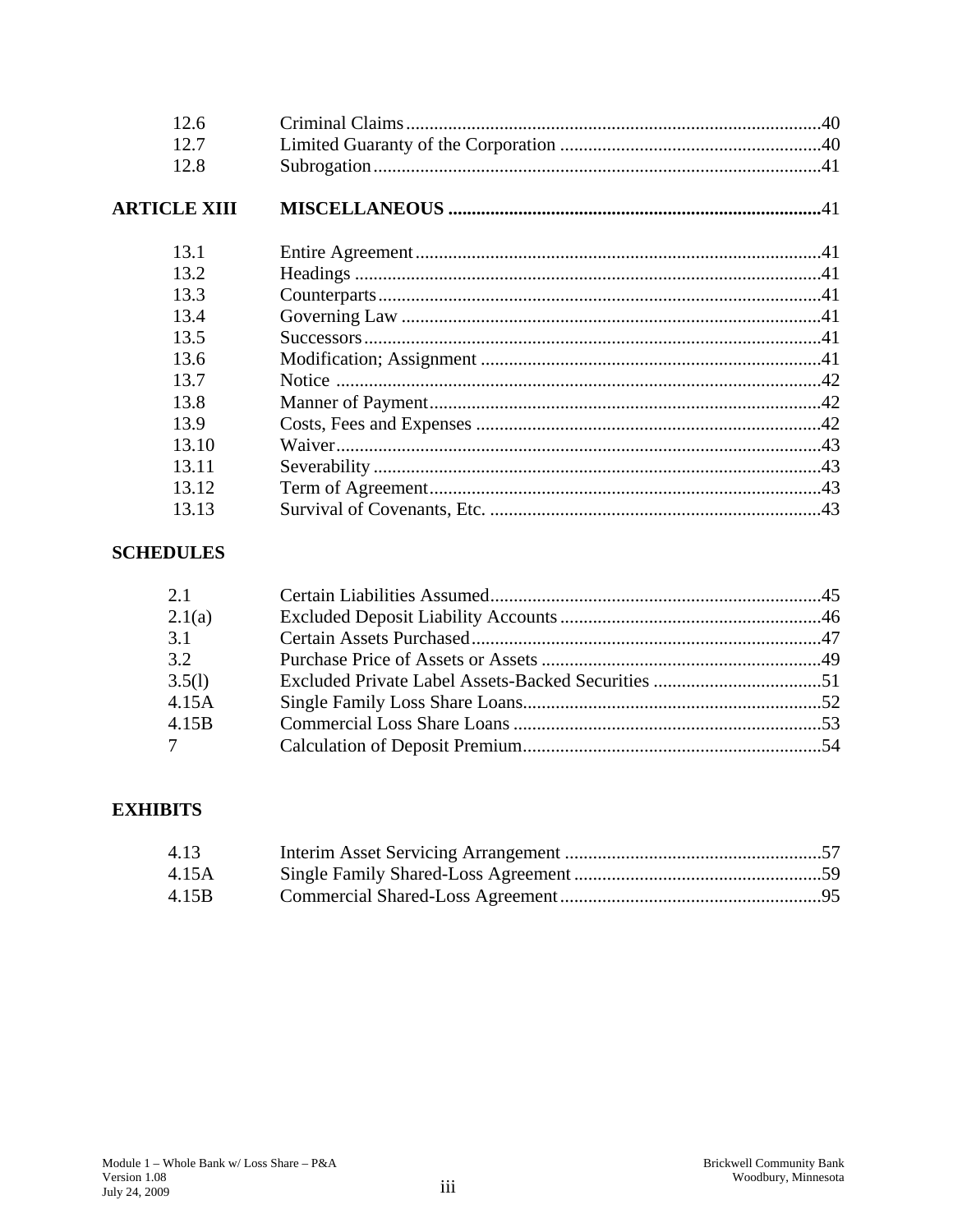### **PURCHASE AND ASSUMPTION AGREEMENT WHOLE BANK ALL DEPOSITS**

**THIS AGREEMENT**, made and entered into as of the 11<sup>th</sup> day of September, 2009, by and among the **FEDERAL DEPOSIT INSURANCE CORPORATION, RECEIVER of BRICKWELL COMMUNITY BANK, WOODBURY, MINNESOTA**  (the "Receiver"), **CORTRUST BANK N.A.**, organized under the laws of the United States of America, and having its principal place of business in Sioux Falls, South Dakota (the "Assuming Bank"), and the **FEDERAL DEPOSIT INSURANCE CORPORATION**, organized under the laws of the United States of America and having its principal office in Washington, D.C., acting in its corporate capacity (the "Corporation").

#### **WITNESSETH**:

**WHEREAS**, on Bank Closing, the Chartering Authority closed Brickwell Community Bank (the "Failed Bank") pursuant to applicable law and the Corporation was appointed Receiver thereof; and

**WHEREAS**, the Assuming Bank desires to purchase certain assets and assume certain deposit and other liabilities of the Failed Bank on the terms and conditions set forth in this Agreement; and

**WHEREAS**, pursuant to 12 U.S.C. Section 1823(c)(2)(A), the Corporation may provide assistance to the Assuming Bank to facilitate the transactions contemplated by this Agreement, which assistance may include indemnification pursuant to Article XII; and

 **WHEREAS**, the Board of Directors of the Corporation (the "Board") has determined to provide assistance to the Assuming Bank on the terms and subject to the conditions set forth in this Agreement; and

**WHEREAS**, the Board has determined pursuant to 12 U.S.C. Section 1823(c)(4)(A) that such assistance is necessary to meet the obligation of the Corporation to provide insurance coverage for the insured deposits in the Failed Bank.

 **NOW THEREFORE**, in consideration of the mutual promises herein set forth and other valuable consideration, the parties hereto agree as follows: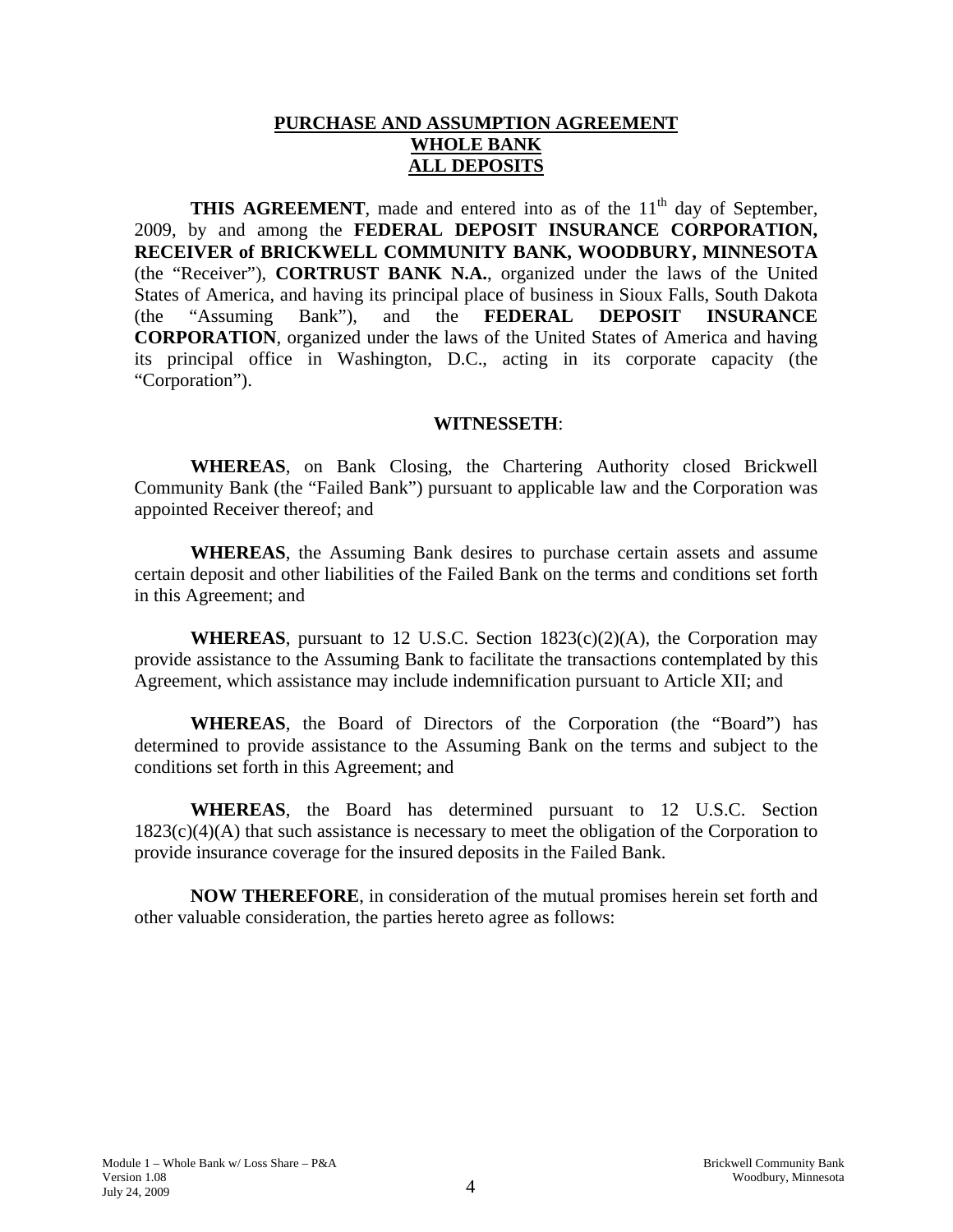#### **ARTICLE I DEFINITIONS**

<span id="page-5-0"></span>Capitalized terms used in this Agreement shall have the meanings set forth in this Article I, or elsewhere in this Agreement. As used herein, words imparting the singular include the plural and vice versa.

"**Accounting Records**" means the general ledger and subsidiary ledgers and supporting schedules which support the general ledger balances.

**"Acquired Subsidiaries"** means Subsidiaries of the Failed Bank acquired pursuant to Section 3.1.

"**Affiliate**" of any Person means any director, officer, or employee of that Person and any other Person (i) who is directly or indirectly controlling, or controlled by, or under direct or indirect common control with, such Person, or (ii) who is an affiliate of such Person as the term "affiliate" is defined in Section 2 of the Bank Holding Company Act of 1956, as amended, 12 U.S.C. Section 1841.

**"Agreement"** means this Purchase and Assumption Agreement by and among the Assuming Bank, the Corporation and the Receiver, as amended or otherwise modified from time to time.

**"Assets"** means all assets of the Failed Bank purchased pursuant to Section 3.1. Assets owned by Subsidiaries of the Failed Bank are not "Assets" within the meaning of this definition.

**"Assumed Deposits"** means Deposits.

 **"Bank Closing"** means the close of business of the Failed Bank on the date on which the Chartering Authority closed such institution.

**"Bank Premises"** means the banking houses, drive-in banking facilities, and teller facilities (staffed or automated) together with appurtenant parking, storage and service facilities and structures connecting remote facilities to banking houses, and land on which the foregoing are located, that are owned or leased by the Failed Bank and that have formerly been utilized, are currently utilized, or are intended to be utilized in the future by the Failed Bank as shown on the Accounting Record of the Failed Bank as of Bank Closing.

"Book Value" means, with respect to any Asset and any Liability Assumed, the dollar amount thereof stated on the Accounting Records of the Failed Bank. The Book Value of any item shall be determined as of Bank Closing after adjustments made by the Receiver for differences in accounts, suspense items, unposted debits and credits, and other similar adjustments or corrections and for setoffs, whether voluntary or involuntary. The Book Value of a Subsidiary of the Failed Bank acquired by the Assuming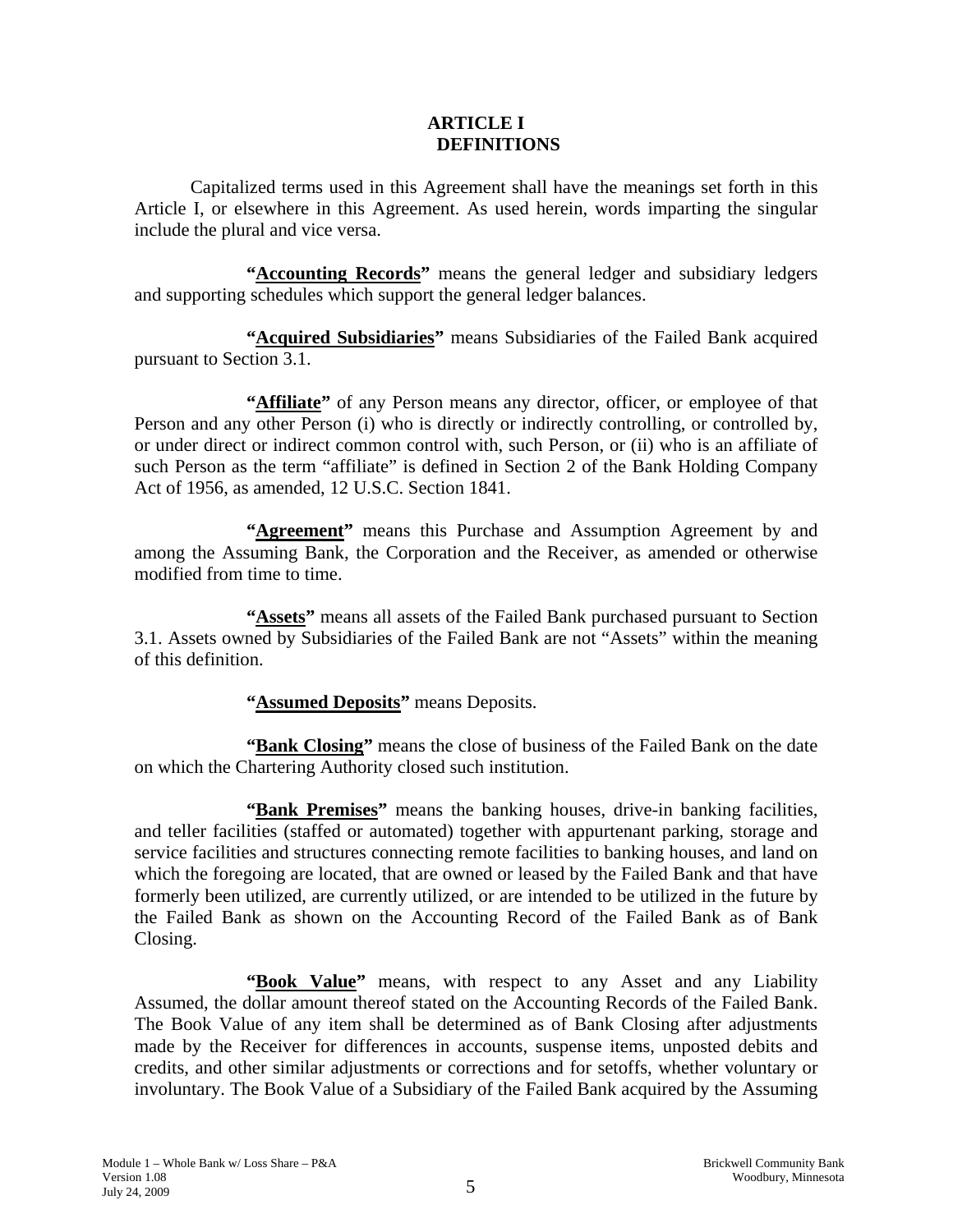<span id="page-6-0"></span>Bank shall be determined from the investment in subsidiary and related accounts on the "bank only" (unconsolidated) balance sheet of the Failed Bank based on the equity method of accounting. Without limiting the generality of the foregoing, (i) the Book Value of a Liability Assumed shall include all accrued and unpaid interest thereon as of Bank Closing, and (ii) the Book Value of a Loan shall reflect adjustments for earned interest, or unearned interest (as it relates to the "rule of 78s" or add-on-interest loans, as applicable), if any, as of Bank Closing, adjustments for the portion of earned or unearned loan-related credit life and/or disability insurance premiums, if any, attributable to the Failed Bank as of Bank Closing, and adjustments for Failed Bank Advances, if any, in each case as determined for financial reporting purposes. The Book Value of an Asset shall not include any adjustment for loan premiums, discounts or any related deferred income, fees or expenses, or general or specific reserves on the Accounting Records of the Failed Bank.

**"Business Day"** means a day other than a Saturday, Sunday, Federal legal holiday or legal holiday under the laws of the State where the Failed Bank is located, or a day on which the principal office of the Corporation is closed.

**"Chartering Authority"** means (i) with respect to a national bank, the Office of the Comptroller of the Currency, (ii) with respect to a Federal savings association or savings bank, the Office of Thrift Supervision, (iii) with respect to a bank or savings institution chartered by a State, the agency of such State charged with primary responsibility for regulating and/or closing banks or savings institutions, as the case may be, (iv) the Corporation in accordance with 12 U.S.C. Section 1821(c), with regard to self appointment, or (v) the appropriate Federal banking agency in accordance with 12 U.S.C.  $1821(c)(9)$ .

**"Commitment"** means the unfunded portion of a line of credit or other commitment reflected on the books and records of the Failed Bank to make an extension of credit (or additional advances with respect to a Loan) that was legally binding on the Failed Bank as of Bank Closing, other than extensions of credit pursuant to the credit card business and overdraft protection plans of the Failed Bank, if any.

**"Credit Documents"** mean the agreements, instruments, certificates or other documents at any time evidencing or otherwise relating to, governing or executed in connection with or as security for, a Loan, including without limitation notes, bonds, loan agreements, letter of credit applications, lease financing contracts, banker's acceptances, drafts, interest protection agreements, currency exchange agreements, repurchase agreements, reverse repurchase agreements, guarantees, deeds of trust, mortgages, assignments, security agreements, pledges, subordination or priority agreements, lien priority agreements, undertakings, security instruments, certificates, documents, legal opinions, participation agreements and intercreditor agreements, and all amendments, modifications, renewals, extensions, rearrangements, and substitutions with respect to any of the foregoing.

**"Credit File"** means all Credit Documents and all other credit, collateral, or insurance documents in the possession or custody of the Assuming Bank, or any of its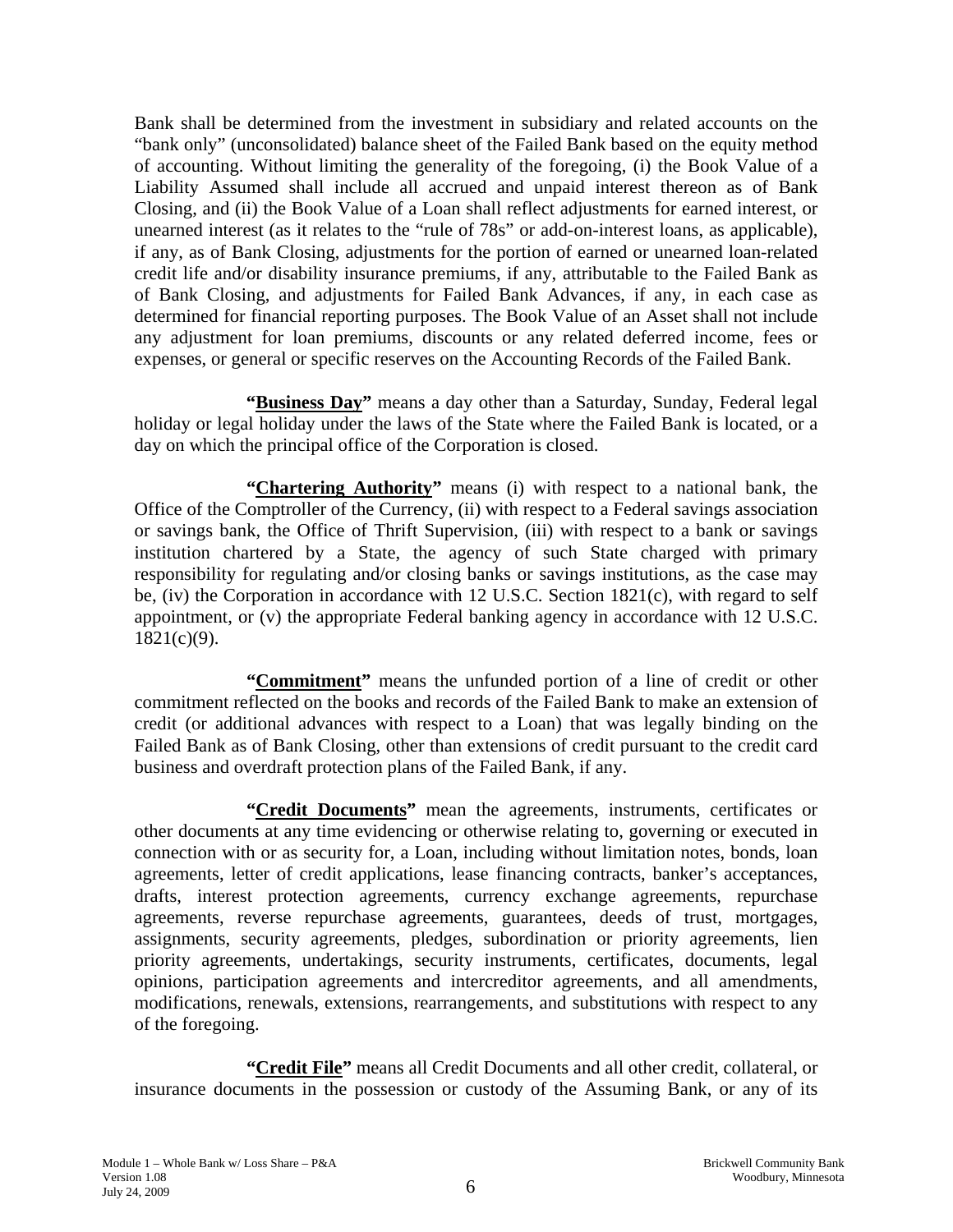<span id="page-7-0"></span>Subsidiaries or Affiliates, relating to an Asset or a Loan included in a Put Notice, or copies of any thereof.

**"Data Processing Lease"** means any lease or licensing agreement, binding on the Failed Bank as of Bank Closing, the subject of which is data processing equipment or computer hardware or software used in connection with data processing activities. A lease or licensing agreement for computer software used in connection with data processing activities shall constitute a Data Processing Lease regardless of whether such lease or licensing agreement also covers data processing equipment.

**"Deposit"** means a deposit as defined in 12 U.S.C. Section 1813(l), including without limitation, outstanding cashier's checks and other official checks and all uncollected items included in the depositors' balances and credited on the books and records of the Failed Bank; provided, that the term "Deposit" shall not include all or any portion of those deposit balances which, in the discretion of the Receiver or the Corporation, (i) may be required to satisfy it for any liquidated or contingent liability of any depositor arising from an unauthorized or unlawful transaction, or (ii) may be needed to provide payment of any liability of any depositor to the Failed Bank or the Receiver, including the liability of any depositor as a director or officer of the Failed Bank, whether or not the amount of the liability is or can be determined as of Bank Closing.

**"Equity Adjustment"** means the dollar amount resulting by subtracting the Book Value, as of Bank Closing, of all Liabilities Assumed under this Agreement by the Assuming Bank from the purchase price, as determined in accordance with this Agreement, as of Bank Closing, of all Assets acquired under this Agreement by the Assuming Bank, which may be a positive or a negative number.

**"Failed Bank Advances"** means the total sums paid by the Failed Bank to (i) protect its lien position, (ii) pay ad valorem taxes and hazard insurance, and (iii) pay credit life insurance, accident and health insurance, and vendor's single interest insurance.

**"Fair Market Value"** means (i)(a) "Market Value" as defined in the regulation prescribing the standards for real estate appraisals used in federally related transactions, 12 C.F.R.  $\S$  323.2(g), and accordingly shall mean the most probable price which a property should bring in a competitive and open market under all conditions requisite to a fair sale, the buyer and seller each acting prudently and knowledgeably, and assuming the price is not affected by undue stimulus. Implicit in this definition are the consummation of a sale as of a specified date and the passing of title from seller to buyer under conditions whereby:

- (1) Buyer and seller are typically motivated;
- consider their own best interests; (2) Both parties are well informed or well advised, and acting in what they
- $\alpha$  A reasonable time is allowed for exposure in the open market;
- (4) Payment is made in terms of cash in U.S. dollars or in terms of financial arrangements comparable thereto; and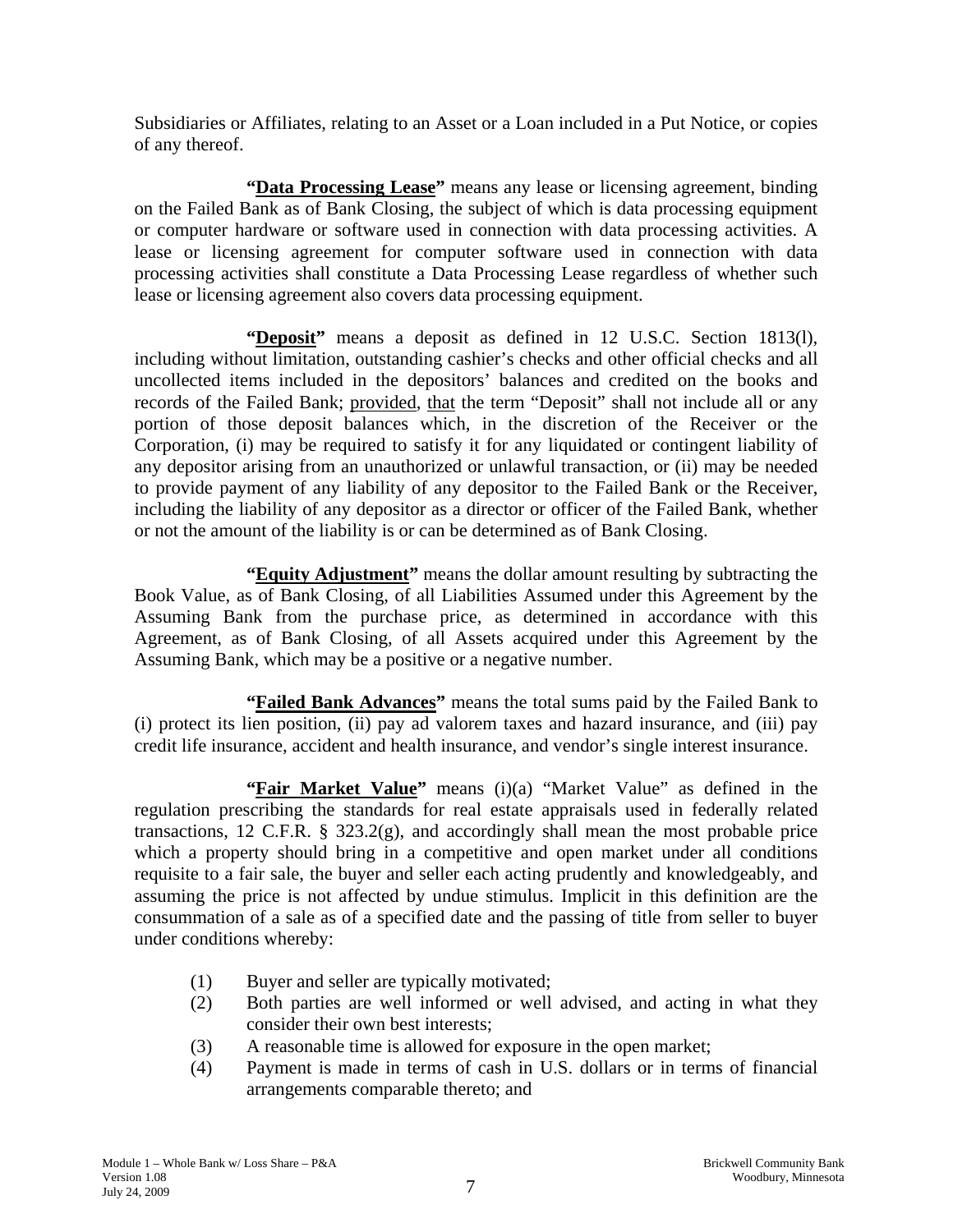(5) The price represents the normal consideration for the property sold unaffected by special or creative financing or sales concessions granted by anyone associated with the sale;

as determined as of Bank Closing by an appraiser chosen by the Assuming Bank from a list of acceptable appraisers provided by the Receiver; any costs and fees associated with such determination shall be shared equally by the Receiver and the Assuming Bank, and (b) which, with respect to Bank Premises (to the extent, if any, that Bank Premises are purchased utilizing this valuation method), shall be determined not later than sixty (60) days after Bank Closing by an appraiser selected by the Receiver and the Assuming Bank within seven (7) days after Bank Closing; or (ii) with respect to property other than Bank Premises purchased utilizing this valuation method, the price therefore as established by the Receiver and agreed to by the Assuming Bank, or in the absence of such agreement, as determined in accordance with clause (i)(a) above.

"**First Loss Tranche**" means the dollar amount of liability that the Assuming Bank will incur prior to the commencement of loss sharing, which is the sum of (i) the Assuming Bank's asset premium (discount) bid, as reflected on the Assuming Bank's bid form, plus (ii) the Assuming Bank's Deposit premium bid, as reflected on the Assuming Bank's bid form, plus (iii) the Equity Adjustment. The First Loss Tranche may be a positive or negative number.

"**Fixtures**" means those leasehold improvements, additions, alterations and installations constituting all or a part of Bank Premises and which were acquired, added, built, installed or purchased at the expense of the Failed Bank, regardless of the holder of legal title thereto as of Bank Closing.

**"Furniture and Equipment"** means the furniture and equipment, other than motor vehicles, leased or owned by the Failed Bank and reflected on the books of the Failed Bank as of Bank Closing, including without limitation automated teller machines, carpeting, furniture, office machinery (including personal computers), shelving, office supplies, telephone, surveillance, security systems and artwork. Motor vehicles shall be considered other assets and pass at Book Value.

**"Indemnitees"** means, except as provided in paragraph (b)(11) of Section 12.1, (i) the Assuming Bank, (ii) the Subsidiaries and Affiliates of the Assuming Bank other than any Subsidiaries or Affiliates of the Failed Bank that are or become Subsidiaries or Affiliates of the Assuming Bank, and (iii) the directors, officers, employees and agents of the Assuming Bank and its Subsidiaries and Affiliates who are not also present or former directors, officers, employees or agents of the Failed Bank or of any Subsidiary or Affiliate of the Failed Bank.

**"Information Package"** means the most recent compilation of financial and other data with respect to the Failed Bank, including any amendments or supplements thereto, provided to the Assuming Bank by the Corporation on the web site used by the Corporation to market the Failed Bank to potential acquirers.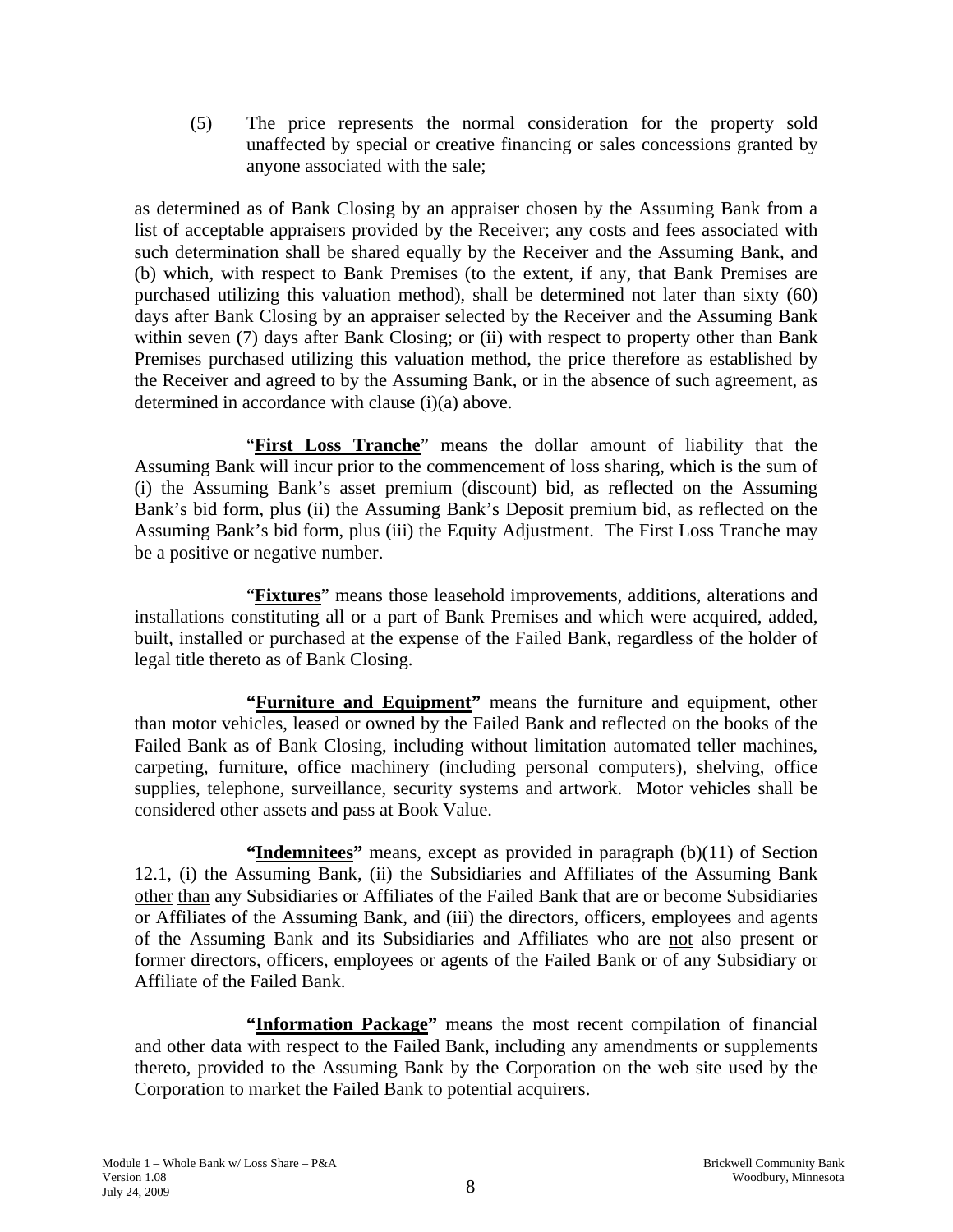**"Legal Balance"** means the amount of indebtedness legally owed by an Obligor with respect to a Loan, including principal and accrued and unpaid interest, late fees, attorneys' fees and expenses, taxes, insurance premiums, and similar charges, if any.

**"Liabilities Assumed"** has the meaning provided in Section 2.1.

"Lien" means any mortgage, lien, pledge, charge, assignment for security purposes, security interest, or encumbrance of any kind with respect to an Asset, including any conditional sale agreement or capital lease or other title retention agreement relating to such Asset.

**"Loans"** means all of the following owed to or held by the Failed Bank as of Bank Closing:

(i) loans (including loans which have been charged off the Accounting Records of the Failed Bank in whole or in part prior to July 24, 2009, participation agreements, interests in participations, overdrafts of customers (including but not limited to overdrafts made pursuant to an overdraft protection plan or similar extensions of credit in connection with a deposit account), revolving commercial lines of credit, home equity lines of credit, Commitments, United States and/or State-guaranteed student loans, and lease financing contracts;

(ii) all Liens, rights (including rights of set-off), remedies, powers, privileges, demands, claims, priorities, equities and benefits owned or held by, or accruing or to accrue to or for the benefit of, the holder of the obligations or instruments referred to in clause (i) above, including but not limited to those arising under or based upon Credit Documents, casualty insurance policies and binders, standby letters of credit, mortgagee title insurance policies and binders, payment bonds and performance bonds at any time and from time to time existing with respect to any of the obligations or instruments referred to in clause (i) above; and

(iii) all amendments, modifications, renewals, extensions, refinancings, and refundings of or for any of the foregoing.

**"Obligor"** means each Person liable for the full or partial payment or performance of any Loan, whether such Person is obligated directly, indirectly, primarily, secondarily, jointly, or severally.

"Other Real Estate" means all interests in real estate (other than Bank Premises and Fixtures), including but not limited to mineral rights, leasehold rights, condominium and cooperative interests, air rights and development rights that are owned by the Failed Bank.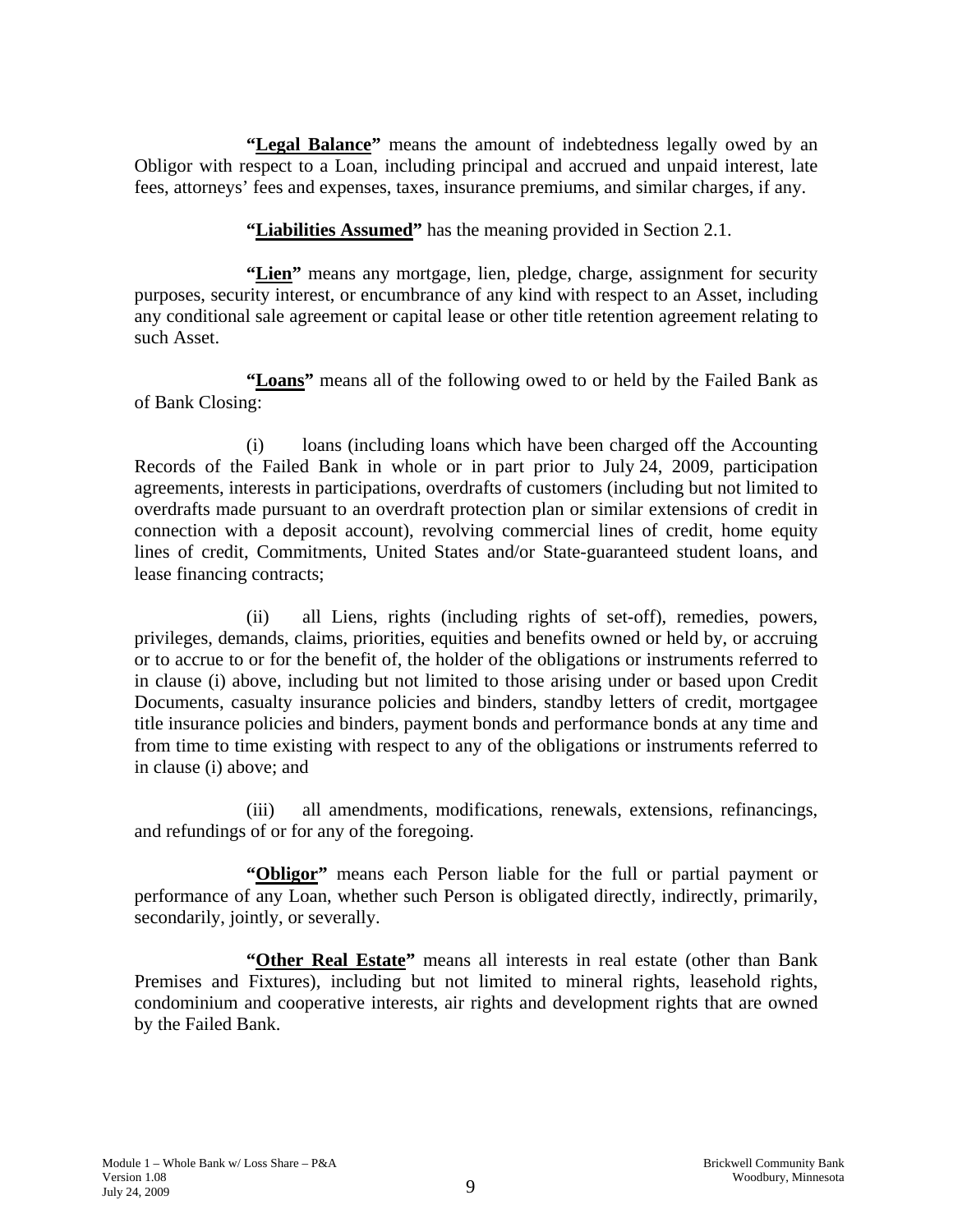**"Person"** means any individual, corporation, partnership, joint venture, association, joint-stock company, trust, unincorporated organization, or government or any agency or political subdivision thereof, excluding the Corporation.

**"Primary Indemnitor"** means any Person (other than the Assuming Bank or any of its Affiliates) who is obligated to indemnify or insure, or otherwise make payments (including payments on account of claims made against) to or on behalf of any Person in connection with the claims covered under Article XII, including without limitation any insurer issuing any directors and officers liability policy or any Person issuing a financial institution bond or banker's blanket bond.

**"Pro Forma"** means producing a balance sheet that reflects a reasonably accurate financial statement of the Failed Bank through the date of closing. The Pro Forma financial statements serve as a basis for the opening entries of both the Assuming Bank and the Receiver.

**"Put Date"** has the meaning provided in Section 3.4.

**"Put Notice"** has the meaning provided in Section 3.4.

**"Qualified Financial Contract"** means a qualified financial contract as defined in 12 U.S.C. Section 1821(e)(8)(D).

**"Record"** means any document, microfiche, microfilm and computer records (including but not limited to magnetic tape, disc storage, card forms and printed copy) of the Failed Bank generated or maintained by the Failed Bank that is owned by or in the possession of the Receiver at Bank Closing.

**"Related Liability"** with respect to any Asset means any liability existing and reflected on the Accounting Records of the Failed Bank as of Bank Closing for (i) indebtedness secured by mortgages, deeds of trust, chattel mortgages, security interests or other liens on or affecting such Asset, (ii) ad valorem taxes applicable to such Asset, and (iii) any other obligation determined by the Receiver to be directly related to such Asset.

"Related Liability Amount" with respect to any Related Liability on the books of the Assuming Bank, means the amount of such Related Liability as stated on the Accounting Records of the Assuming Bank (as maintained in accordance with generally accepted accounting principles) as of the date as of which the Related Liability Amount is being determined. With respect to a liability that relates to more than one asset, the amount of such Related Liability shall be allocated among such assets for the purpose of determining the Related Liability Amount with respect to any one of such assets. Such allocation shall be made by specific allocation, where determinable, and otherwise shall be pro rata based upon the dollar amount of such assets stated on the Accounting Records of the entity that owns such asset.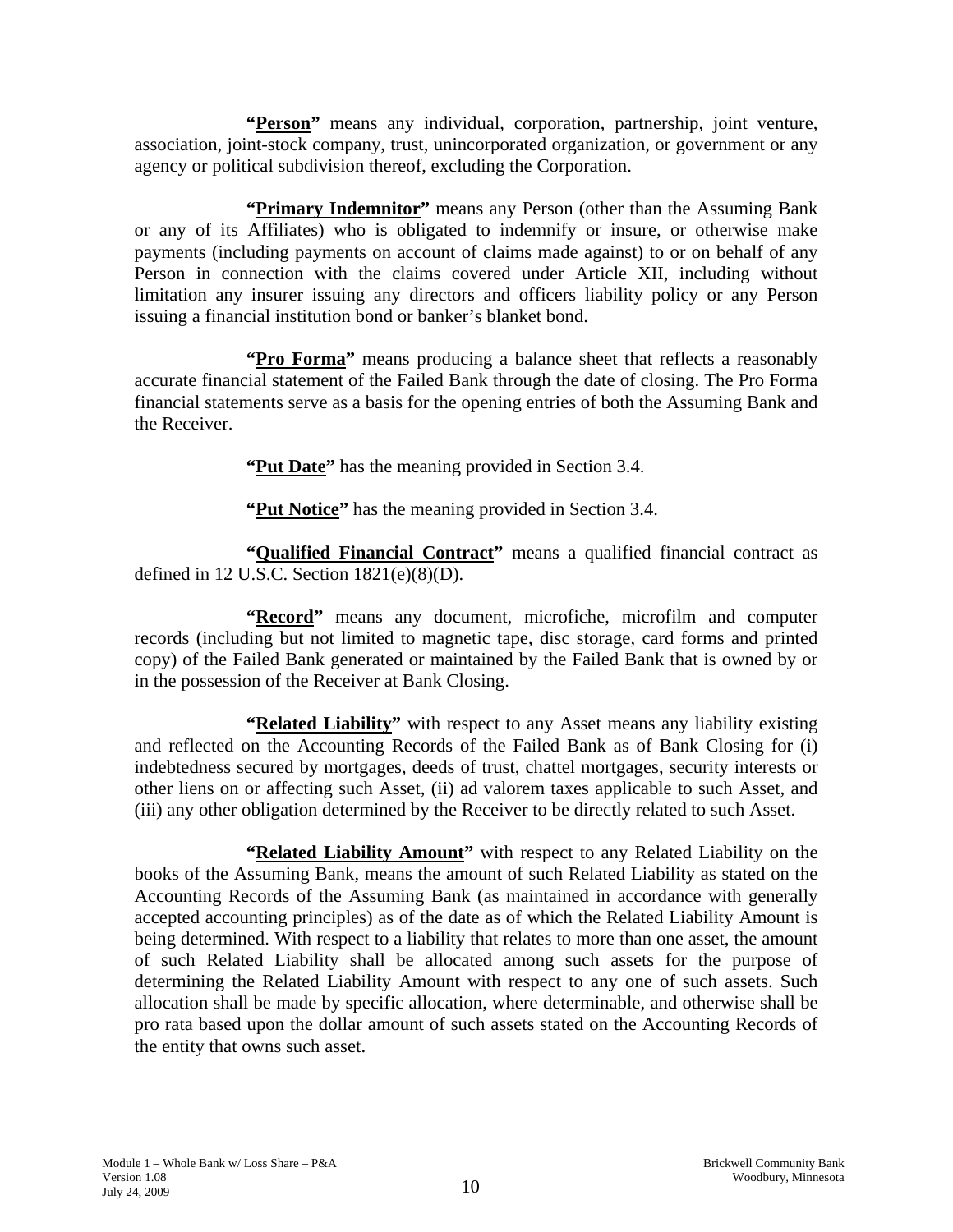**"Repurchase Price"** means, with respect to any Loan the Book Value, adjusted to reflect changes to Book Value after Bank Closing, plus (i) any advances and interest on such Loan after Bank Closing, minus (ii) the total of amounts received by the Assuming Bank for such Loan, regardless of how applied, after Bank Closing, plus (iii) advances made by Assuming Bank, plus (iv) total disbursements of principal made by Receiver that are not included in the Book Value.

**"Safe Deposit Boxes"** means the safe deposit boxes of the Failed Bank, if any, including the removable safe deposit boxes and safe deposit stacks in the Failed Bank's vault(s), all rights and benefits under rental agreements with respect to such safe deposit boxes, and all keys and combinations thereto.

**"Settlement Date"** means the first Business Day immediately prior to the day which is one hundred eighty (180) days after Bank Closing, or such other date prior thereto as may be agreed upon by the Receiver and the Assuming Bank. The Receiver, in its discretion, may extend the Settlement Date.

**"Settlement Interest Rate"** means, for the first calendar quarter or portion thereof during which interest accrues, the rate determined by the Receiver to be equal to the equivalent coupon issue yield on twenty-six (26)-week United States Treasury Bills in effect as of Bank Closing as published in The Wall Street Journal; provided, that if no such equivalent coupon issue yield is available as of Bank Closing, the equivalent coupon issue yield for such Treasury Bills most recently published in The Wall Street Journal prior to Bank Closing shall be used. Thereafter, the rate shall be adjusted to the rate determined by the Receiver to be equal to the equivalent coupon issue yield on such Treasury Bills in effect as of the first day of each succeeding calendar quarter during which interest accrues as published in The Wall Street Journal.

**"Subsidiary"** has the meaning set forth in Section 3(w)(4) of the Federal Deposit Insurance Act, 12 U.S.C. Section 1813(w)(4), as amended.

### **ARTICLE II ASSUMPTION OF LIABILITIES**

 **2.1 Liabilities Assumed by Assuming Bank.** The Assuming Bank expressly assumes at Book Value (subject to adjustment pursuant to Article VIII) and agrees to pay, perform, and discharge all of the following liabilities of the Failed Bank as of Bank Closing, except as otherwise provided in this Agreement (such liabilities referred to as "Liabilities Assumed"):

> (a) Assumed Deposits, except those Deposits specifically listed on Schedule 2.1(a); provided, that as to any Deposits of public money which are Assumed Deposits, the Assuming Bank agrees to properly secure such Deposits with such of the Assets as appropriate which, prior to Bank Closing, were pledged as security therefor by the Failed Bank, or with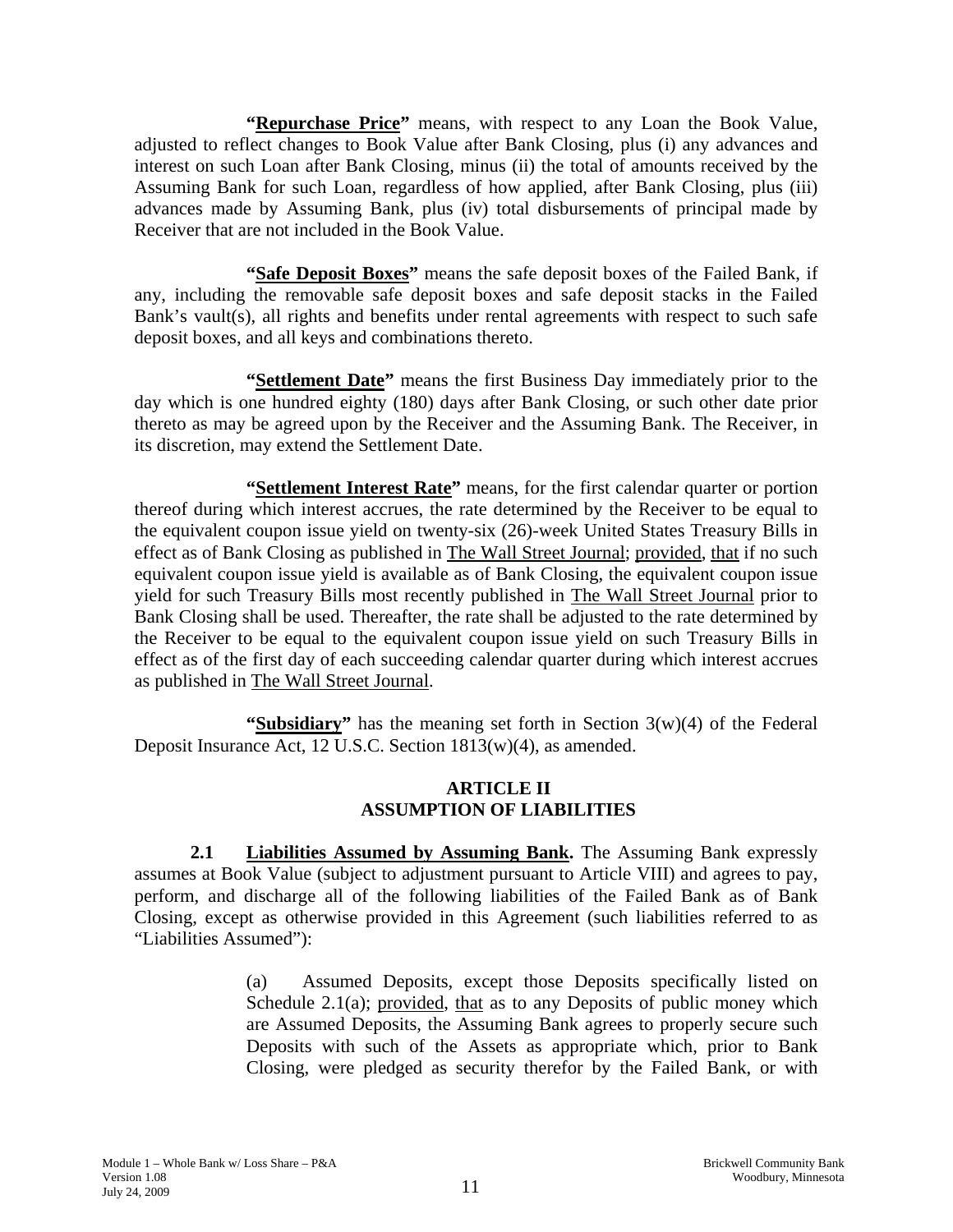assets of the Assuming Bank, if such securing Assets, if any, are insufficient to properly secure such Deposits;

(b) liabilities for indebtedness secured by mortgages, deeds of trust, chattel mortgages, security interests or other liens on or affecting any Assets, if any; provided, that the assumption of any liability pursuant to this paragraph shall be limited to the market value of the Assets securing such liability as determined by the Receiver;

(c) borrowings from Federal Reserve Banks and Federal Home Loan Banks, if any, provided, that the assumption of any liability pursuant to this paragraph shall be limited to the market value of the assets securing such liability as determined by the Receiver; and overdrafts, debit balances, service charges, reclamations, and adjustments to accounts with the Federal Reserve Banks as reflected on the books and records of any such Federal Reserve Bank within ninety (90) days after Bank Closing, if any;

(d) ad valorem taxes applicable to any Asset, if any; provided, that the assumption of any ad valorem taxes pursuant to this paragraph shall be limited to an amount equal to the market value of the Asset to which such taxes apply as determined by the Receiver;

(e) liabilities, if any, for federal funds purchased, repurchase agreements and overdrafts in accounts maintained with other depository institutions (including any accrued and unpaid interest thereon computed to and including Bank Closing); provided, that the assumption of any liability pursuant to this paragraph shall be limited to the market value of the Assets securing such liability as determined by the Receiver;

(f) United States Treasury tax and loan note option accounts, if any;

(g) liabilities for any acceptance or commercial letter of credit (other than "standby letters of credit" as defined in  $12$  C.F.R. Section 337.2(a)); provided, that the assumption of any liability pursuant to this paragraph shall be limited to the market value of the Assets securing such liability as determined by the Receiver;

(h) duties and obligations assumed pursuant to this Agreement including without limitation those relating to the Failed Bank's credit card business, overdraft protection plans, safe deposit business, safekeeping business or trust business, if any;

(i) liabilities, if any, for Commitments;

(j) liabilities, if any, for amounts owed to any Subsidiary of the Failed Bank acquired under Section 3.1;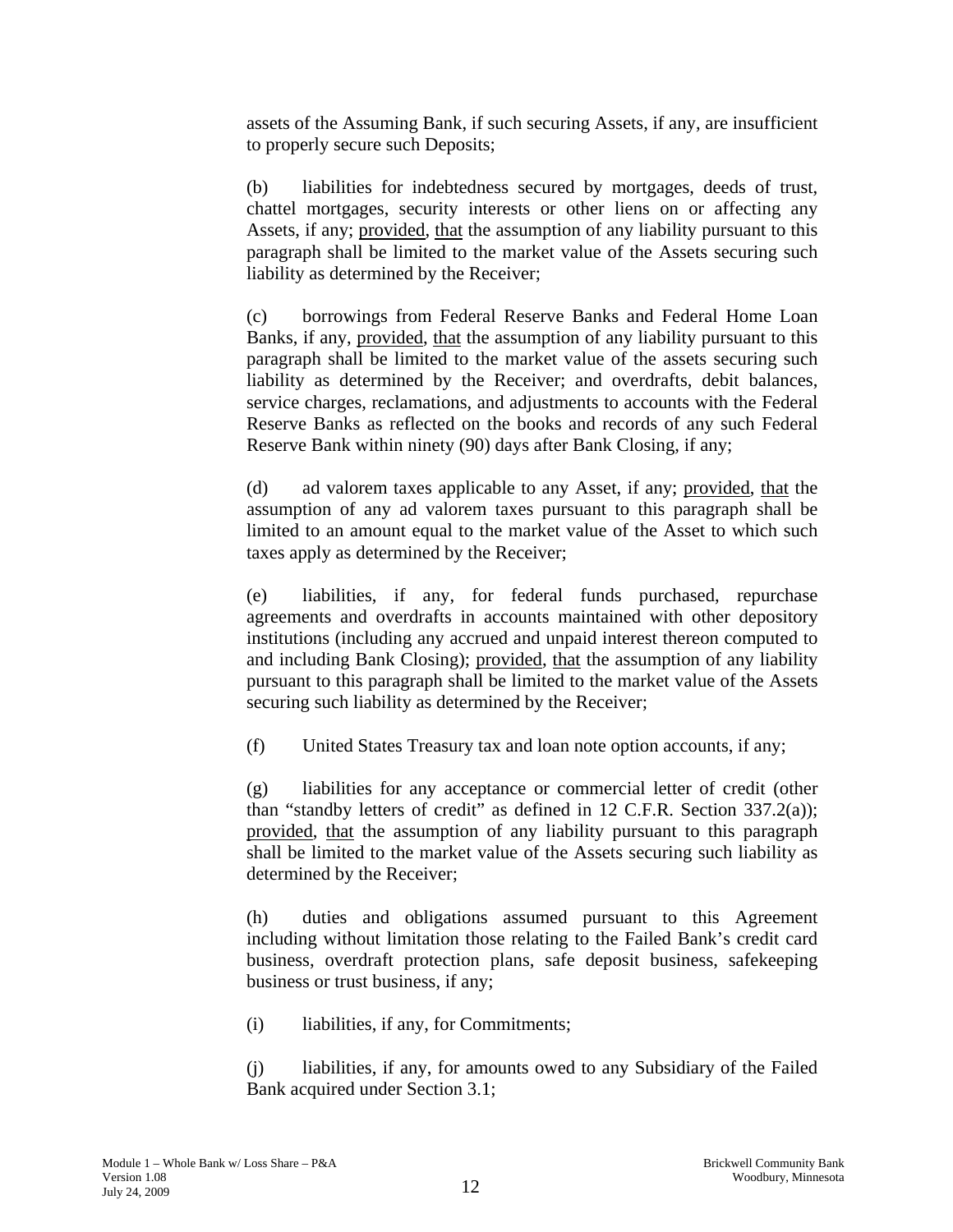(k) liabilities, if any, with respect to Qualified Financial Contracts;

(l) duties and obligations under any contract pursuant to which the Failed Bank provides mortgage servicing for others, or mortgage servicing is provided to the Failed Bank by others; and

business are retained by the Receiver. (m) all asset-related offensive litigation liabilities and all asset-related defensive litigation liabilities, but only to the extent such liabilities relate to assets subject to a Shared-Loss agreement, and provided that all other defensive litigation and any class actions with respect to credit card

Schedule 2.1 attached hereto and incorporated herein sets forth certain categories of Liabilities Assumed and the aggregate Book Value of the Liabilities Assumed in such categories. Such schedule is based upon the best information available to the Receiver and may be adjusted as provided in Article VIII.

**2.2** Interest on Deposit Liabilities. The Assuming Bank agrees that, from and after Bank Closing, it will accrue and pay interest on Deposit liabilities assumed pursuant to Section 2.1 at a rate(s) it shall determine; provided, that for non-transaction Deposit liabilities such rate(s) shall not be less than the lowest rate offered by the Assuming Bank to its depositors for non-transaction deposit accounts. The Assuming Bank shall permit each depositor to withdraw, without penalty for early withdrawal, all or any portion of such depositor's Deposit, whether or not the Assuming Bank elects to pay interest in accordance with any deposit agreement formerly existing between the Failed Bank and such depositor; and further provided, that if such Deposit has been pledged to secure an obligation of the depositor or other party, any withdrawal thereof shall be subject to the terms of the agreement governing such pledge. The Assuming Bank shall give notice to such depositors as provided in Section 5.3 of the rate(s) of interest which it has determined to pay and of such withdrawal rights.

**2.3 Unclaimed Deposits.** Fifteen (15) months following the Bank Closing Date, the Assuming Bank will provide the Receiver a listing of all deposit accounts, including the type of account, not claimed by the depositor. The Receiver will review the list and authorize the Assuming Bank to act on behalf of the Receiver to send a "Final Legal Notice" to the owner(s) of the unclaimed deposits reminding them of the need to claim or arrange to continue their account(s) with the Assuming Bank. The Assuming Bank will send the "Final Legal Notice" to the depositors within thirty (30) days following notification of the Receiver's authorization. The Assuming Bank will prepare an Affidavit of Mailing and will forward the Affidavit of Mailing to the Receiver after mailing out the "Final Legal Notice" to the owner(s) of unclaimed deposit accounts.

If, within eighteen (18) months after Bank Closing, any depositor of the Failed Bank does not claim or arrange to continue such depositor's Deposit assumed pursuant to Section 2.1 at the Assuming Bank, the Assuming Bank shall, within fifteen (15) Business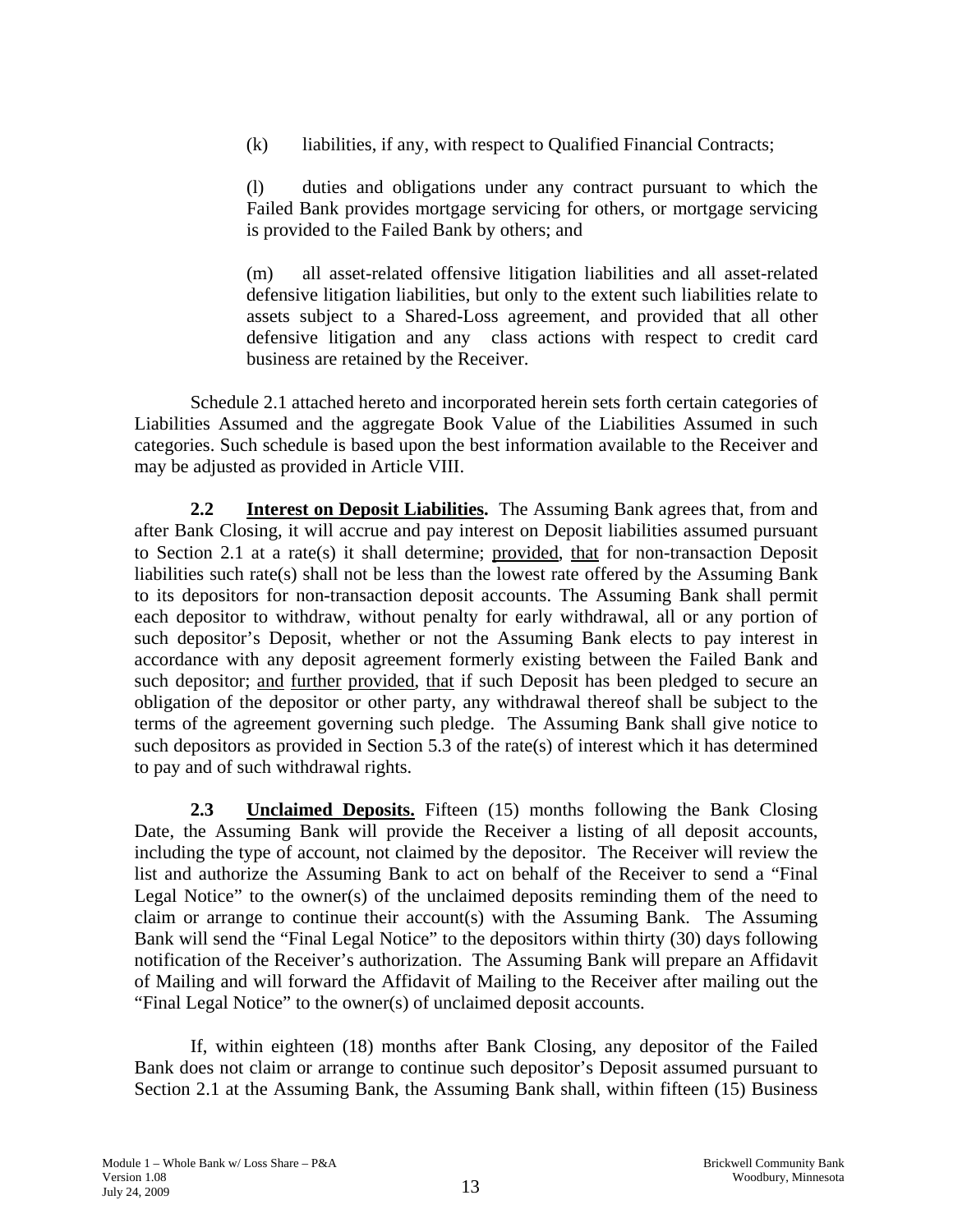Days after the end of such eighteen (18) month period, (i) refund to the Receiver the full amount of each such deposit (without reduction for service charges), (ii) provide to the Receiver a schedule of all such refunded Deposits in such form as may be prescribed by the Receiver, and (iii) assign, transfer, convey, and deliver to the Receiver, all right, title, and interest of the Assuming Bank in and to the Records previously transferred to the Assuming Bank and other records generated or maintained by the Assuming Bank pertaining to such Deposits. During such eighteen (18) month period, at the request of the Receiver, the Assuming Bank promptly shall provide to the Receiver schedules of unclaimed deposits in such form as may be prescribed by the Receiver.

**2.4 Employee Plans.** Except as provided in Section 4.12, the Assuming Bank shall have no liabilities, obligations or responsibilities under the Failed Bank's health care, bonus, vacation, pension, profit sharing, deferred compensation, 401K or stock purchase plans or similar plans, if any, unless the Receiver and the Assuming Bank agree otherwise subsequent to the date of this Agreement.

### **ARTICLE III PURCHASE OF ASSETS**

 not limited to, the entities listed on Schedule 3.1a. Notwithstanding Section 4.8, the  **3.1 Assets Purchased by Assuming Bank**. With the exception of certain assets expressly excluded in Sections 3.5 and 3.6, the Assuming Bank hereby purchases from the Receiver, and the Receiver hereby sells, assigns, transfers, conveys, and delivers to the Assuming Bank, all right, title, and interest of the Receiver in and to all of the assets (real, personal and mixed, wherever located and however acquired) including all subsidiaries, joint ventures, partnerships, and any and all other business combinations or arrangements, whether active, inactive, dissolved or terminated, of the Failed Bank whether or not reflected on the books of the Failed Bank as of Bank Closing. Schedules 3.1 and 3.1a attached hereto and incorporated herein sets forth certain categories of Assets purchased hereunder. Such schedule is based upon the best information available to the Receiver and may be adjusted as provided in Article VIII. Assets are purchased hereunder by the Assuming Bank subject to all liabilities for indebtedness collateralized by Liens affecting such Assets to the extent provided in Section 2.1. The subsidiaries, joint ventures, partnerships, and any and all other business combinations or arrangements, whether active, inactive, dissolved or terminated being purchased by the Assuming Bank includes, but is Assuming Bank specifically purchases all mortgage servicing rights and obligations of the Failed Bank.

## **3.2 Asset Purchase Price**.

(a) All Assets and assets of the Failed Bank subject to an option to purchase by the Assuming Bank shall be purchased for the amount, or the amount resulting from the method specified for determining the amount, as specified on Schedule 3.2, except as otherwise may be provided herein. Any Asset, asset of the Failed Bank subject to an option to purchase or other asset purchased for which no purchase price is specified on Schedule 3.2 or otherwise herein shall be purchased at its Book Value. Loans or other assets charged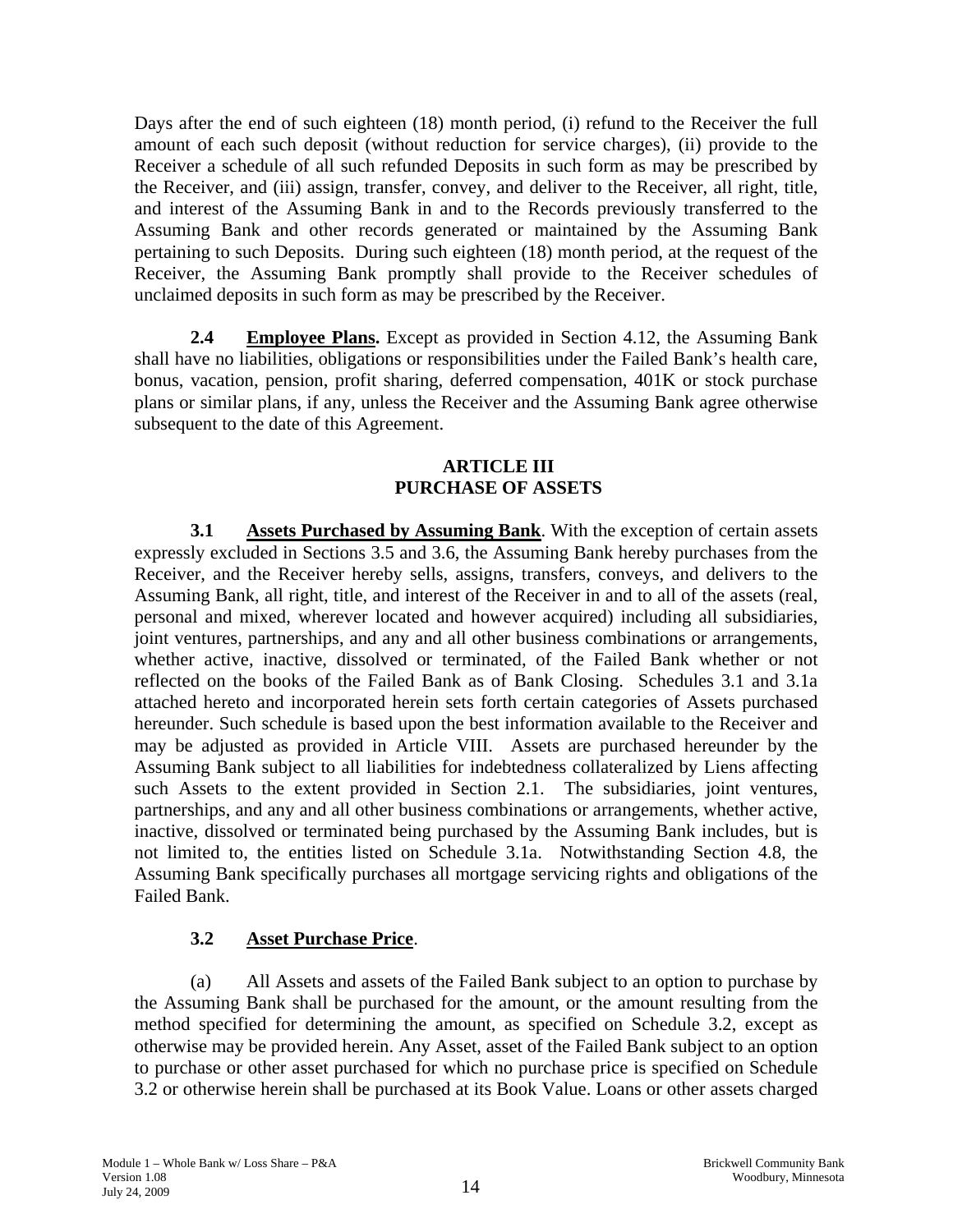off the Accounting Records of the Failed Bank prior to July 24, 2009, shall be purchased at a price of zero.

(b) The purchase price for securities (other than the capital stock of any Acquired Subsidiary) purchased under Section 3.1 by the Assuming Bank shall be the market value thereof as of Bank Closing, which market value shall be (i) the market price for each such security quoted at the close of the trading day effective on Bank Closing as published electronically by Bloomberg, L.P., or alternatively, at the discretion of the Receiver, IDC/Financial Times (FT) Interactive Data; (ii) provided, that if such market price is not available for any such security, the Assuming Bank will submit a bid for each such security within three days of notification/bid request by the Receiver (unless a different time period is agreed to by the Assuming Bank and the Receiver) and the Receiver, in its sole discretion will accept or reject each such bid; and (iii) further provided in the absence of an acceptable bid from the Assuming Bank, each such security shall not pass to the Assuming Bank and shall be deemed to be an excluded asset hereunder.

(c) Qualified Financial Contracts shall be purchased at market value determined in accordance with the terms of Exhibit 3.2(c). Any costs associated with such valuation shall be shared equally by the Receiver and the Assuming Bank.

**3.3 Manner of Conveyance; Limited Warranty; Nonrecourse; Etc. THE CONVEYANCE OF ALL ASSETS, INCLUDING REAL AND PERSONAL PROPERTY INTERESTS, PURCHASED BY THE ASSUMING BANK UNDER THIS AGREEMENT SHALL BE MADE, AS NECESSARY, BY RECEIVER'S DEED OR RECEIVER'S BILL OF SALE, "AS IS", "WHERE IS", WITHOUT RECOURSE AND, EXCEPT AS OTHERWISE SPECIFICALLY PROVIDED IN THIS AGREEMENT, WITHOUT ANY WARRANTIES WHATSOEVER WITH RESPECT TO SUCH ASSETS, EXPRESS OR IMPLIED, WITH RESPECT TO TITLE, ENFORCEABILITY, COLLECTIBILITY, DOCUMENTATION OR FREEDOM FROM LIENS OR ENCUMBRANCES (IN WHOLE OR IN PART), OR ANY OTHER MATTERS.** 

**3.4 Puts of Assets to the Receiver**.

## (a) **Puts Prior to the Settlement Date.**

(i) During the period from Bank Closing to and including the Business Day immediately preceding the Settlement Date, the Assuming Bank shall be entitled to require the Receiver to purchase any Asset which the Assuming Bank can establish is evidenced by forged or stolen instruments as of Bank Closing; provided, that, the Assuming Bank shall not have the right to require the Receiver to purchase any such Asset with respect to which the Assuming Bank has taken any action referred to in Section  $3.4(a)(ii)$  with respect to such Asset.

(ii) At the end of the thirty (30)-day period following Bank Closing and at that time only, in accordance with this Section 3.4, the Assuming Bank shall be entitled to require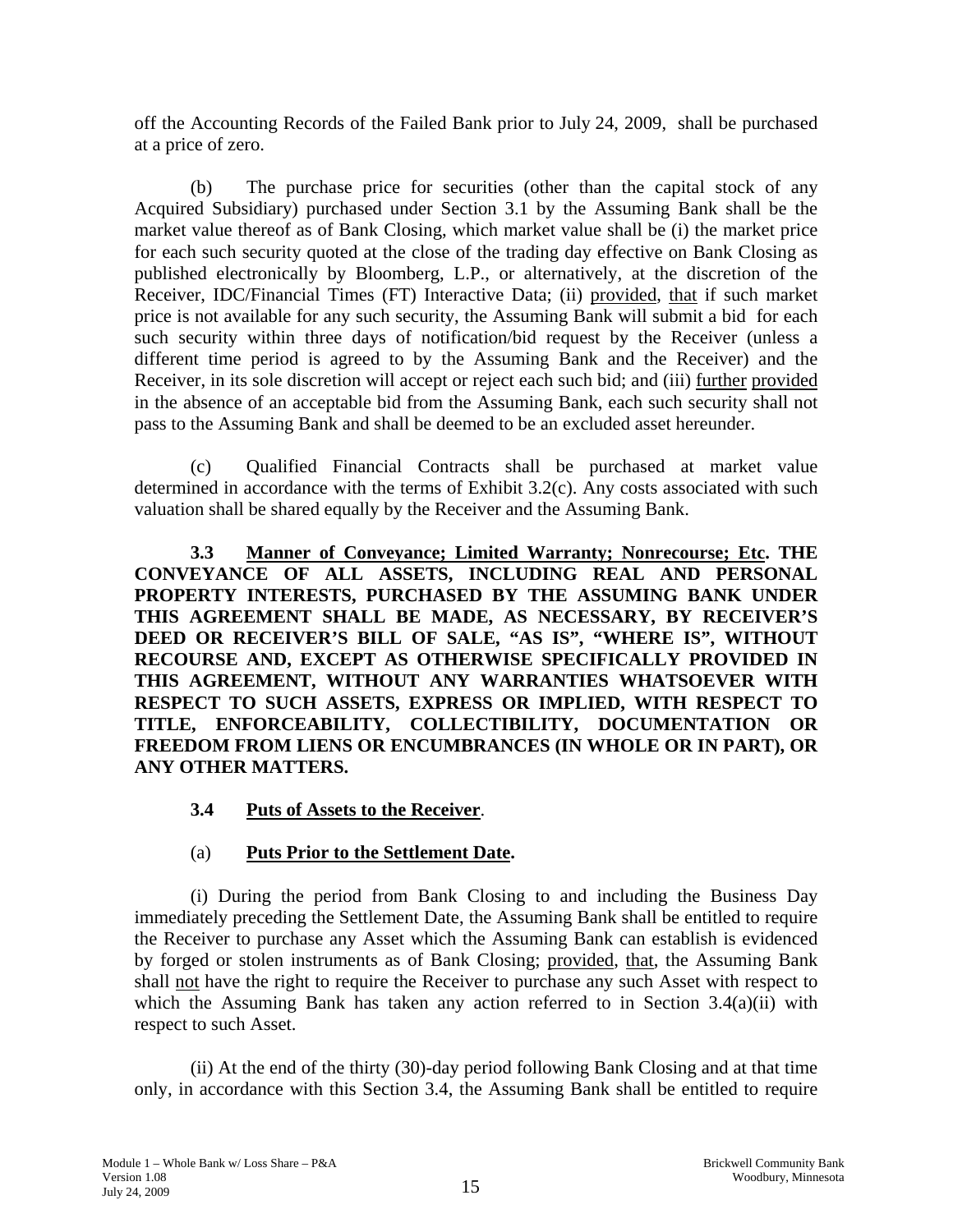the Receiver to purchase any remaining overdraft transferred to the Assuming Bank pursuant to 3.1 which both was made after July 24, 2009, and was not made pursuant to an overdraft protection plan or similar extension of credit.

The Assuming Bank shall transfer all such Assets to the Receiver without recourse, and shall indemnify the Receiver against any and all claims of any Person claiming by, through or under the Assuming Bank with respect to any such Asset, as provided in Section 12.4.

(b) **Notices to the Receiver**. In the event that the Assuming Bank elects to require the Receiver to purchase one or more Assets, the Assuming Bank shall deliver to the Receiver a notice (a "Put Notice") which shall include:

- (i) a list of all Assets that the Assuming Bank requires the Receiver to purchase;
- (ii) a list of all Related Liabilities with respect to the Assets identified pursuant to (i) above; and
- (iii) a statement of the estimated Repurchase Price of each Asset identified pursuant to (i) above as of the applicable Put Date.

Such notice shall be in the form prescribed by the Receiver or such other form to which the Receiver shall consent. As provided in Section 9.6, the Assuming Bank shall deliver to the Receiver such documents, Credit Files and such additional information relating to the subject matter of the Put Notice as the Receiver may request and shall provide to the Receiver full access to all other relevant books and records.

(c) **Purchase by Receiver**. The Receiver shall purchase Assets that are specified in the Put Notice and shall assume Related Liabilities with respect to such Assets, and the transfer of such Assets and Related Liabilities shall be effective as of a date determined by the Receiver which date shall not be later than thirty (30) days after receipt by the Receiver of the Put Notice (the "Put Date").

(d) **Purchase Price and Payment Date**. Each Asset purchased by the Receiver pursuant to this Section 3.4 shall be purchased at a price equal to the Repurchase Price of such Asset less the Related Liability Amount applicable to such Asset, in each case determined as of the applicable Put Date. If the difference between such Repurchase Price and such Related Liability Amount is positive, then the Receiver shall pay to the Assuming Bank the amount of such difference; if the difference between such amounts is negative, then the Assuming Bank shall pay to the Receiver the amount of such difference. The Assuming Bank or the Receiver, as the case may be, shall pay the purchase price determined pursuant to this Section 3.4(d) not later than the twentieth (20th) Business Day following the applicable Put Date, together with interest on such amount at the Settlement Interest Rate for the period from and including such Put Date to and including the day preceding the date upon which payment is made.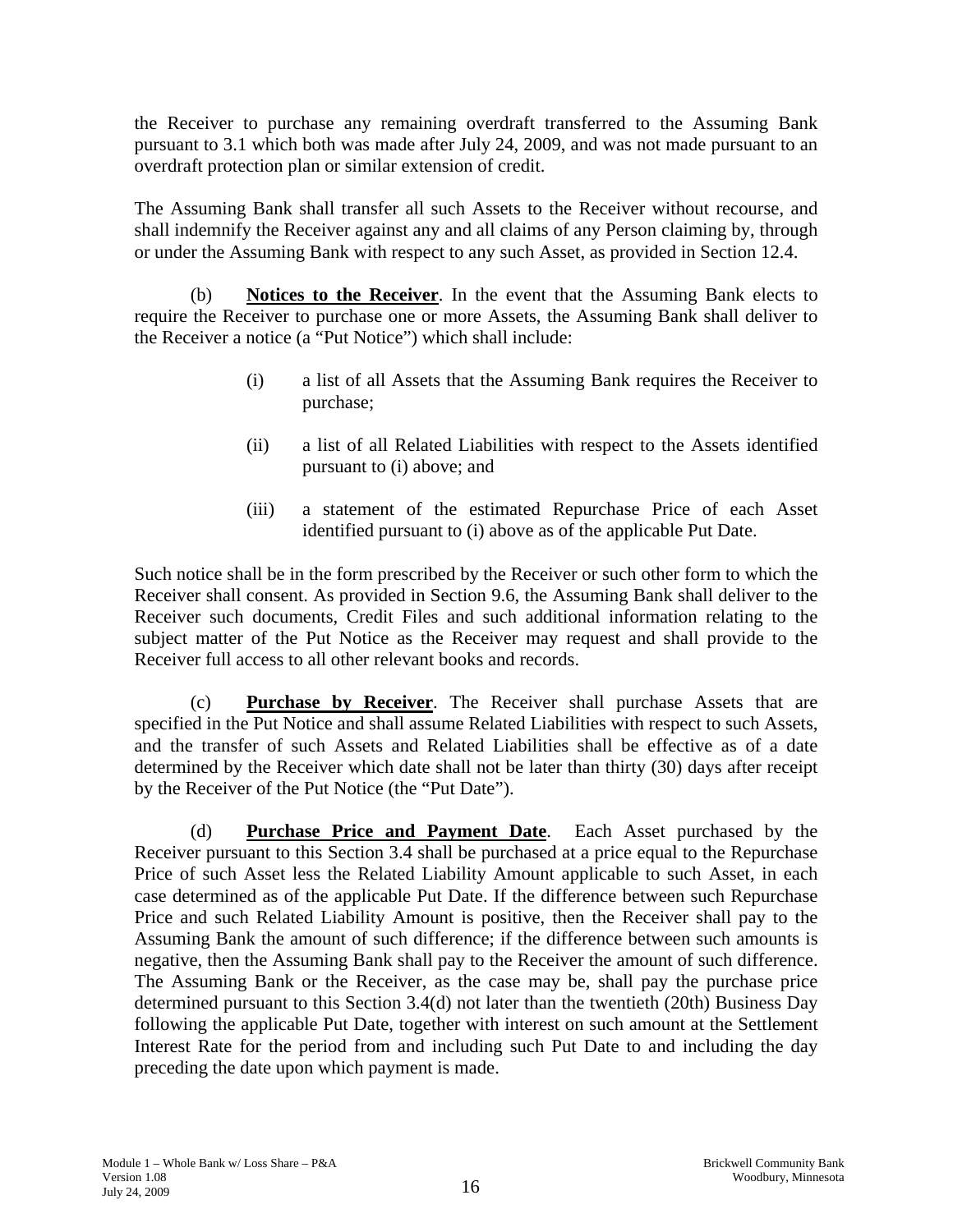(e) **Servicing.** The Assuming Bank shall administer and manage any Asset subject to purchase by the Receiver in accordance with usual and prudent banking standards and business practices until such time as such Asset is purchased by the Receiver.

(f) **Reversals**. In the event that the Receiver purchases an Asset (and assumes the Related Liability) that it is not required to purchase pursuant to this Section 3.4, the Assuming Bank shall repurchase such Asset (and assume such Related Liability) from the Receiver at a price computed so as to achieve the same economic result as would apply if the Receiver had never purchased such Asset pursuant to this Section 3.4.

 **3.5 Assets Not Purchased by Assuming Bank**. The Assuming Bank does not purchase, acquire or assume, or (except as otherwise expressly provided in this Agreement) obtain an option to purchase, acquire or assume under this Agreement:

(a) any financial institution bonds, banker's blanket bonds, or public liability, fire, or extended coverage insurance policy or any other insurance policy of the Failed Bank, or premium refund, unearned premium derived from cancellation, or any proceeds payable with respect to any of the foregoing;

(b) any interest, right, action, claim, or judgment against (i) any officer, director, employee, accountant, attorney, or any other Person employed or retained by the Failed Bank or any Subsidiary of the Failed Bank on or prior to Bank Closing arising out of any act or omission of such Person in such capacity, (ii) any underwriter of financial institution bonds, banker's blanket bonds or any other insurance policy of the Failed Bank, (iii) any shareholder or holding company of the Failed Bank, or (iv) any other Person whose action or inaction may be related to any loss (exclusive of any loss resulting from such Person's failure to pay on a Loan made by the Failed Bank) incurred by the Failed Bank; provided, that for the purposes hereof, the acts, omissions or other events giving rise to any such claim shall have occurred on or before Bank Closing, regardless of when any such claim is discovered and regardless of whether any such claim is made with respect to a financial institution bond, banker's blanket bond, or any other insurance policy of the Failed Bank in force as of Bank Closing;

(c) prepaid regulatory assessments of the Failed Bank, if any;

(d) legal or equitable interests in tax receivables of the Failed Bank, if any, including any claims arising as a result of the Failed Bank having entered into any agreement or otherwise being joined with another Person with respect to the filing of tax returns or the payment of taxes;

(e) amounts reflected on the Accounting Records of the Failed Bank as of Bank Closing as a general or specific loss reserve or contingency account, if any;

(f) leased or owned Bank Premises and leased or owned Furniture and Equipment and Fixtures and data processing equipment (including hardware and software)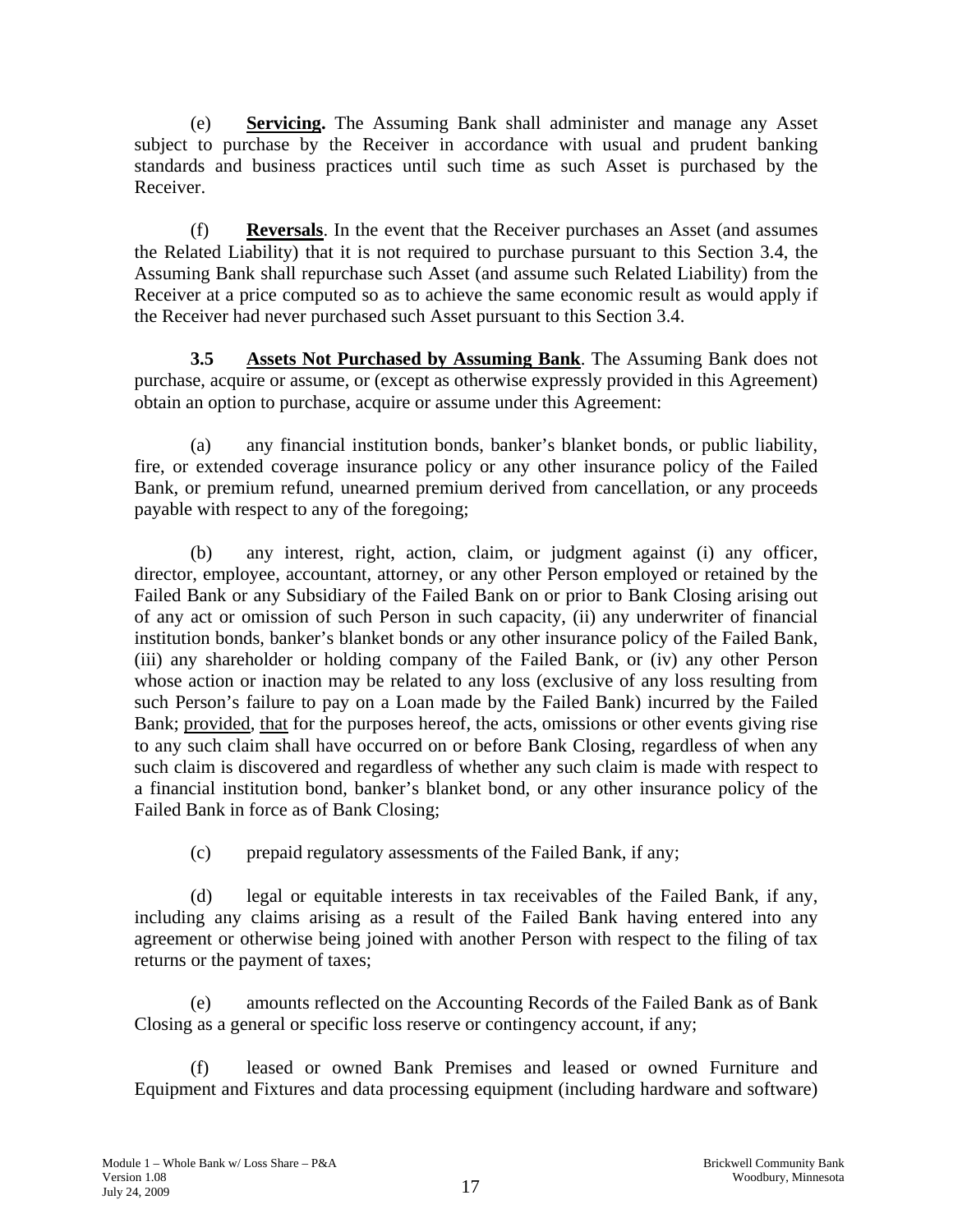located on leased or owned Bank Premises, if any; provided, that the Assuming Bank does obtain an option under Section 4.6, Section 4.7 or Section 4.8, as the case may be, with respect thereto;

(g) owned Bank Premises which the Receiver, in its discretion, determines may contain environmentally hazardous substances;

(h) any "goodwill," as such term is defined in the instructions to the report of condition prepared by banks examined by the Corporation in accordance with 12 C.F.R. Section 304.4, and other intangibles;

Bank; (i) any criminal restitution or forfeiture orders issued in favor of the Failed

- (j) reserved;
- (k) assets essential to the Receiver in accordance with Section 3.6; and

(l) all private label asset-backed securities, including, but not limited to, those listed on the attached Schedule 3.5(l).

### **3.6 Retention or Repurchase of Assets Essential to Receiver**.

(a) The Receiver may refuse to sell to the Assuming Bank, or the Assuming Bank agrees, at the request of the Receiver set forth in a written notice to the Assuming Bank, to assign, transfer, convey, and deliver to the Receiver all of the Assuming Bank's right, title and interest in and to, any Asset or asset essential to the Receiver as determined by the Receiver in its discretion (together with all Credit Documents evidencing or pertaining thereto), which may include any Asset or asset that the Receiver determines to be:

- (i) made to an officer, director, or other Person engaging in the affairs of the Failed Bank, its Subsidiaries or Affiliates or any related entities of any of the foregoing;
- (ii) the subject of any investigation relating to any claim with respect to any item described in Section 3.5(a) or (b), or the subject of, or potentially the subject of, any legal proceedings;
- (iii) made to a Person who is an Obligor on a loan owned by the Receiver or the Corporation in its corporate capacity or its capacity as receiver of any institution;
- (iv) secured by collateral which also secures any asset owned by the Receiver; or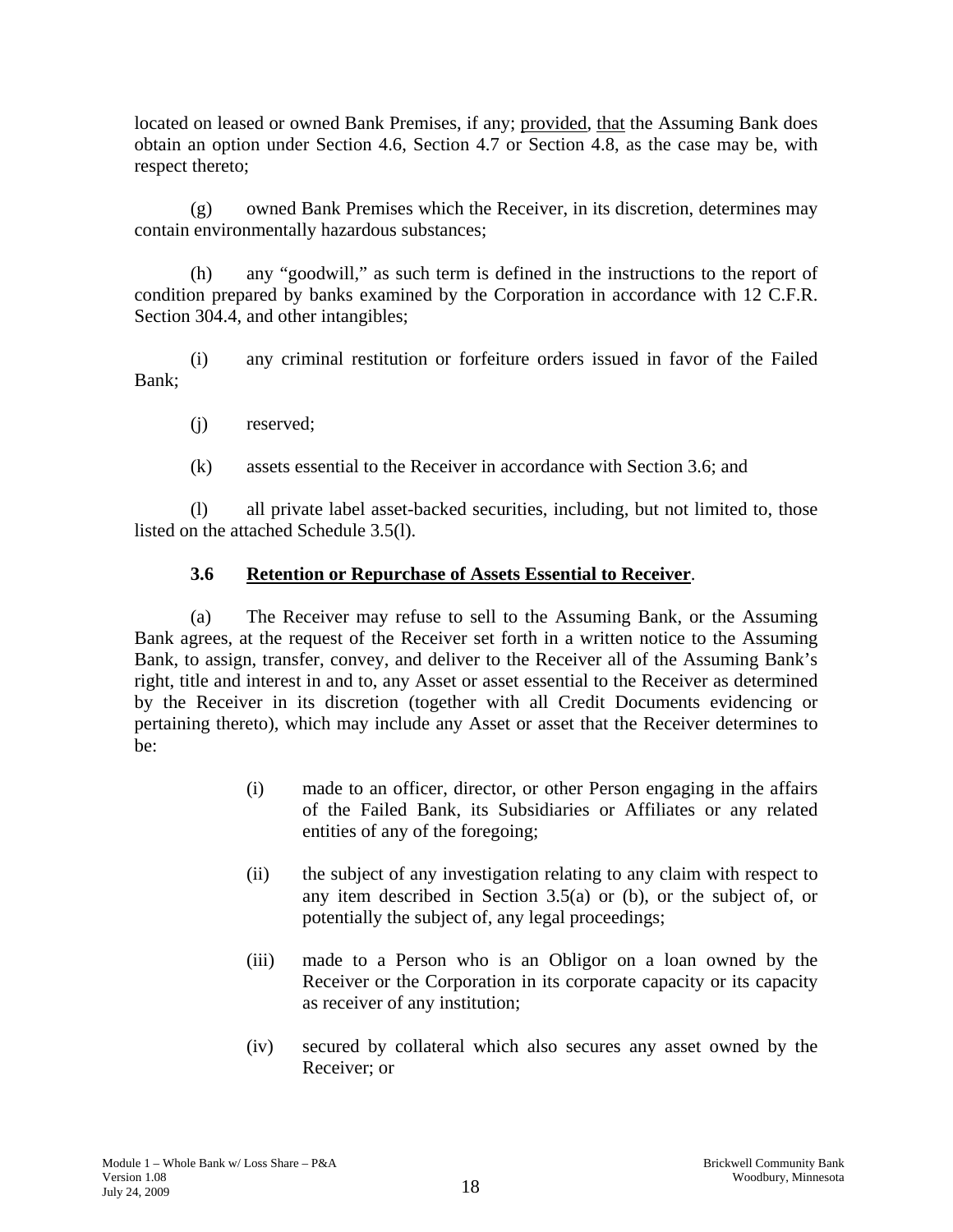(v) related to any asset of the Failed Bank not purchased by the Assuming Bank under this Article III or any liability of the Failed Bank not assumed by the Assuming Bank under Article II.

(b) Each such Asset or asset purchased by the Receiver shall be purchased at a price equal to the Repurchase Price thereof less the Related Liability Amount with respect to any Related Liabilities related to such Asset or asset, in each case determined as of the date of the notice provided by the Receiver pursuant to Section 3.6(a). The Receiver shall pay the Assuming Bank not later than the twentieth (20th) Business Day following receipt of related Credit Documents and Credit Files together with interest on such amount at the Settlement Interest Rate for the period from and including the date of receipt of such documents to and including the day preceding the day on which payment is made. The Assuming Bank agrees to administer and manage each such Asset or asset in accordance with usual and prudent banking standards and business practices until each such Asset or asset is purchased by the Receiver. All transfers with respect to Asset or assets under this Section 3.6 shall be made as provided in Section 9.6. The Assuming Bank shall transfer all such Asset or assets and Related Liabilities to the Receiver without recourse, and shall indemnify the Receiver against any and all claims of any Person claiming by, through or under the Assuming Bank with respect to any such Asset or asset, as provided in Section 12.4.

### **ARTICLE IV ASSUMPTION OF CERTAIN DUTIES AND OBLIGATIONS**

The Assuming Bank agrees with the Receiver and the Corporation as follows:

**4.1 Continuation of Banking Business.** For the period commencing the first banking Business Day after Bank Closing and ending no earlier than the first anniversary of Bank Closing, the Assuming Bank will provide full service banking in the trade area of the Failed Bank. Thereafter, the Assuming Bank may cease providing such banking services in the trade area of the Failed Bank, provided the Assuming Bank has received all necessary regulatory approvals. At the option of the Assuming Bank, such banking services may be provided at any or all of the Bank Premises, or at other premises within such trade area. The trade area shall be determined by the Receiver.

**4.2 Agreement with Respect to Credit Card Business**. The Assuming Bank agrees to honor and perform, from and after Bank Closing, all duties and obligations with respect to the Failed Bank's credit card business, and/or processing related to credit cards, if any, and assumes all outstanding extensions of credit with respect thereto.

**4.3 Agreement with Respect to Safe Deposit Business**. The Assuming Bank assumes and agrees to discharge, from and after Bank Closing, in the usual course of conducting a banking business, the duties and obligations of the Failed Bank with respect to all Safe Deposit Boxes, if any, of the Failed Bank and to maintain all of the necessary facilities for the use of such boxes by the renters thereof during the period for which such boxes have been rented and the rent therefore paid to the Failed Bank, subject to the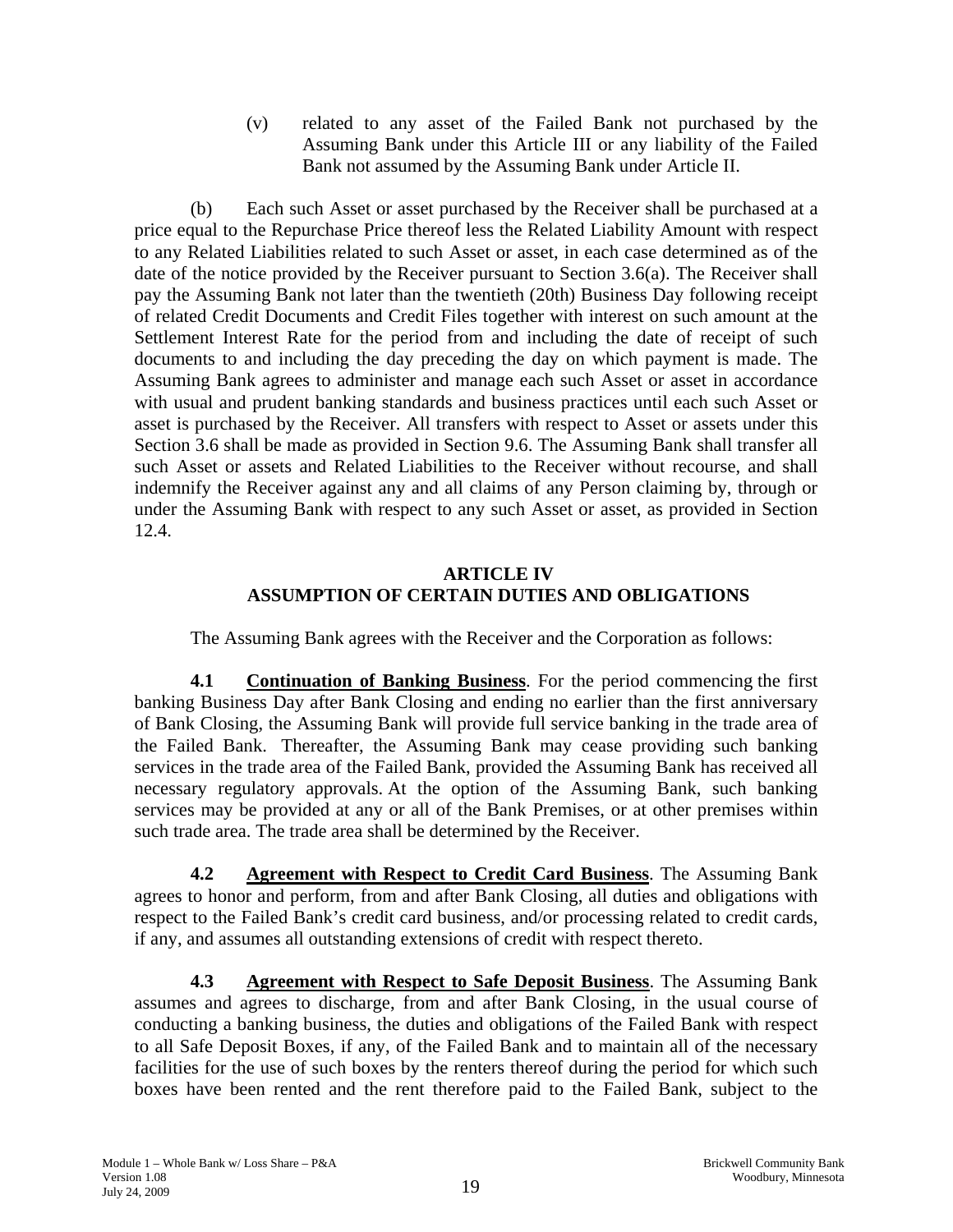provisions of the rental agreements between the Failed Bank and the respective renters of such boxes; provided, that the Assuming Bank may relocate the Safe Deposit Boxes of the Failed Bank to any office of the Assuming Bank located in the trade area of the Failed Bank. The Safe Deposit Boxes shall be located and maintained in the trade area of the Failed Bank for a minimum of one year from Bank Closing. The trade area shall be determined by the Receiver. Fees related to the safe deposit business earned prior to the Bank Closing Date shall be for the benefit of the Receiver and fees earned after the Bank Closing Date shall be for the benefit of the Assuming Bank.

**4.4 Agreement with Respect to Safekeeping Business**. The Receiver transfers, conveys and delivers to the Assuming Bank and the Assuming Bank accepts all securities and other items, if any, held by the Failed Bank in safekeeping for its customers as of Bank Closing. The Assuming Bank assumes and agrees to honor and discharge, from and after Bank Closing, the duties and obligations of the Failed Bank with respect to such securities and items held in safekeeping. The Assuming Bank shall be entitled to all rights and benefits heretofore accrued or hereafter accruing with respect thereto. The Assuming Bank shall provide to the Receiver written verification of all assets held by the Failed Bank for safekeeping within sixty (60) days after Bank Closing. The assets held for safekeeping by the Failed Bank shall be held and maintained by the Assuming Bank in the trade area of the Failed Bank for a minimum of one year from Bank Closing. At the option of the Assuming Bank, the safekeeping business may be provided at any or all of the Bank Premises, or at other premises within such trade area. The trade area shall be determined by the Receiver. Fees related to the safekeeping business earned prior to the Bank Closing Date shall be for the benefit of the Receiver and fees earned after the Bank Closing Date shall be for the benefit of the Assuming Bank.

## **4.5 Agreement with Respect to Trust Business**.

(a) The Assuming Bank shall, without further transfer, substitution, act or deed, to the full extent permitted by law, succeed to the rights, obligations, properties, assets, investments, deposits, agreements, and trusts of the Failed Bank under trusts, executorships, administrations, guardianships, and agencies, and other fiduciary or representative capacities, all to the same extent as though the Assuming Bank had assumed the same from the Failed Bank prior to Bank Closing; provided, that any liability based on the misfeasance, malfeasance or nonfeasance of the Failed Bank, its directors, officers, employees or agents with respect to the trust business is not assumed hereunder.

(b) The Assuming Bank shall, to the full extent permitted by law, succeed to, and be entitled to take and execute, the appointment to all executorships, trusteeships, guardianships and other fiduciary or representative capacities to which the Failed Bank is or may be named in wills, whenever probated, or to which the Failed Bank is or may be named or appointed by any other instrument.

(c) In the event additional proceedings of any kind are necessary to accomplish the transfer of such trust business, the Assuming Bank agrees that, at its own expense, it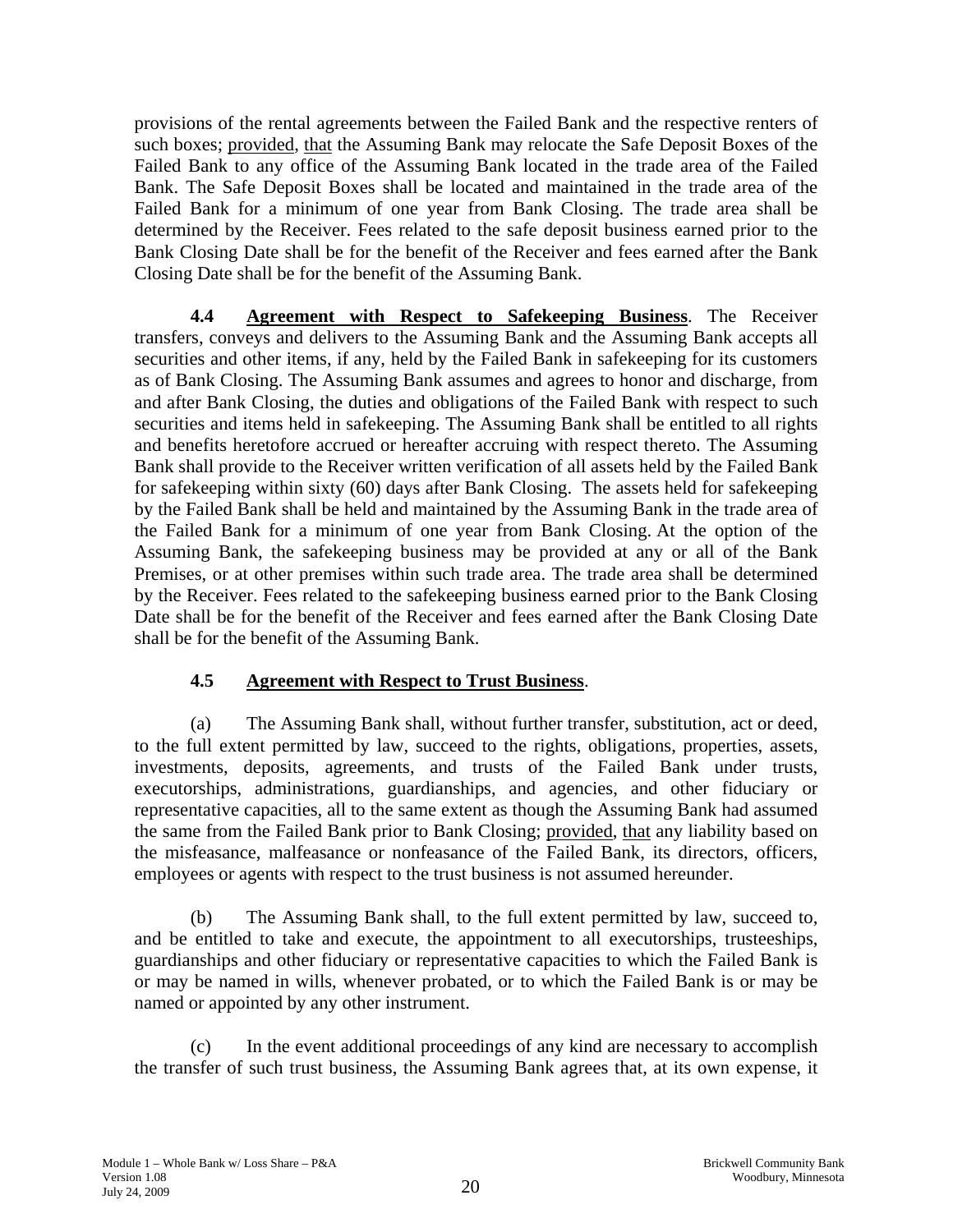will take whatever action is necessary to accomplish such transfer. The Receiver agrees to use reasonable efforts to assist the Assuming Bank in accomplishing such transfer.

(d) The Assuming Bank shall provide to the Receiver written verification of the assets held in connection with the Failed Bank's trust business within sixty (60) days after Bank Closing.

## **4.6 Agreement with Respect to Bank Premises**.

(a) **Option to Purchase.** Subject to Section 3.5, the Receiver hereby grants to the Assuming Bank an exclusive option for the period of ninety (90) days commencing the day after Bank Closing to purchase any or all owned Bank Premises, including all Furniture, Fixtures and Equipment located on the Bank Premises. The Assuming Bank shall give written notice to the Receiver within the option period of its election to purchase or not to purchase any of the owned Bank Premises. Any purchase of such premises shall be effective as of the date of Bank Closing and such purchase shall be consummated as soon as practicable thereafter, and in no event later than the Settlement Date.

(b) **Option to Lease.** The Receiver hereby grants to the Assuming Bank an exclusive option for the period of ninety (90) days commencing the day after Bank Closing to cause the Receiver to assign to the Assuming Bank any or all leases for leased Bank Premises, if any, which have been continuously occupied by the Assuming Bank from Bank Closing to the date it elects to accept an assignment of the leases with respect thereto to the extent such leases can be assigned; provided, that the exercise of this option with respect to any lease must be as to all premises or other property subject to the lease. If an assignment cannot be made of any such leases, the Receiver may, in its discretion, enter into subleases with the Assuming Bank containing the same terms and conditions provided under such existing leases for such leased Bank Premises or other property. The Assuming Bank shall give notice to the Receiver within the option period of its election to accept or not to accept an assignment of any or all leases (or enter into subleases or new leases in lieu thereof). The Assuming Bank agrees to assume all leases assigned (or enter into subleases or new leases in lieu thereof) pursuant to this Section 4.6.

(c) **Facilitation.** The Receiver agrees to facilitate the assumption, assignment or sublease of leases or the negotiation of new leases by the Assuming Bank; provided, that neither the Receiver nor the Corporation shall be obligated to engage in litigation, make payments to the Assuming Bank or to any third party in connection with facilitating any such assumption, assignment, sublease or negotiation or commit to any other obligations to third parties.

(d) **Occupancy.** The Assuming Bank shall give the Receiver fifteen (15) days' prior written notice of its intention to vacate prior to vacating any leased Bank Premises with respect to which the Assuming Bank has not exercised the option provided in Section 4.6(b). Any such notice shall be deemed to terminate the Assuming Bank's option with respect to such leased Bank Premises.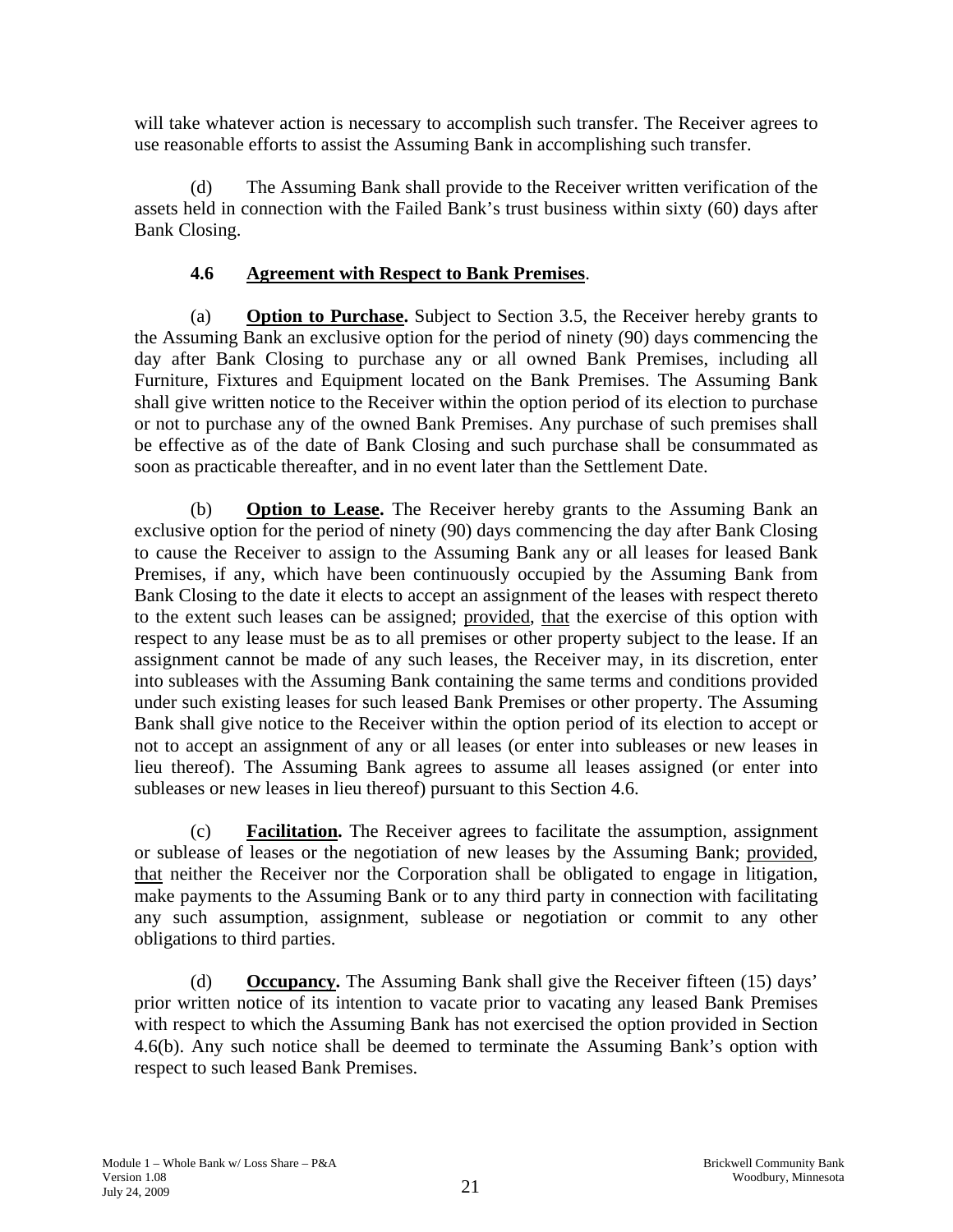### (e) **Occupancy Costs.**

(i) The Assuming Bank agrees to pay to the Receiver, or to appropriate third parties at the direction of the Receiver, during and for the period of any occupancy by it of (x) owned Bank Premises the market rental value, as determined by the appraiser selected in accordance with the definition of Fair Market Value, and all operating costs, and (y) leased Bank Premises, all operating costs with respect thereto and to comply with all relevant terms of applicable leases entered into by the Failed Bank, including without limitation the timely payment of all rent. Operating costs include, without limitation all taxes, fees, charges, utilities, insurance and assessments, to the extent not included in the rental value or rent. If the Assuming Bank elects to purchase any owned Bank Premises in accordance with Section 4.6(a), the amount of any rent paid (and taxes paid to the Receiver which have not been paid to the taxing authority and for which the Assuming Bank assumes liability) by the Assuming Bank with respect thereto shall be applied as an offset against the purchase price thereof.

(ii) The Assuming Bank agrees during the period of occupancy by it of owned or leased Bank Premises, to pay to the Receiver rent for the use of all owned or leased Furniture and Equipment and all owned or leased Fixtures located on such Bank Premises for the period of such occupancy. Rent for such property owned by the Failed Bank shall be the market rental value thereof, as determined by the Receiver within sixty (60) days after Bank Closing. Rent for such leased property shall be an amount equal to any and all rent and other amounts which the Receiver incurs or accrues as an obligation or is obligated to pay for such period of occupancy pursuant to all leases and contracts with respect to such property. If the Assuming Bank purchases any owned Furniture and Equipment or owned Fixtures in accordance with Section 4.6(f) or 4.6(h), the amount of any rents paid by the Assuming Bank with respect thereto shall be applied as an offset against the purchase price thereof.

(f) **Certain Requirements as to Furniture, Equipment and Fixtures.** If the Assuming Bank purchases owned Bank Premises or accepts an assignment of the lease (or enters into a sublease or a new lease in lieu thereof) for leased Bank Premises as provided in Section 4.6(a) or 4.6(b), or if the Assuming Bank does not exercise such option but within twelve (12) months following Bank Closing obtains the right to occupy such premises (whether by assignment, lease, sublease, purchase or otherwise), other than in accordance with Section 4.6(a) or (b), the Assuming Bank shall (i) effective as of the date of Bank Closing, purchase from the Receiver all Furniture and Equipment and Fixtures owned by the Failed Bank at Fair Market Value and located thereon as of Bank Closing, (ii) accept an assignment or a sublease of the leases or negotiate new leases for all Furniture and Equipment and Fixtures leased by the Failed Bank and located thereon, and (iii) if applicable, accept an assignment or a sublease of any ground lease or negotiate a new ground lease with respect to any land on which such Bank Premises are located; provided, that the Receiver shall not have disposed of such Furniture and Equipment and Fixtures or repudiated the leases specified in clause (ii) or (iii).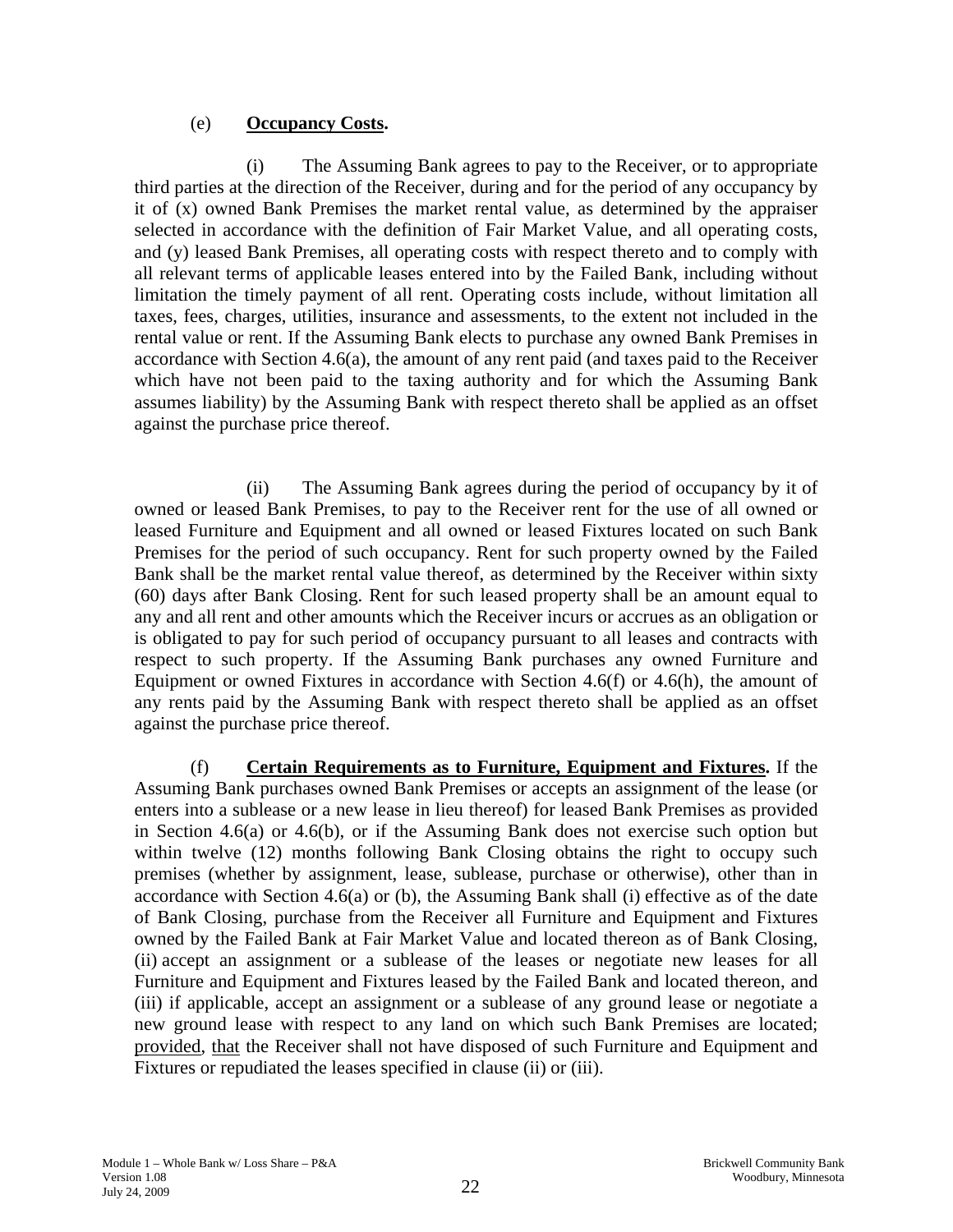#### (g) **Vacating Premises.**

(i) If the Assuming Bank elects not to purchase any owned Bank Premises, the notice of such election in accordance with Section 4.6(a) shall specify the date upon which the Assuming Bank's occupancy of such premises shall terminate, which date shall not be later than ninety (90) days after the date of the Assuming Bank's notice not to exercise such option. The Assuming Bank promptly shall relinquish and release to the Receiver such premises and the Furniture and Equipment and Fixtures located thereon in the same condition as at Bank Closing, normal wear and tear excepted. By occupying any such premises after the expiration of such ninety (90)-day period, the Assuming Bank shall, at the Receiver's option, (x) be deemed to have agreed to purchase such Bank Premises, and to assume all leases, obligations and liabilities with respect to leased Furniture and Equipment and leased Fixtures located thereon and any ground lease with respect to the land on which such premises are located, and (y) be required to purchase all Furniture and Equipment and Fixtures owned by the Failed Bank and located on such premises as of Bank Closing.

(ii) If the Assuming Bank elects not to accept an assignment of the lease or sublease any leased Bank Premises, the notice of such election in accordance with Section 4.6(b) shall specify the date upon which the Assuming Bank's occupancy of such leased Bank Premises shall terminate, which date shall not be later than the date which is one hundred eighty (180) days after Bank Closing. Upon vacating such premises, the Assuming Bank shall relinquish and release to the Receiver such premises and the Fixtures and the Furniture and Equipment located thereon in the same condition as at Bank Closing, normal wear and tear excepted. By failing to provide notice of its intention to vacate such premises prior to the expiration of the option period specified in Section 4.6(b), or by occupying such premises after the one hundred eighty (180)-day period specified above in this paragraph (ii), the Assuming Bank shall, at the Receiver's option, (x) be deemed to have assumed all leases, obligations and liabilities with respect to such premises (including any ground lease with respect to the land on which premises are located), and leased Furniture and Equipment and leased Fixtures located thereon in accordance with this Section 4.6 (unless the Receiver previously repudiated any such lease), and (y) be required to purchase all Furniture and Equipment and Fixtures owned by the Failed Bank at Fair Market Value and located on such premises as of Bank Closing.

(h) **Furniture and Equipment and Certain Other Equipment.** The Receiver hereby grants to the Assuming Bank an option to purchase all Furniture and Equipment or any telecommunications, data processing equipment (including hardware and software) and check processing and similar operating equipment owned by the Failed Bank at Fair Market Value and located at any leased Bank Premises that the Assuming Bank elects to vacate or which it could have, but did not occupy, pursuant to this Section 4.6; provided, that, the Assuming Bank shall give the Receiver notice of its election to purchase such property at the time it gives notice of its intention to vacate such Bank Premises or within ten (10) days after Bank Closing for Bank Premises it could have, but did not, occupy.

### **4.7 Agreement with Respect to Leased Data Processing Equipment**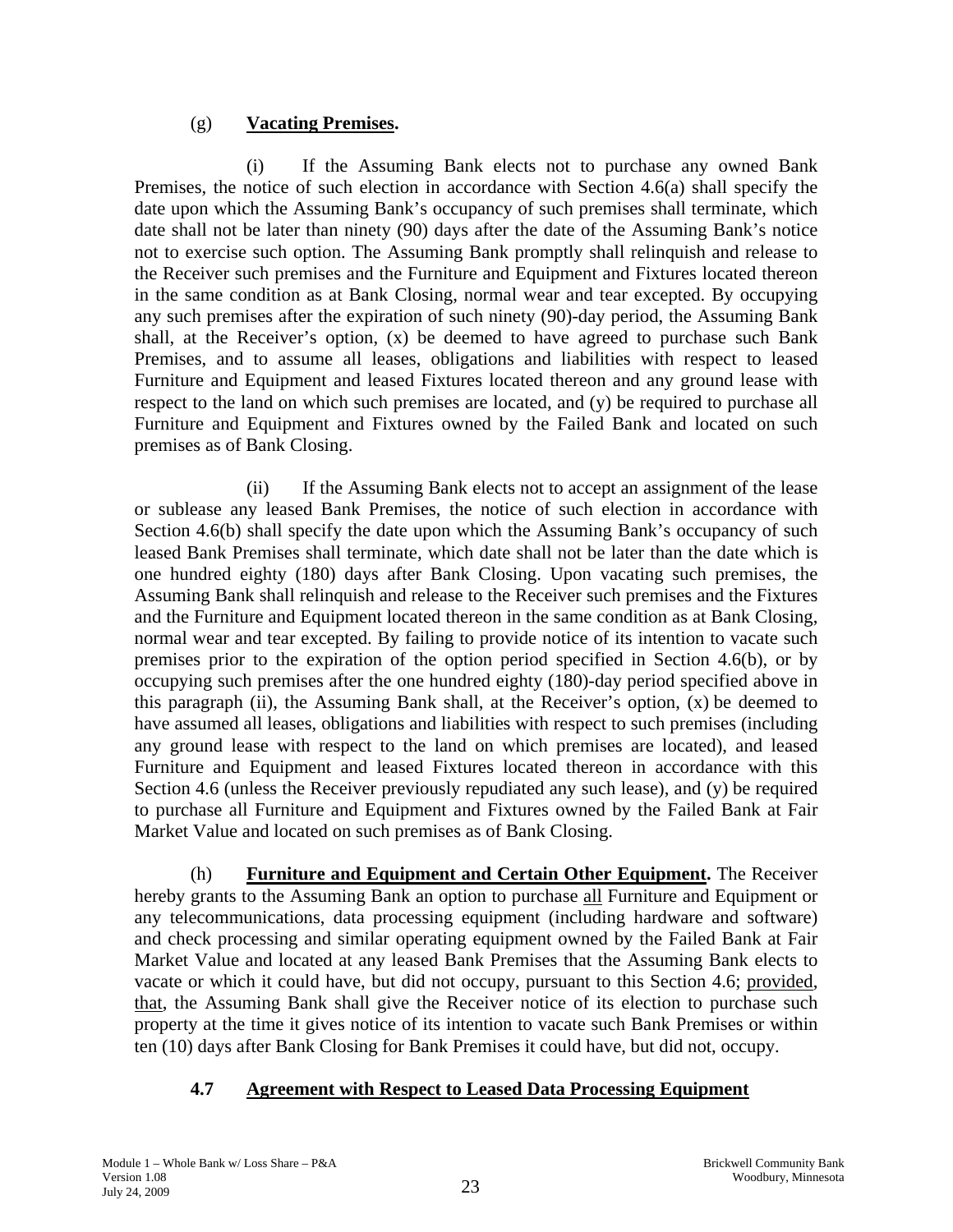(a) The Receiver hereby grants to the Assuming Bank an exclusive option for the period of ninety (90) days commencing the day after Bank Closing to accept an assignment from the Receiver of any or all Data Processing Leases to the extent that such Data Processing Leases can be assigned.

(b) The Assuming Bank shall (i) give written notice to the Receiver within the option period specified in Section 4.7(a) of its intent to accept or decline an assignment or sublease of any or all Data Processing Leases and promptly accept an assignment or sublease of such Data Processing Leases, and (ii) give written notice to the appropriate lessor(s) that it has accepted an assignment or sublease of any such Data Processing Leases.

(c) The Receiver agrees to facilitate the assignment or sublease of Data Processing Leases or the negotiation of new leases or license agreements by the Assuming Bank; provided, that neither the Receiver nor the Corporation shall be obligated to engage in litigation or make payments to the Assuming Bank or to any third party in connection with facilitating any such assumption, assignment, sublease or negotiation.

(d) The Assuming Bank agrees, during its period of use of any property subject to a Data Processing Lease, to pay to the Receiver or to appropriate third parties at the direction of the Receiver all operating costs with respect thereto and to comply with all relevant terms of the applicable Data Processing Leases entered into by the Failed Bank, including without limitation the timely payment of all rent, taxes, fees, charges, utilities, insurance and assessments.

(e) The Assuming Bank shall, not later than fifty (50) days after giving the notice provided in Section 4.7(b), (i) relinquish and release to the Receiver all property subject to the relevant Data Processing Lease, in the same condition as at Bank Closing, normal wear and tear excepted, or (ii) accept an assignment or a sublease thereof or negotiate a new lease or license agreement under this Section 4.7.

## **4.8 Agreement with Respect to Certain Existing Agreements**.

(a) Subject to the provisions of Section 4.8(b), with respect to agreements existing as of Bank Closing which provide for the rendering of services by or to the Failed Bank, within ninety (90) days after Bank Closing, the Assuming Bank shall give the Receiver written notice specifying whether it elects to assume or not to assume each such agreement. Except as may be otherwise provided in this Article IV, the Assuming Bank agrees to comply with the terms of each such agreement for a period commencing on the day after Bank Closing and ending on: (i) in the case of an agreement that provides for the rendering of services by the Failed Bank, the date which is ninety (90) days after Bank Closing, and (ii) in the case of an agreement that provides for the rendering of services to the Failed Bank, the date which is thirty (30) days after the Assuming Bank has given notice to the Receiver of its election not to assume such agreement; provided, that the Receiver can reasonably make such service agreements available to the Assuming Bank.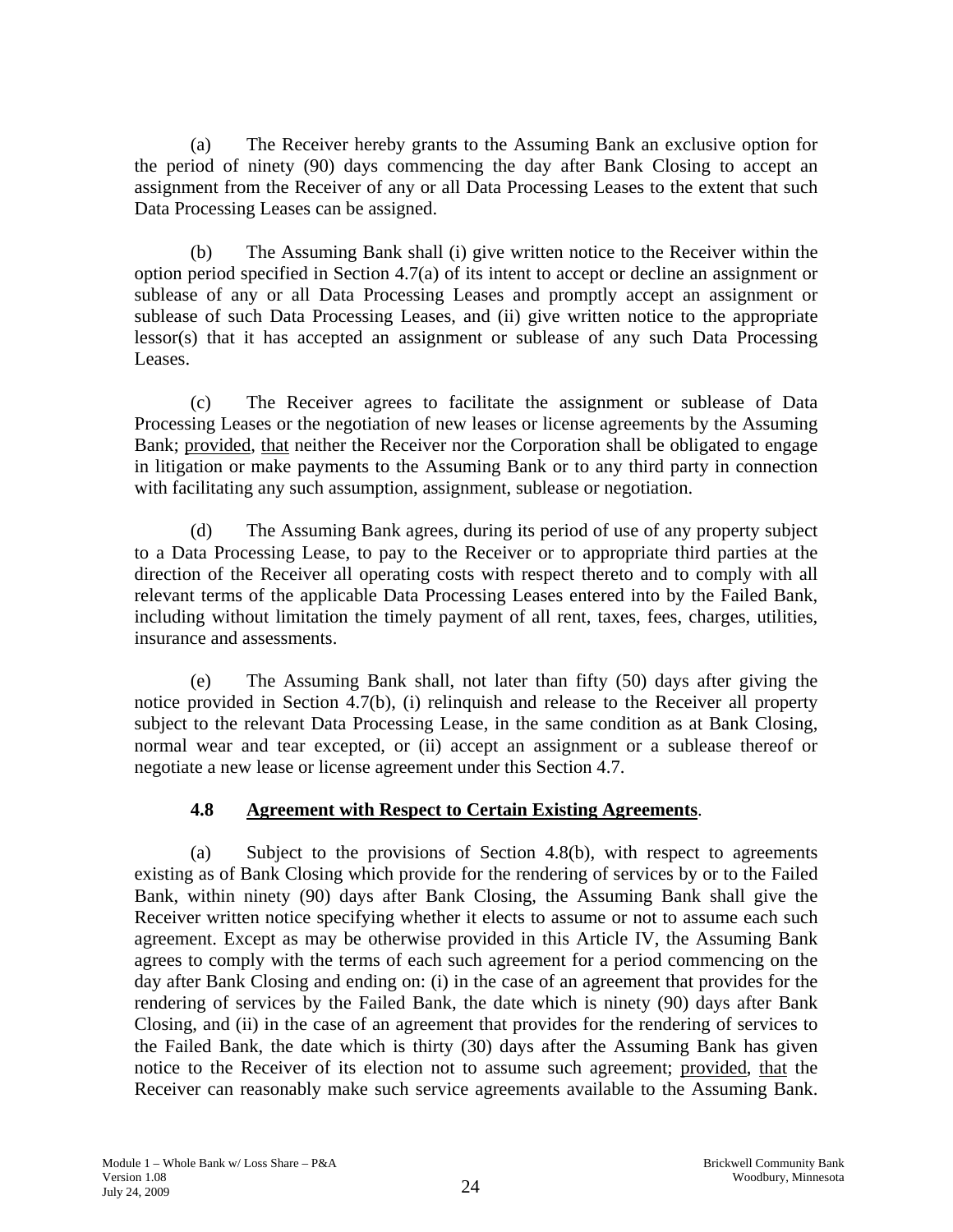The Assuming Bank shall be deemed by the Receiver to have assumed agreements for which no notification is timely given. The Receiver agrees to assign, transfer, convey, and deliver to the Assuming Bank all right, title and interest of the Receiver, if any, in and to agreements the Assuming Bank assumes hereunder. In the event the Assuming Bank elects not to accept an assignment of any lease (or sublease) or negotiate a new lease for leased Bank Premises under Section 4.6 and does not otherwise occupy such premises, the provisions of this Section 4.8(a) shall not apply to service agreements related to such premises. The Assuming Bank agrees, during the period it has the use or benefit of any such agreement, promptly to pay to the Receiver or to appropriate third parties at the direction of the Receiver all operating costs with respect thereto and to comply with all relevant terms of such agreement.

(b) The provisions of Section 4.8(a) regarding the Assuming Bank's election to assume or not assume certain agreements shall not apply to (i) agreements pursuant to which the Failed Bank provides mortgage servicing for others or mortgage servicing is provided to the Failed Bank by others, (ii) agreements that are subject to Sections 4.1 through 4.7 and any insurance policy or bond referred to in Section 3.5(a) or other agreement specified in Section 3.5, and (iii) consulting, management or employment agreements, if any, between the Failed Bank and its employees or other Persons. Except as otherwise expressly set forth elsewhere in this Agreement, the Assuming Bank does not assume any liabilities or acquire any rights under any of the agreements described in this Section 4.8(b).

**4.9 Informational Tax Reporting**. The Assuming Bank agrees to perform all obligations of the Failed Bank with respect to Federal and State income tax informational reporting related to (i) the Assets and the Liabilities Assumed, (ii) deposit accounts that were closed and loans that were paid off or collateral obtained with respect thereto prior to Bank Closing, (iii) miscellaneous payments made to vendors of the Failed Bank, and (iv) any other asset or liability of the Failed Bank, including, without limitation, loans not purchased and Deposits not assumed by the Assuming Bank, as may be required by the Receiver.

**4.10 Insurance**. The Assuming Bank agrees to obtain insurance coverage effective from and after Bank Closing, including public liability, fire and extended coverage insurance acceptable to the Receiver with respect to owned or leased Bank Premises that it occupies, and all owned or leased Furniture and Equipment and Fixtures and leased data processing equipment (including hardware and software) located thereon, in the event such insurance coverage is not already in force and effect with respect to the Assuming Bank as the insured as of Bank Closing. All such insurance shall, where appropriate (as determined by the Receiver), name the Receiver as an additional insured.

**4.11** Office Space for Receiver and Corporation. For the period commencing on the day following Bank Closing and ending on the one hundred eightieth (180th) day thereafter, the Assuming Bank agrees to provide to the Receiver and the Corporation, without charge, adequate and suitable office space (including parking facilities and vault space), furniture, equipment (including photocopying and telecopying machines), email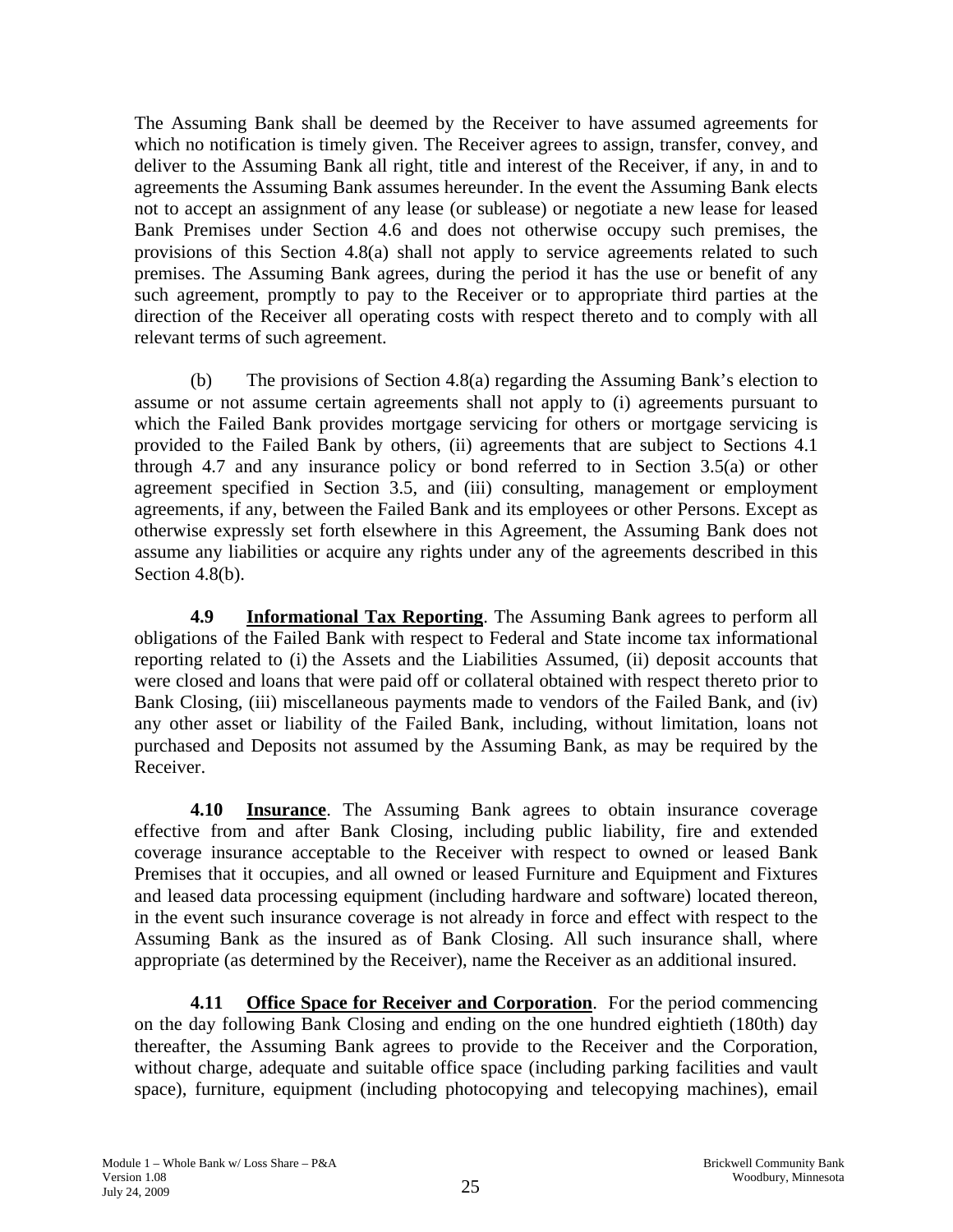accounts, network access and technology resources (such as shared drive) and utilities (including local telephone service and fax machines) at the Bank Premises occupied by the Assuming Bank for their use in the discharge of their respective functions with respect to the Failed Bank. In the event the Receiver and the Corporation determine that the space provided is inadequate or unsuitable, the Receiver and the Corporation may relocate to other quarters having adequate and suitable space and the costs of relocation and any rental and utility costs for the balance of the period of occupancy by the Receiver and the Corporation shall be borne by the Assuming Bank. Additionally, the Assuming Bank agrees to pay such bills and invoices on behalf of the Receiver and Corporation as the Receiver or Corporation may direct for the period beginning on the date of Bank Closing and ending on Settlement Date. Assuming Bank shall submit it requests for reimbursement of such expenditures pursuant to Article VIII of this Agreement.

#### **4.12 Agreement with Respect to Continuation of Group Health Plan Coverage for Former Employees of the Failed Bank.**

(a) The Assuming Bank agrees to assist the Receiver, as provided in this Section 4.12, in offering individuals who were employees or former employees of the Failed Bank, or any of its Subsidiaries, and who, immediately prior to Bank Closing, were receiving, or were eligible to receive, health insurance coverage or health insurance continuation coverage from the Failed Bank ("Eligible Individuals"), the opportunity to obtain health insurance coverage in the Corporation's FIA Continuation Coverage Plan which provides for health insurance continuation coverage to such Eligible Individuals who are qualified beneficiaries of the Failed Bank as defined in Section 607 of the Employee Retirement Income Security Act of 1974, as amended (respectively, "qualified beneficiaries" and "ERISA"). The Assuming Bank shall consult with the Receiver and not later than five (5) Business Days after Bank Closing shall provide written notice to the Receiver of the number (if available), identity (if available) and addresses (if available) of the Eligible Individuals who are qualified beneficiaries of the Failed Bank and for whom a "qualifying event" (as defined in Section 603 of ERISA) has occurred and with respect to whom the Failed Bank's obligations under Part 6 of Subtitle B of Title I of ERISA have not been satisfied in full, and such other information as the Receiver may reasonably require. The Receiver shall cooperate with the Assuming Bank in order to permit it to prepare such notice and shall provide to the Assuming Bank such data in its possession as may be reasonably required for purposes of preparing such notice.

(b) The Assuming Bank shall take such further action to assist the Receiver in offering the Eligible Individuals who are qualified beneficiaries of the Failed Bank the opportunity to obtain health insurance coverage in the Corporation's FIA Continuation Coverage Plan as the Receiver may direct. All expenses incurred and paid by the Assuming Bank (i) in connection with the obligations of the Assuming Bank under this Section 4.12, and (ii) in providing health insurance continuation coverage to any Eligible Individuals who are hired by the Assuming Bank and such employees' qualified beneficiaries shall be borne by the Assuming Bank.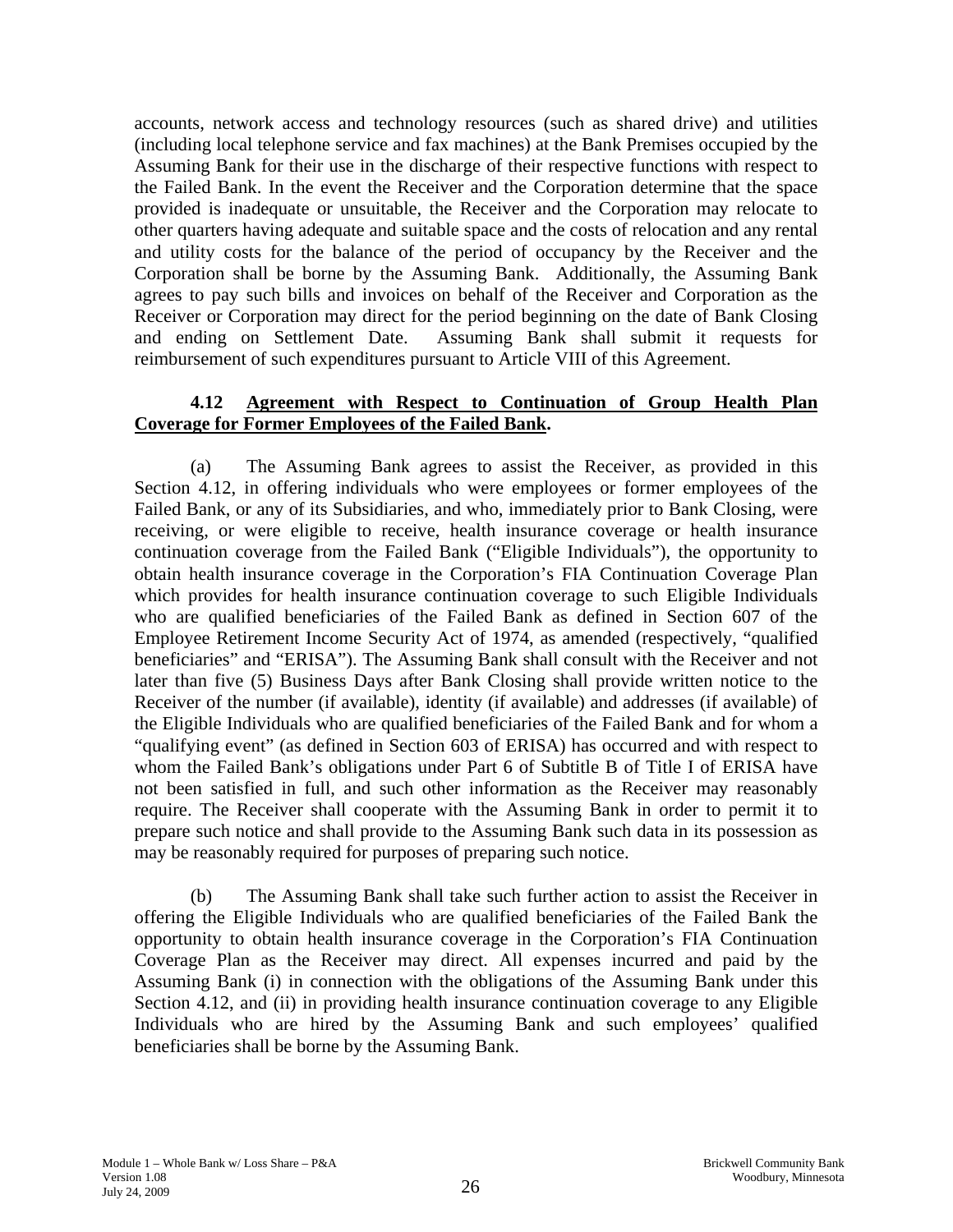(c) This Section 4.12 is for the sole and exclusive benefit of the parties to this Agreement, and for the benefit of no other Person (including any former employee of the Failed Bank or any Subsidiary thereof or qualified beneficiary of such former employee). Nothing in this Section 4.12 is intended by the parties, or shall be construed, to give any Person (including any former employee of the Failed Bank or any Subsidiary thereof or qualified beneficiary of such former employee) other than the Corporation, the Receiver and the Assuming Bank any legal or equitable right, remedy or claim under or with respect to the provisions of this Section.

### **4.13 Agreement with Respect to Interim Asset Servicing.** At any time after Bank

Closing, the Receiver may establish on its books an asset pool(s) and may transfer to such asset pool(s) (by means of accounting entries on the books of the Receiver) all or any assets and liabilities of the Failed Bank which are not acquired by the Assuming Bank, including, without limitation, wholly unfunded Commitments and assets and liabilities which may be acquired, funded or originated by the Receiver subsequent to Bank Closing. The Receiver may remove assets (and liabilities) from or add assets (and liabilities) to such pool(s) at any time in its discretion. At the option of the Receiver, the Assuming Bank agrees to service, administer, and collect such pool assets in accordance with and for the term set forth in Exhibit 4.13 "Interim Asset Servicing Arrangement".

# **4.14** Reserved.

### **4.15 Agreement with Respect to Loss Sharing.** The Assuming Bank shall be entitled

to require reimbursement from the Receiver for loss sharing on certain loans in accordance with the Single Family Shared-Loss Agreement attached hereto as Exhibit 4.15A and the Non-SF Shared-Loss Agreement attached hereto as Exhibit 4.15B, collectively, the "Shared-Loss Agreements." The Loans that shall be subject to the Shared-Loss Agreements are identified on the Schedule of Loans 4.15A and 4.15B attached hereto.

## **ARTICLE V DUTIES WITH RESPECT TO DEPOSITORS OF THE FAILED BANK**

**5.1 Payment of Checks, Drafts and Orders.** Subject to Section 9.5, the Assuming Bank agrees to pay all properly drawn checks, drafts and withdrawal orders of depositors of the Failed Bank presented for payment, whether drawn on the check or draft forms provided by the Failed Bank or by the Assuming Bank, to the extent that the Deposit balances to the credit of the respective makers or drawers assumed by the Assuming Bank under this Agreement are sufficient to permit the payment thereof, and in all other respects to discharge, in the usual course of conducting a banking business, the duties and obligations of the Failed Bank with respect to the Deposit balances due and owing to the depositors of the Failed Bank assumed by the Assuming Bank under this Agreement.

**5.2 Certain Agreements Related to Deposits.** Subject to Section 2.2, the Assuming Bank agrees to honor the terms and conditions of any written escrow or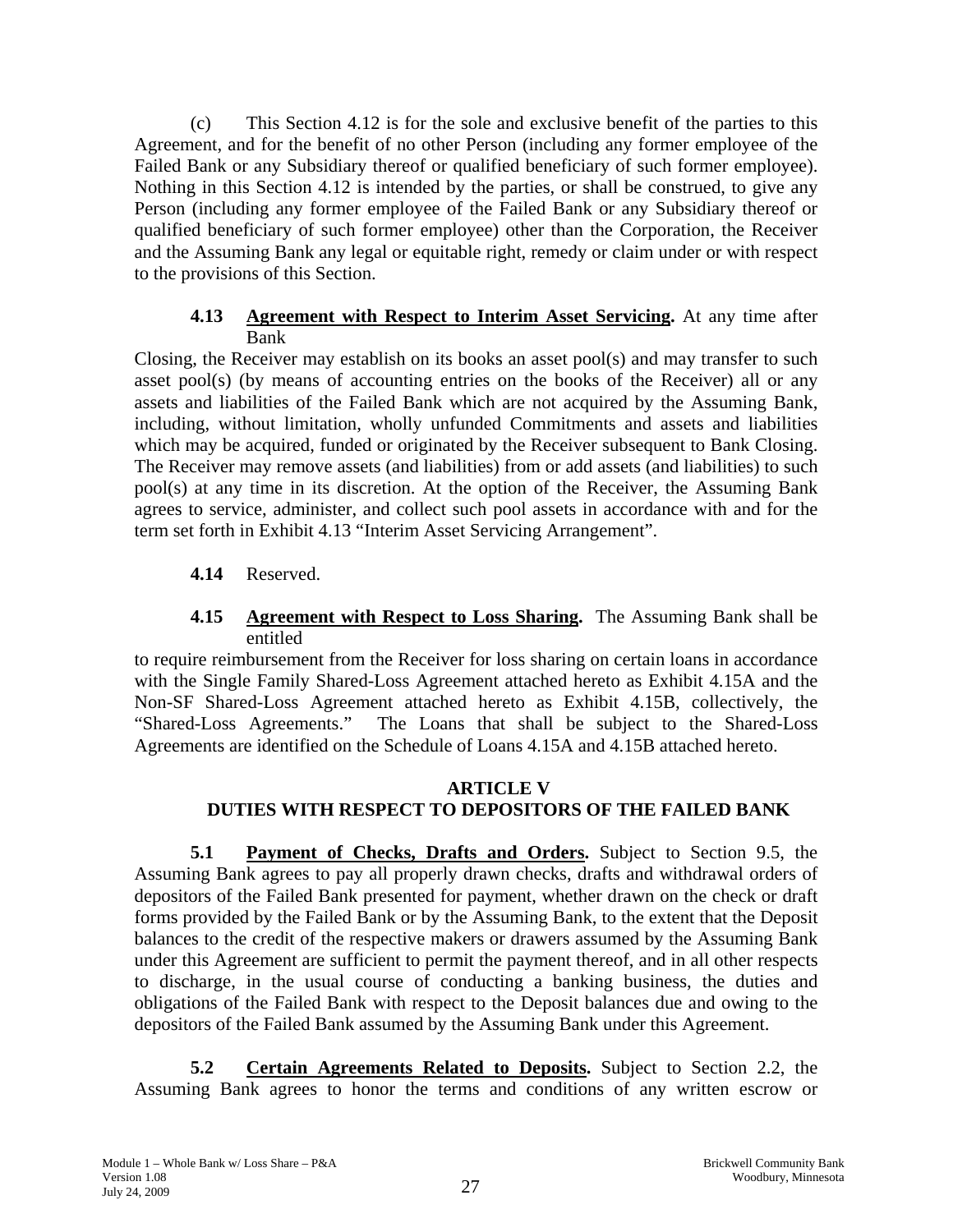mortgage servicing agreement or other similar agreement relating to a Deposit liability assumed by the Assuming Bank pursuant to this Agreement.

## **5.3 Notice to Depositors.**

(a) Within seven (7) days after Bank Closing, the Assuming Bank shall give (i) notice to depositors of the Failed Bank of its assumption of the Deposit liabilities of the Failed Bank, and (ii) any notice required under Section 2.2, by mailing to each such depositor a notice with respect to such assumption and by advertising in a newspaper of general circulation in the county or counties in which the Failed Bank was located. The Assuming Bank agrees that it will obtain prior approval of all such notices and advertisements from counsel for the Receiver and that such notices and advertisements shall not be mailed or published until such approval is received.

(b) The Assuming Bank shall give notice by mail to depositors of the Failed Bank concerning the procedures to claim their deposits, which notice shall be provided to the Assuming Bank by the Receiver or the Corporation. Such notice shall be included with the notice to depositors to be mailed by the Assuming Bank pursuant to Section 5.3(a).

(c) If the Assuming Bank proposes to charge fees different from those charged by the Failed Bank before it establishes new deposit account relationships with the depositors of the Failed Bank, the Assuming Bank shall give notice by mail of such changed fees to such depositors.

#### **ARTICLE VI RECORDS**

### **6.1 Transfer of Records**.

(a) In accordance with Section 3.1, the Receiver assigns, transfers, conveys and delivers to the Assuming Bank the following Records pertaining to the Deposit liabilities of the Failed Bank assumed by the Assuming Bank under this Agreement, except as provided in Section 6.4:

- (i) signature cards, orders, contracts between the Failed Bank and its depositors and Records of similar character;
- (ii) passbooks of depositors held by the Failed Bank, deposit slips, cancelled checks and withdrawal orders representing charges to accounts of depositors;

and the following Records pertaining to the Assets:

(iii) records of deposit balances carried with other banks, bankers or trust companies;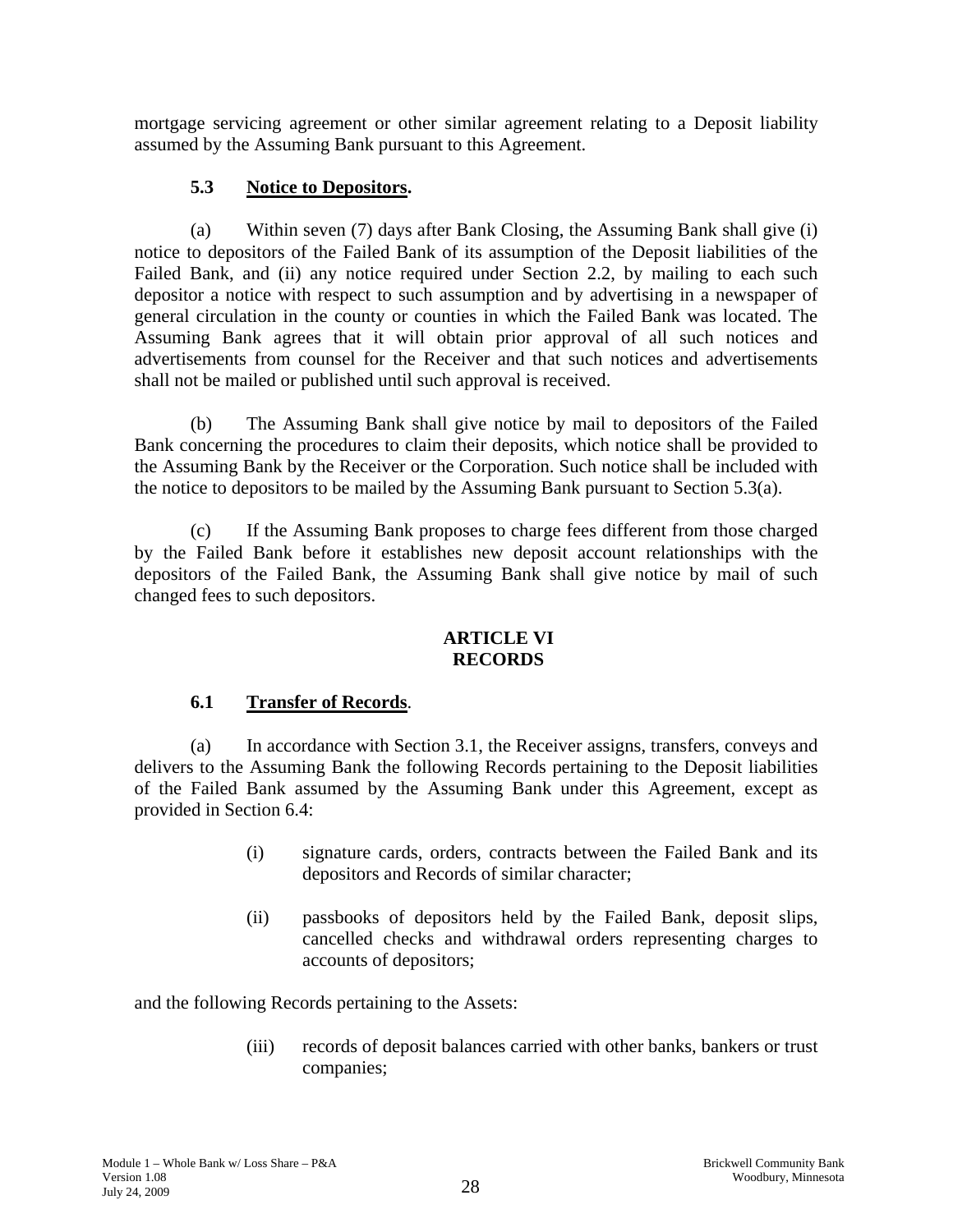- (iv) Loan and collateral records and Credit Files and other documents;
- (v) deeds, mortgages, abstracts, surveys, and other instruments or records of title pertaining to real estate or real estate mortgages;
- (vi) signature cards, agreements and records pertaining to Safe Deposit Boxes, if any; and
- (vii) records pertaining to the credit card business, trust business or safekeeping business of the Failed Bank, if any.

(b) The Receiver, at its option, may assign and transfer to the Assuming Bank by a single blanket assignment or otherwise, as soon as practicable after Bank Closing, any other Records not assigned and transferred to the Assuming Bank as provided in this Agreement, including but not limited to loan disbursement checks, general ledger tickets, official bank checks, proof transactions (including proof tapes) and paid out loan files.

**6.2 Delivery of Assigned Records**. The Receiver shall deliver to the Assuming Bank all Records described in (i) Section 6.1(a) as soon as practicable on or after the date of this Agreement, and (ii) Section 6.1(b) as soon as practicable after making any assignment described therein.

**6.3 Preservation of Records**. The Assuming Bank agrees that it will preserve and maintain for the joint benefit of the Receiver, the Corporation and the Assuming Bank, all Records of which it has custody for such period as either the Receiver or the Corporation in its discretion may require, until directed otherwise, in writing, by the Receiver or Corporation. The Assuming Bank shall have the primary responsibility to respond to subpoenas, discovery requests, and other similar official inquiries with respect to the Records of which it has custody.

**6.4 Access to Records; Copies**. The Assuming Bank agrees to permit the Receiver and the Corporation access to all Records of which the Assuming Bank has custody, and to use, inspect, make extracts from or request copies of any such Records in the manner and to the extent requested, and to duplicate, in the discretion of the Receiver or the Corporation, any Record in the form of microfilm or microfiche pertaining to Deposit account relationships; provided, that in the event that the Failed Bank maintained one or more duplicate copies of such microfilm or microfiche Records, the Assuming Bank hereby assigns, transfers, and conveys to the Corporation one such duplicate copy of each such Record without cost to the Corporation, and agrees to deliver to the Corporation all Records assigned and transferred to the Corporation under this Article VI as soon as practicable on or after the date of this Agreement. The party requesting a copy of any Record shall bear the cost (based on standard accepted industry charges to the extent applicable, as determined by the Receiver) for providing such duplicate Records. A copy of each Record requested shall be provided as soon as practicable by the party having custody thereof.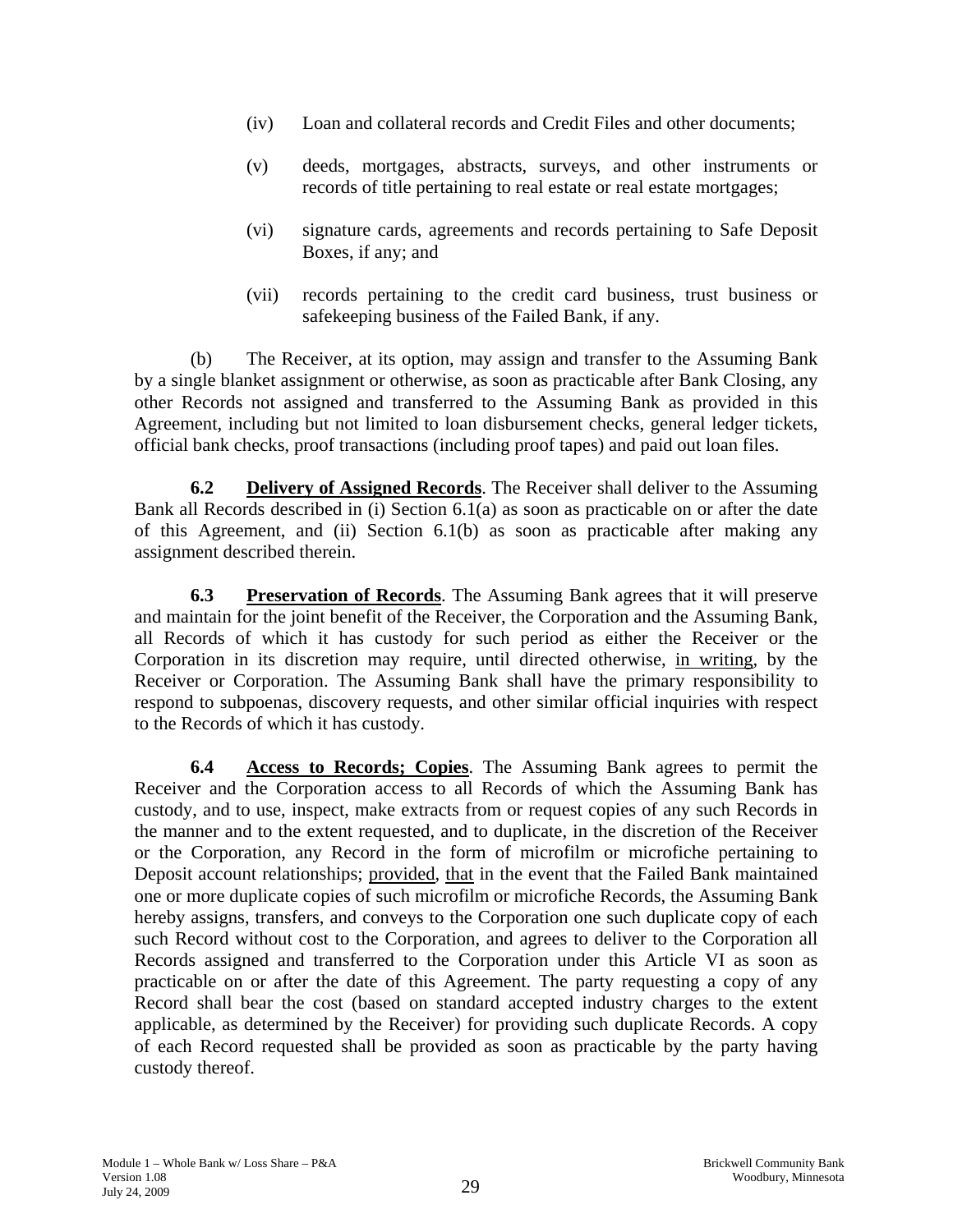#### **ARTICLE VII FIRST LOSS TRANCHE**

The Assuming Bank has submitted to the Receiver an asset (discount) bid of (\$3,975,000) and a Deposit premium bid of 0.10%. The Deposit premium bid will be applied to the total of all Assumed Deposits except for brokered, CDARS, and any market place or similar subscription services Deposits. The First Loss Tranche shall be determined by adding (i) the asset premium (discount) bid, (ii) the Deposit premium bid, and (iii) the Equity Adjustment. If the First Loss Tranche is a positive number, then this is the Losses on Single Family Shared-Loss Loans and Net Charge-offs on Shared Loss Assets that the Assuming Bank will incur before loss-sharing commences under Exhibits 4.15A and 4.15B. If the First Loss Tranche is a negative number, the Corporation shall pay such amount by wire transfer to the Assuming Bank by the end of the first business day following Bank Closing and loss sharing shall commence immediately.

#### **ARTICLE VIII ADJUSTMENTS**

**8.1 Pro Forma Statement**. The Receiver, as soon as practicable after Bank Closing, in accordance with the best information then available, shall provide to the Assuming Bank a Pro Forma statement reflecting any adjustments of such liabilities and assets as may be necessary. Such Pro Forma statement shall take into account, to the extent possible, (i) liabilities and assets of a nature similar to those contemplated by Section 2.1 or Section 3.1, respectively, which at Bank Closing were carried in the Failed Bank's suspense accounts, (ii) accruals as of Bank Closing for all income related to the assets and business of the Failed Bank acquired by the Assuming Bank hereunder, whether or not such accruals were reflected on the Accounting Records of the Failed Bank in the normal course of its operations, and (iii) adjustments to determine the Book Value of any investment in an Acquired Subsidiary and related accounts on the "bank only" (unconsolidated) balance sheet of the Failed Bank based on the equity method of accounting, whether or not the Failed Bank used the equity method of accounting for investments in subsidiaries, except that the resulting amount cannot be less than the Acquired Subsidiary's recorded equity as of Bank Closing as reflected on the Accounting Records of the Acquired Subsidiary. Any Loan purchased by the Assuming Bank pursuant to Section 3.1 which the Failed Bank charged off during the period from July 24, 2009, to Bank Closing shall be deemed not to be charged off for the purposes of the Pro Forma statement, and the purchase price shall be determined pursuant to Section 3.2.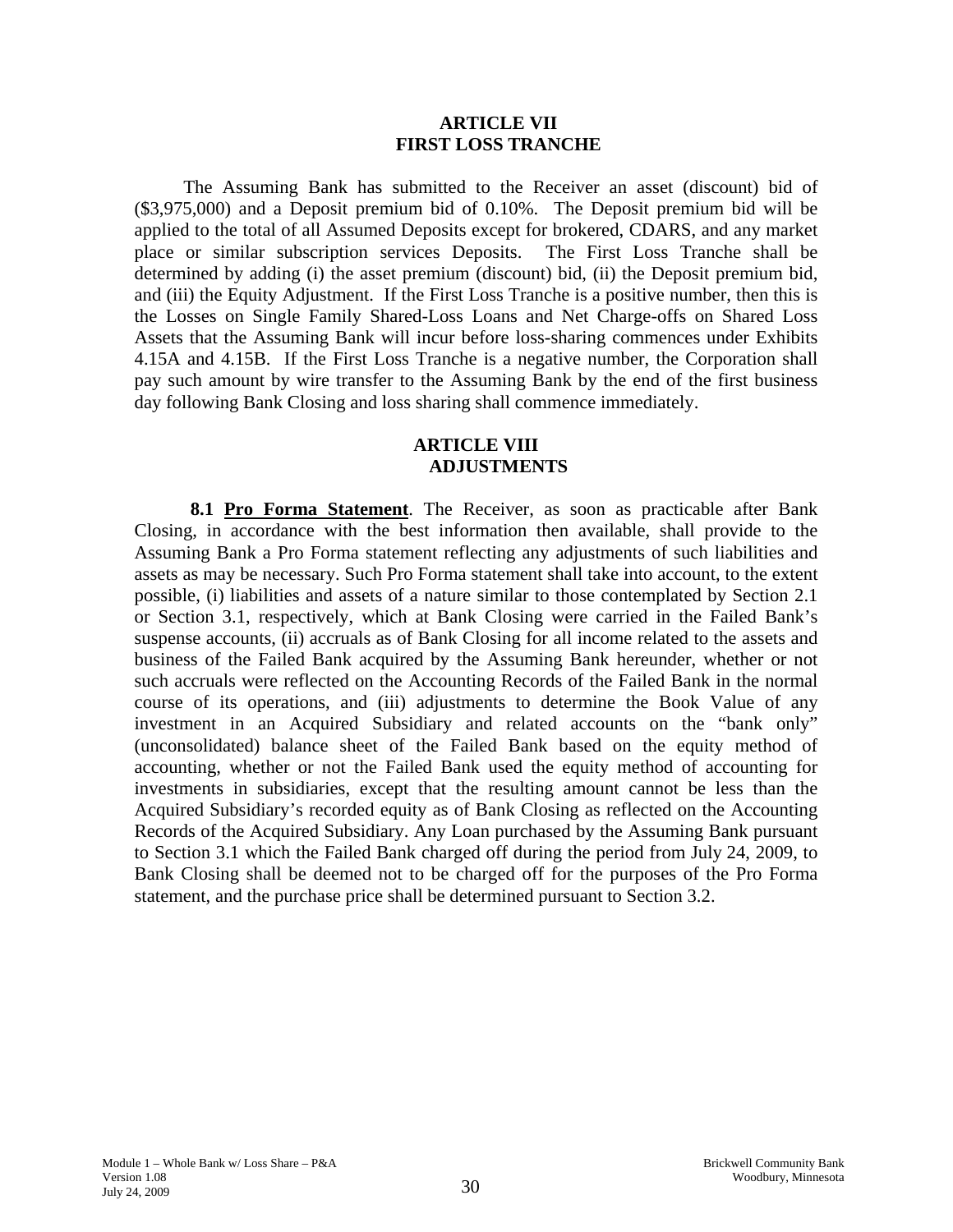## **8.2 Correction of Errors and Omissions; Other Liabilities**.

(a) In the event any bookkeeping omissions or errors are discovered in preparing any Pro Forma statement or in completing the transfers and assumptions contemplated hereby, the parties hereto agree to correct such errors and omissions, it being understood that, as far as practicable, all adjustments will be made consistent with the judgments, methods, policies or accounting principles utilized by the Failed Bank in preparing and maintaining Accounting Records, except that adjustments made pursuant to this Section 8.2(a) are not intended to bring the Accounting Records of the Failed Bank into accordance with generally accepted accounting principles.

(b) If the Receiver discovers at any time subsequent to the date of this Agreement that any claim exists against the Failed Bank which is of such a nature that it would have been included in the liabilities assumed under Article II had the existence of such claim or the facts giving rise thereto been known as of Bank Closing, the Receiver may, in its discretion, at any time, require that such claim be assumed by the Assuming Bank in a manner consistent with the intent of this Agreement. The Receiver will make appropriate adjustments to the Pro Forma statement provided by the Receiver to the Assuming Bank pursuant to Section 8.1 as may be necessary.

**8.3 Payments**. The Receiver agrees to cause to be paid to the Assuming Bank, or the Assuming Bank agrees to pay to the Receiver, as the case may be, on the Settlement Date, a payment in an amount which reflects net adjustments (including any costs, expenses and fees associated with determinations of value as provided in this Agreement) made pursuant to Section 8.1 or Section 8.2, plus interest as provided in Section 8.4. The Receiver and the Assuming Bank agree to effect on the Settlement Date any further transfer of assets to or assumption of liabilities or claims by the Assuming Bank as may be necessary in accordance with Section 8.1 or Section 8.2.

**8.4 Interest**. Any amounts paid under Section 8.3 or Section 8.5, shall bear interest for the period from and including the day following Bank Closing to and including the day preceding the payment at the Settlement Interest Rate.

**8.5 Subsequent Adjustments.** In the event that the Assuming Bank or the Receiver discovers any errors or omissions as contemplated by Section 8.2 or any error with respect to the payment made under Section 8.3 after the Settlement Date, the Assuming Bank and the Receiver agree to promptly correct any such errors or omissions, make any payments and effect any transfers or assumptions as may be necessary to reflect any such correction plus interest as provided in Section 8.4.

### **ARTICLE IX CONTINUING COOPERATION**

**9.1 General Matters**. The parties hereto agree that they will, in good faith and with their best efforts, cooperate with each other to carry out the transactions contemplated by this Agreement and to effect the purposes hereof.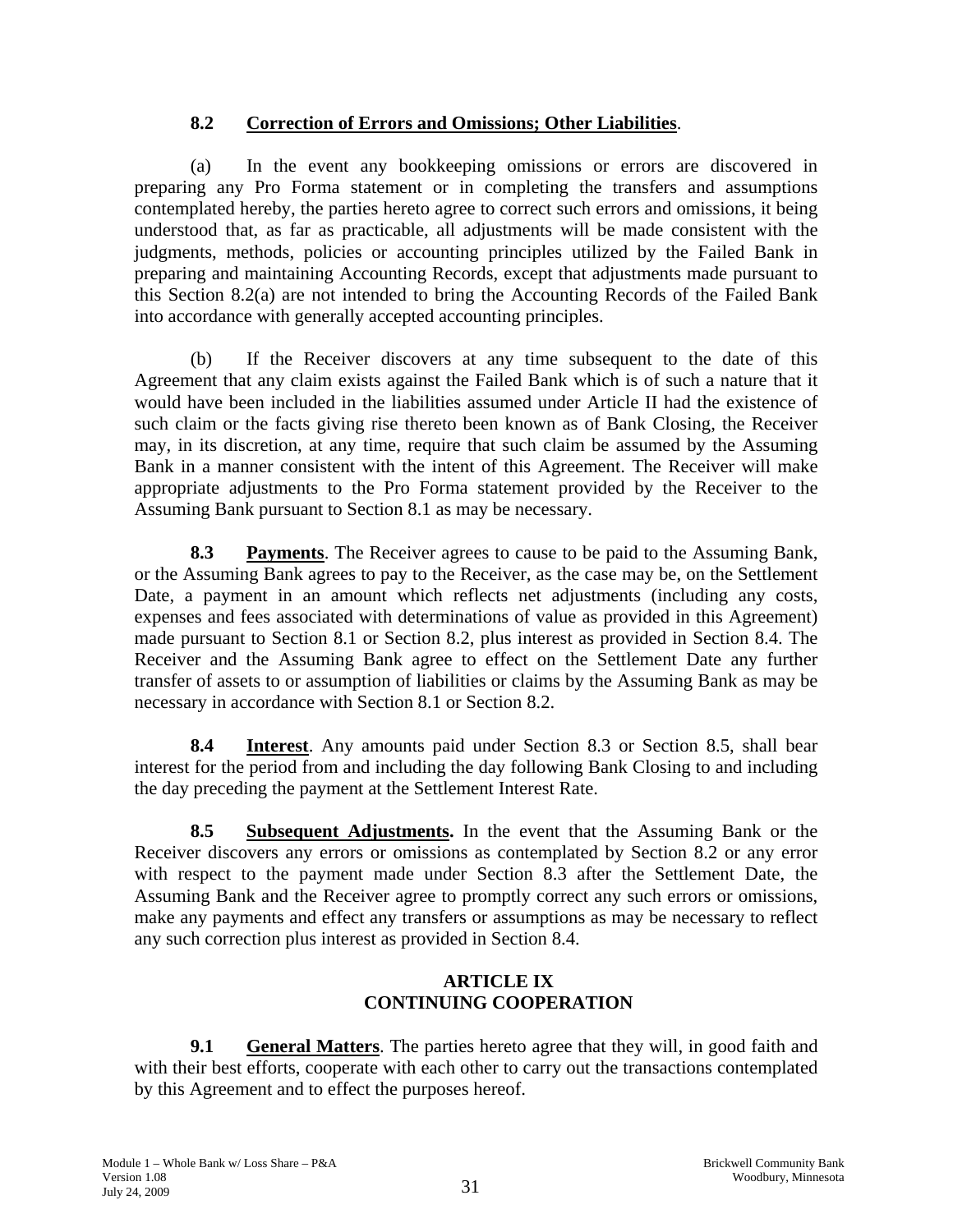**9.2 Additional Title Documents**. The Receiver, the Corporation and the Assuming Bank each agree, at any time, and from time to time, upon the request of any party hereto, to execute and deliver such additional instruments and documents of conveyance as shall be reasonably necessary to vest in the appropriate party its full legal or equitable title in and to the property transferred pursuant to this Agreement or to be transferred in accordance herewith. The Assuming Bank shall prepare such instruments and documents of conveyance (in form and substance satisfactory to the Receiver) as shall be necessary to vest title to the Assets in the Assuming Bank. The Assuming Bank shall be responsible for recording such instruments and documents of conveyance at its own expense.

### **9.3 Claims and Suits**.

(a) The Receiver shall have the right, in its discretion, to (i) defend or settle any claim or suit against the Assuming Bank with respect to which the Receiver has indemnified the Assuming Bank in the same manner and to the same extent as provided in Article XII, and (ii) defend or settle any claim or suit against the Assuming Bank with respect to any Liability Assumed, which claim or suit may result in a loss to the Receiver arising out of or related to this Agreement, or which existed against the Failed Bank on or before Bank Closing. The exercise by the Receiver of any rights under this Section 9.3(a) shall not release the Assuming Bank with respect to any of its obligations under this Agreement.

(b) In the event any action at law or in equity shall be instituted by any Person against the Receiver and the Corporation as codefendants with respect to any asset of the Failed Bank retained or acquired pursuant to this Agreement by the Receiver, the Receiver agrees, at the request of the Corporation, to join with the Corporation in a petition to remove the action to the United States District Court for the proper district. The Receiver agrees to institute, with or without joinder of the Corporation as coplaintiff, any action with respect to any such retained or acquired asset or any matter connected therewith whenever notice requiring such action shall be given by the Corporation to the Receiver.

**9.4 Payment of Deposits**. In the event any depositor does not accept the obligation of the Assuming Bank to pay any Deposit liability of the Failed Bank assumed by the Assuming Bank pursuant to this Agreement and asserts a claim against the Receiver for all or any portion of any such Deposit liability, the Assuming Bank agrees on demand to provide to the Receiver funds sufficient to pay such claim in an amount not in excess of the Deposit liability reflected on the books of the Assuming Bank at the time such claim is made. Upon payment by the Assuming Bank to the Receiver of such amount, the Assuming Bank shall be discharged from any further obligation under this Agreement to pay to any such depositor the amount of such Deposit liability paid to the Receiver.

**9.5 Withheld Payments**. At any time, the Receiver or the Corporation may, in its discretion, determine that all or any portion of any deposit balance assumed by the Assuming Bank pursuant to this Agreement does not constitute a "Deposit" (or otherwise,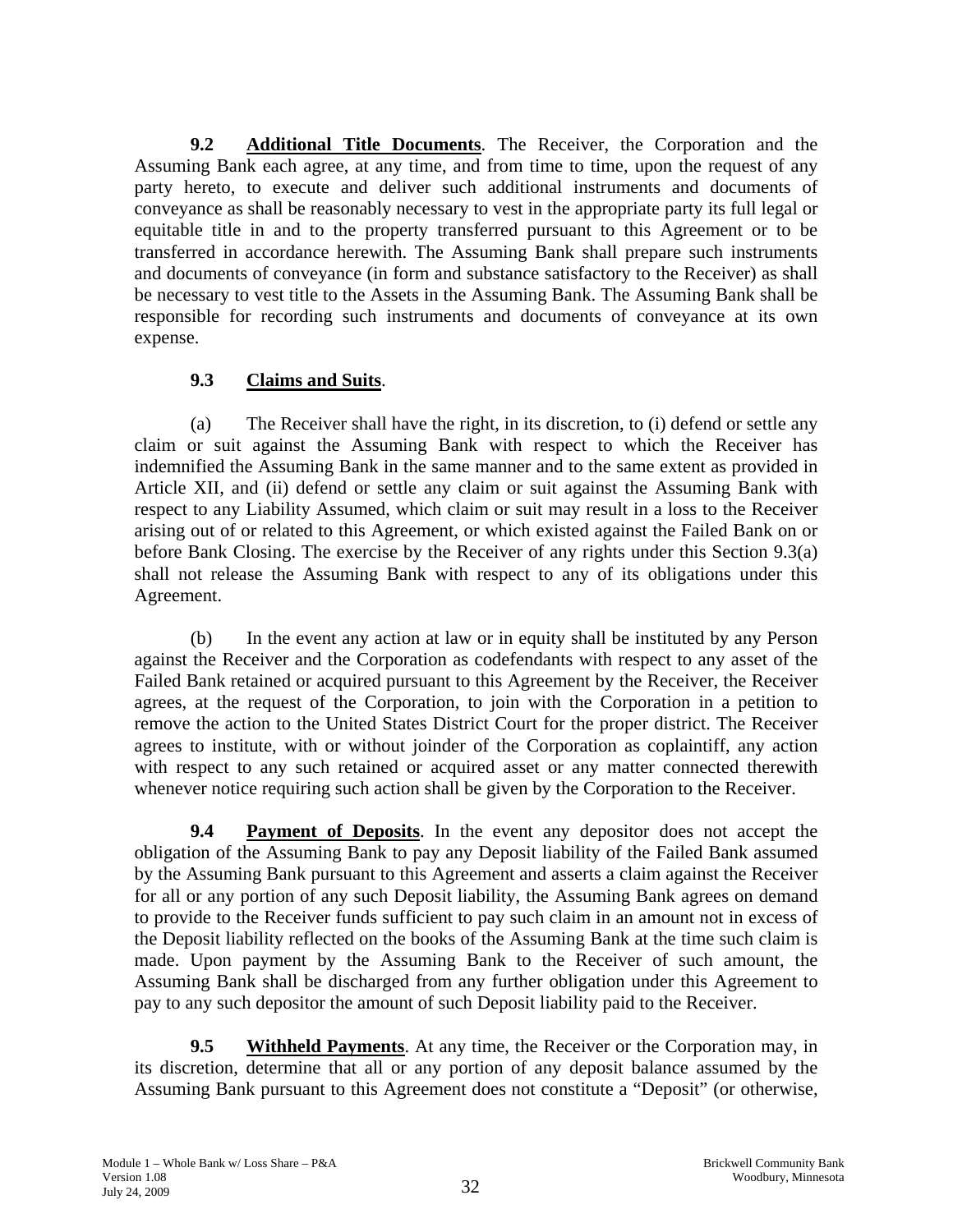in its discretion, determine that it is the best interest of the Receiver or Corporation to withhold all or any portion of any deposit), and may direct the Assuming Bank to withhold payment of all or any portion of any such deposit balance. Upon such direction, the Assuming Bank agrees to hold such deposit and not to make any payment of such deposit balance to or on behalf of the depositor, or to itself, whether by way of transfer, set-off, or otherwise. The Assuming Bank agrees to maintain the "withheld payment" status of any such deposit balance until directed in writing by the Receiver or the Corporation as to its disposition. At the direction of the Receiver or the Corporation, the Assuming Bank shall return all or any portion of such deposit balance to the Receiver or the Corporation, as appropriate, and thereupon the Assuming Bank shall be discharged from any further liability to such depositor with respect to such returned deposit balance. If such deposit balance has been paid to the depositor prior to a demand for return by the Corporation or the Receiver, and payment of such deposit balance had not been previously withheld pursuant to this Section, the Assuming Bank shall not be obligated to return such deposit balance to the Receiver or the Corporation. The Assuming Bank shall be obligated to reimburse the Corporation or the Receiver, as the case may be, for the amount of any deposit balance or portion thereof paid by the Assuming Bank in contravention of any previous direction to withhold payment of such deposit balance or return such deposit balance the payment of which was withheld pursuant to this Section.

### **9.6 Proceedings with Respect to Certain Assets and Liabilities**.

(a) In connection with any investigation, proceeding or other matter with respect to any asset or liability of the Failed Bank retained by the Receiver, or any asset of the Failed Bank acquired by the Receiver pursuant to this Agreement, the Assuming Bank shall cooperate to the extent reasonably required by the Receiver.

(b) In addition to its obligations under Section 6.4, the Assuming Bank shall provide representatives of the Receiver access at reasonable times and locations without other limitation or qualification to (i) its directors, officers, employees and agents and those of the Subsidiaries acquired by the Assuming Bank, and (ii) its books and records, the books and records of such Subsidiaries and all Credit Files, and copies thereof. Copies of books, records and Credit Files shall be provided by the Assuming Bank as requested by the Receiver and the costs of duplication thereof shall be borne by the Receiver.

(c) Not later than ten (10) days after the Put Notice pursuant to Section 3.4 or the date of the notice of transfer of any Loan by the Assuming Bank to the Receiver pursuant to Section 3.6, the Assuming Bank shall deliver to the Receiver such documents with respect to such Loan as the Receiver may request, including without limitation the following: (i) all related Credit Documents (other than certificates, notices and other ancillary documents), (ii) a certificate setting forth the principal amount on the date of the transfer and the amount of interest, fees and other charges then accrued and unpaid thereon, and any restrictions on transfer to which any such Loan is subject, and (iii) all Credit Files, and all documents, microfiche, microfilm and computer records (including but not limited to magnetic tape, disc storage, card forms and printed copy) maintained by,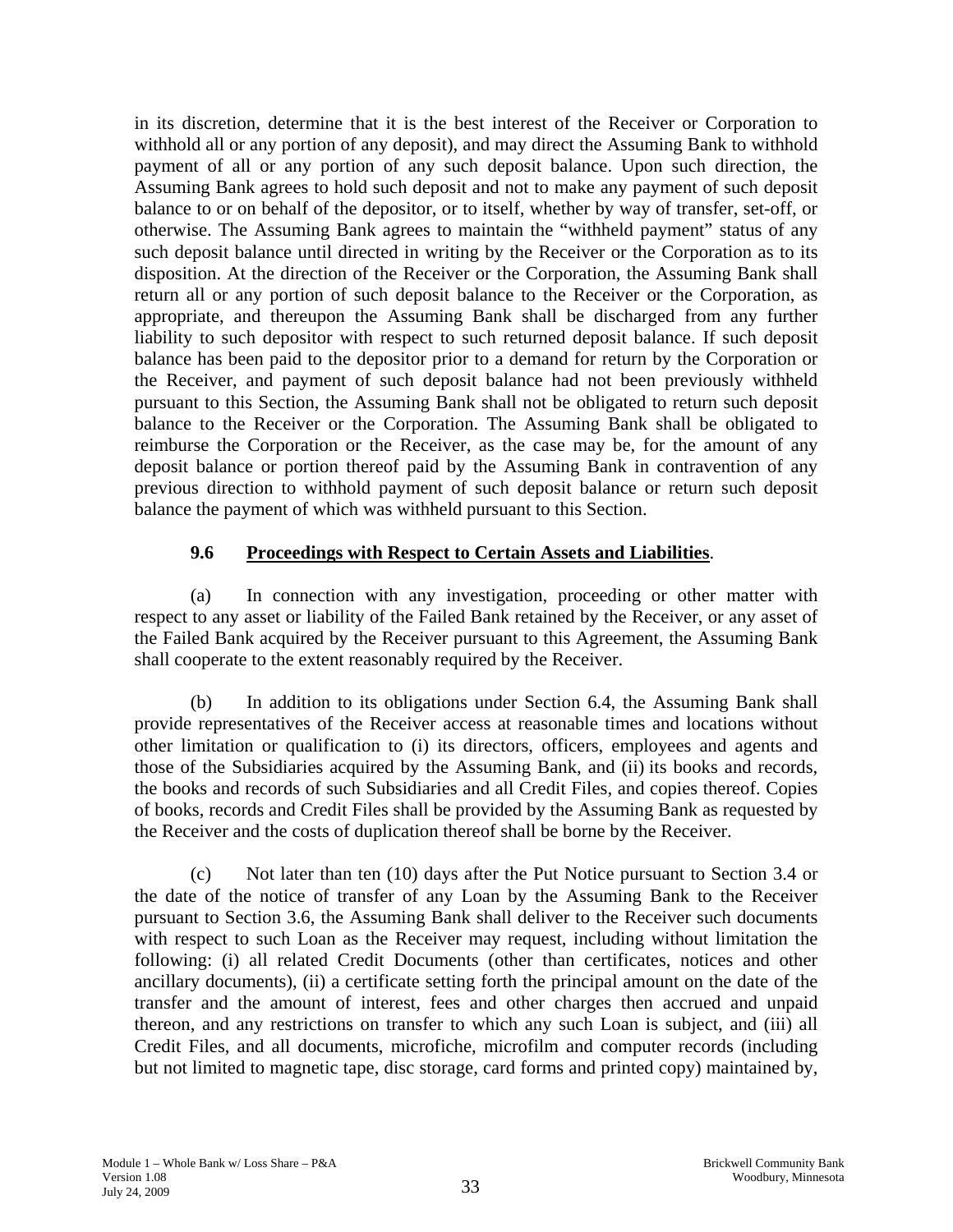owned by, or in the possession of the Assuming Bank or any Affiliate of the Assuming Bank relating to the transferred Loan.

**9.7 Information**. The Assuming Bank promptly shall provide to the Corporation such other information, including financial statements and computations, relating to the performance of the provisions of this Agreement as the Corporation or the Receiver may request from time to time, and, at the request of the Receiver, make available employees of the Failed Bank employed or retained by the Assuming Bank to assist in preparation of the Pro Forma statement pursuant to Section 8.1.

### **ARTICLE X CONDITION PRECEDENT**

The obligations of the parties to this Agreement are subject to the Receiver and the Corporation having received at or before Bank Closing evidence reasonably satisfactory to each of any necessary approval, waiver, or other action by any governmental authority, the board of directors of the Assuming Bank, or other third party, with respect to this Agreement and the transactions contemplated hereby, the closing of the Failed Bank and the appointment of the Receiver, the chartering of the Assuming Bank, and any agreements, documents, matters or proceedings contemplated hereby or thereby.

## **ARTICLE XI REPRESENTATIONS AND WARRANTIES OF THE ASSUMING BANK**

The Assuming Bank represents and warrants to the Corporation and the Receiver as follows:

(a) **Corporate Existence and Authority**. The Assuming Bank (i) is duly organized, validly existing and in good standing under the laws of its Chartering Authority and has full power and authority to own and operate its properties and to conduct its business as now conducted by it, and (ii) has full power and authority to execute and deliver this Agreement and to perform its obligations hereunder. The Assuming Bank has taken all necessary corporate action to authorize the execution, delivery and performance of this Agreement and the performance of the transactions contemplated hereby.

(b) **Third Party Consents**. No governmental authority or other third party consents (including but not limited to approvals, licenses, registrations or declarations) are required in connection with the execution, delivery or performance by the Assuming Bank of this Agreement, other than such consents as have been duly obtained and are in full force and effect.

(c) **Execution and Enforceability**. This Agreement has been duly executed and delivered by the Assuming Bank and when this Agreement has been duly authorized, executed and delivered by the Corporation and the Receiver, this Agreement will constitute the legal, valid and binding obligation of the Assuming Bank, enforceable in accordance with its terms.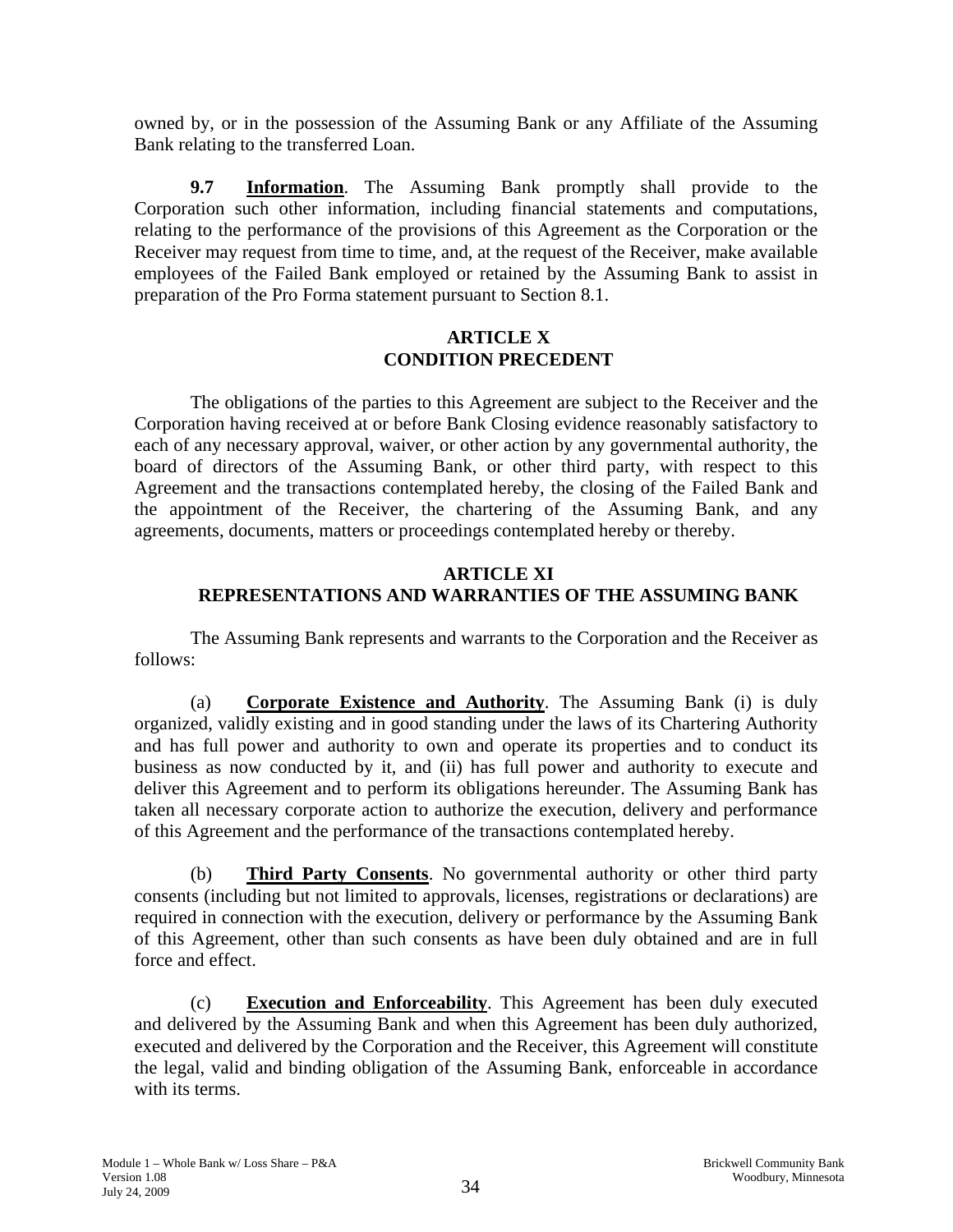#### (d) **Compliance with Law**.

(i) Neither the Assuming Bank nor any of its Subsidiaries is in violation of any statute, regulation, order, decision, judgment or decree of, or any restriction imposed by, the United States of America, any State, municipality or other political subdivision or any agency of any of the foregoing, or any court or other tribunal having jurisdiction over the Assuming Bank or any of its Subsidiaries or any assets of any such Person, or any foreign government or agency thereof having such jurisdiction, with respect to the conduct of the business of the Assuming Bank or of any of its Subsidiaries, or the ownership of the properties of the Assuming Bank or any of its Subsidiaries, which, either individually or in the aggregate with all other such violations, would materially and adversely affect the business, operations or condition (financial or otherwise) of the Assuming Bank or the ability of the Assuming Bank to perform, satisfy or observe any obligation or condition under this Agreement.

(ii) Neither the execution and delivery nor the performance by the Assuming Bank of this Agreement will result in any violation by the Assuming Bank of, or be in conflict with, any provision of any applicable law or regulation, or any order, writ or decree of any court or governmental authority.

e) **Representations Remain True**. The Assuming Bank represents and warrants that it has executed and delivered to the Corporation a Purchaser Eligibility Certification and Confidentiality Agreement and that all information provided and representations made by or on behalf of the Assuming Bank in connection with this Agreement and the transactions contemplated hereby, including, but not limited to, the Purchaser Eligibility Certification and Confidentiality Agreement (which are affirmed and ratified hereby) are and remain true and correct in all material respects and do not fail to state any fact required to make the information contained therein not misleading.

#### **ARTICLE XII INDEMNIFICATION**

**12.1 Indemnification of Indemnitees**. From and after Bank Closing and subject to the limitations set forth in this Section and Section 12.6 and compliance by the Indemnitees with Section 12.2, the Receiver agrees to indemnify and hold harmless the Indemnitees against any and all costs, losses, liabilities, expenses (including attorneys' fees) incurred prior to the assumption of defense by the Receiver pursuant to paragraph (d) of Section 12.2, judgments, fines and amounts paid in settlement actually and reasonably incurred in connection with claims against any Indemnitee based on liabilities of the Failed Bank that are not assumed by the Assuming Bank pursuant to this Agreement or subsequent to the execution hereof by the Assuming Bank or any Subsidiary or Affiliate of the Assuming Bank for which indemnification is provided hereunder in (a) of this Section 12.1, subject to certain exclusions as provided in (b) of this Section 12.1:

(a)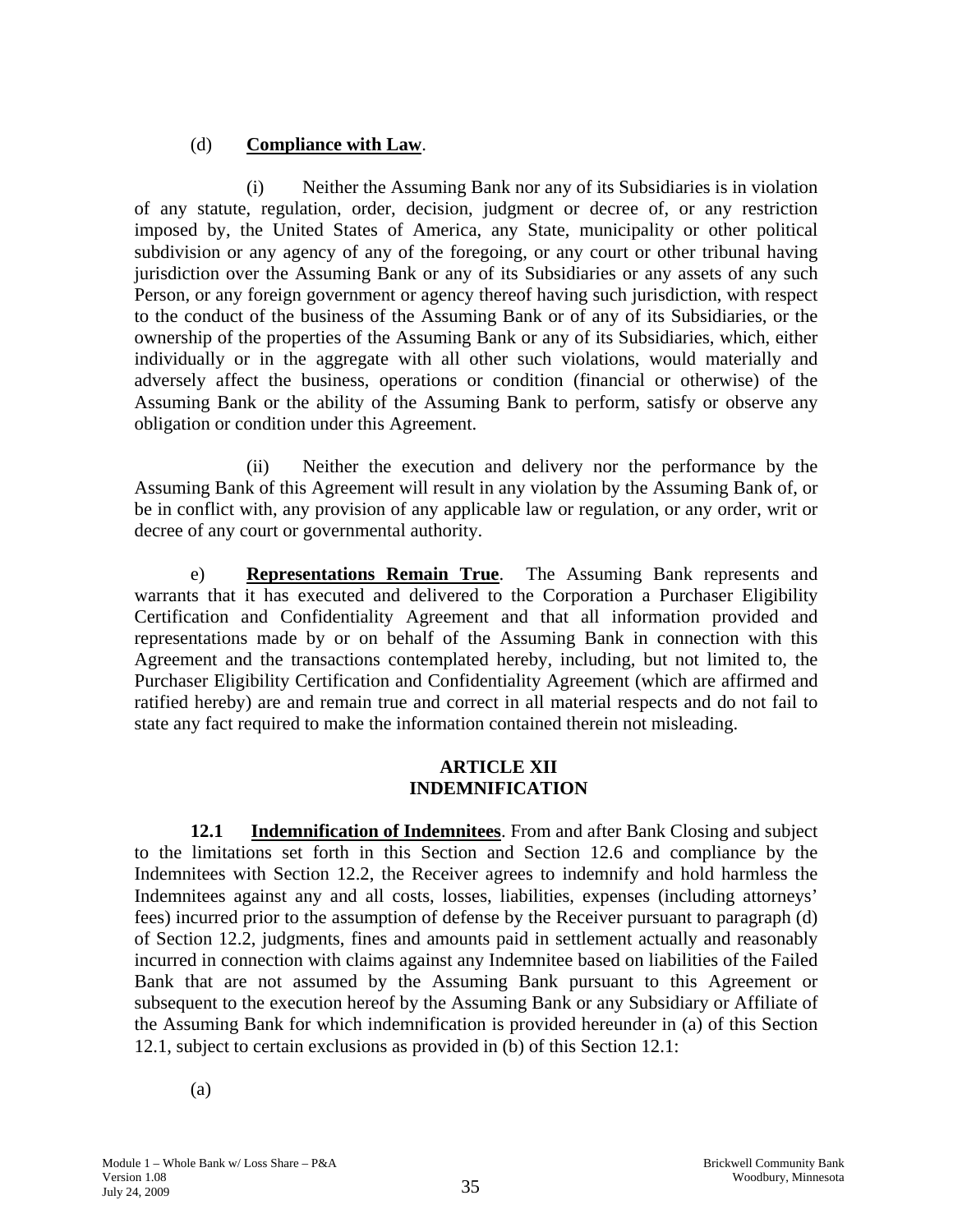(1) claims based on the rights of any shareholder or former shareholder as such of (x) the Failed Bank, or (y) any Subsidiary or Affiliate of the Failed Bank;

(2) claims based on the rights of any creditor as such of the Failed Bank, or any creditor as such of any director, officer, employee or agent of the Failed Bank, with respect to any indebtedness or other obligation of the Failed Bank arising prior to Bank Closing;

(3) claims based on the rights of any present or former director, officer, employee or agent as such of the Failed Bank or of any Subsidiary or Affiliate of the Failed Bank;

(4) claims based on any action or inaction prior to Bank Closing of the Failed Bank, its directors, officers, employees or agents as such, or any Subsidiary or Affiliate of the Failed Bank, or the directors, officers, employees or agents as such of such Subsidiary or Affiliate;

(5) claims based on any malfeasance, misfeasance or nonfeasance of the Failed Bank, its directors, officers, employees or agents with respect to the trust business of the Failed Bank, if any;

(6) claims based on any failure or alleged failure (not in violation of law) by the Assuming Bank to continue to perform any service or activity previously performed by the Failed Bank which the Assuming Bank is not required to perform pursuant to this Agreement or which arise under any contract to which the Failed Bank was a party which the Assuming Bank elected not to assume in accordance with this Agreement and which neither the Assuming Bank nor any Subsidiary or Affiliate of the Assuming Bank has assumed subsequent to the execution hereof;

(7) claims arising from any action or inaction of any Indemnitee, including for purposes of this Section  $12.1(a)(7)$  the former officers or employees of the Failed Bank or of any Subsidiary or Affiliate of the Failed Bank that is taken upon the specific written direction of the Corporation or the Receiver, other than any action or inaction taken in a manner constituting bad faith, gross negligence or willful misconduct; and

(8) claims based on the rights of any depositor of the Failed Bank whose deposit has been accorded "withheld payment" status and/or returned to the Receiver or Corporation in accordance with Section 9.5 and/or has become an "unclaimed deposit" or has been returned to the Corporation or the Receiver in accordance with Section 2.3;

(b) provided, that, with respect to this Agreement, except for paragraphs (7) and (8) of Section 12.1(a), no indemnification will be provided under this Agreement for any: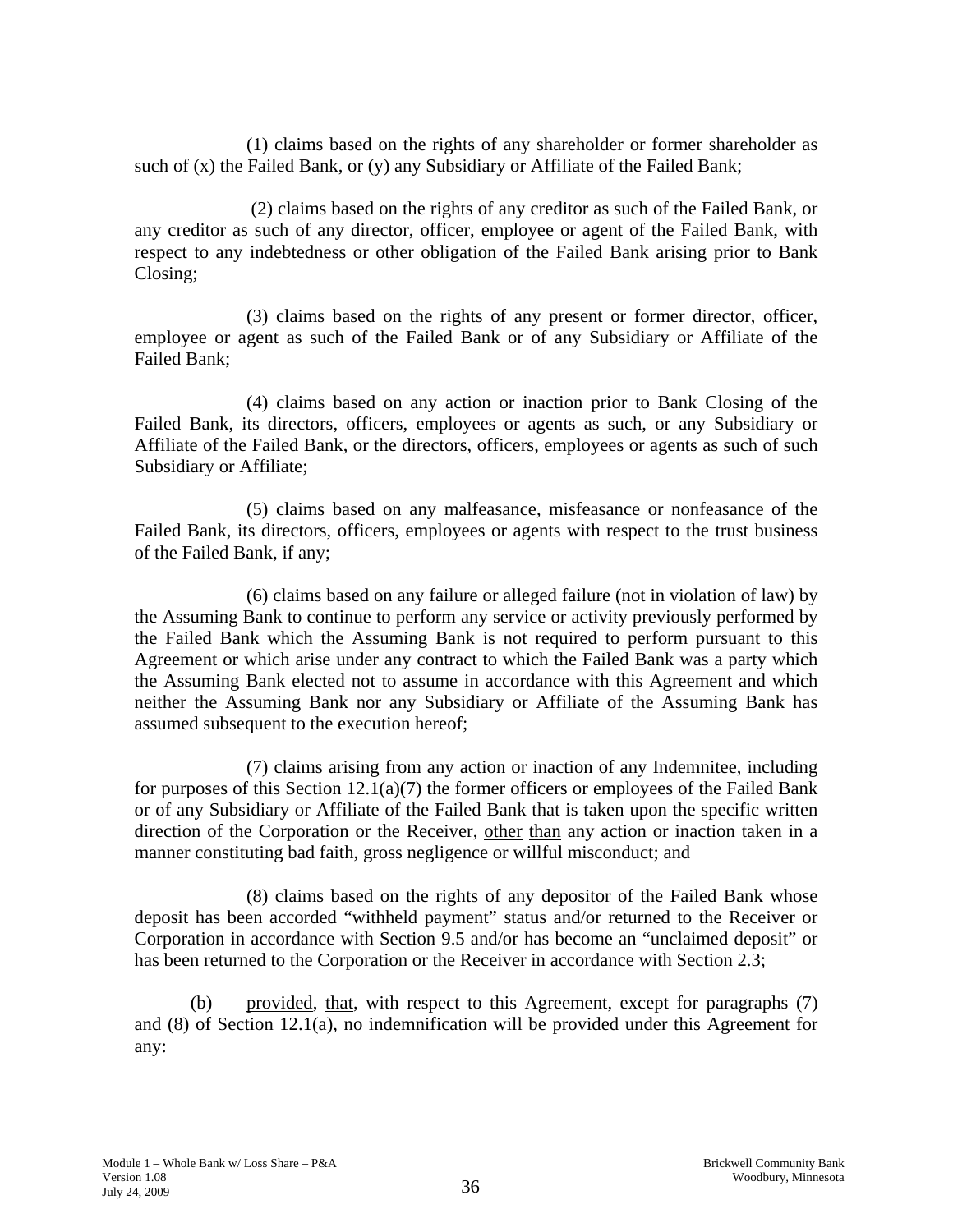(1) judgment or fine against, or any amount paid in settlement (without the written approval of the Receiver) by, any Indemnitee in connection with any action that seeks damages against any Indemnitee (a "counterclaim") arising with respect to any Asset and based on any action or inaction of either the Failed Bank, its directors, officers, employees or agents as such prior to Bank Closing, unless any such judgment, fine or amount paid in settlement exceeds the greater of (i) the Repurchase Price of such Asset, or (ii) the monetary recovery sought on such Asset by the Assuming Bank in the cause of action from which the counterclaim arises; and in such event the Receiver will provide indemnification only in the amount of such excess; and no indemnification will be provided for any costs or expenses other than any costs or expenses (including attorneys' fees) which, in the determination of the Receiver, have been actually and reasonably incurred by such Indemnitee in connection with the defense of any such counterclaim; and it is expressly agreed that the Receiver reserves the right to intervene, in its discretion, on its behalf and/or on behalf of the Receiver, in the defense of any such counterclaim;

(2) claims with respect to any liability or obligation of the Failed Bank that is expressly assumed by the Assuming Bank pursuant to this Agreement or subsequent to the execution hereof by the Assuming Bank or any Subsidiary or Affiliate of the Assuming Bank;

(3) claims with respect to any liability of the Failed Bank to any present or former employee as such of the Failed Bank or of any Subsidiary or Affiliate of the Failed Bank, which liability is expressly assumed by the Assuming Bank pursuant to this Agreement or subsequent to the execution hereof by the Assuming Bank or any Subsidiary or Affiliate of the Assuming Bank;

(4) claims based on the failure of any Indemnitee to seek recovery of damages from the Receiver for any claims based upon any action or inaction of the Failed Bank, its directors, officers, employees or agents as fiduciary, agent or custodian prior to Bank Closing;

(5) claims based on any violation or alleged violation by any Indemnitee of the antitrust, branching, banking or bank holding company or securities laws of the United States of America or any State thereof;

(6) claims based on the rights of any present or former creditor, customer, or supplier as such of the Assuming Bank or any Subsidiary or Affiliate of the Assuming Bank;

(7) claims based on the rights of any present or former shareholder as such of the Assuming Bank or any Subsidiary or Affiliate of the Assuming Bank regardless of whether any such present or former shareholder is also a present or former shareholder of the Failed Bank;

(8) claims, if the Receiver determines that the effect of providing such indemnification would be to (i) expand or alter the provisions of any warranty or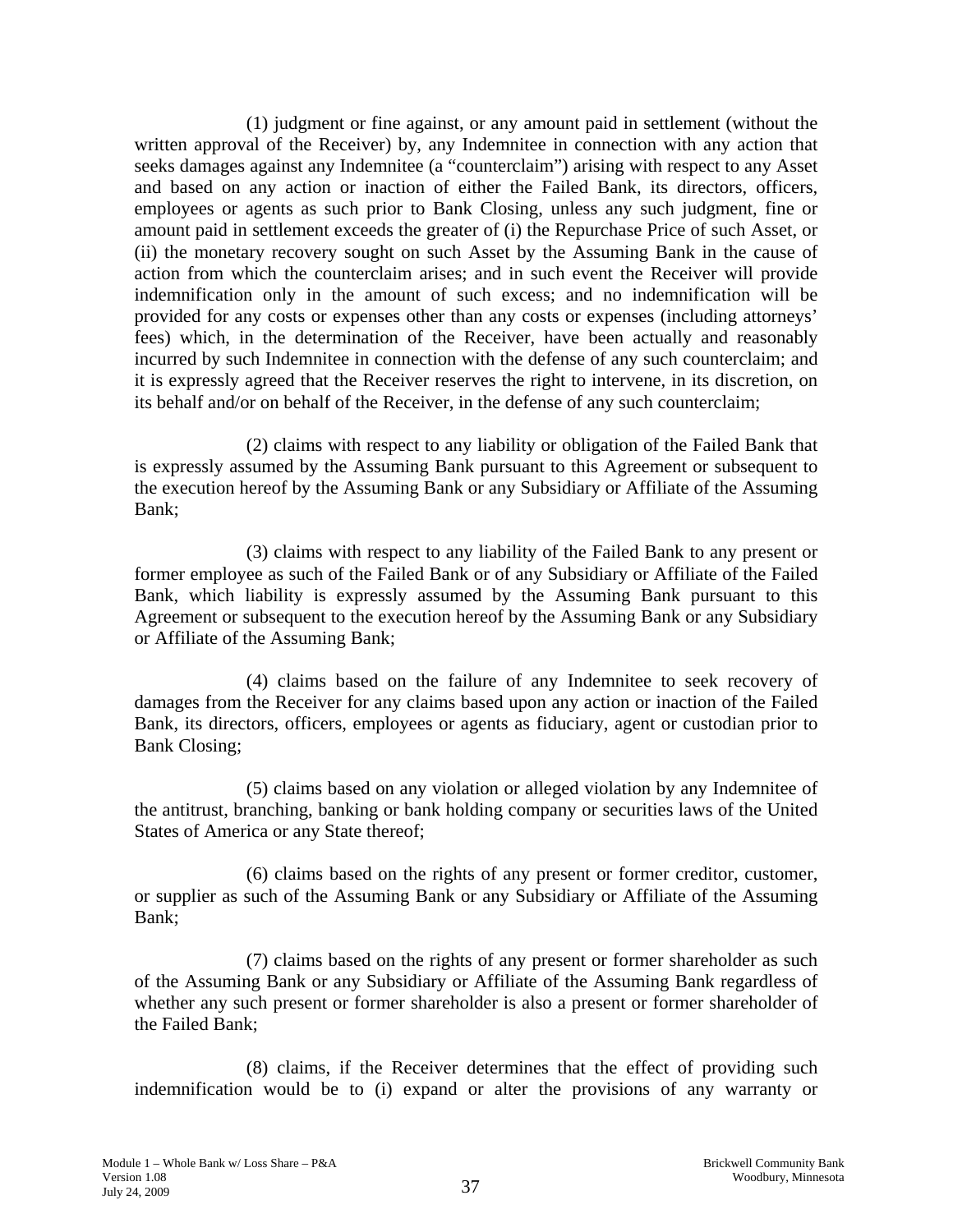disclaimer thereof provided in Section 3.3 or any other provision of this Agreement, or (ii) create any warranty not expressly provided under this Agreement;

(9) claims which could have been enforced against any Indemnitee had the Assuming Bank not entered into this Agreement;

(10) claims based on any liability for taxes or fees assessed with respect to the consummation of the transactions contemplated by this Agreement, including without limitation any subsequent transfer of any Assets or Liabilities Assumed to any Subsidiary or Affiliate of the Assuming Bank;

(11) except as expressly provided in this Article XII, claims based on any action or inaction of any Indemnitee, and nothing in this Agreement shall be construed to provide indemnification for (i) the Failed Bank, (ii) any Subsidiary or Affiliate of the Failed Bank, or (iii) any present or former director, officer, employee or agent of the Failed Bank or its Subsidiaries or Affiliates; provided, that the Receiver, in its discretion, may provide indemnification hereunder for any present or former director, officer, employee or agent of the Failed Bank or its Subsidiaries or Affiliates who is also or becomes a director, officer, employee or agent of the Assuming Bank or its Subsidiaries or Affiliates;

(12) claims or actions which constitute a breach by the Assuming Bank of the representations and warranties contained in Article XI;

(13) claims arising out of or relating to the condition of or generated by an Asset arising from or relating to the presence, storage or release of any hazardous or toxic substance, or any pollutant or contaminant, or condition of such Asset which violate any applicable Federal, State or local law or regulation concerning environmental protection; and

(14) claims based on, related to or arising from any asset, including a loan, acquired or liability assumed by the Assuming Bank, other than pursuant to this Agreement.

**12.2 Conditions Precedent to Indemnification**. It shall be a condition precedent to the obligation of the Receiver to indemnify any Person pursuant to this Article XII that such Person shall, with respect to any claim made or threatened against such Person for which such Person is or may be entitled to indemnification hereunder:

(a) give written notice to the Regional Counsel (Litigation Branch) of the Corporation in the manner and at the address provided in Section 13.7 of such claim as soon as practicable after such claim is made or threatened; provided, that notice must be given on or before the date which is six (6) years from the date of this Agreement;

(b) provide to the Receiver such information and cooperation with respect to such claim as the Receiver may reasonably require;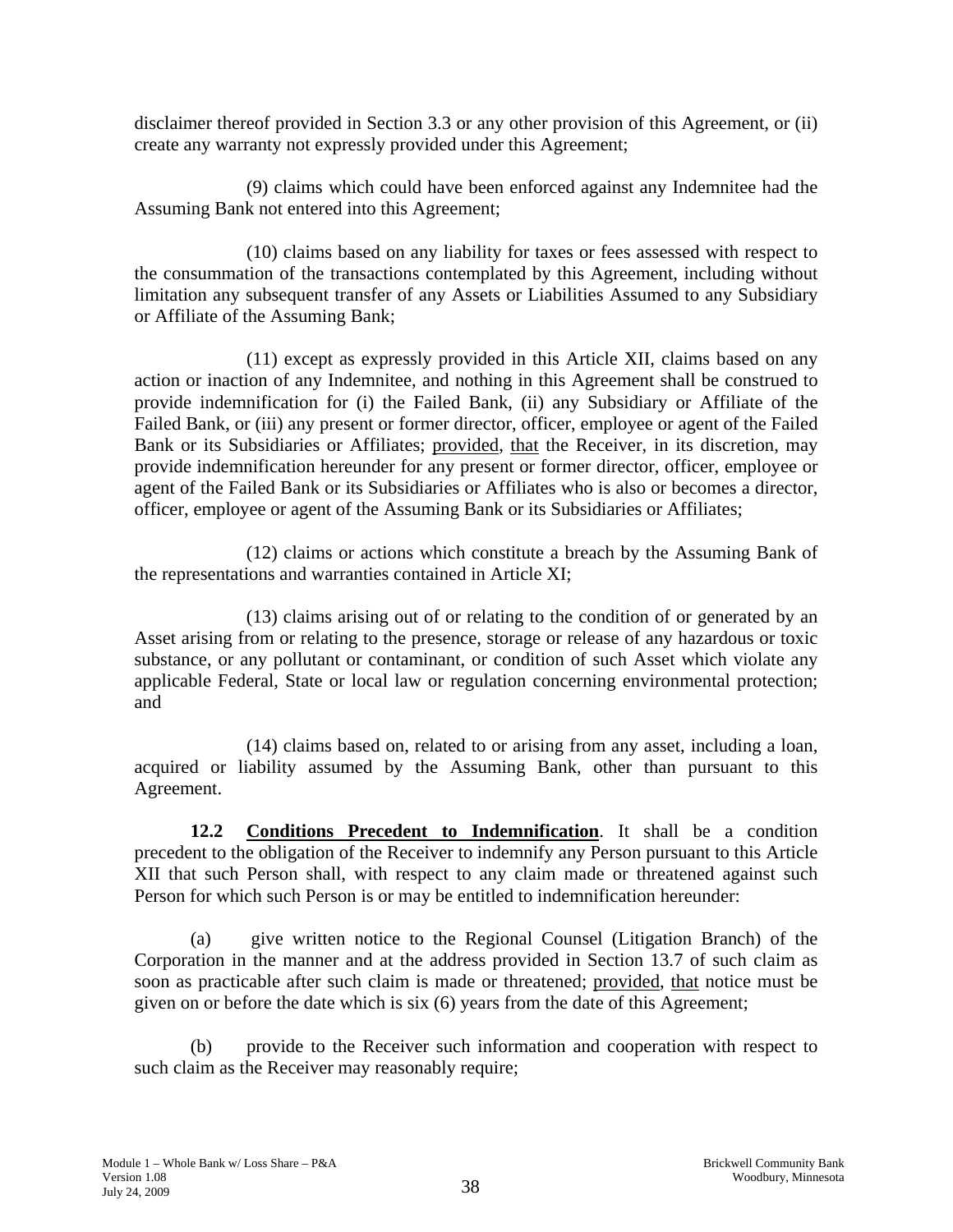(c) cooperate and take all steps, as the Receiver may reasonably require, to preserve and protect any defense to such claim;

(d) in the event suit is brought with respect to such claim, upon reasonable prior notice, afford to the Receiver the right, which the Receiver may exercise in its sole discretion, to conduct the investigation, control the defense and effect settlement of such claim, including without limitation the right to designate counsel and to control all negotiations, litigation, arbitration, settlements, compromises and appeals of any such claim, all of which shall be at the expense of the Receiver; provided, that the Receiver shall have notified the Person claiming indemnification in writing that such claim is a claim with respect to which the Person claiming indemnification is entitled to indemnification under this Article XII;

(e) not incur any costs or expenses in connection with any response or suit with respect to such claim, unless such costs or expenses were incurred upon the written direction of the Receiver; provided, that the Receiver shall not be obligated to reimburse the amount of any such costs or expenses unless such costs or expenses were incurred upon the written direction of the Receiver;

(f) not release or settle such claim or make any payment or admission with respect thereto, unless the Receiver consents in writing thereto, which consent shall not be unreasonably withheld; provided, that the Receiver shall not be obligated to reimburse the amount of any such settlement or payment unless such settlement or payment was effected upon the written direction of the Receiver; and

(g) take reasonable action as the Receiver may request in writing as necessary to preserve, protect or enforce the rights of the indemnified Person against any Primary Indemnitor.

**12.3 No Additional Warranty**. Nothing in this Article XII shall be construed or deemed to (i) expand or otherwise alter any warranty or disclaimer thereof provided under Section 3.3 or any other provision of this Agreement with respect to, among other matters, the title, value, collectibility, genuineness, enforceability or condition of any (x) Asset, or (y) asset of the Failed Bank purchased by the Assuming Bank subsequent to the execution of this Agreement by the Assuming Bank or any Subsidiary or Affiliate of the Assuming Bank, or (ii) create any warranty not expressly provided under this Agreement with respect thereto.

**12.4 Indemnification of Receiver and Corporation**. From and after Bank Closing, the Assuming Bank agrees to indemnify and hold harmless the Corporation and the Receiver and their respective directors, officers, employees and agents from and against any and all costs, losses, liabilities, expenses (including attorneys' fees), judgments, fines and amounts paid in settlement actually and reasonably incurred in connection with any of the following: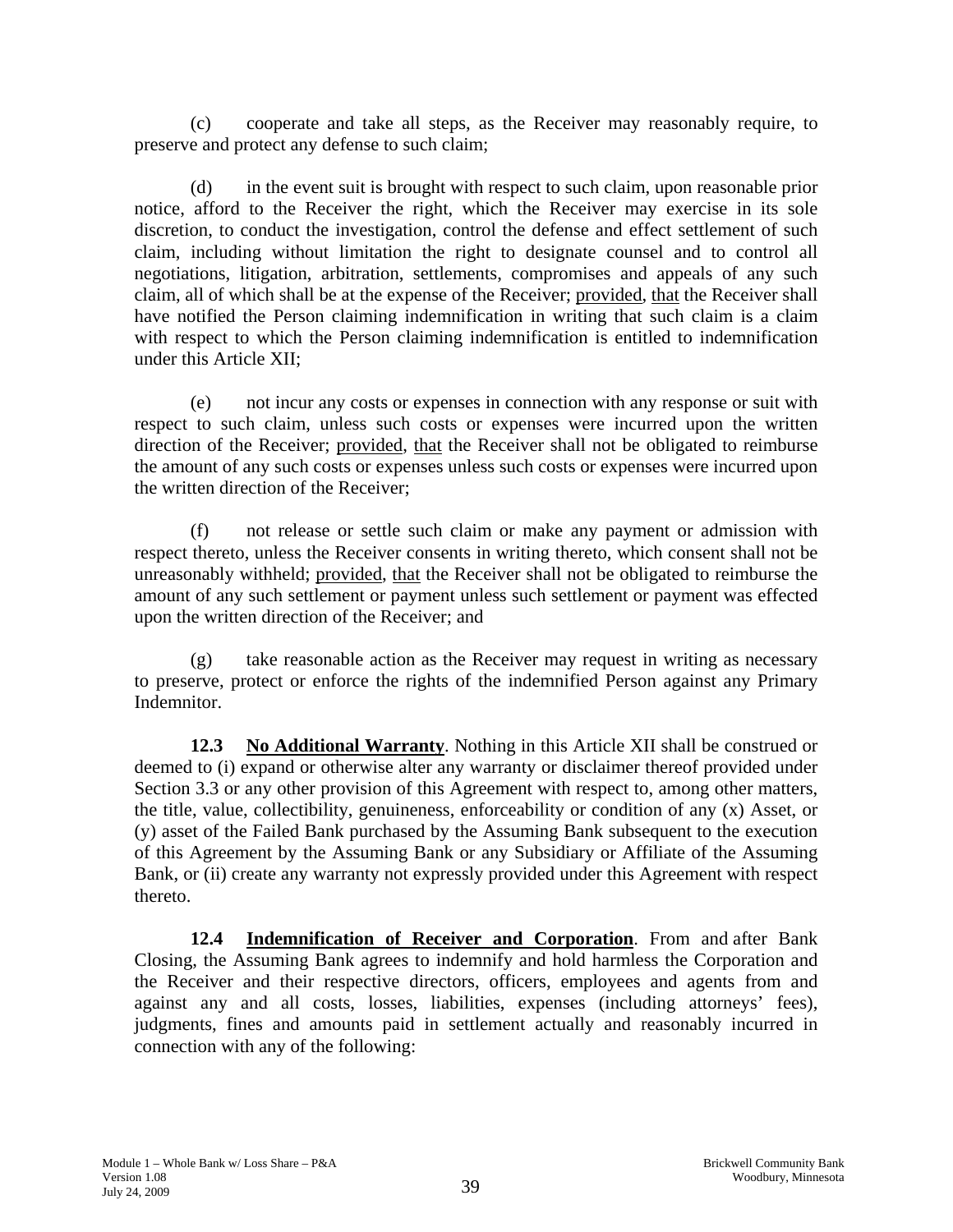(a) claims based on any and all liabilities or obligations of the Failed Bank assumed by the Assuming Bank pursuant to this Agreement or subsequent to the execution hereof by the Assuming Bank or any Subsidiary or Affiliate of the Assuming Bank, whether or not any such liabilities subsequently are sold and/or transferred, other than any claim based upon any action or inaction of any Indemnitee as provided in paragraph (7) or  $(8)$  of Section 12.1 $(a)$ ; and

(b) claims based on any act or omission of any Indemnitee (including but not limited to claims of any Person claiming any right or title by or through the Assuming Bank with respect to Assets transferred to the Receiver pursuant to Section 3.4 or 3.6), other than any action or inaction of any Indemnitee as provided in paragraph (7) or (8) of Section 12.1(a).

**12.5 Obligations Supplemental**. The obligations of the Receiver, and the Corporation as guarantor in accordance with Section 12.7, to provide indemnification under this Article XII are to supplement any amount payable by any Primary Indemnitor to the Person indemnified under this Article XII. Consistent with that intent, the Receiver agrees only to make payments pursuant to such indemnification to the extent not payable by a Primary Indemnitor. If the aggregate amount of payments by the Receiver, or the Corporation as guarantor in accordance with Section 12.7, and all Primary Indemnitors with respect to any item of indemnification under this Article XII exceeds the amount payable with respect to such item, such Person being indemnified shall notify the Receiver thereof and, upon the request of the Receiver, shall promptly pay to the Receiver, or the Corporation as appropriate, the amount of the Receiver's (or Corporation's) payments to the extent of such excess.

**12.6 Criminal Claims**. Notwithstanding any provision of this Article XII to the contrary, in the event that any Person being indemnified under this Article XII shall become involved in any criminal action, suit or proceeding, whether judicial, administrative or investigative, the Receiver shall have no obligation hereunder to indemnify such Person for liability with respect to any criminal act or to the extent any costs or expenses are attributable to the defense against the allegation of any criminal act, unless (i) the Person is successful on the merits or otherwise in the defense against any such action, suit or proceeding, or (ii) such action, suit or proceeding is terminated without the imposition of liability on such Person.

**12.7 Limited Guaranty of the Corporation.** The Corporation hereby guarantees performance of the Receiver's obligation to indemnify the Assuming Bank as set forth in this Article XII. It is a condition to the Corporation's obligation hereunder that the Assuming Bank shall comply in all respects with the applicable provisions of this Article XII. The Corporation shall be liable hereunder only for such amounts, if any, as the Receiver is obligated to pay under the terms of this Article XII but shall fail to pay. Except as otherwise provided above in this Section 12.7, nothing in this Article XII is intended or shall be construed to create any liability or obligation on the part of the Corporation, the United States of America or any department or agency thereof under or with respect to this Article XII, or any provision hereof, it being the intention of the parties hereto that the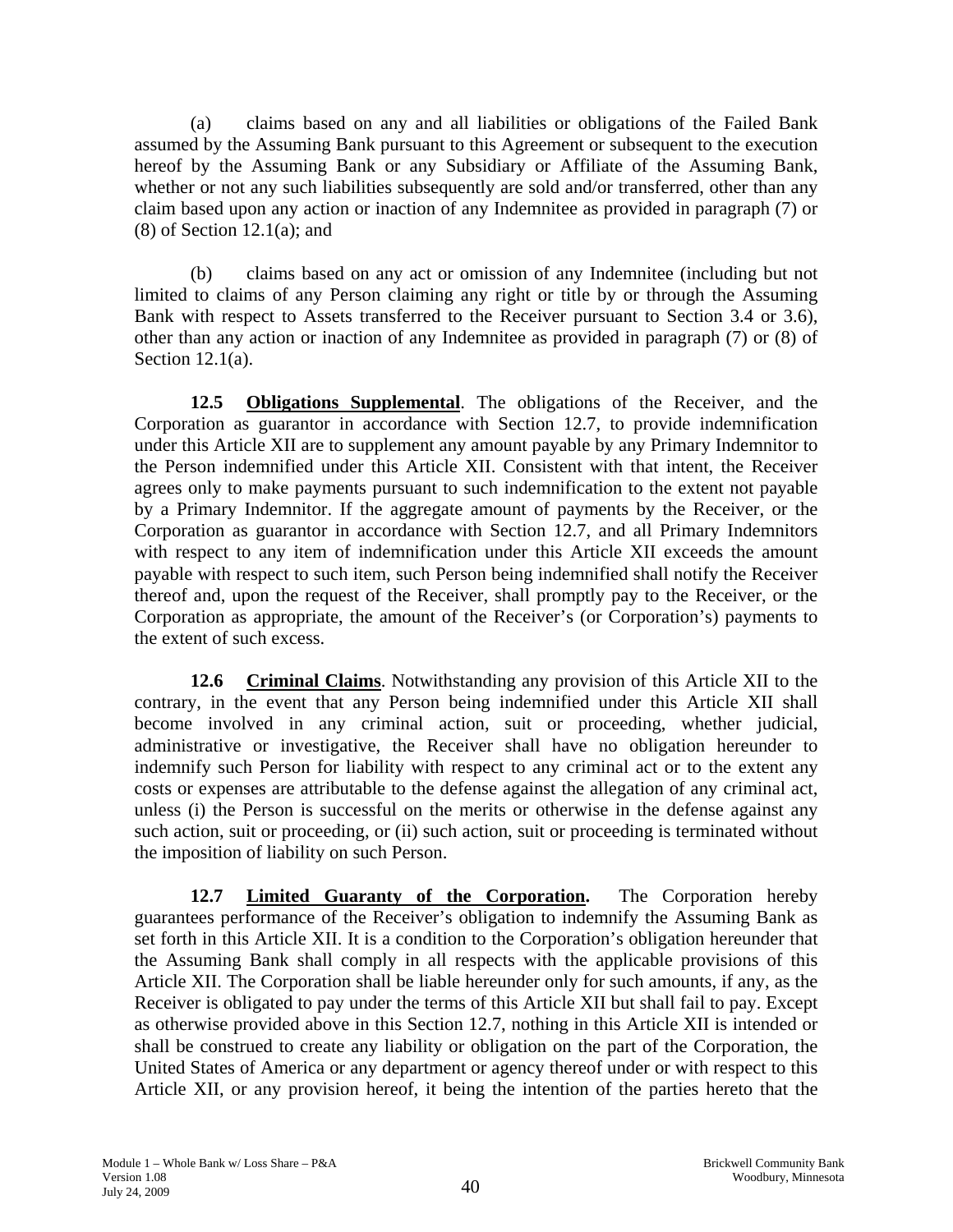obligations undertaken by the Receiver under this Article XII are the sole and exclusive responsibility of the Receiver and no other Person or entity.

**12.8 Subrogation.** Upon payment by the Receiver, or the Corporation as guarantor in accordance with Section 12.7, to any Indemnitee for any claims indemnified by the Receiver under this Article XII, the Receiver, or the Corporation as appropriate, shall become subrogated to all rights of the Indemnitee against any other Person to the extent of such payment.

### **ARTICLE XIII MISCELLANEOUS**

**13.1** Entire Agreement. This Agreement embodies the entire agreement of the parties hereto in relation to the subject matter herein and supersedes all prior understandings or agreements, oral or written, between the parties.

**13.2 Headings**. The headings and subheadings of the Table of Contents, Articles and Sections contained in this Agreement, except the terms identified for definition in Article I and elsewhere in this Agreement, are inserted for convenience only and shall not affect the meaning or interpretation of this Agreement or any provision hereof.

**13.3 Counterparts**. This Agreement may be executed in any number of counterparts and by the duly authorized representative of a different party hereto on separate counterparts, each of which when so executed shall be deemed to be an original and all of which when taken together shall constitute one and the same Agreement.

**13.4 GOVERNING LAW**. THIS AGREEMENT AND THE RIGHTS AND OBLIGATIONS HEREUNDER SHALL BE GOVERNED BY AND CONSTRUED IN ACCORDANCE WITH THE FEDERAL LAW OF THE UNITED STATES OF AMERICA, AND IN THE ABSENCE OF CONTROLLING FEDERAL LAW, IN ACCORDANCE WITH THE LAWS OF THE STATE IN WHICH THE MAIN OFFICE OF THE FAILED BANK IS LOCATED.

**13.5 Successors**. All terms and conditions of this Agreement shall be binding on the successors and assigns of the Receiver, the Corporation and the Assuming Bank. Except as otherwise specifically provided in this Agreement, nothing expressed or referred to in this Agreement is intended or shall be construed to give any Person other than the Receiver, the Corporation and the Assuming Bank any legal or equitable right, remedy or claim under or with respect to this Agreement or any provisions contained herein, it being the intention of the parties hereto that this Agreement, the obligations and statements of responsibilities hereunder, and all other conditions and provisions hereof are for the sole and exclusive benefit of the Receiver, the Corporation and the Assuming Bank and for the benefit of no other Person.

**13.6 Modification; Assignment**. No amendment or other modification, rescission, release, or assignment of any part of this Agreement shall be effective except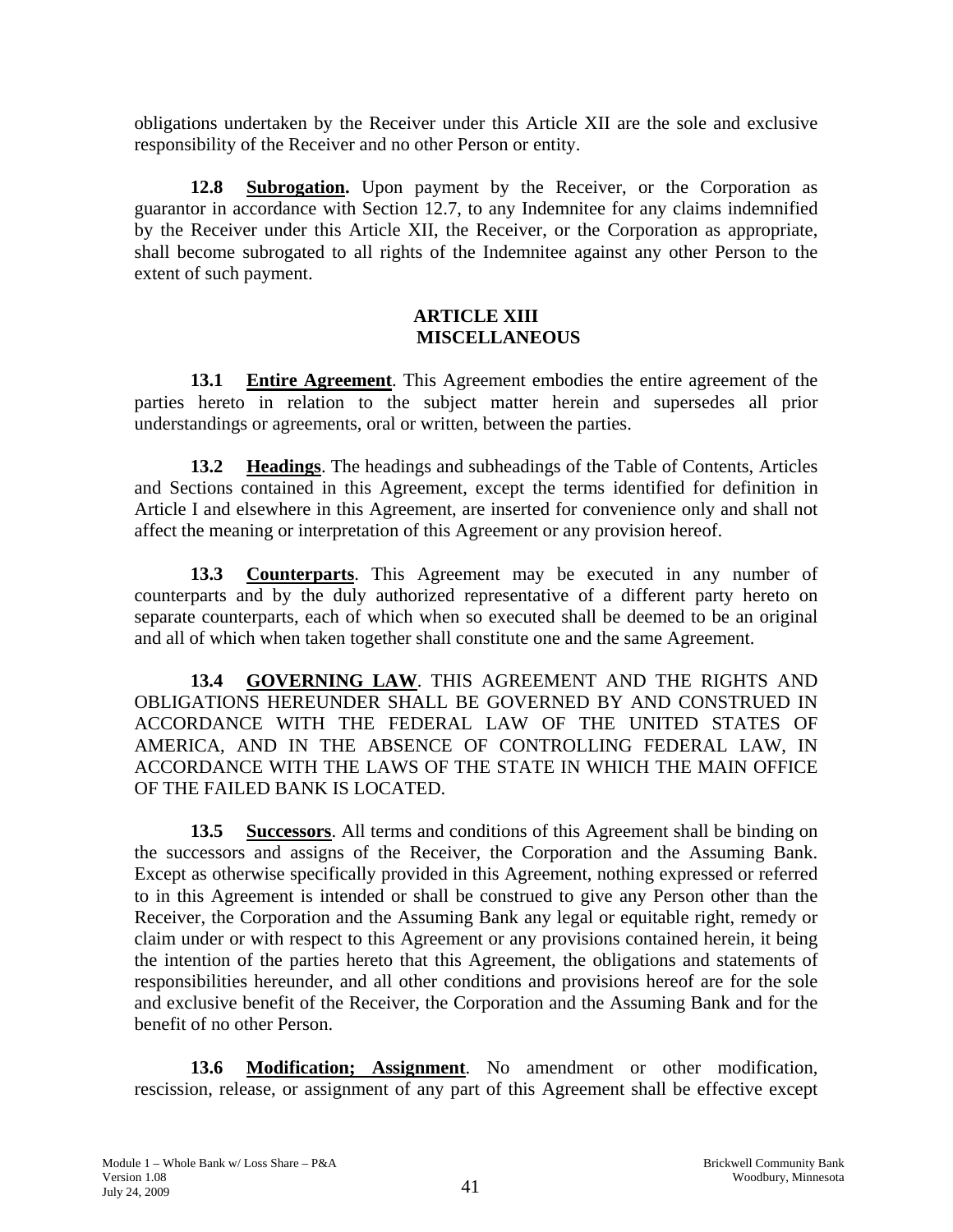pursuant to a written agreement subscribed by the duly authorized representatives of the parties hereto.

**13.7 Notice**. Any notice, request, demand, consent, approval or other communication to any party hereto shall be effective when received and shall be given in writing, and delivered in person against receipt therefore, or sent by certified mail, postage prepaid, courier service, telex, facsimile transmission or email to such party (with copies as indicated below) at its address set forth below or at such other address as it shall hereafter furnish in writing to the other parties. All such notices and other communications shall be deemed given on the date received by the addressee.

# **Assuming Bank**

CorTrust Bank N.A. 300 Cherapa Place, Suite 101 Sioux Falls, South Dakota 57103-2280 Attention: Jack Hopkins, President and Chief Executive Officer

# **Receiver and Corporation**

Federal Deposit Insurance Corporation, Receiver of Brickwell Community Bank 1601 Bryan Street, Suite 1700 Dallas, Texas 75201 Attention: Settlement Manager

with copy to: Regional Counsel (Litigation Branch)

# **and with respect to notice under Article XII:**

Federal Deposit Insurance Corporation Receiver of Brickwell Community Bank 1601 Bryan Street, Suite 1700 Dallas, Texas 75201 Attention: Regional Counsel (Litigation Branch)

**13.8 Manner of Payment**. All payments due under this Agreement shall be in lawful money of the United States of America in immediately available funds as each party hereto may specify to the other parties; provided, that in the event the Receiver or the Corporation is obligated to make any payment hereunder in the amount of \$25,000 or less, such payment may be made by check.

**13.9 Costs, Fees and Expenses**. Except as otherwise specifically provided herein, each party hereto agrees to pay all costs, fees and expenses which it has incurred in connection with or incidental to the matters contained in this Agreement, including without limitation any fees and disbursements to its accountants and counsel; provided, that the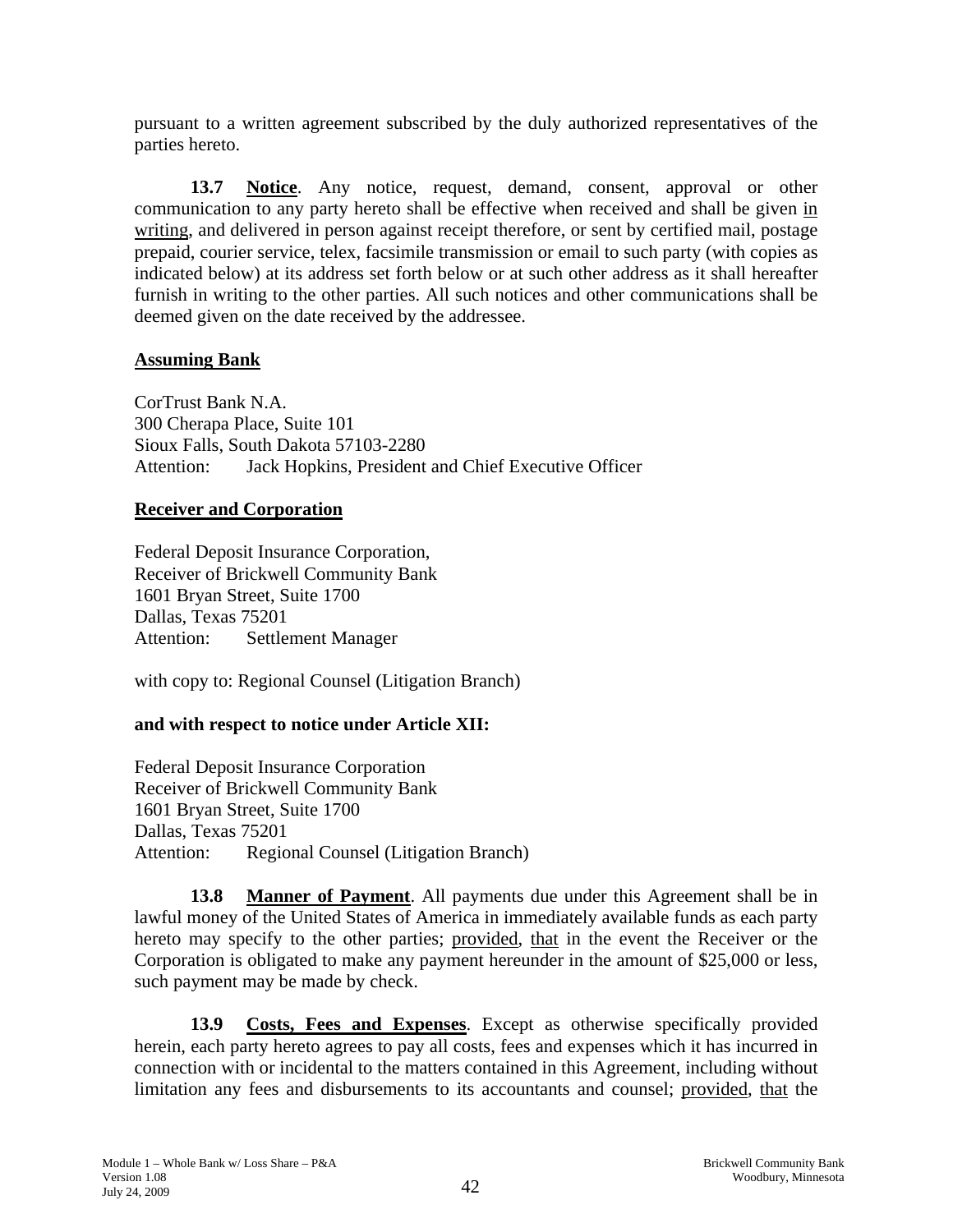Assuming Bank shall pay all fees, costs and expenses (other than attorneys' fees incurred by the Receiver) incurred in connection with the transfer to it of any Assets or Liabilities Assumed hereunder or in accordance herewith.

**13.10 Waiver**. Each of the Receiver, the Corporation and the Assuming Bank may waive its respective rights, powers or privileges under this Agreement; provided, that such waiver shall be in writing; and further provided, that no failure or delay on the part of the Receiver, the Corporation or the Assuming Bank to exercise any right, power or privilege under this Agreement shall operate as a waiver thereof, nor will any single or partial exercise of any right, power or privilege under this Agreement preclude any other or further exercise thereof or the exercise of any other right, power or privilege by the Receiver, the Corporation, or the Assuming Bank under this Agreement, nor will any such waiver operate or be construed as a future waiver of such right, power or privilege under this Agreement.

**13.11 Severability**. If any provision of this Agreement is declared invalid or unenforceable, then, to the extent possible, all of the remaining provisions of this Agreement shall remain in full force and effect and shall be binding upon the parties hereto.

**13.12 Term of Agreement**. This Agreement shall continue in full force and effect until the sixth (6th) anniversary of Bank Closing; provided, that the provisions of Section 6.3 and 6.4 shall survive the expiration of the term of this Agreement. Provided, however, the receivership of the Failed Bank may be terminated prior to the expiration of the term of this Agreement; in such event, the guaranty of the Corporation, as provided in and in accordance with the provisions of Section 12.7 shall be in effect for the remainder of the term. Expiration of the term of this Agreement shall not affect any claim or liability of any party with respect to any (i) amount which is owing at the time of such expiration, regardless of when such amount becomes payable, and (ii) breach of this Agreement occurring prior to such expiration, regardless of when such breach is discovered.

**13.13 Survival of Covenants, Etc.** The covenants, representations, and warranties in this Agreement shall survive the execution of this Agreement and the consummation of the transactions contemplated hereunder.

# **[Signature Page Follows]**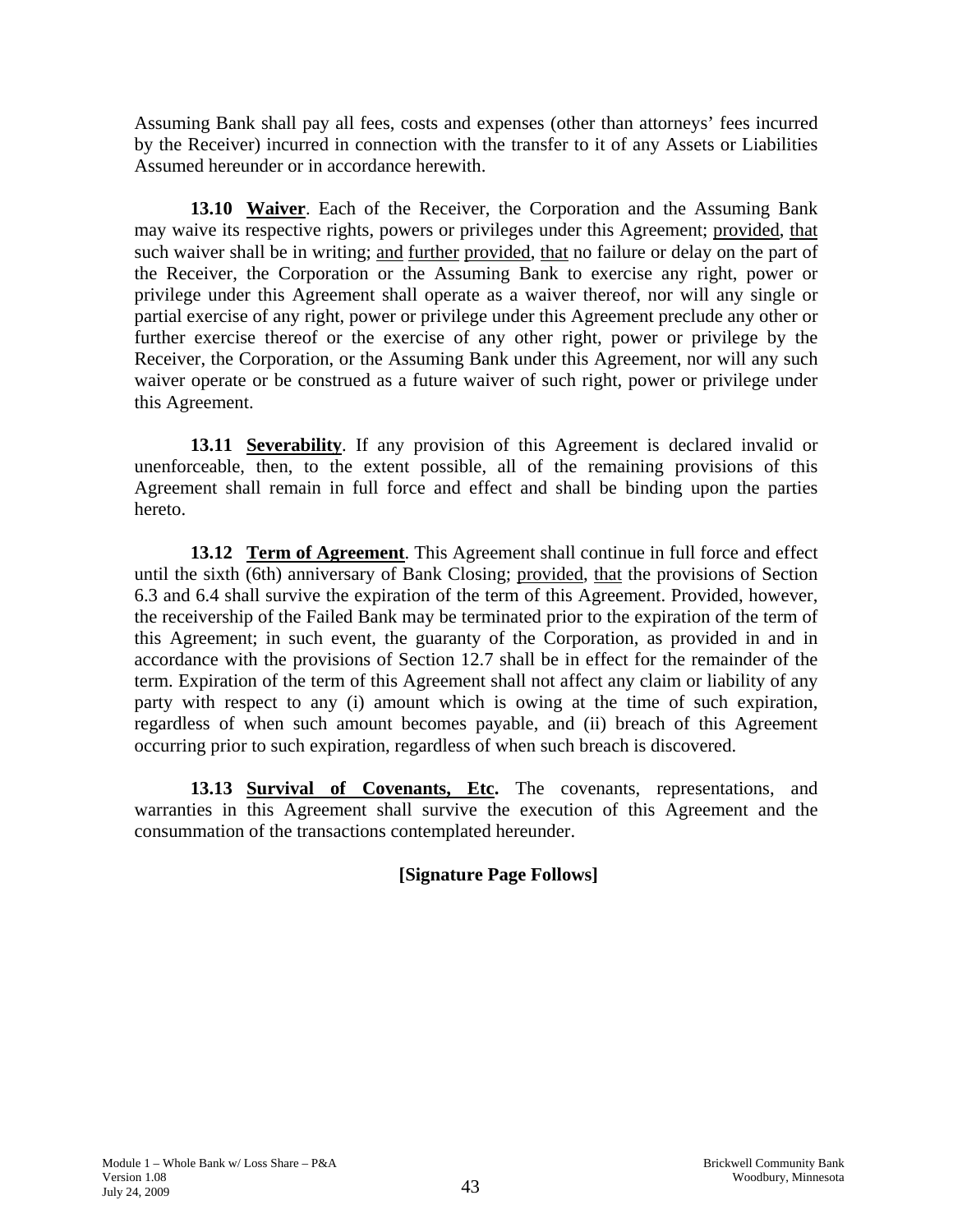IN WITNESS WHEREOF, the parties hereto have caused this Agreement to be executed by their duly authorized representatives as of the date first above written.

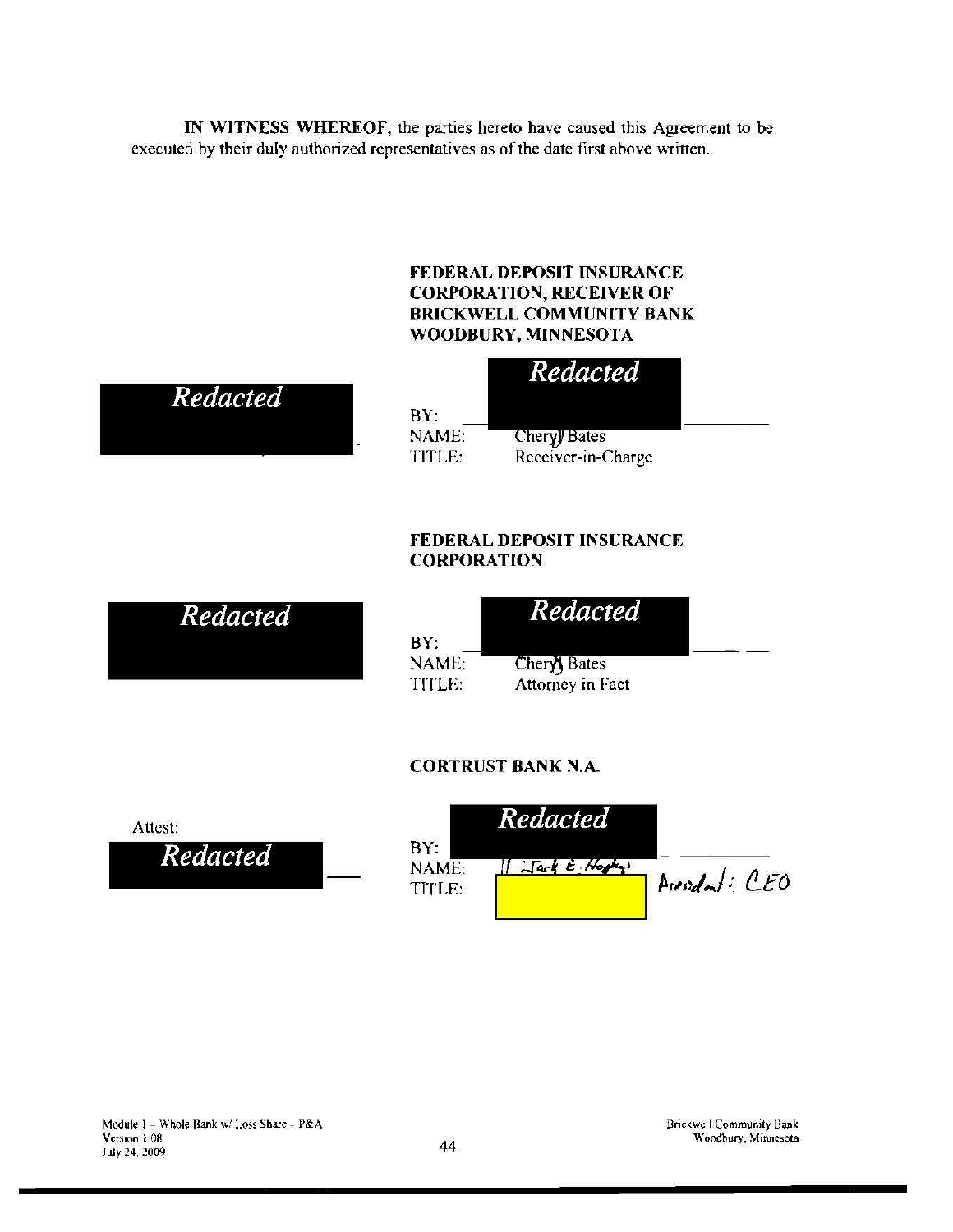# **SCHEDULE 2.1 Certain Liabilities Assumed by the Assuming Bank**

*[to be provided post-closing]*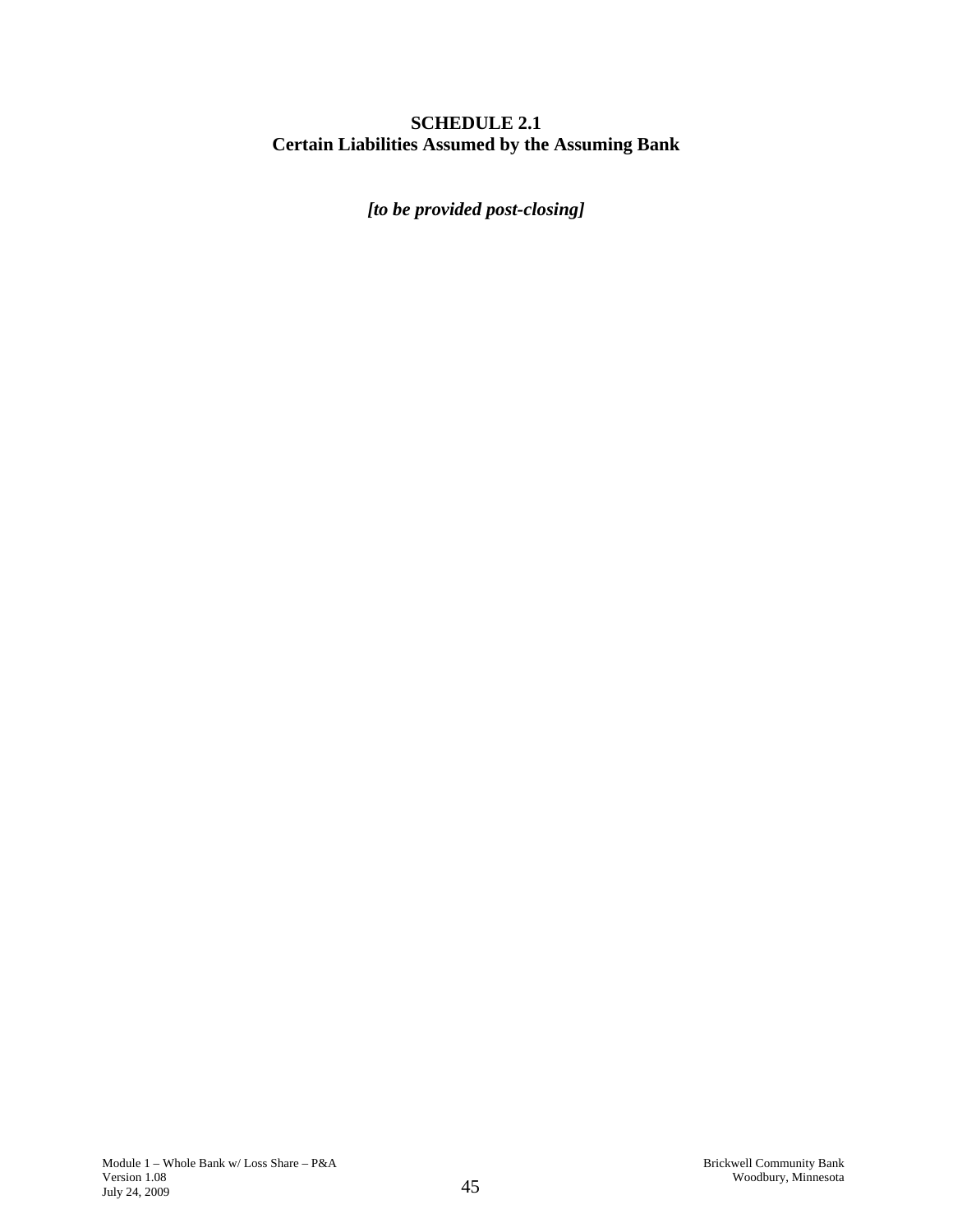### SCHEDULE 2.1(a) Excluded Deposit Liabilty Accounts

Brickwell Community Bank has two deposit accounts associated with the Depository Organization (DO) Cede & Co as Nominee for DTC. The DO accounts do not pass to the Assuming Bank and are excluded from the transaction as described in Section 2. I of this Agreement. The DO Detail Report below identifies the DO accounts as of July 24, 2009.

# (Omitted from this disclosure)

This schedule will be updated post-closing with data as of Bank Closing.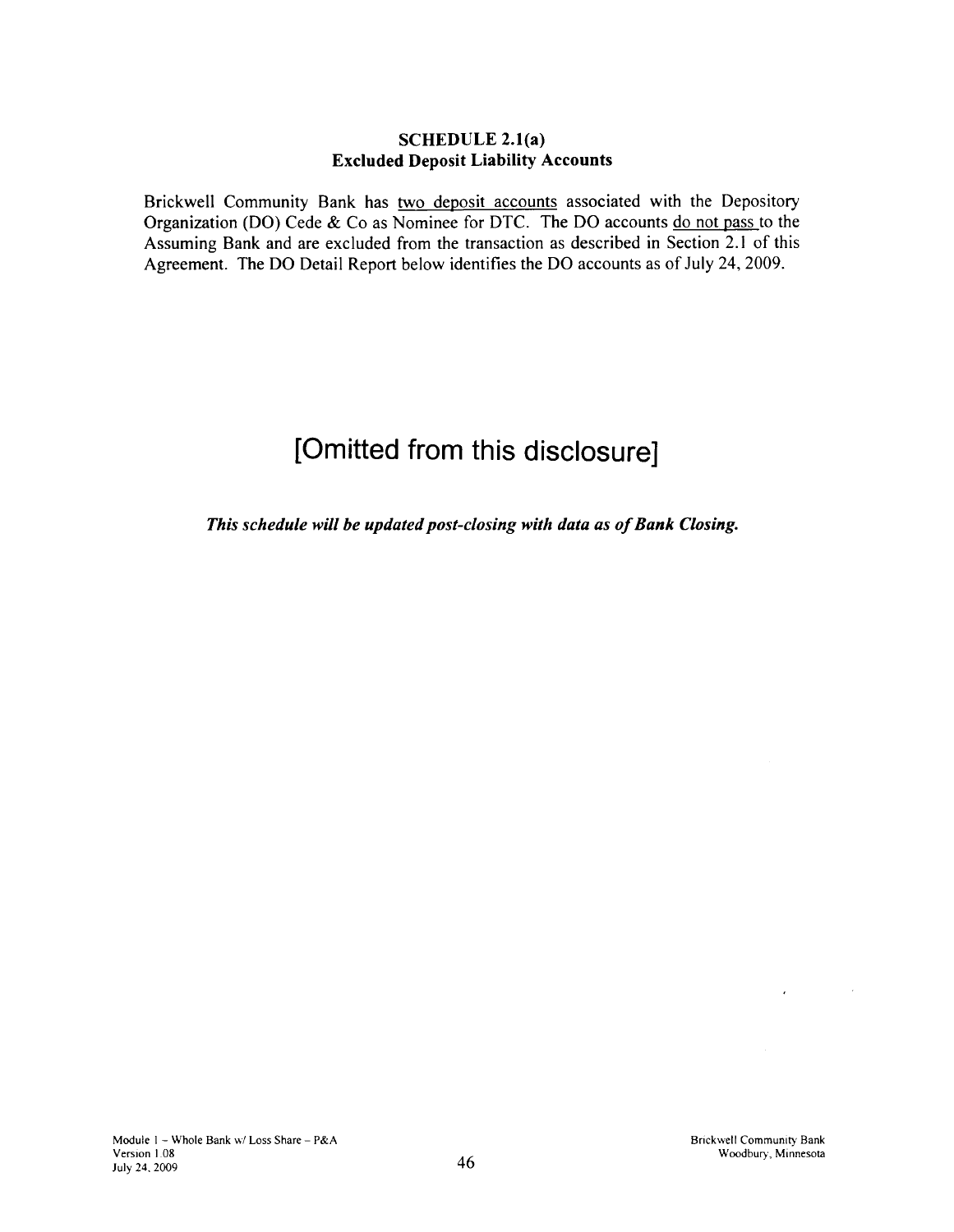### **SCHEDULE 3.1 Certain Assets Purchased**

### **SEE ATTACHED LIST**

**THE LIST(S) ATTACHED TO THIS SCHEDULE (OR SUBSCHEDULE(S)) AND THE INFORMATION THEREIN, IS AS OF THE DATE OF THE MOST RECENT PERTINENT DATA MADE AVAILABLE TO THE ASSUMING BANK AS PART OF THE INFORMATION PACKAGE. IT WILL BE ADJUSTED TO REFLECT THE COMPOSITION AND BOOK VALUE OF THE LOANS AND ASSETS AS OF THE DATE OF BANK CLOSING. THE LIST(S) MAY NOT INCLUDE ALL LOANS AND ASSETS (E.G., CHARGED OFF LOANS). THE LIST(S) MAY BE REPLACED WITH A MORE ACCURATE LIST POST CLOSING.**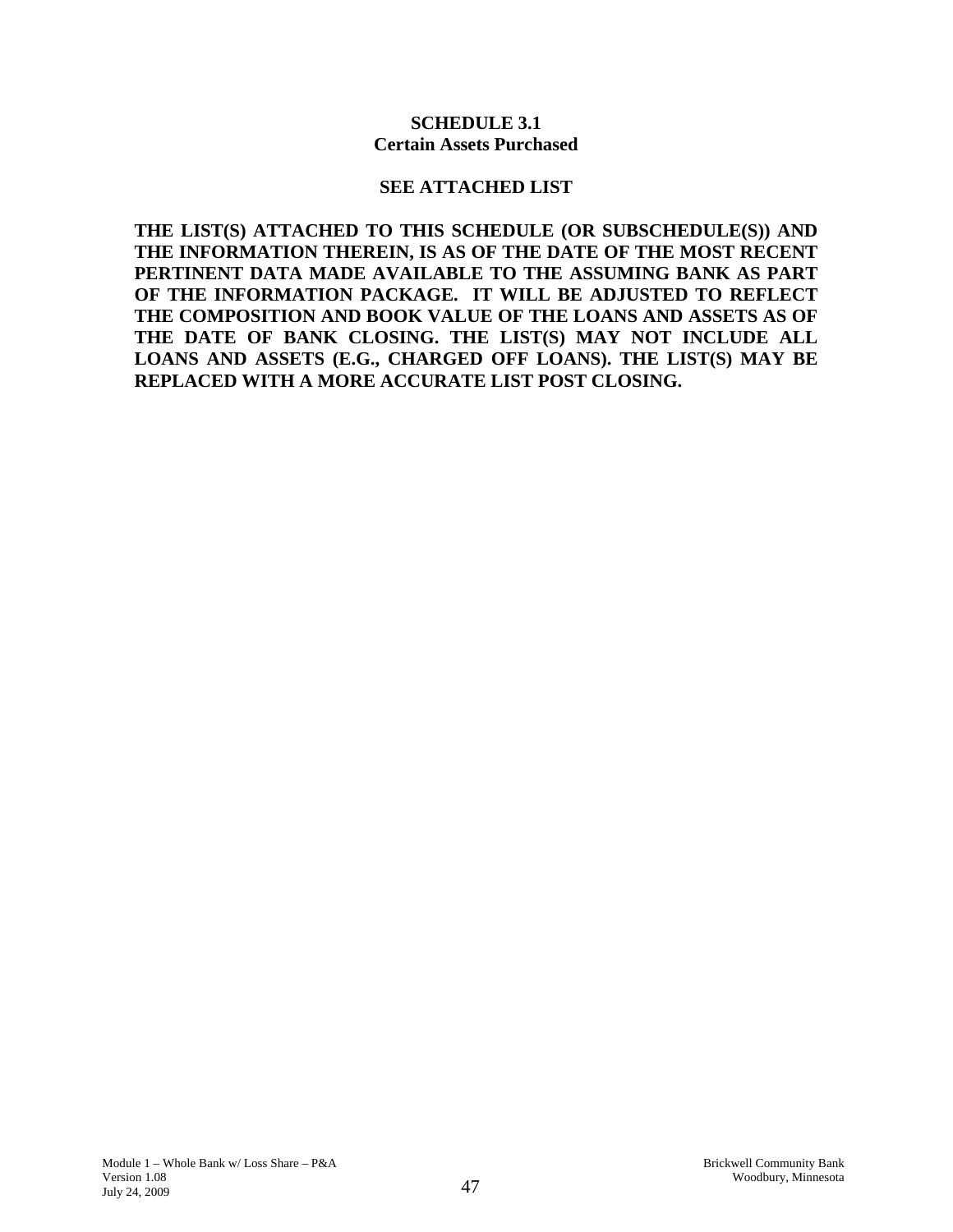### **SCHEDULE 3.1a Subsidiary and Other Business Combination Entities Acquired**

*[to be provided post-closing]*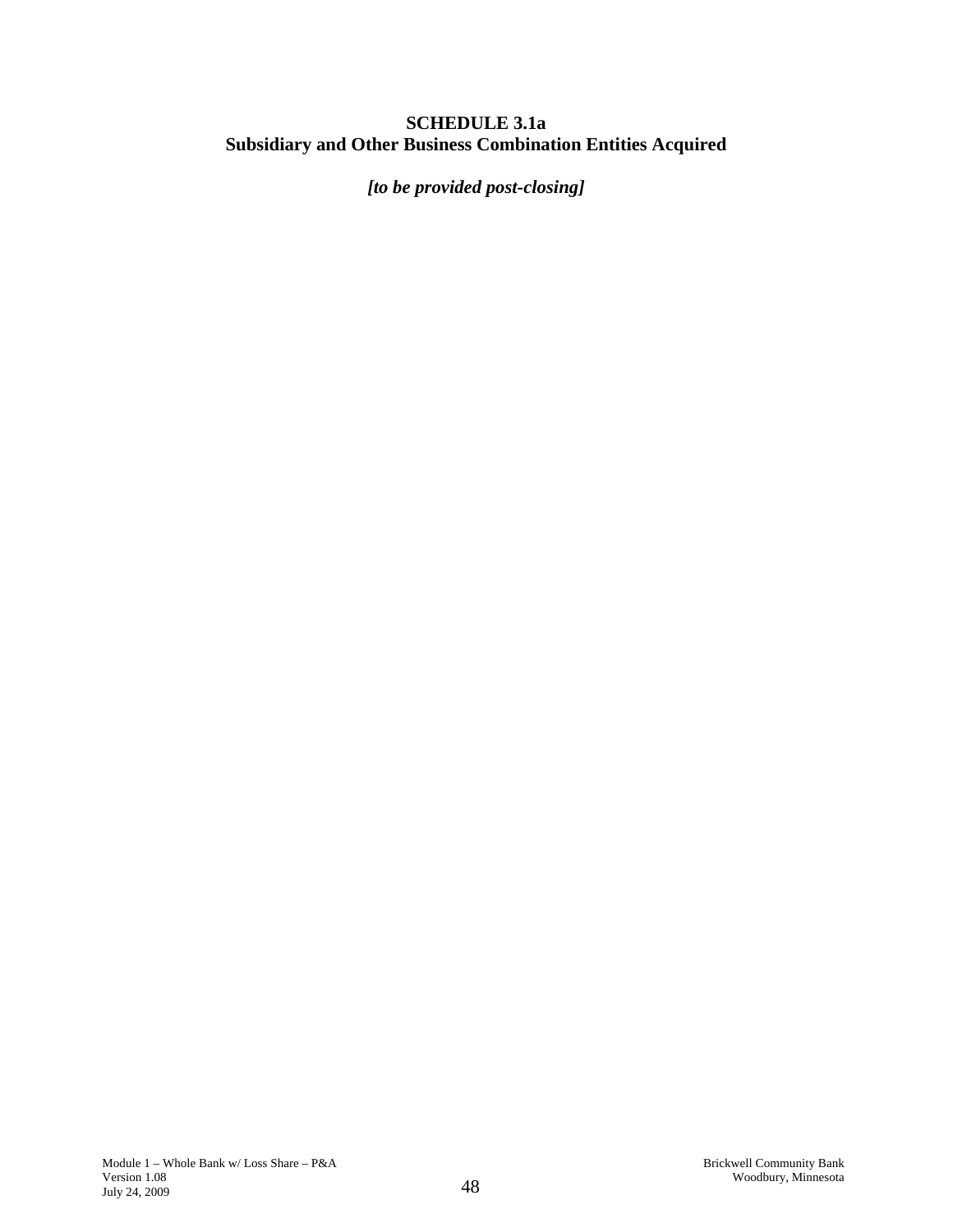# **SCHEDULE 3.2 Purchase Price of Assets or assets**

| (a) | cash and receivables from depository<br>institutions, including cash items in the<br>process of collection, plus<br>interest thereon:                                                           | <b>Book Value</b>               |
|-----|-------------------------------------------------------------------------------------------------------------------------------------------------------------------------------------------------|---------------------------------|
| (b) | securities (exclusive of the capital stock of<br>Subsidiaries), plus interest<br>Acquired<br>thereon:                                                                                           | As provided in Section $3.2(b)$ |
| (c) | federal<br>funds<br>sold<br>and<br>repurchase<br>any, including interest<br>agreements, if<br>thereon:                                                                                          | <b>Book Value</b>               |
| (d) | Loans:                                                                                                                                                                                          | <b>Book Value</b>               |
| (e) | credit card business, if any, including all<br>outstanding extensions of credit and<br>offensive litigation, but excluding any class<br>action lawsuits related to the credit card<br>business: | <b>Book Value</b>               |
| (f) | Safe Deposit Boxes and related business,<br>safekeeping business and trust business, if<br>any:                                                                                                 | <b>Book Value</b>               |
| (g) | Records and other documents:                                                                                                                                                                    | <b>Book Value</b>               |
| (h) | capital stock of any Acquired Subsidiaries:                                                                                                                                                     | <b>Book Value</b>               |
| (i) | amounts owed to the Failed Bank by any                                                                                                                                                          | <b>Book Value</b>               |
| (j) | <b>Acquired Subsidiary:</b><br>assets securing Deposits of public money,<br>to the extent not otherwise purchased<br>hereunder:                                                                 | <b>Book Value</b>               |
| (k) | Overdrafts of customers:                                                                                                                                                                        | <b>Book Value</b>               |
| (1) | rights, if any, with respect to Qualified<br>Financial Contracts.                                                                                                                               | As provided in Section $3.2(c)$ |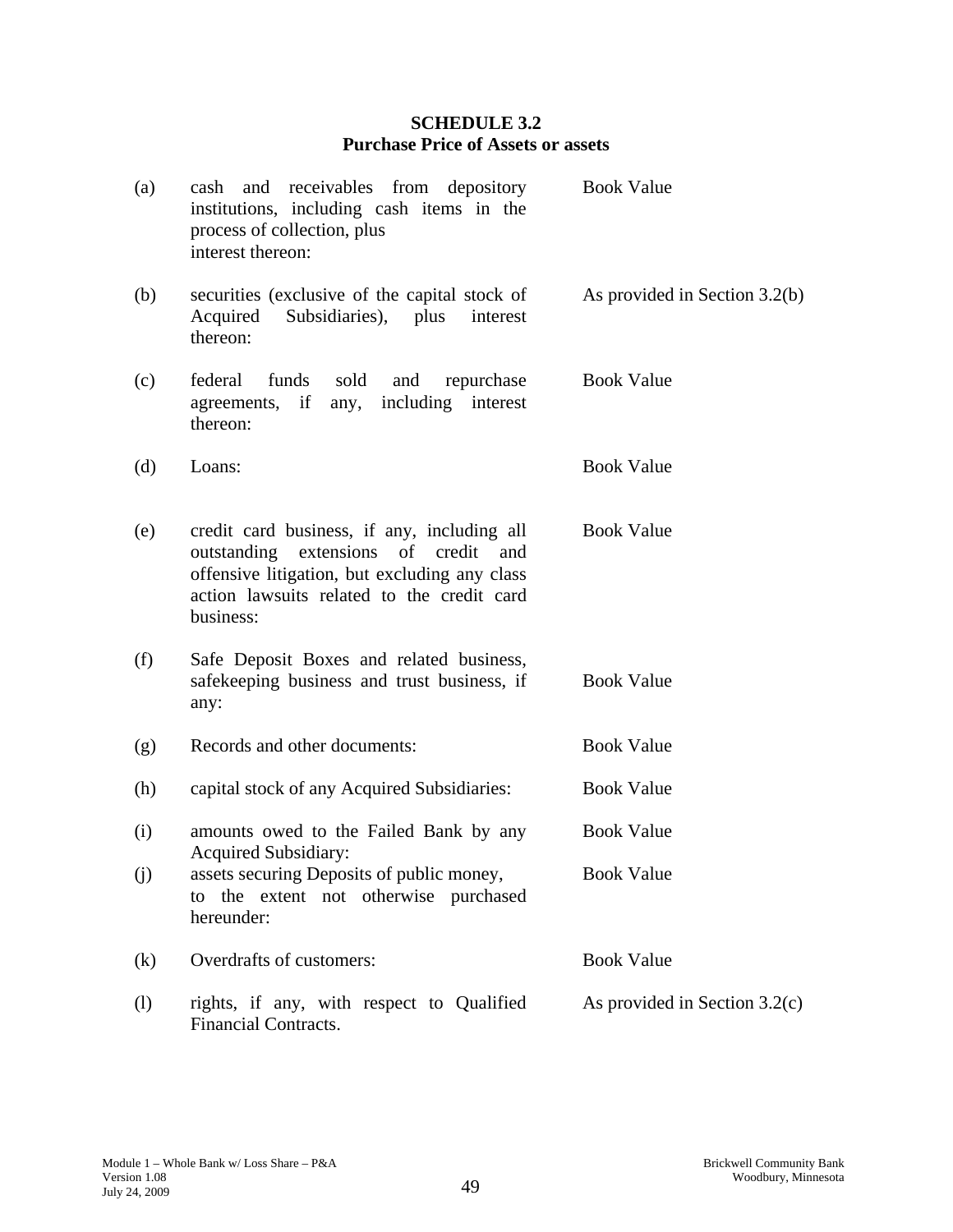(m) rights of the Failed Bank to provide Book Value mortgage servicing for others and to have mortgage servicing provided to the Failed Bank by others and related contracts.

#### **assets subject to an option to purchase:**

(a) Bank Premises: Fair Market Value (b) Furniture and Equipment: Fair Market Value (c) Fixtures: Fair Market Value (d) Other Equipment: Fair Market Value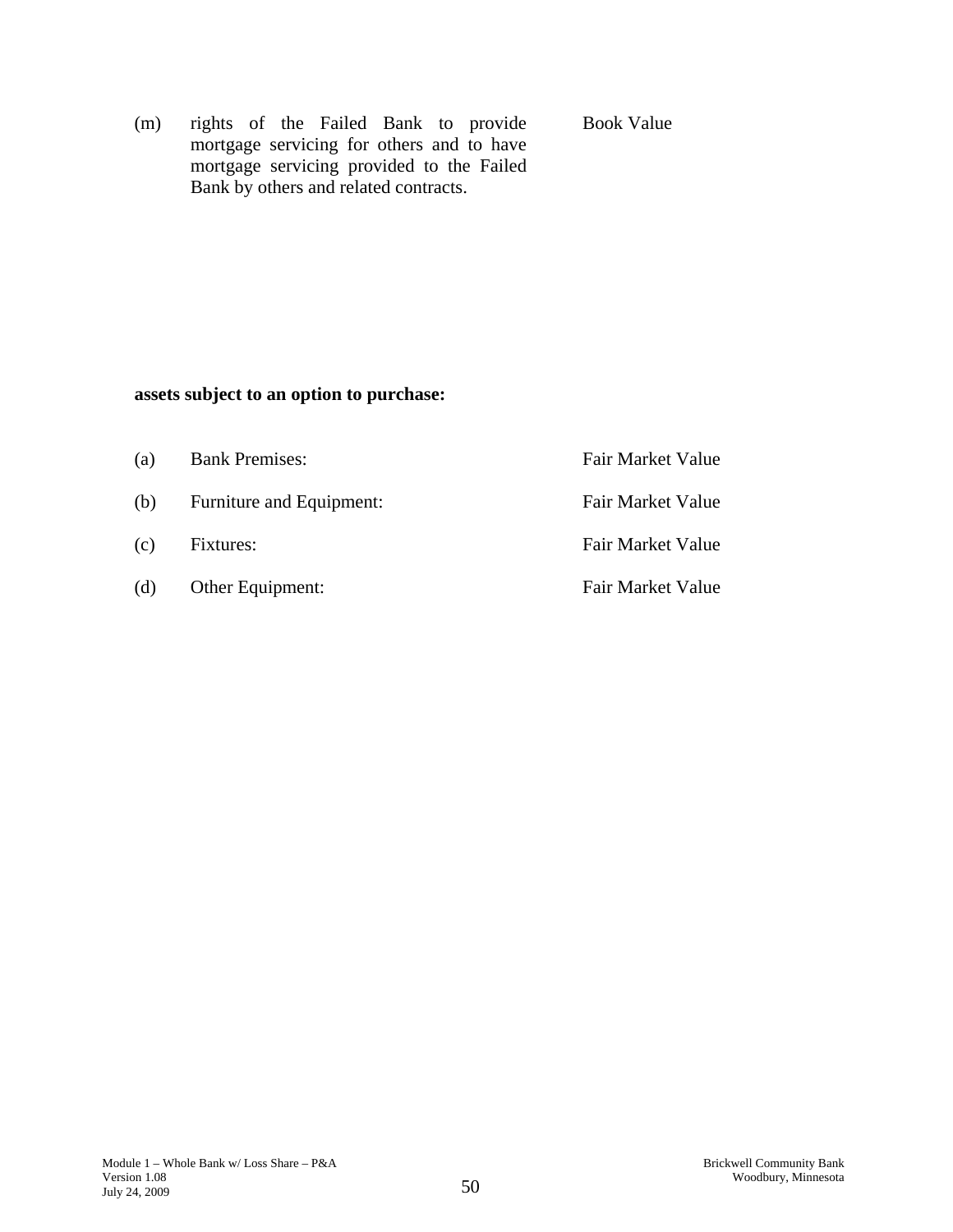# **SCHEDULE 3.5(l) Excluded Private Label Asset-Backed Securities**

None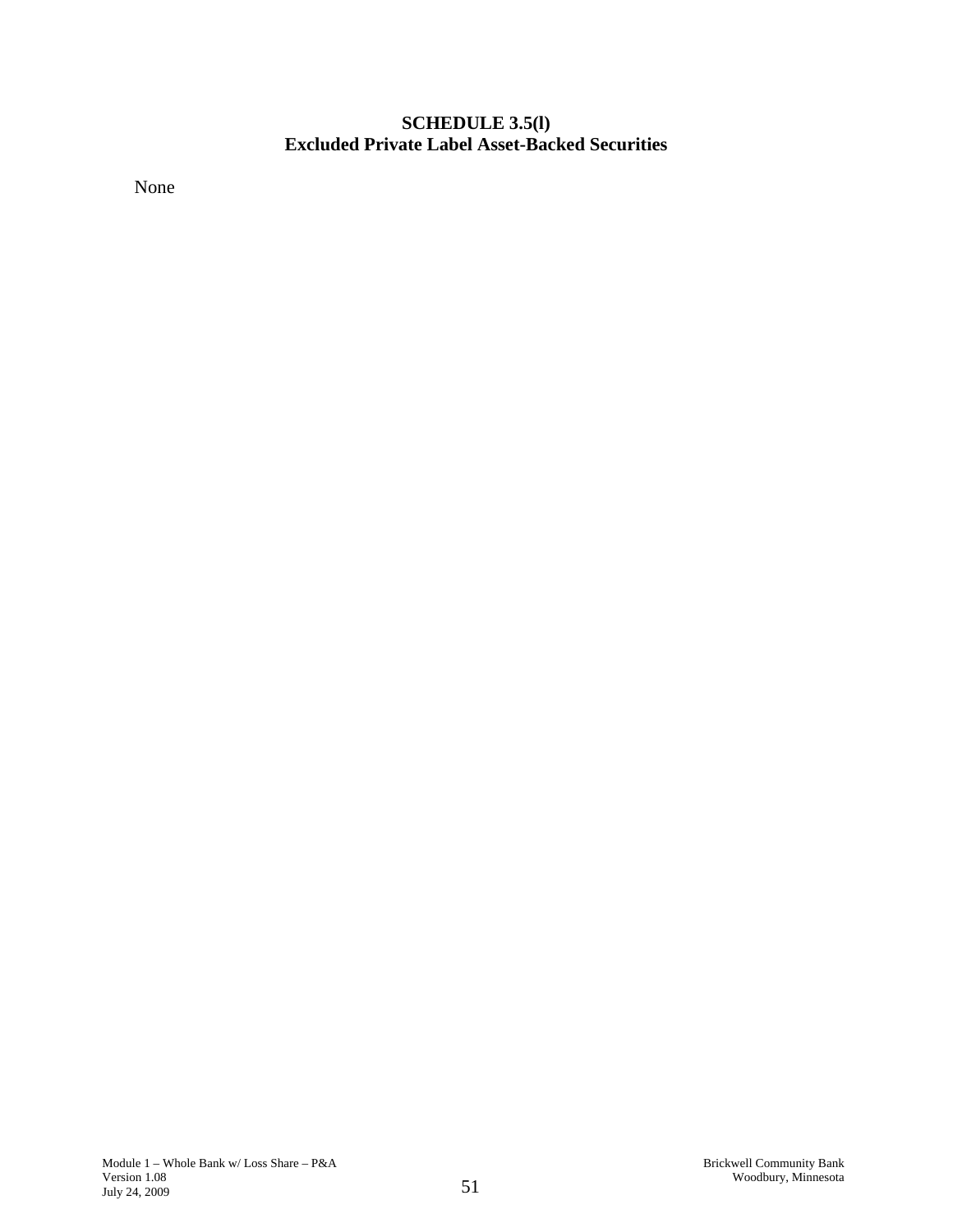# **SCHEDULE 4.15A Loans Subject to Loss Sharing under the Single Family Shared-Loss Agreement**

*[to be provided post-closing]*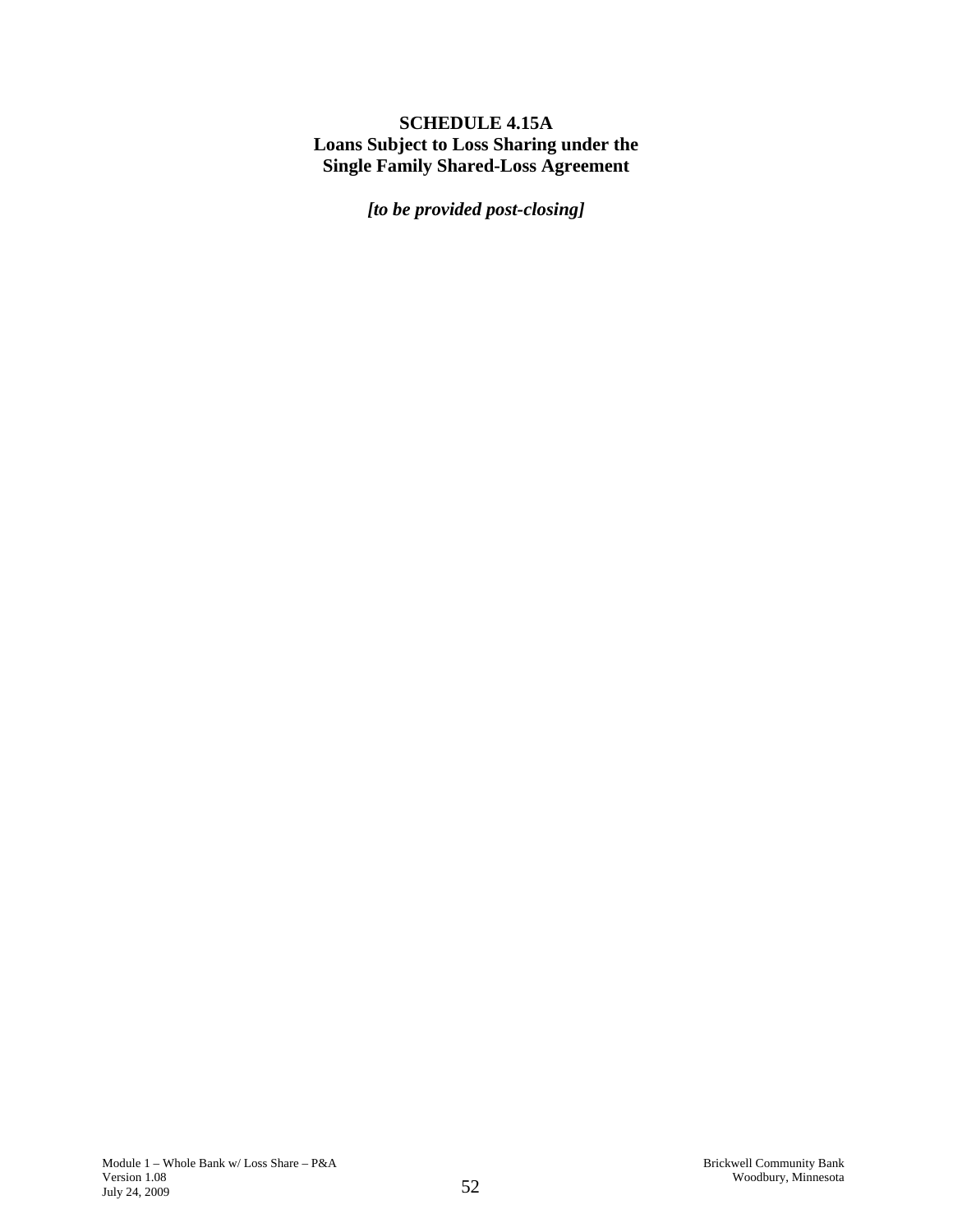# **SCHEDULE 4.15B Loans Subject to Loss Sharing under the Commercial Shared-Loss Agreement**

*[to be provided post-closing]*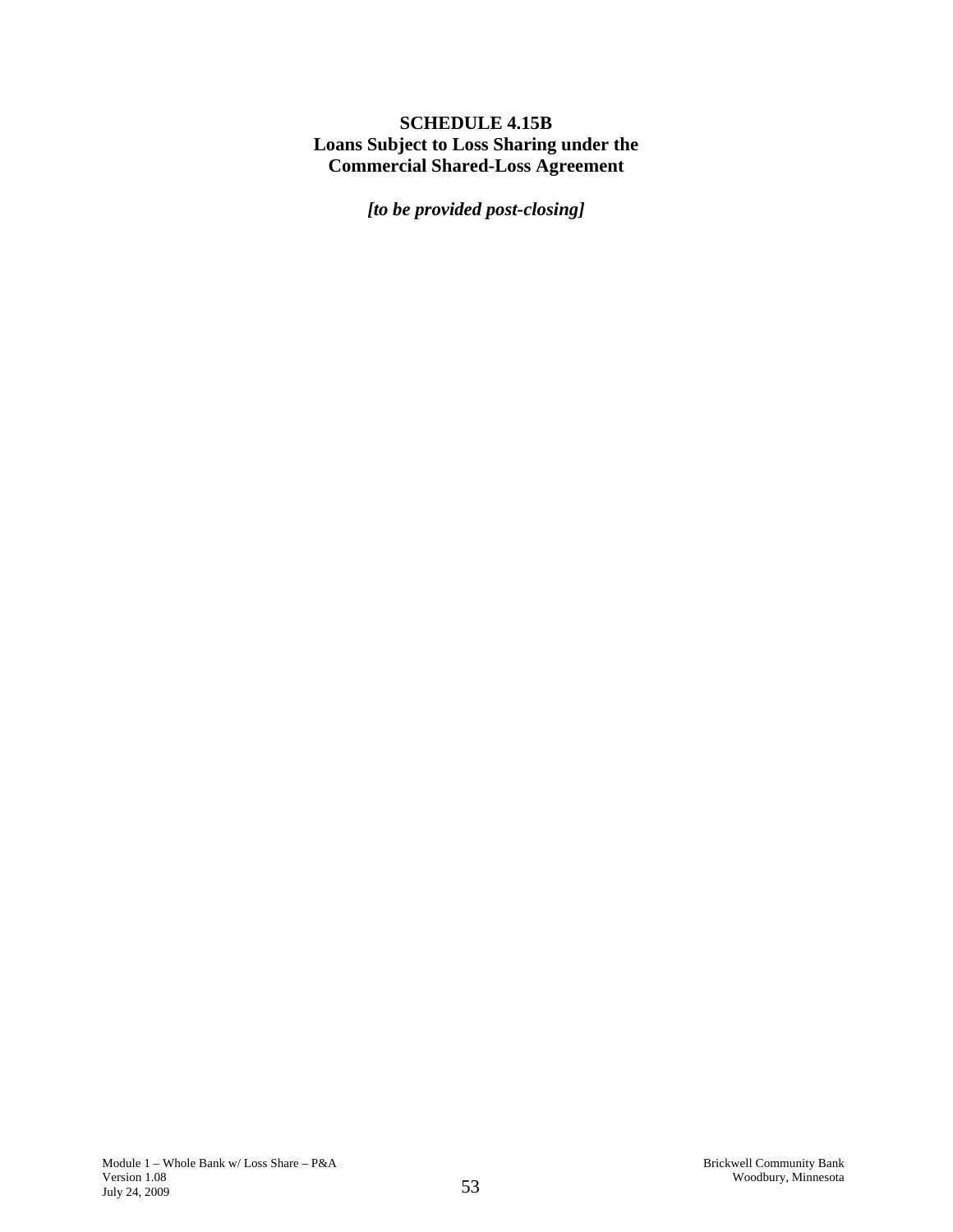### **SCHEDULE 7 Accounts Excluded from Calculation of Deposit Franchise Bid Premium**

The accounts identified below will pass to the Assuming Bank (unless otherwise noted). When calculating the premium to be paid on Assumed Deposits in a P&A transaction, the FDIC will exclude the following categories of deposit accounts:

| <b>Category</b> | <b>Description</b>                                  | <b>Amount</b> |
|-----------------|-----------------------------------------------------|---------------|
|                 | <b>Non-DO Brokered Deposits</b>                     | \$472,248     |
|                 | <b>CDARS</b>                                        | 0.00          |
|                 | <b>Market Place Deposits</b>                        | \$8,501,000   |
|                 | Total deposits excluded from Calculation of premium | \$8,973,248   |
|                 |                                                     |               |

# **Category Description**

#### **I. Brokered Deposits**

 Brokered deposit accounts are accounts for which the "depositor of record" is an agent, nominee, or custodian who deposits funds for a principal or principals to whom "pass-through" deposit insurance coverage may be extended. The FDIC separates brokered deposit accounts into 2 categories: 1) Depository Organization (DO) Brokered Deposits and 2) Non-Depository Organization (Non-DO) Brokered Deposits. This distinction is made by the FDIC to facilitate our role as Receiver and Insurer. These terms will not appear on other "brokered deposit" reports generated by the institution.

Non-DO Brokered Deposits pass to the Assuming Bank, but are excluded from Assumed Deposits when the deposit premium is calculated. This list will be updated post closing with balances as of Bank Closing .

DO Brokered Deposits (Cede & Co as Nominee for DTC), are typically excluded from Assumed Deposits in the P&A transaction. If, however, the terms of a particular transaction are altered and the DO Brokered Deposits pass to the Assuming Bank, they will not be included in Assumed Deposits for purposes of calculating the deposit premium.

#### II. CDARS

CDARS deposits pass to the Assuming Bank, but are excluded from Assumed Deposits when the deposit premium is calculated.

Brickwell did not participate in the CDARS program as of the date of the deposit download. If CDARS deposits are taken between the date of the deposit download and the Bank Closing Date, they will be identified post closing and made part of Schedule 7 to the P&A Agreement.

#### **Market Place Deposits**

III. Market Place Deposits<br>"Market Place Deposits" is a description given to deposits that may have been solicited via a money desk, internet subscription service (for example, Qwickrate), or similar programs.

 schedule provides account categories and balances as of the date of the deposit download. **The final numbers**  Brickwell does have Qwickrate deposits as identified above. Please see the attached Deposit Detail Report for a listing of these accounts. This list will be updated post closing with balances as of Bank Closing date. This **for Schedule 7 will be provided post closing.**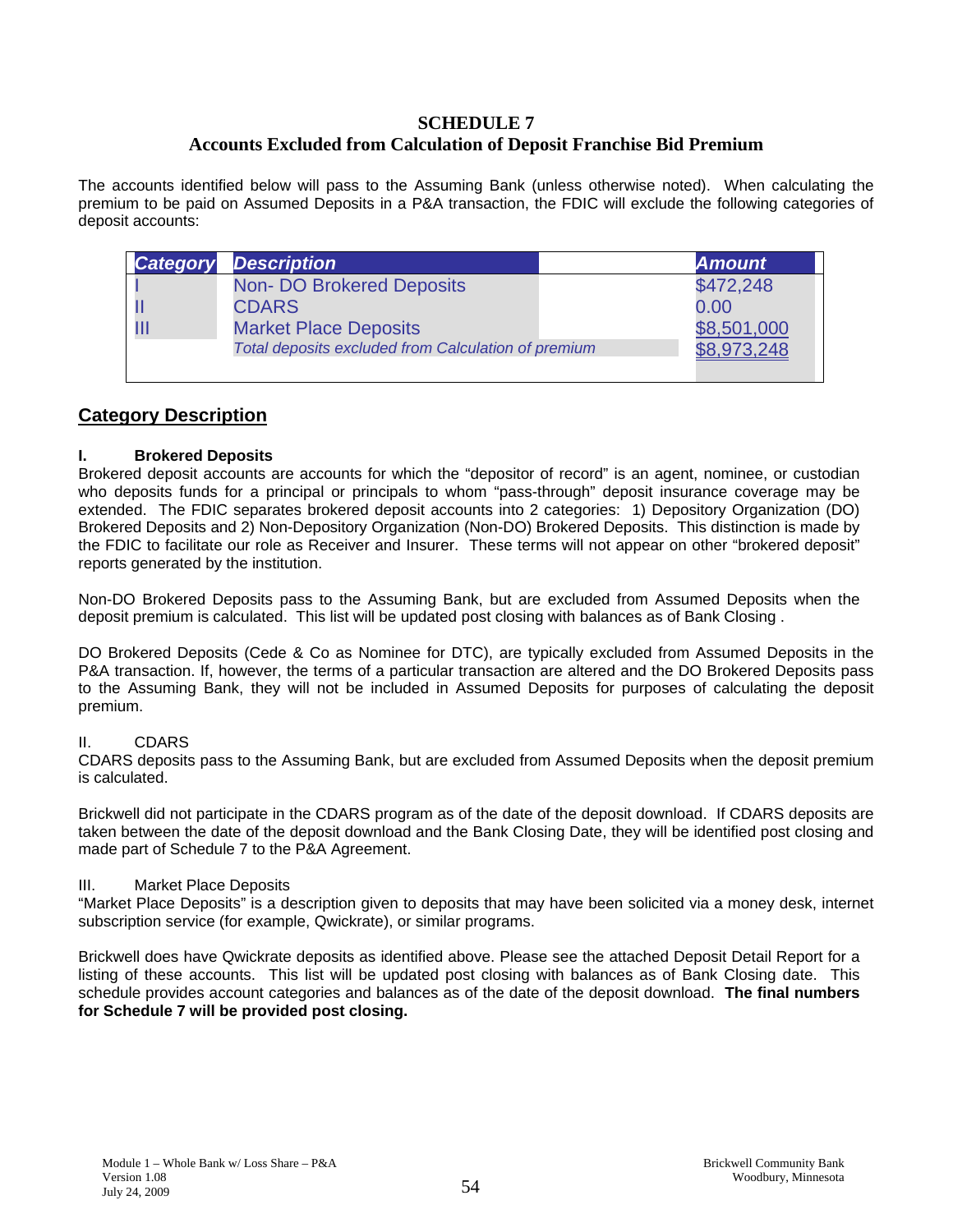### **EXHIBIT 3.2(c) -- VALUATION OF CERTAIN QUALIFIED FINANCIAL CONTRACTS**

### A. Scope

Interest Rate Contracts - All interest rate swaps, forward rate agreements, interest rate futures, caps, collars and floors, whether purchased or written.

Option Contracts - All put and call option contracts, whether purchased or written, on marketable securities, financial futures, foreign currencies, foreign exchange or foreign exchange futures contracts.

Foreign Exchange Contracts - All contracts for future purchase or sale of foreign currencies, foreign currency or cross currency swap contracts, or foreign exchange futures contracts.

B. Exclusions

All financial contracts used to hedge assets and liabilities that are acquired by the Assuming Bank but are not subject to adjustment from Book Value.

C. Adjustment

The difference between the Book Value and market value as of Bank Closing.

- D. Methodology
	- 1. The price at which the Assuming Bank sells or disposes of Qualified Financial Contracts will be deemed to be the fair market value of such contracts, if such sale or disposition occurs at prevailing market rates within a predefined timetable as agreed upon by the Assuming Bank and the Receiver.
	- 2. In valuing all other Qualified Financial Contracts, the following principles will apply:
		- (i) All known cash flows under swaps or forward exchange contracts shall be present valued to the swap zero coupon interest rate curve.
		- (ii) All valuations shall employ prices and interest rates based on the actual frequency of rate reset or payment.
		- (iii) Each tranche of amortizing contracts shall be separately valued. The total value of such amortizing contract shall be the sum of the values of its component tranches.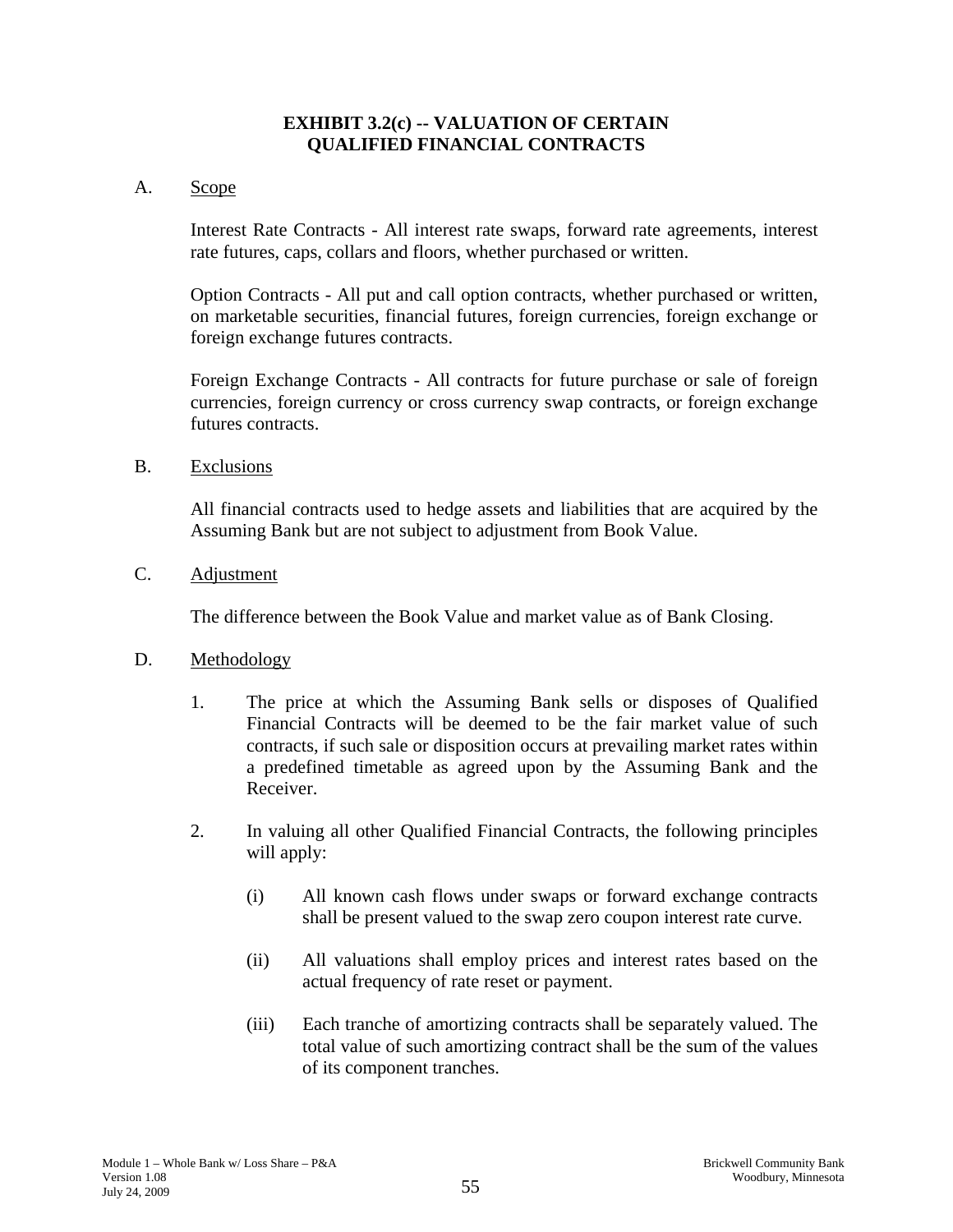- (iv) For regularly traded contracts, valuations shall be at the midpoint of the bid and ask prices quoted by customary sources (e.g., The Wall Street Journal, Telerate, Reuters or other similar source) or regularly traded exchanges.
- (v) For all other Qualified Financial Contracts where published market quotes are unavailable, the adjusted price shall be the average of the bid and ask price quotes from three (3) securities dealers acceptable to the Receiver and Assuming Bank as of Bank Closing. If quotes from securities dealers cannot be obtained, an appraiser acceptable to the Receiver and the Assuming Bank will perform a valuation based on modeling, correlation analysis, interpolation or other techniques, as appropriate.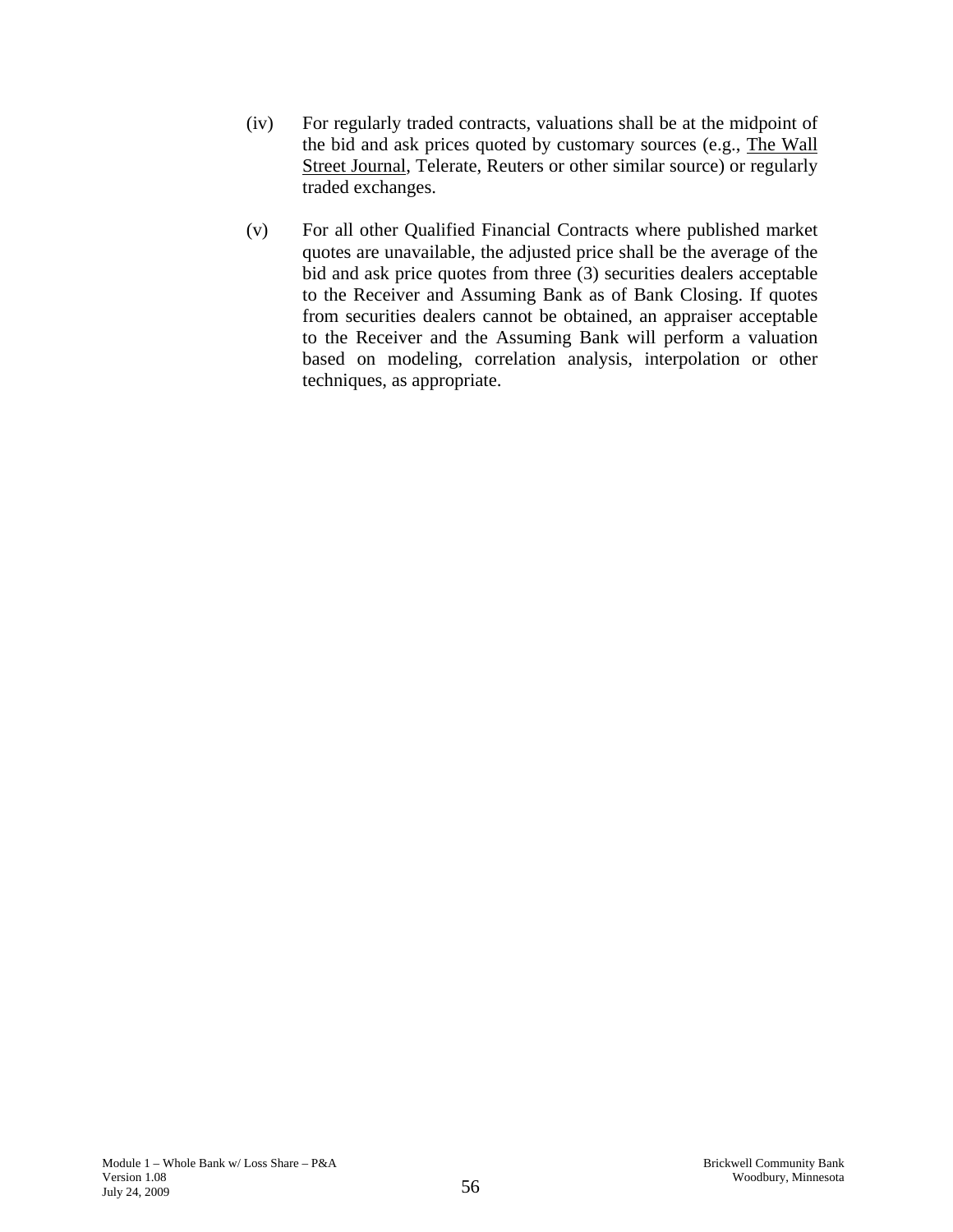### **EXHIBIT 4.13 INTERIM ASSET SERVICING ARRANGEMENT**

(a) With respect to each asset (or liability) designated from time to time by the Receiver to be serviced by the Assuming Bank pursuant to this Arrangement (such being designated as "Pool Assets"), during the term of this Arrangement, the Assuming Bank shall:

(i) Promptly apply payments received with respect to any Pool Assets;

(ii) Reverse and return insufficient funds checks;

(iii) Pay (A) participation payments to participants in Loans, as and when received; and (B) tax and insurance bills on Pool Assets as they come due, out of escrow funds maintained for purposes;

(iv) Maintain accurate records reflecting (A) the payment history of Pool Assets, with updated information received concerning changes in the address or identity of the obligors and (B) usage of data processing equipment and employee services with respect to servicing duties;

(v) Send billing statements to obligors on Pool Assets to the extent that such statements were sent by the Failed Bank;

(vi) Send notices to obligors who are in default on Loans (in the same manner as the Failed Bank);

(vii) Send to the Receiver, Attn: Managing Liquidator, at the address provided in Section 13.7 of the Agreement, via overnight delivery: (A) on a weekly basis, weekly reports for the Pool Assets, including, without limitation, reports reflecting collections and the trial balances, transaction journals and loan histories for Pool Assets having activity, together with copies of (1) checks received, (2) insufficient funds checks returned, (3) checks for payment to participants or for taxes and insurance, (4) pay-off requests, (5) notices to defaulted obligors, and (6) data processing and employee logs and (B) any other reports, copies or information as may be periodically or from time to time requested;

(viii) Remit on a weekly basis to the Receiver, Attn: Division of Finance, Cashier Unit, Operations, at the address in (vii), via wire transfer to the account designated by the Receiver, all payments received on Pool Assets managed by the Assuming Bank or at such time and place and in such manner as may be directed by the Receiver;

(ix) prepare and timely file all information reports with appropriate tax authorities, and, if required by the Receiver, prepare and file tax returns and pay taxes due on or before the due date, relating to the Pool Assets; and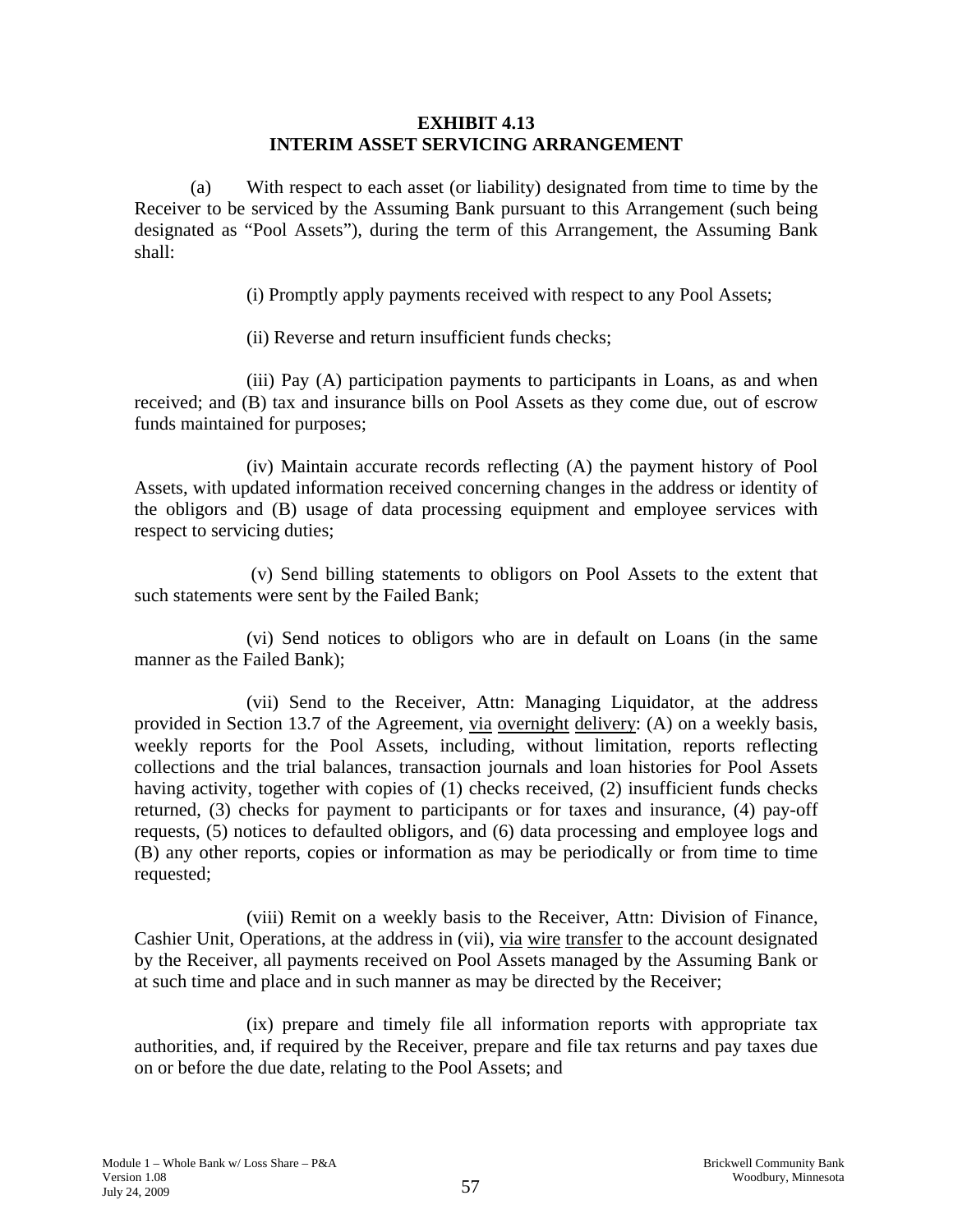(x) provide and furnish such other services, operations or functions as may be required with regard to Pool Assets, including, without limitation, as may be required with regard to any business, enterprise or agreement which is a Pool Asset, all as may be required by the Receiver.

Notwithstanding anything to the contrary in this Section, the Assuming Bank shall not be required to initiate litigation or other collection proceedings against any obligor or any collateral with respect to any defaulted Loan. The Assuming Bank shall promptly notify the Receiver, at the address provided above in subparagraph (a)(vii), of any claims or legal actions regarding any Pool Asset.

(b) The Receiver agrees to reimburse the Assuming Bank for actual, reasonable and necessary expenses incurred in connection with the performance of duties pursuant to this Arrangement, including expenses of photocopying, postage and express mail, and data processing and employee services (based upon the number of hours spent performing servicing duties).

(c) The Assuming Bank shall provide the services described herein for an initial period of ninety (90) days after Bank Closing. At the option of the Receiver, exercisable by notice given not later than ten (10) days prior to the end of such initial period or a renewal period, the Assuming Bank shall continue to provide such services for such renewal period(s) as designated by the Receiver, up to the Settlement Date.

(d) At any time during the term of this Arrangement, the Receiver may, upon written notice to the Assuming Bank, remove one or more Pool Assets from the Pool, at which time the Assuming Bank's responsibility with respect thereto shall terminate.

(e) At the expiration of this Agreement or upon the termination of the Assuming Bank's responsibility with respect to any Pool Asset pursuant to paragraph (d) hereof, the Assuming Bank shall:

(i) deliver to the Receiver (or its designee) all of the Credit Documents and Pool Records relating to the Pool Assets; and

(ii) cooperate with the Receiver to facilitate the orderly transition of managing the Pool Assets to the Receiver (or its designee).

(f) At the request of the Receiver, the Assuming Bank shall perform such transitional services with regard to the Pool Assets as the Receiver may request. Transitional services may include, without limitation, assisting in any due diligence process deemed necessary by the Receiver and providing to the Receiver or its designee(s) (x) information and data regarding the Pool Assets, including, without limitation, system reports and data downloads sufficient to transfer the Pool Assets to another system or systems, and (y) access to employees of the Assuming Bank involved in the management of, or otherwise familiar with, the Pool Assets.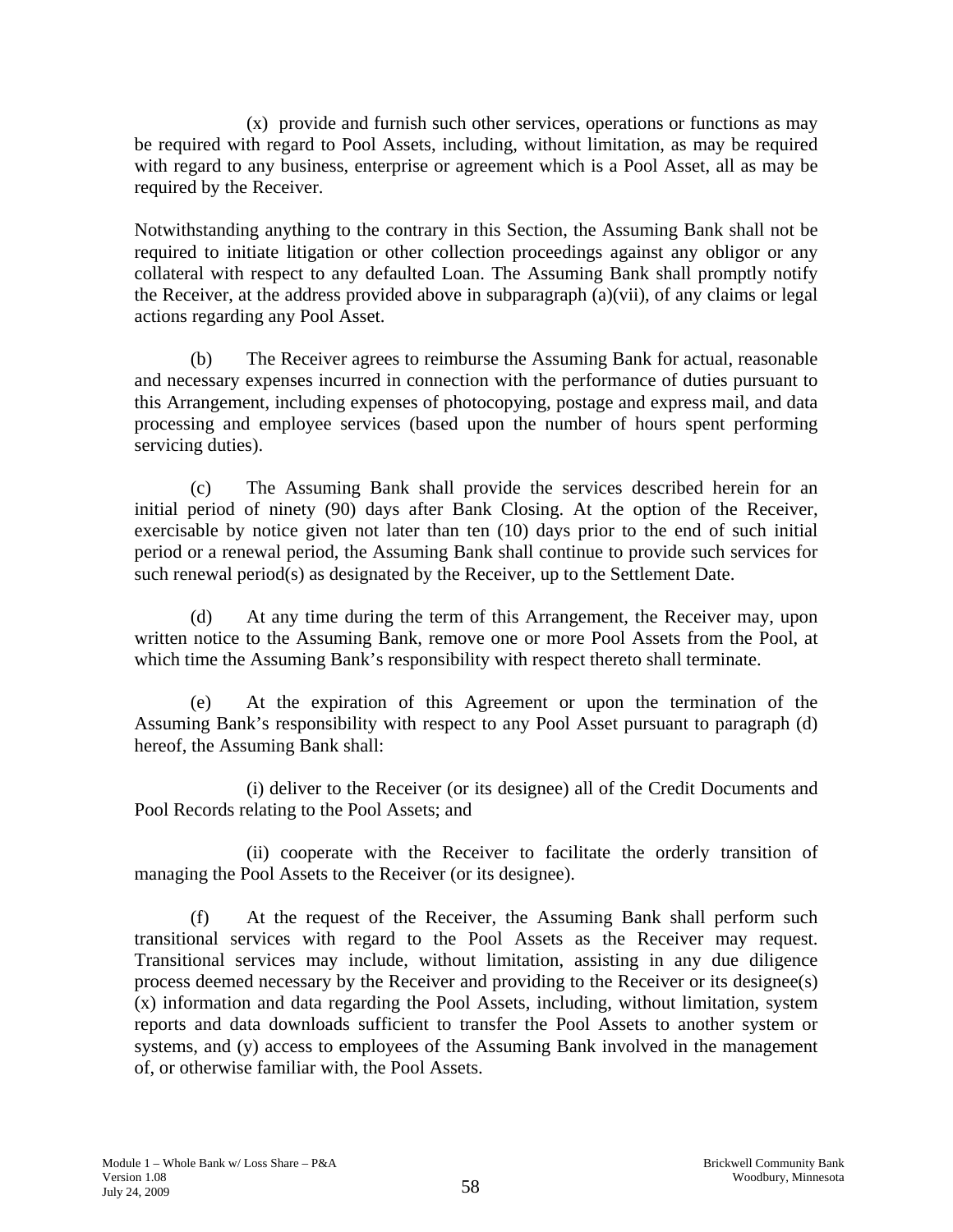#### **EXHIBIT 4.15A SINGLE FAMILY SHARED-LOSS AGREEMENT**

This agreement for the reimbursement of loss sharing on certain single family residential mortgage loans (the "Single Family Shared-Loss Agreement") shall apply when the Assuming Bank purchases Single Family Shared-Loss Loans as that term is defined herein. The terms hereof shall modify and supplement, as necessary, the terms of the Purchase and Assumption Agreement to which this Single Family Shared-Loss Agreement is attached as Exhibit 4.15A and incorporated therein. To the extent any inconsistencies may arise between the terms of the Purchase and Assumption Agreement and this Single Family Shared-Loss Agreement with respect to the subject matter of this Single Family Shared-Loss Agreement, the terms of this Single Family Shared-Loss Agreement shall control. References in this Single Family Shared-Loss Agreement to a particular Section shall be deemed to refer to a Section in this Single Family Shared-Loss Agreement, unless the context indicates that it is intended to be a reference to a Section of the Purchase and Assumption Agreement.

### **ARTICLE I -- DEFINITIONS**

The capitalized terms used in this Single Family Shared-Loss Agreement that are not defined in this Single Family Shared-Loss Agreement are defined in the Purchase and Assumption Agreement. In addition to the terms defined above, defined below are certain additional terms relating to loss-sharing, as used in this Single Family Shared-Loss Agreement.

"**Accounting Records**" means the subsidiary system of record on which the loan history and balance of each Single Family Shared-Loss Loan is maintained; individual loan files containing either an original or copies of documents that are customary and reasonable with respect to loan servicing, including management and disposition of Other Real Estate; the records documenting alternatives considered with respect to loans in default or for which a default is reasonably foreseeable; records of loss calculations and supporting documentation with respect to line items on the loss calculations; and, monthly delinquency reports and other performance reports customarily utilized by the Assuming Bank in management of loan portfolios.

"**Accrued Interest**" means, with respect to Single Family Shared-Loss Loans, the amount of earned and unpaid interest at the note rate specified in the applicable loan documents, limited to 90 days.

**"Affiliate"** shall have the meaning set forth in the Purchase and Assumption Agreement; provided, that, for purposes of this Single Family Shared-Loss Agreement, no Third Party Servicer shall be deemed to be an Affiliate of the Assuming Bank.

"**Commencement Date**" means the first calendar day following the Bank

Closing.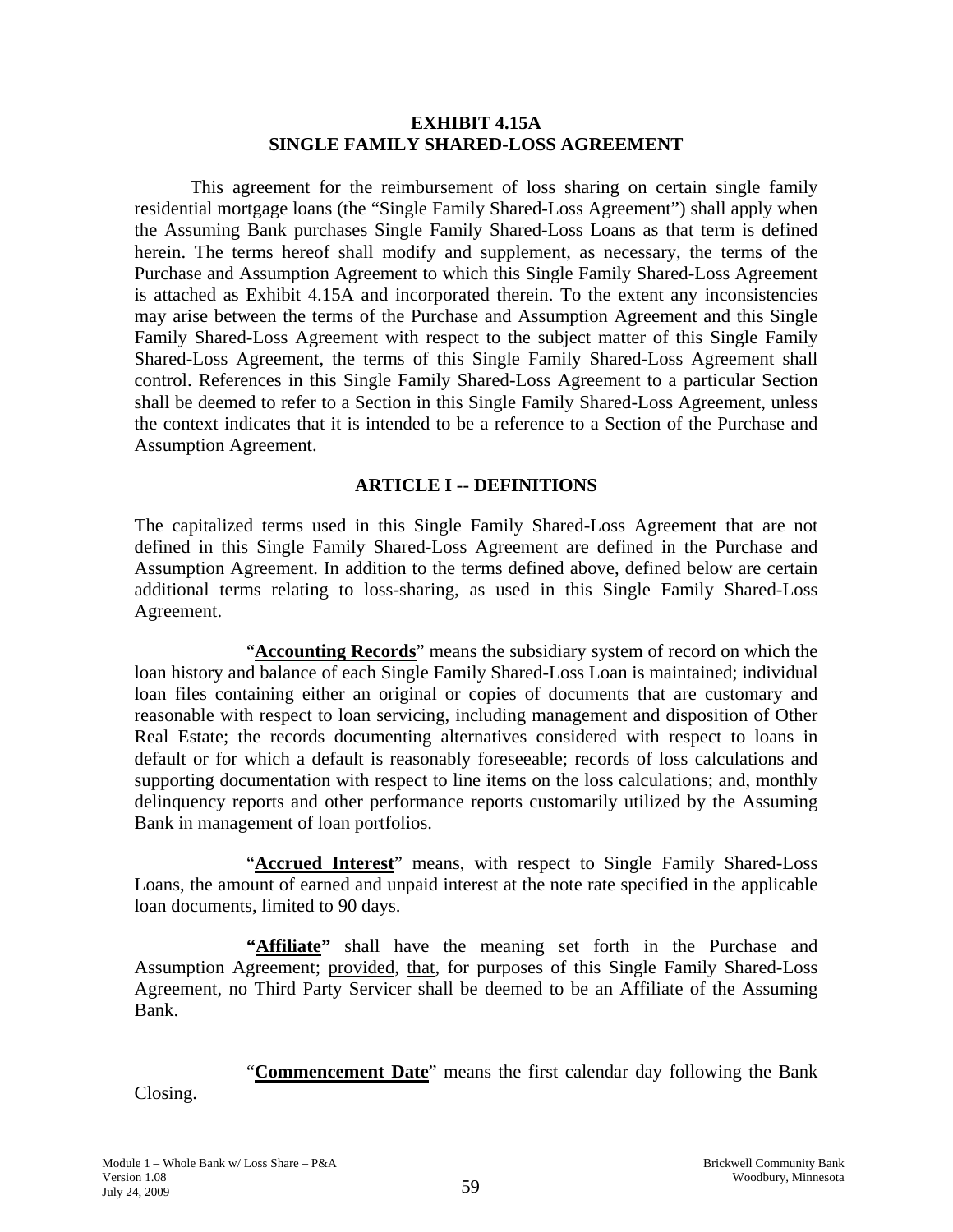**"Commercial Shared-Loss Agreement**" means the Commercial Shared-Loss Agreement attached to the Purchase and Assumption Agreement as Exhibit 4.15B.

"**Cumulative Loss Amount**" means the sum of the Monthly Loss Amounts less the sum of all Recovery Amounts.

"**Cumulative Shared-Loss Amount**" means the excess, if any, of the Cumulative Loss Amount over the First Loss Tranche.

"**Customary Servicing Procedures**" means procedures (including collection procedures) that the Assuming Bank (or, to the extent a Third Party Servicer is engaged, the Third Party Servicer) customarily employs and exercises in servicing and administering mortgage loans for its own accounts and the servicing procedures established by FNMA or FHLMC (as in effect from time to time), which are in accordance with accepted mortgage servicing practices of prudent lending institutions.

"**Deficient Valuation"** means the determination by a court in a bankruptcy proceeding that the value of the collateral is less than the amount of the loan in which case the loss will be the difference between the then unpaid principal balance (or the NPV of a modified loan that defaults) and the value of the collateral so established.

**"Examination Criteria"** means the loan classification criteria employed by, or any applicable regulations of, the Assuming Bank's Chartering Authority at the time such action is taken, as such criteria may be amended from time to time.

"**Home Equity Loans**" means loans or funded portions of lines of credit secured by mortgages on one-to four-family residences or stock of cooperative housing associations, where the Failed Bank did not have a first lien on the same property as collateral.

"**Final Shared-Loss Month**" means the calendar month in which the tenth anniversary of the Commencement Date occurs.

"**Final Shared-Loss Recovery Month**" means the calendar month in which the tenth anniversary of the Commencement Date occurs.

"**Foreclosure Loss**" means the loss realized when the Assuming Bank has completed the foreclosure on a Single Family Shared-Loss Loan and realized final recovery on the collateral through liquidation and recovery of all insurance proceeds. Each Foreclosure Loss shall be calculated in accordance with the form and methodology specified in Exhibit 2a or Exhibit 2a(1).

"**Investor-Owned Residential Loans**" means Loans, excluding advances made pursuant to Home Equity Loans, that are secured by mortgages on one- to four family residences or stock of cooperative housing associations that are not owneroccupied. These loans can be treated as Restructured Loans on a commercially reasonable basis and can be a restructured under terms separate from the Exhibit 5 standards. Please refer to Exhibit 2b for guidance in Calculation of Loss for Restructured Loans.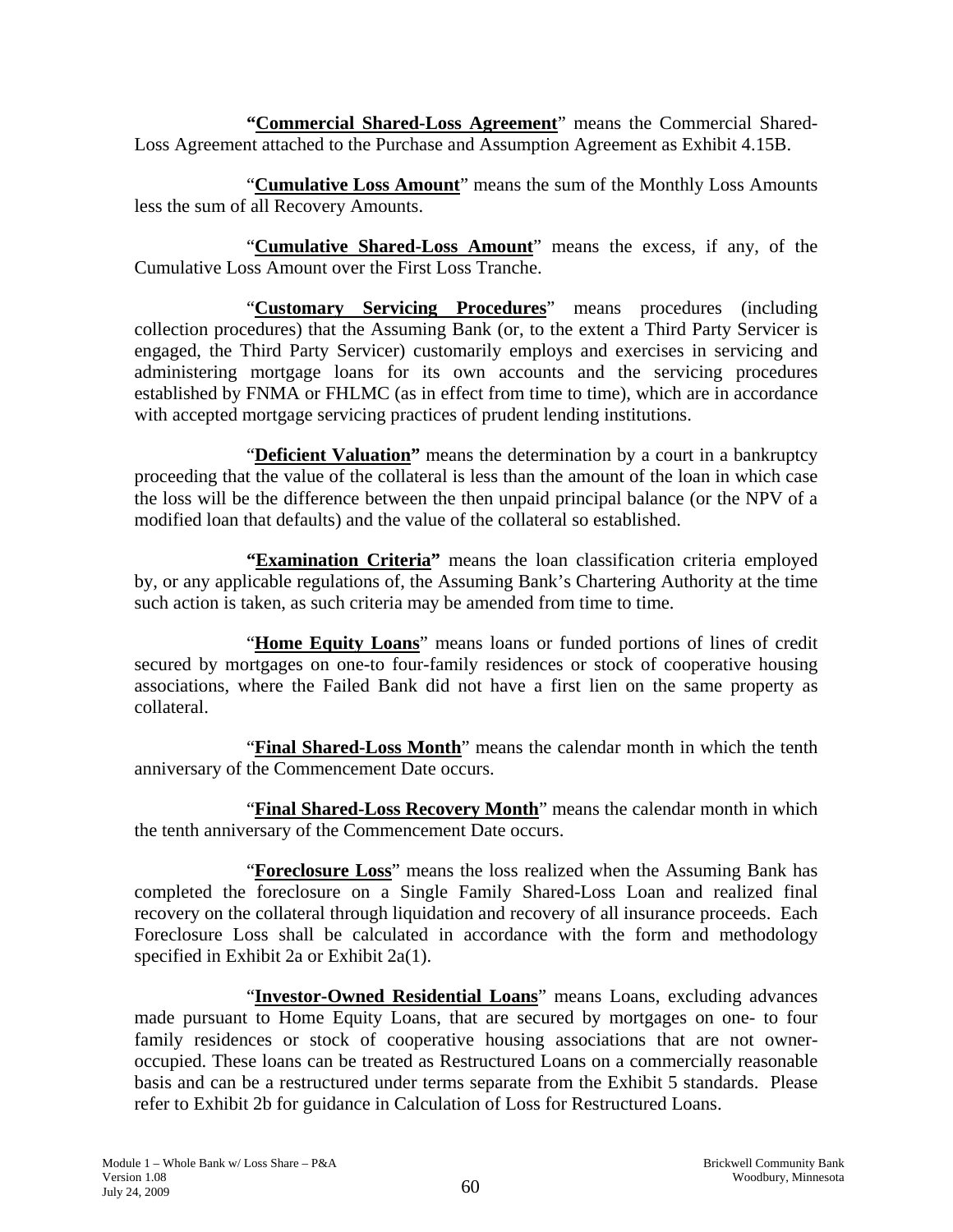"**Loss**" means a Foreclosure Loss, Restructuring Loss, Short Sale Loss, Portfolio Loss, Modification Default Loss or Deficient Valuation.

"**Loss Amount**" means the dollar amount of loss incurred and reported on the Monthly Certificate for a Single Family Shared-Loss Loan.

"**Modification Default Loss**" means the loss calculated in Exhibits 2a(1) and 2c(1) for single family loans modified under this part of the agreement that default and result in a foreclosure or short sale.

"**Modification Guidelines**" has the meaning provided in Section 2.1(a) of this Single Family Shared-Loss Agreement.

"**Monthly Certificate**" has the meaning provided in Section 2.1(b) of this Single Family Shared-Loss Agreement.

"**Monthly Loss Amount**" means the sum of all Foreclosure Losses, Restructuring Losses, Short Sale Losses, Portfolio Losses, Modification Default Losses and losses in connection with Deficient Valuations realized by the Assuming Bank for any Shared Loss Month.

"Monthly Shared-Loss Amount" means the change in the Cumulative Shared-Loss Amount from the beginning of each month to the end of each month.

"**Neutral Member**" has the meaning provided in Section 2. 1(f)(ii) of this Single Family Shared-Loss Agreement.

"**Portfolio Loss**" means the loss realized on either (i) a portfolio sale of Single Family Shared-Loss Loans in accordance with the terms of Article IV or (ii) the sale of a loan with the consent of the Receiver as provided in Section 2.7.

"Recovery Amount" means, with respect to any period prior to the Termination Date, the amount of collected funds received by the Assuming Bank that (i) are applicable against a Foreclosure Loss which has previously been paid to the Assuming Bank by the Receiver or (ii) gains realized from a Section 4.1 sale of Single Family Shared-Loss Loans for which the Assuming Bank has previously received a Restructuring Loss payment from the Receiver (iii) or any incentive payments from national programs paid to an investor or borrower on loans that have been modified or otherwise treated (short sale or foreclosure) in accordance with Exhibit 5.

"**Restructuring Loss**" means the loss on a modified or restructured loan measured by the difference between (a) the principal, Accrued Interest, tax and insurance advances, third party or other fees due on a loan prior to the modification or restructuring, and (b) the net present value of estimated cash flows on the modified or restructured loan, discounted at the Then-Current Interest Rate. Each Restructuring Loss shall be calculated in accordance with the form and methodology attached as Exhibit 2b, as applicable.

"**Restructured Loan**" means a Single Family Shared-Loss Loan for which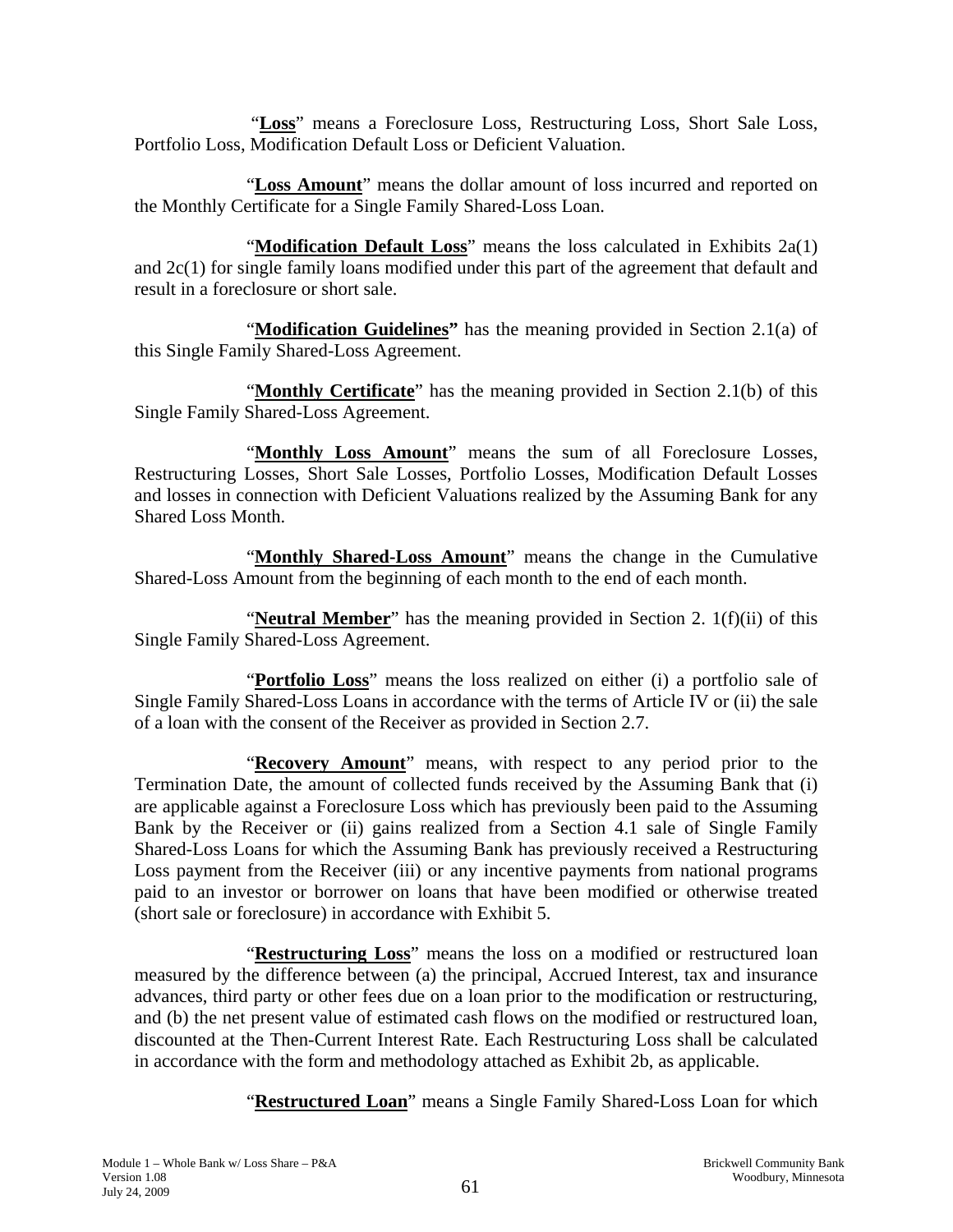the Assuming Bank has received a Restructuring Loss payment from the Receiver. This applies to owner occupied and investor owned residences.

"**Servicing Officer**" has the meaning provided in Section 2.1(b) of this Single Family Shared-Loss Agreement.

Amount under the Commercial Shared-Loss Agreement, exceeds the First Loss Tranche. "**Shared Loss Payment Trigger**" means when the sum of the Cumulative Loss Amount under this Single Family Shared-Loss Agreement and the Shared-Loss If the First Loss Tranche is zero or a negative number, the Shared Loss Payment Trigger shall be deemed to have been reached upon Bank Closing.

"**Shared-Loss Month**" means each calendar month between the Commencement Date and the last day of the month in which the tenth anniversary of the Commencement Date occurs, provided that, the first Shared-Loss Month shall begin on the Commencement Date and end on the last day of that month.

"**Short-Sale Loss**" means the loss resulting from the Assuming Bank's agreement with the mortgagor to accept a payoff in an amount less than the balance due on the loan (including the costs of any cash incentives to borrower to agree to such sale or to maintain the property pending such sale), further provided, that each Short-Sale Loss shall be calculated in accordance with the form and methodology specified in Exhibit 2c or Exhibit  $2c(1)$ .

"**Single Family Shared-Loss Loans**" means the single family one-to-four residential mortgage loans (whether owned by the Assuming Bank or any Subsidiary) identified on Schedule 4.15A of the Purchase and Assumption Agreement.

"**Stated Threshold**" means total losses under the shared loss agreements in the amount of \$30,000,000.

"**Termination Date**" means the last day of the Final Shared-Loss Recovery Month.

"Then-Current Interest Rate" means the most recently published Freddie Mac survey rate for 30-year fixed-rate loans.

"**Third Party Servicer**" means any servicer appointed from time to time by the Assuming Bank or any Affiliate of the Assuming Bank to service the Shared-Loss Loans on behalf of the Assuming Bank, the identity of which shall be given to the Receiver prior to or concurrent with the appointment thereof.

# **ARTICLE II -- SHARED-LOSS ARRANGEMENT**

# **2.1 Shared-Loss Arrangement.**

(a) **Loss Mitigation and Consideration of Alternatives**. For each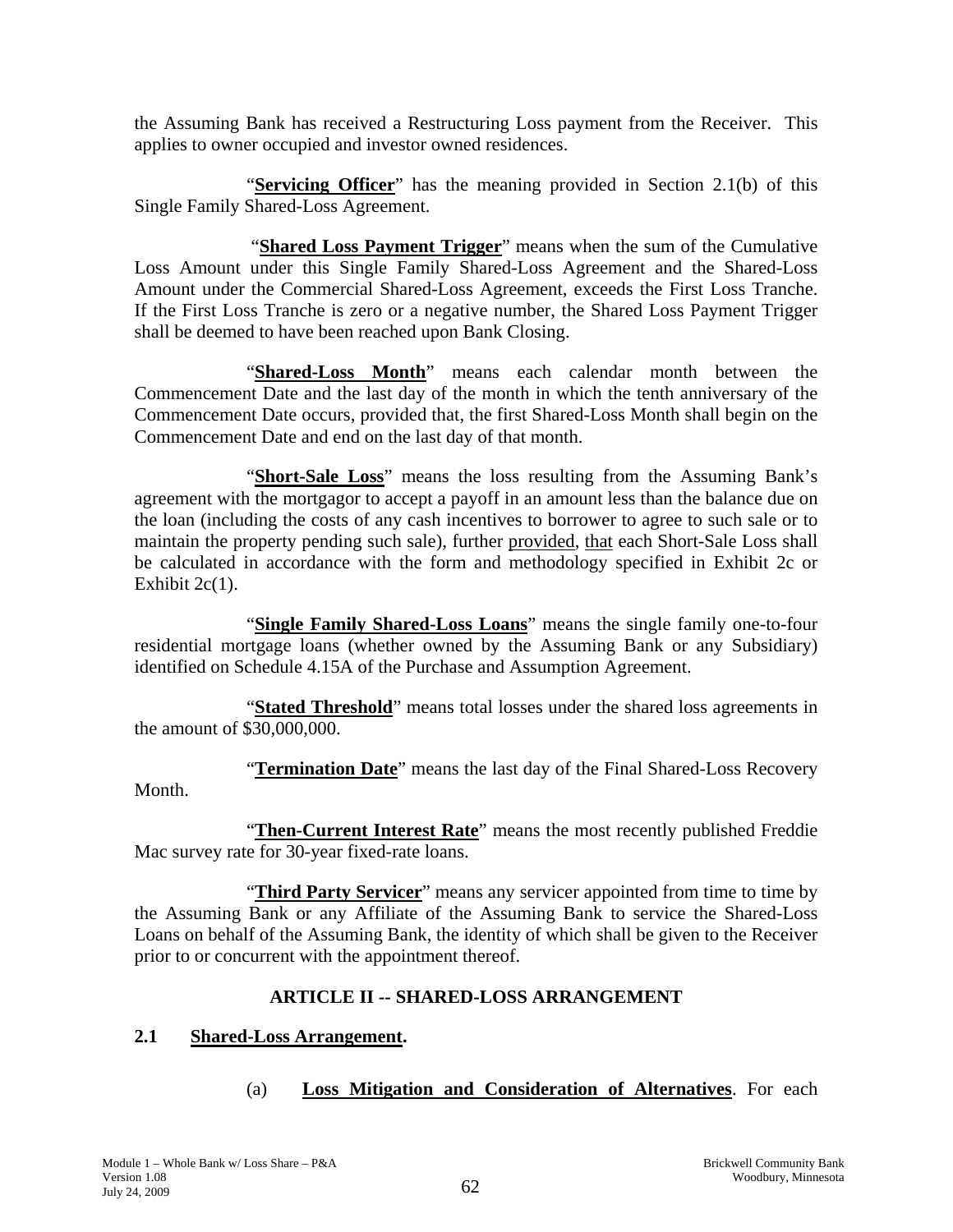Single Family Shared-Loss Loan in default or for which a default is reasonably foreseeable, the Assuming Bank shall undertake reasonable and customary loss mitigation efforts, in accordance with any of the following programs selected by Assuming Bank in its sole discretion, Exhibit 5 (FDIC Mortgage Loan Modification Program), the United States Treasury's Home Affordable Modification Program Guidelines or any other modification program approved by the United States Treasury Department, the Corporation, the Board of Governors of the Federal Reserve System or any other governmental agency (it being understood that the Assuming Bank can select different programs for the various Single Family Shared-Loss Loans) (such program chosen, the "Modification Guidelines"). After selecting the applicable Modification Guideline for any such Single Family Shared-Loss Loan, the Assuming Bank shall document its consideration of foreclosure, loan restructuring under such Modification Guideline chosen, and short-sale (if short-sale is a viable option) alternatives and shall select the alternative the Assuming Bank believes, based on its estimated calculations, will result in the least Loss. Losses on Home Equity Loans shall be shared under the charge-off policies of the Assuming Bank's Examination Criteria as if they were Single Family Shared-Loss Loans with respect to the calculation of the Stated Threshold. Assuming Bank shall retain its calculations of the estimated loss under each alternative, such calculations to be provided to the Receiver upon request. For the avoidance of doubt and notwithstanding anything herein to the contrary, (i) the Assuming Bank is not required to modify or restructure any Single Family Shared-Loss Loan on more than one occasion and (ii) the Assuming Bank is not required to consider any alternatives with respect to any Shared-Loss Loan in the process of foreclosure as of the Bank Closing and shall be entitled to continue such foreclosure measures and recover the Foreclosure Loss as provided herein, and (iii) the Assuming Bank shall have a transition period of up to 90 days after Bank Closing to implement the Modification Guidelines, during which time, the Assuming Bank may submit claims under such guidelines as may be in place at the Failed Bank.

### (b) **Monthly Certificates**.

Not later than fifteen (15) days after the end of each Shared-Loss Month, beginning with the month in which the Commencement Date occurs and ending in the month in which the tenth anniversary of the Commencement Date occurs, the Assuming Bank shall deliver to the Receiver a certificate, signed by an officer of the Assuming Bank involved in, or responsible for, the administration and servicing of the Single Family Shared-Loss Loans whose name appears on a list of servicing officers furnished by the Assuming Bank to the Receiver, (a "Servicing Officer") setting forth in such form and detail as the Receiver may reasonably specify (a "Monthly Certificate"):

> $(i)$  (A) a schedule substantially in the form of Exhibit 1 listing:

> > (i) each Single Family Shared-Loss Loan for which a Loss Amount (calculated in accordance with the applicable Exhibit) is being claimed, the related Loss Amount for each Single Family Shared-Loss Loan, and the total Monthly Loss Amount for all Single Family Shared-Loss Loans;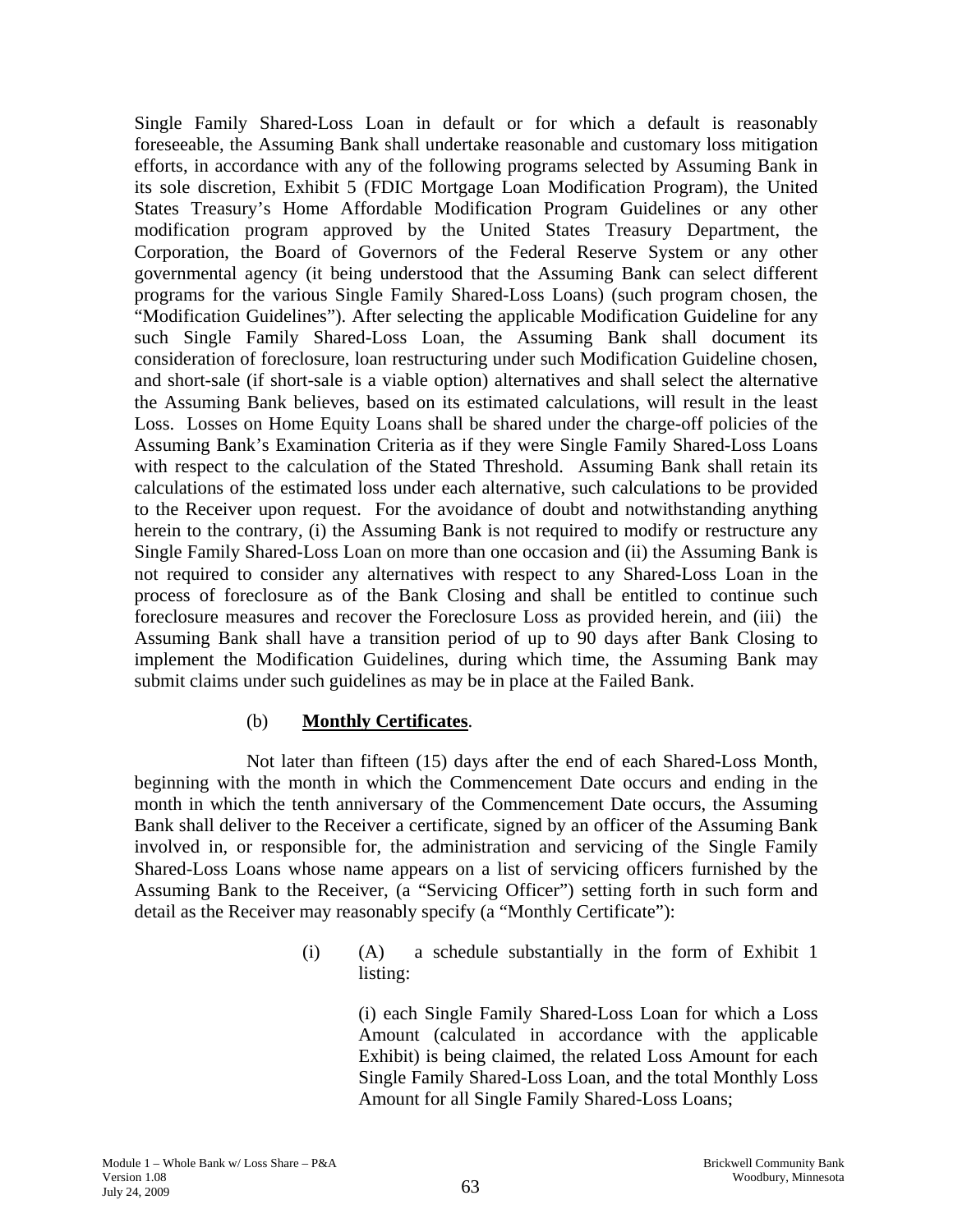(ii) each Single Family Shared-Loss Loan for which a Recovery Amount was received, the Recovery Amount for each Single Family Shared-Loss Loan, and the total Recovery Amount for all Single Family Shared-Loss Loans;

(iii) the total Monthly Loss Amount for all Single Family Shared-Loss Loans minus the total monthly Recovery Amount for all Single Family Shared-Loss Loans;

(iv) the Cumulative Shared-Loss Amount as of the beginning and end of the month;

(v) the Monthly Shared Loss Amount;

(vi) the result obtained in (v) times 80%, or times 95% if the Stated Threshold has been reached, which in either case is the amount to be paid under Section 2.1(d) of this Single Family Shared-Loss Agreement by the Receiver to the Assuming Bank if the amount is a positive number, or by the Assuming Bank to the Receiver if the amount is a negative number;

- (ii) (B) for each of the Single Family Shared-Loss Loans for which a Loss is claimed for that Shared-Loss Month, a schedule showing the calculation of the Loss Amount using the form and methodology shown in Exhibit 2a, Exhibit 2b, or Exhibit 2c, as applicable.
- (iii) (C) For each of the Restructured Loans where a gain or loss is realized in a sale under Section 4.1 or 4.2, a schedule showing the calculation using the form and methodology shown in Exhibit 2d.
- (iv) (D) a portfolio performance and summary schedule substantially in the form shown in Exhibit 3.

(c) **Monthly Data Download**. Not later than fifteen (15) days after the end of each month, beginning with the month in which the Commencement Date occurs and ending with the Final Shared-Loss Recovery Month, Assuming Bank shall provide Receiver:

- (v) (i) the servicing file in machine-readable format including but not limited to the following fields for each outstanding Single Family Shared-Loss Loan, as applicable:
	- (A) Loan number
	- (B) FICO score
	- (C) Origination date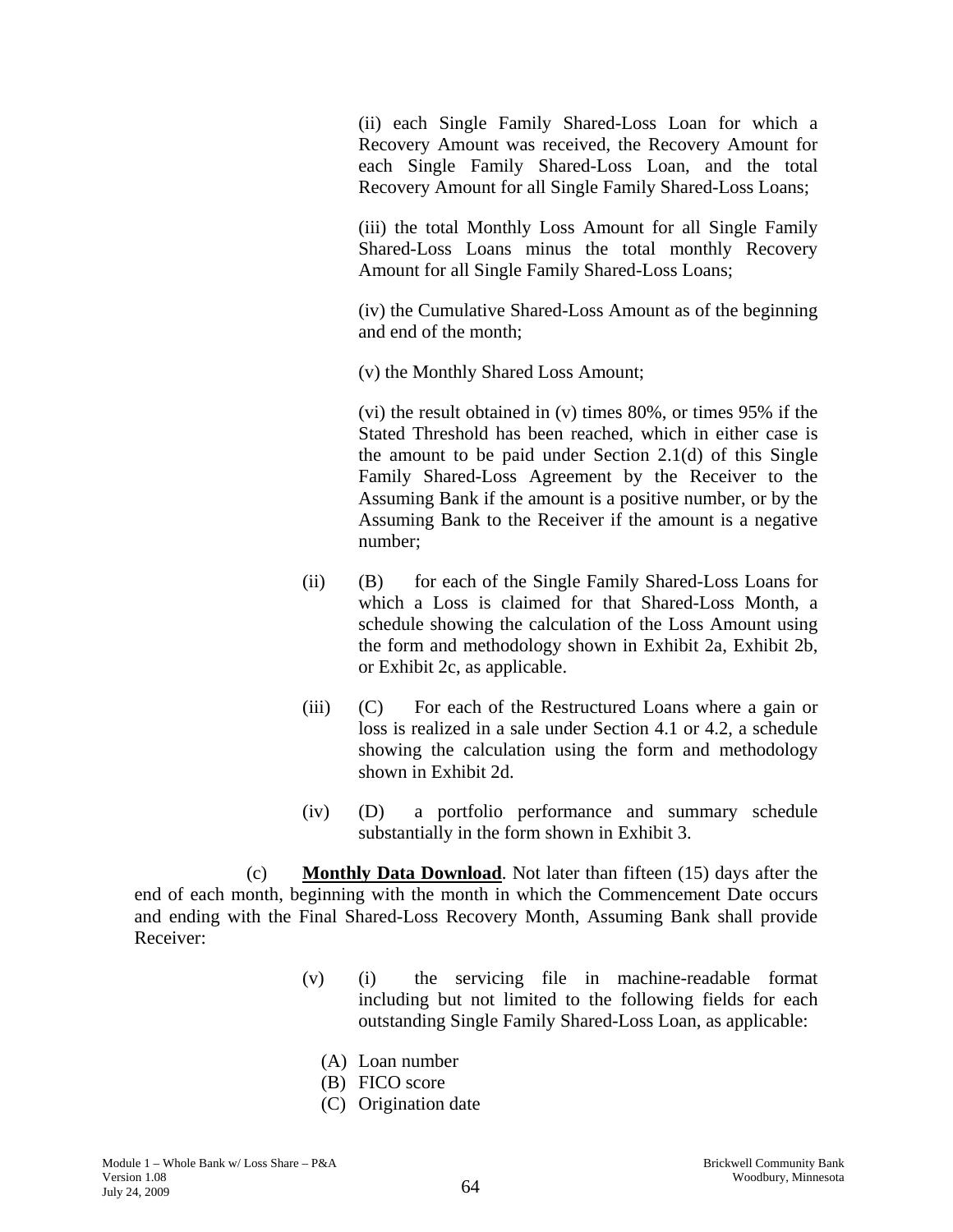- (D) Original principal amount
- (E) Maturity date
- (F) Paid-to date
- (G) Last payment date
- (H) Loan status (bankruptcy, in foreclosure, etc.)
- (I) Delinquency counters
- (J) Current principal balance
- (K) Current escrow account balance
- (L) Current Appraisal/BPO value
- (M) Current Appraisal/BPO date
- (N) Interest rate
- (O) Monthly principal and interest payment amount
- (P) Monthly escrow payment for taxes and insurance
- (Q) Interest rate type (fixed or adjustable)
- (R) If adjustable: index, margin, next interest rate reset date
- (S) Payment/Interest rate cap and/or floor
- (T) Underwriting type (Full doc, Alt Doc, No Doc)
- (U) Lien type  $(1^{\overline{st}}, 2^{\overline{nd}})$
- (V) Amortization type (amortizing or I/O)
- (W) Property address, including city, state, zip code
- (X) A code indicating whether the Mortgaged Property is owner occupied
- (Y) Property type (single-family detached, condominium, duplex, etc.)
- (vi) (ii) An Excel file for ORE held as a result of foreclosure on a Single Family Shared-Loss Loan listing:
	- (A) Foreclosure date
	- (B) Unpaid loan principal balance
	- (C) Appraised value or BPO value, as applicable
	- (D) Projected liquidation date

Notwithstanding the foregoing, the Assuming Bank shall not be required to provide any of the foregoing information to the extent it is unable to do so as a result of the Failed Bank's or Receiver's failure to provide information required to produce the information set forth in this Section 2.1(c); provided, that the Assuming Bank shall, consistent with Customary Servicing Procedures seek to produce any such missing information or improve any inaccurate information previously provided to it.

### (d) **Payments With Respect to Shared-Loss Assets**.

(i) **Losses Under the Stated Threshold**. After the Shared Loss Payment Trigger is reached, not later than fifteen (15) days after the date on which the Receiver receives the Monthly Certificate, the Receiver shall pay to the Assuming Bank, in immediately available funds, an amount equal to eighty percent (80%) of the Monthly Shared-Loss Amount reported on the Monthly Certificate. If the total Monthly Shared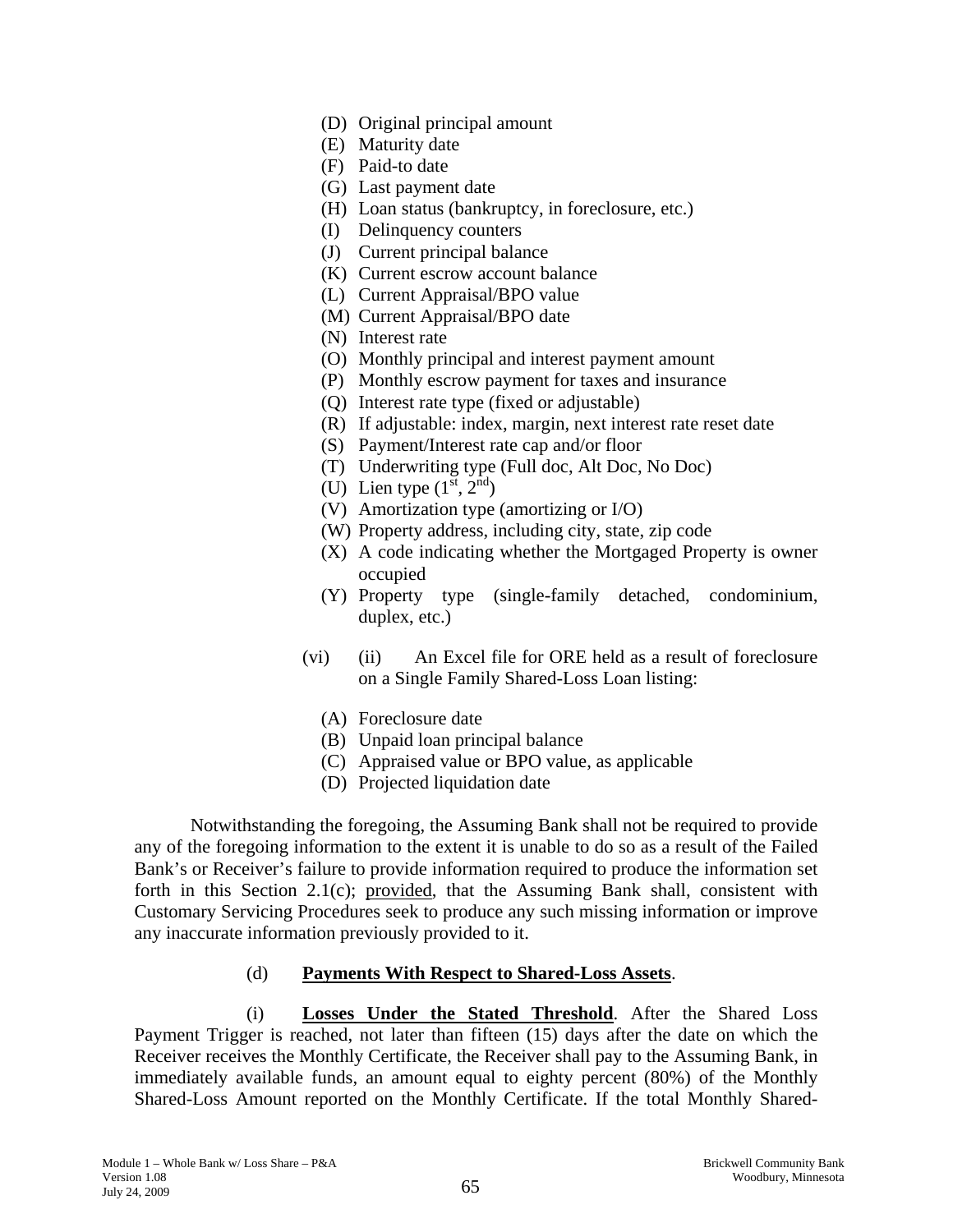Loss Amount reported on the Monthly Certificate is a negative number, the Assuming Bank shall pay to the Receiver in immediately available funds eighty percent (80%) of that amount.

(ii) **Losses in Excess of the Stated Threshold**. In the event that the sum of the Cumulative Loss Amount under this Single Family Shared-Loss Agreement and the Stated Loss Amount under the Commercial Shared-Loss Agreement meets or exceeds the Stated Threshold, the loss/recovery sharing percentages set forth herein shall change from 80/20 to 95/5 and thereafter the Receiver shall pay to the Assuming Bank, in immediately available funds, an amount equal to ninety-five percent (95%) of the Monthly Shared-Loss Amount reported on the Monthly Certificate. If the Monthly Shared-Loss Amount reported on the Monthly Certificate is a negative number, the Assuming Bank shall pay to the Receiver in immediately available funds ninety-five percent (95%) of that amount.

(e) **Limitations on Shared-Loss Payment**. The Receiver shall not be required to make any payments pursuant to Section 2.1(d) with respect to any Foreclosure Loss, Restructuring Loss, Short Sale Loss or Portfolio Loss that the Receiver determines, based upon the criteria set forth in this Single Family Shared-Loss Agreement (including the analysis and documentation requirements of Section 2.1(a)) or Customary Servicing Procedures, should not have been effected by the Assuming Bank; provided, however, (x) the Receiver must provide notice to the Assuming Bank detailing the grounds for not making such payment, (y) the Receiver must provide the Assuming Bank with a reasonable opportunity to cure any such deficiency and  $(z)$  (1) to the extent curable, if cured, the Receiver shall make payment with respect to the properly effected Loss, and (2) to the extent not curable, notwithstanding the foregoing, the Receiver shall make a payment as to all Losses (or portion of Losses) that were effected which would have been payable as a Loss if the Assuming Bank had properly effected such Loss. In the event that the Receiver does not make any payment with respect to Losses claimed pursuant to Section 2.1(d), the Receiver and Assuming Bank shall, upon final resolution, make the necessary adjustments to the Monthly Shared-Loss Amount for that Monthly Certificate and the payment pursuant to Section 2.1(d) above shall be adjusted accordingly.

(f) **Payments by Wire-Transfer**. All payments under this Single Family Shared-Loss Agreement shall be made by wire-transfer in accordance with the wire-transfer instructions on Exhibit 4.

# **2.2 Auditor Report; Right to Audit.**

(a) Within ninety (90) days after the end of each fiscal year during which the Receiver makes any payment to the Assuming Bank under this Single Family Shared-Loss Agreement, the Assuming Bank shall deliver to the Corporation and to the Receiver a report signed by its independent public accountants stating that they have reviewed the terms of this Single Family Shared-Loss Agreement and that, in the course of their annual audit of the Assuming Bank's books and records, nothing has come to their attention suggesting that any computations required to be made by the Assuming Bank during such year pursuant to this Article II were not made by the Assuming Bank in accordance herewith. In the event that the Assuming Bank cannot comply with the preceding sentence, it shall promptly submit to the Receiver corrected computations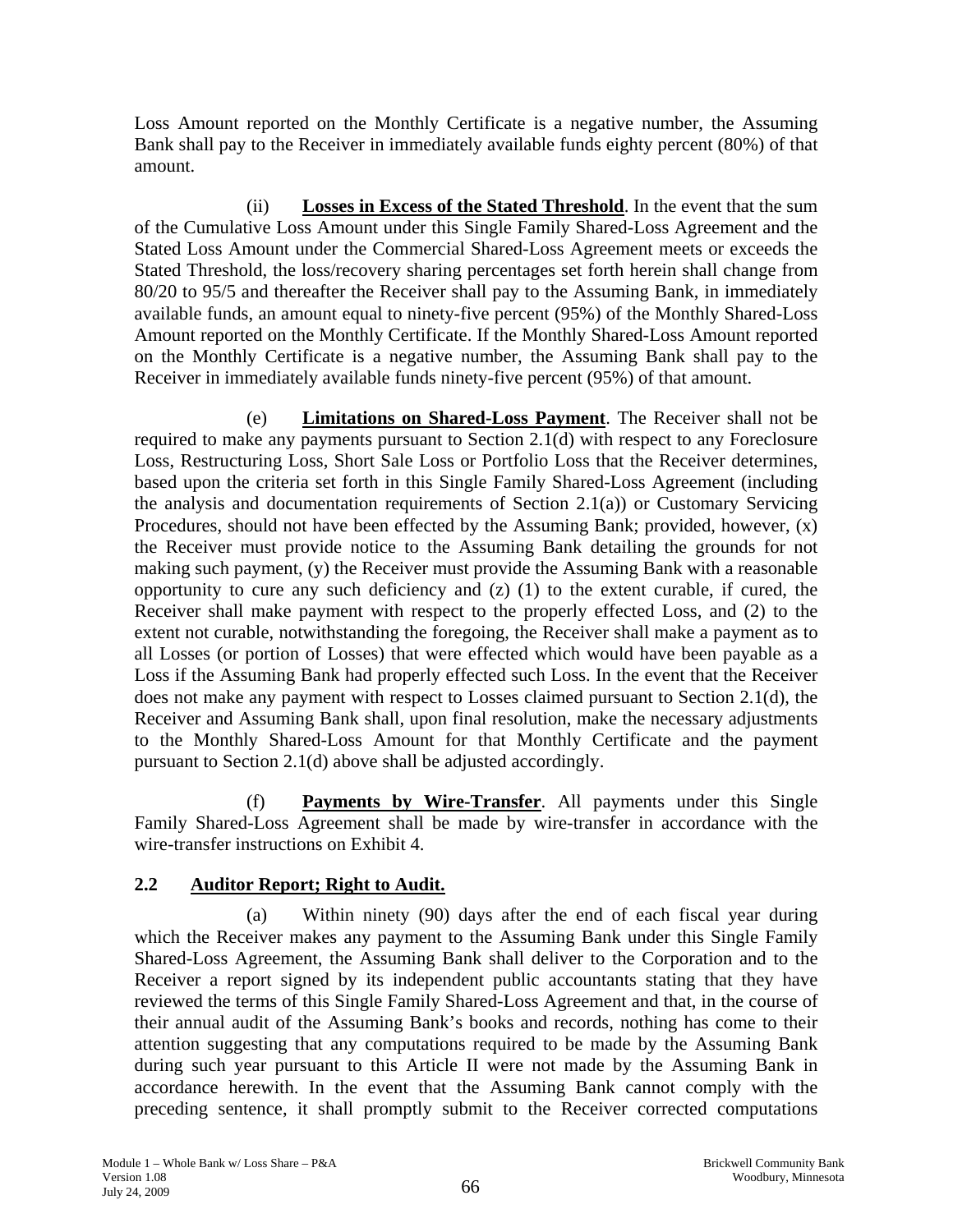together with a report signed by its independent public accountants stating that, after giving effect to such corrected computations, nothing has come to their attention suggesting that any computations required to be made by the Assuming Bank during such year pursuant to this Article II were not made by the Assuming Bank in accordance herewith. In such event, the Assuming Bank and the Receiver shall make all such accounting adjustments and payments as may be necessary to give effect to each correction reflected in such corrected computations, retroactive to the date on which the corresponding incorrect computation was made. It is the intention of this provision to align the timing of the audit required under this Single-Family Shared-Loss Agreement with the examination audit required pursuant to 12 CFR Section 363.

(b) The Receiver or the FDIC in its corporate capacity ("Corporation") may perform an audit or audits to determine the Assuming Bank's compliance with the provisions of this Single Family Shared-Loss Agreement, including this Article II, by providing not less than ten (10) Business Days' prior written notice. Assuming Bank shall provide access to pertinent records and proximate working space in Assuming Bank's facilities. The scope and duration of any such audit shall be within the reasonable discretion of the Receiver or the Corporation, but shall in no event be administered in a manner that unreasonably interferes with the operation of the Assuming Bank's business. The Receiver or the Corporation, as the case may be, shall bear the expense of any such audit. In the event that any corrections are necessary as a result of such an audit or audits, the Assuming Bank and the Receiver shall make such accounting adjustments and payments as may be necessary to give retroactive effect to such corrections.

**2.3 Withholdings**. Notwithstanding any other provision in this Article II, the Receiver, upon the direction of the Director (or designee) of the Federal Deposit Insurance Corporation's Division of Resolutions and Receiverships, may withhold payment for any amounts included in a Monthly Certificate delivered pursuant to Section 2.1, if in its good faith and reasonable judgment there is a reasonable basis under the requirements of this Single Family Shared-Loss Agreement for denying the eligibility of an item for which reimbursement or payment is sought under such Section. In such event, the Receiver shall provide a written notice to the Assuming Bank detailing the grounds for withholding such payment. At such time as the Assuming Bank demonstrates to the satisfaction of the Receiver, in its reasonable judgment, that the grounds for such withholding of payment, or portion of payment, no longer exist or have been cured, then the Receiver shall pay the Assuming Bank the amount withheld which the Receiver determines is eligible for payment, within fifteen (15) Business Days.

**2.4 Books and Records**. The Assuming Bank shall at all times during the term of this Single Family Shared-Loss Agreement keep books and records sufficient to ensure and document compliance with the terms of this Single Family Shared-Loss Agreement, including but not limited to (a) documentation of alternatives considered with respect to defaulted loans or loans for which default is reasonably foreseeable, (b) documentation showing the calculation of loss for claims submitted to the Receiver, (c) retention of documents that support each line item on the loss claim forms, and (d) documentation with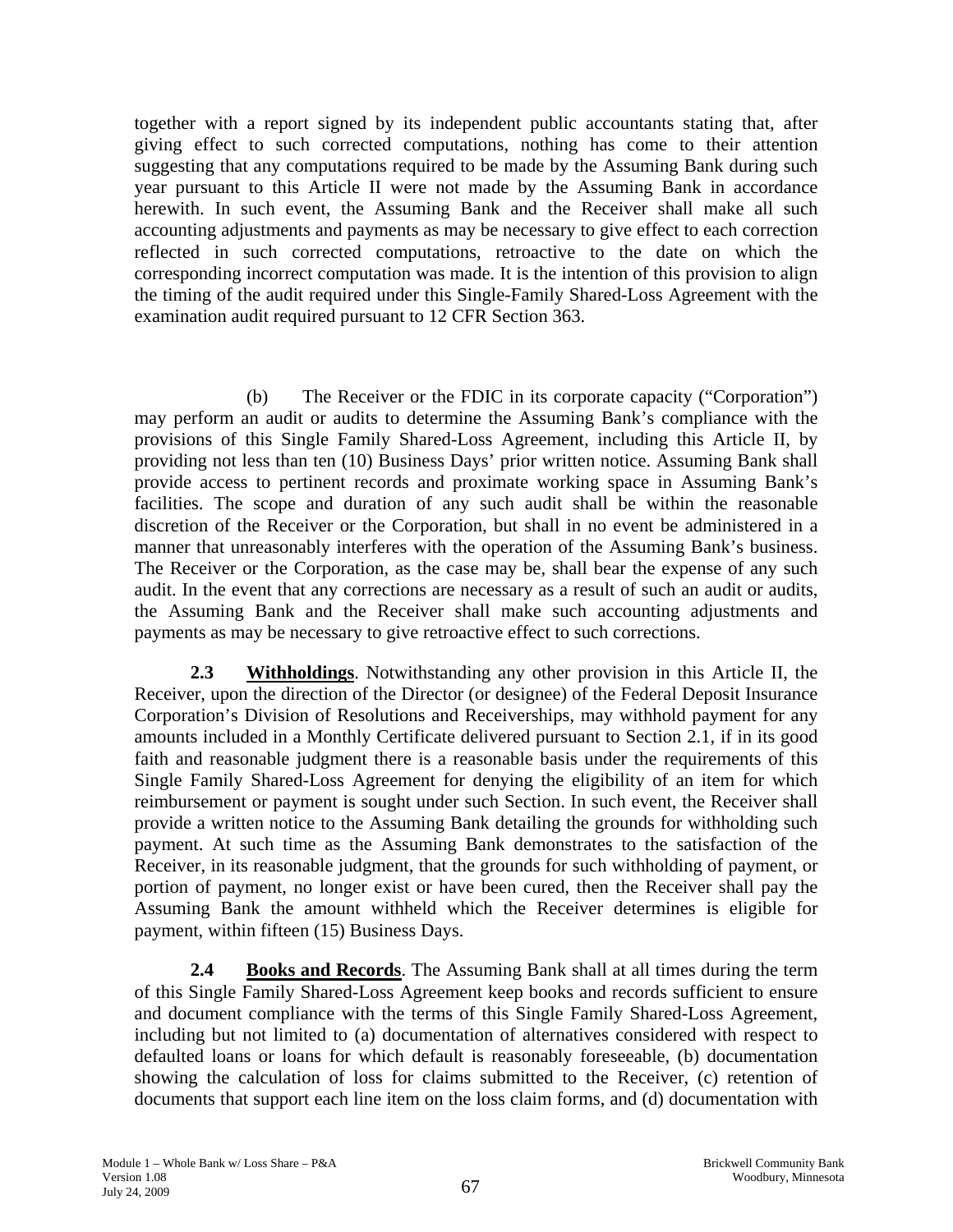respect to the Recovery Amount on loans for which the Receiver has made a loss-share payment

**2.5 Information**. The Assuming Bank shall promptly provide to the Receiver such other information, including but not limited to, financial statements, computations, and bank policies and procedures, relating to the performance of the provisions of this Single Family Shared-Loss Agreement, as the Receiver may reasonably request from time to time.

**2.6 Tax Ruling**. The Assuming Bank shall not at any time, without the Receiver's prior written consent, seek a private letter ruling or other determination from the Internal Revenue Service or otherwise seek to qualify for any special tax treatment or benefits associated with any payments made by the Receiver pursuant to this Single Family Shared-Loss Agreement.

**2.7 Sale of Single Family Shared-Loss Loans**. The Receiver shall be relieved of its obligations with respect to a Single Family Shared-Loss Loan upon payment of a Foreclosure Loss amount or a Short Sale Loss amount with respect to such Single Family Shared-Loss Loan or upon the sale of a Single Family Shared-Loss Loan by Assuming Bank to a person or entity that is not an Affiliate; provided, however, that if the Receiver consents to the sale of any such Single Family Shared-Loss Loan, any loss on such sale shall be a Portfolio Loss. The Assuming Bank shall provide the Receiver with timely notice of any such sale. Notwithstanding the foregoing, a sale of the Single Family Shared-Loss Loan, for purposes of this Section 2.7, shall not be deemed to have occurred as the result of (i) any change in the ownership or control of Assuming Bank or the transfer of any or all of the Single Family Shared-Loss Loan(s) to any Affiliate of Assuming Bank, (ii) a merger by Assuming Bank with or into any other entity, or (iii) a sale by Assuming Bank of all or substantially all of its assets.

### **ARTICLE III - RULES REGARDING THE ADMINISTRATION OF SINGLE FAMILY SHARED-LOSS LOANS**

**3.1 Agreement with Respect to Administration**. The Assuming Bank shall (and shall cause any of its Affiliates to which the Assuming Bank transfers any Single Family Shared-Loss Loans to) manage, administer, and collect the Single Family Shared-Loss Loans while owned by the Assuming Bank or any Affiliate thereof during the term of this Single Family Shared-Loss Agreement in accordance with the rules set forth in this Article III. The Assuming Bank shall be responsible to the Receiver in the performance of its duties hereunder and shall provide to the Receiver such reports as the Receiver reasonably deems advisable, including but not limited to the reports required by Sections 2.1, 2.2 and 3.3 hereof, and shall permit the Receiver to monitor the Assuming Bank's performance of its duties hereunder.

**3.2 Duties of the Assuming Bank**. (a) In performance of its duties under this Article III, the Assuming Bank shall:

(i) manage and administer each Single Family Shared-Loss Loan in accordance with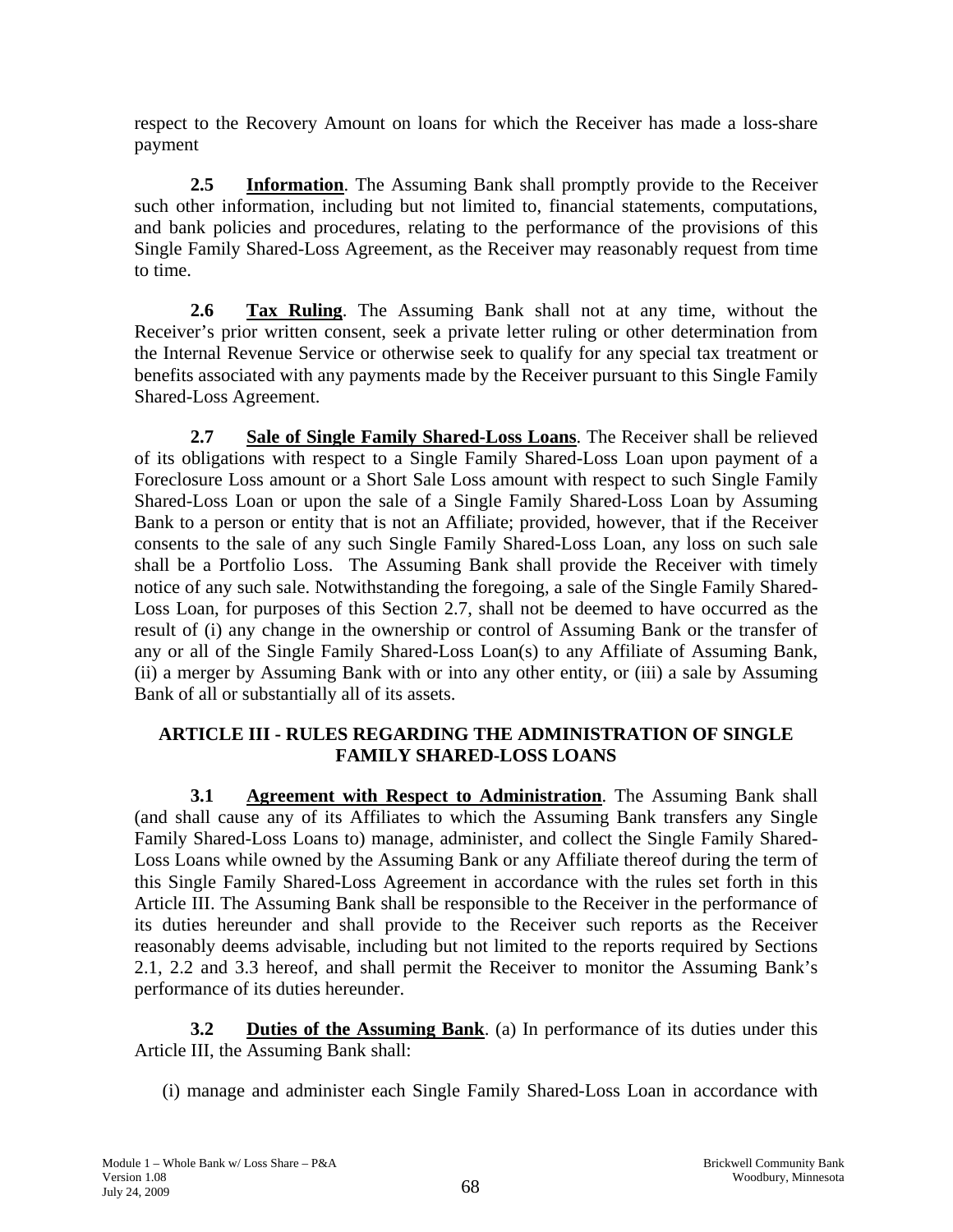Assuming Bank's usual and prudent business and banking practices and Customary Servicing Procedures;

(ii) exercise its best business judgment in managing, administering and collecting amounts owed on the Single Family Shared-Loss Loans;

(iii) use commercially reasonable efforts to maximize Recoveries with respect to Losses on Single Family Shared-Loss Loans without regard to the effect of maximizing collections on assets held by the Assuming Bank or any of its Affiliates that are not Single Family Shared-Loss Loans;

(iv) retain sufficient staff (in Assuming Bank's discretion) to perform its duties hereunder; and

(v) other than as provided in Section 2.1(a), comply with the terms of the Modification Guidelines for any Single Family Shared-Loss Loans meeting the requirements set forth therein. For the avoidance of doubt, the Assuming Bank may propose exceptions to Exhibit 5 (the FDIC Loan Modification Program) for a group of Loans with similar characteristics, with the objectives of (1) minimizing the loss to the Assuming Bank and the FDIC and (2) maximizing the opportunity for qualified homeowners to remain in their homes with affordable mortgage payments.

(b) Any transaction with or between any Affiliate of the Assuming Bank with respect to any Single Family Shared-Loss Loan including, without limitation, the execution of any contract pursuant to which any Affiliate of the Assuming Bank will manage, administer or collect any of the Single Family Shared-Loss Loans will be provided to FDIC for informational purposes and if such transaction is not entered into on an arm's length basis on commercially reasonable terms such transaction shall be subject to the prior written approval of the Receiver.

**3.3 Shared-Loss Asset Records and Reports**. The Assuming Bank shall establish and maintain such records as may be appropriate to account for the Single Family Shared-Loss Loans in such form and detail as the Receiver may reasonably require, and to enable the Assuming Bank to prepare and deliver to the Receiver such reports as the Receiver may from time to time request regarding the Single Family Shared-Loss Loans and the Monthly Certificates required by Section 2.1 of this Single Family Shared-Loss Agreement.

# **3.4 Related Loans**.

(a) Assuming Bank shall use its best efforts to determine which loans are "Related Loans", as hereinafter defined. The Assuming Bank shall not manage, administer or collect any "Related Loan" in any manner that would have the effect of increasing the amount of any collections with respect to the Related Loan to the detriment of the Single Family Shared-Loss Loan to which such loan is related. A "Related Loan" means any loan or extension of credit held by the Assuming Bank at any time on or prior to the end of the Final Shared-Loss Month that is made to an Obligor of a Single Family Shared-Loss Loan.

(b) The Assuming Bank shall prepare and deliver to the Receiver with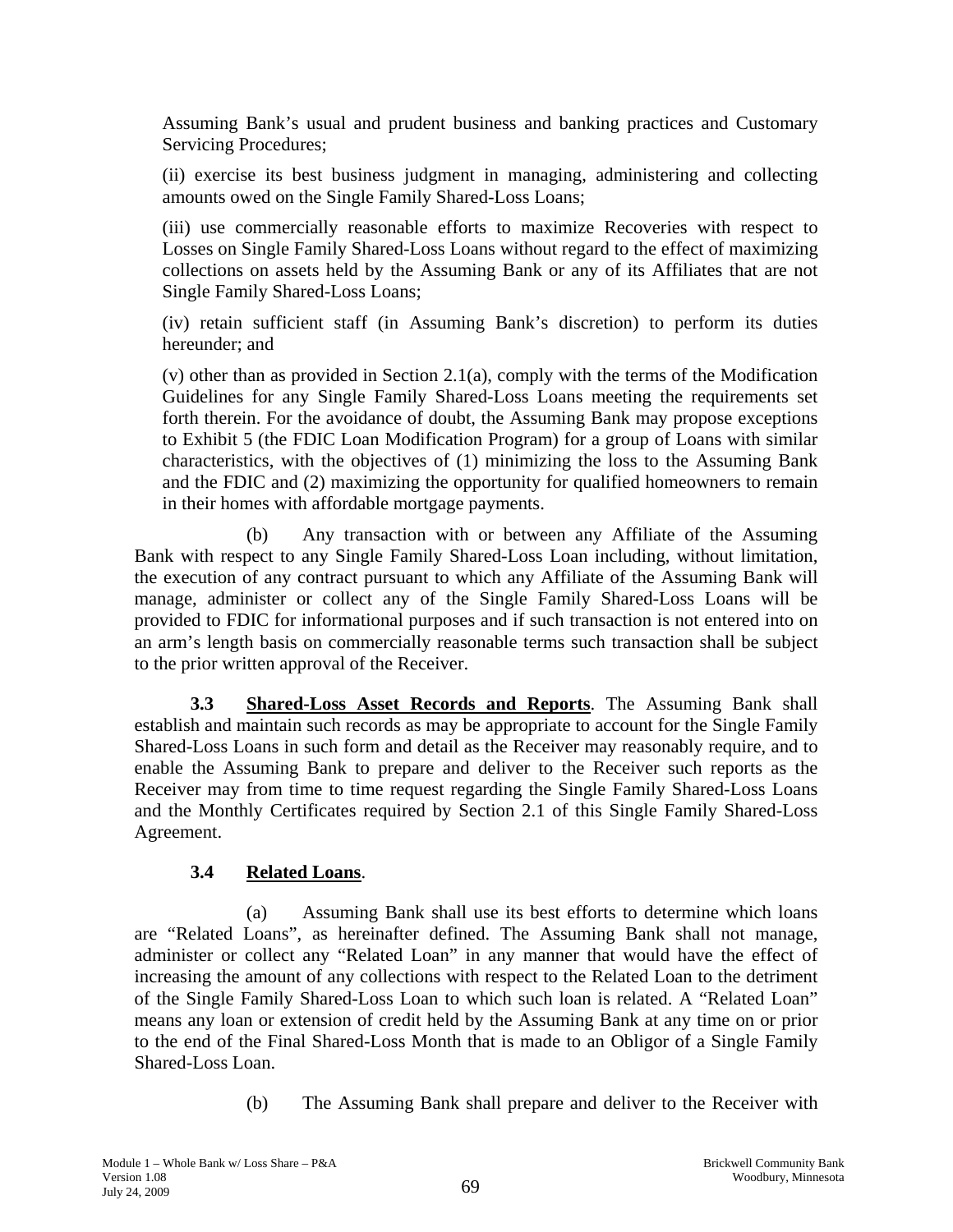the Monthly Certificates for the calendar months ending June 30 and December 31, a schedule of all Related Loans on the Accounting Records of the Assuming Bank as of the end of each such semi-annual period.

**3.5 Legal Action; Utilization of Special Receivership Powers**. The Assuming Bank shall notify the Receiver in writing (such notice to be given in accordance with Article V below and to include all relevant details) prior to utilizing in any legal action any special legal power or right which the Assuming Bank derives as a result of having acquired an asset from the Receiver, and the Assuming Bank shall not utilize any such power unless the Receiver shall have consented in writing to the proposed usage. The Receiver shall have the right to direct such proposed usage by the Assuming Bank and the Assuming Bank shall comply in all respects with such direction. Upon request of the Receiver, the Assuming Bank will advise the Receiver as to the status of any such legal action. The Assuming Bank shall immediately notify the Receiver of any judgment in litigation involving any of the aforesaid special powers or rights.

**3.6 Third Party Servicer**. The Assuming Bank may perform any of its obligations and/or exercise any of its rights under this Single Family Shared-Loss Agreement through or by one or more Third Party Servicers, who may take actions and make expenditures as if any such Third Party Servicer was the Assuming Bank hereunder (and, for the avoidance of doubt, such expenses incurred by any such Third Party Servicer on behalf of the Assuming Bank shall be included in calculating Losses to the extent such expenses would be included in such calculation if the expenses were incurred by Assuming Bank); provided, however, that the use thereof by the Assuming Bank shall not release the Assuming Bank of any obligation or liability hereunder.

# **ARTICLE IV – PORTFOLIO SALE**

**4.1 Assuming Bank Portfolio Sales of Remaining Single Family Shared-Loss Loans**. The Assuming Bank shall have the right with the concurrence of the Receiver to liquidate for cash consideration, from time to time in one or more transactions, all or a portion of Single Family Shared-Loss Loans held by the Assuming Bank at any time prior to the Termination Date ("Portfolio Sales"). If the Assuming Bank exercises its option under this Section 4.1, it must give thirty (30) days notice in writing to the Receiver setting forth the details and schedule for the Portfolio Sale which shall be conducted by means of sealed bid sales to third parties, not including any of the Assuming Bank's affiliates, contractors, or any affiliates of the Assuming Bank's contractors. Sales of Restructured Loans shall be sold in a separate pool from Single Family Shared-Loss Loans not restructured. The Receiver's review of the Assuming Bank's proposed Portfolio Sale will be considered in a timely fashion and approval will not be unreasonably withheld, delayed or conditioned.

**4.2 Assuming Bank's Liquidation of Remaining Single Family Shared-Loss Loans**. In the event that the Assuming Bank does not conduct a Portfolio Sale pursuant to Section 4.1, the Receiver shall have the right, exercisable in its sole and absolute discretion, to require the Assuming Bank to liquidate for cash consideration, any Single Family Shared-Loss Loans held by the Assuming Bank at any time after the date that is six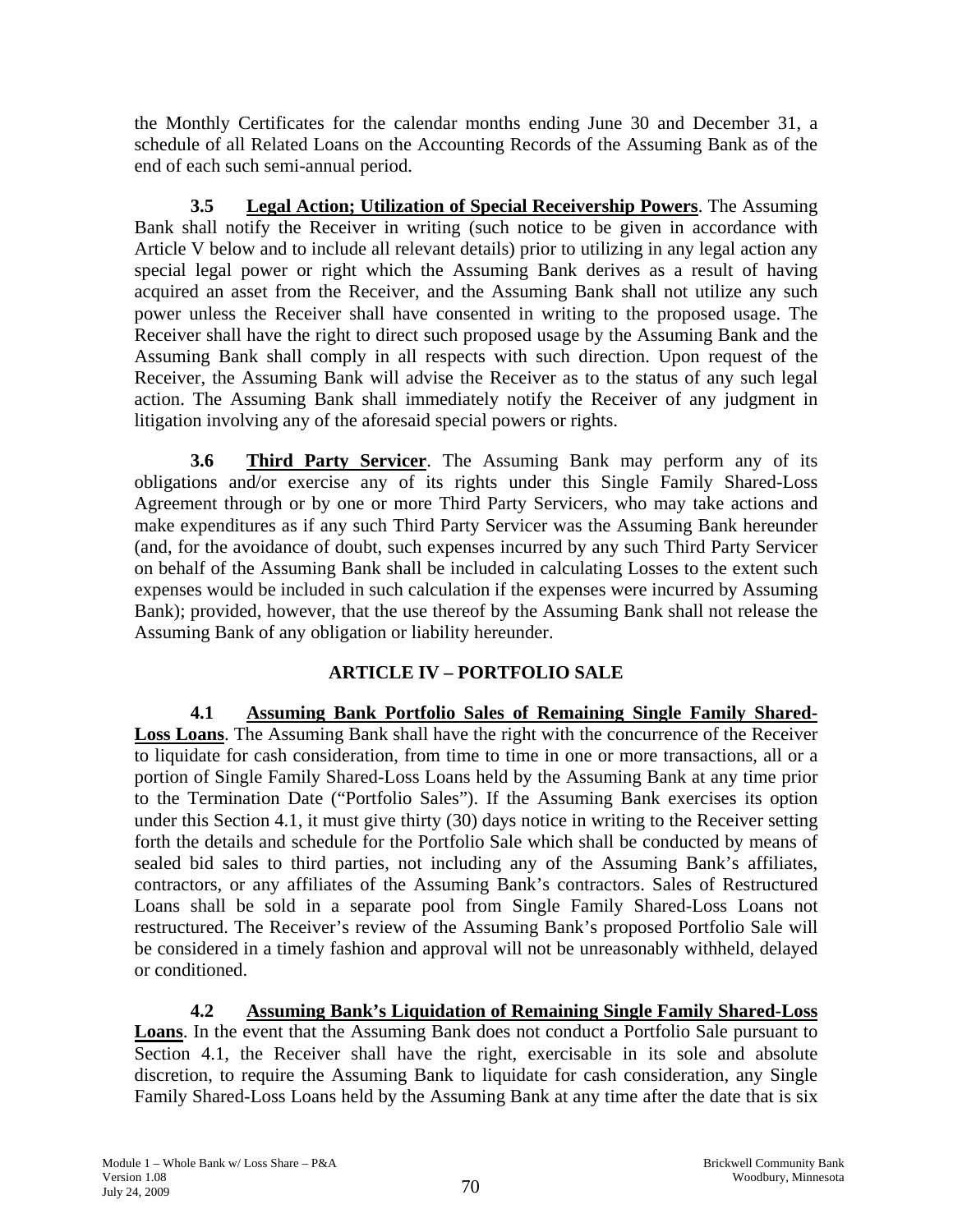months prior to the Termination Date. If the Receiver exercises its option under this Section 4.2, it must give notice in writing to the Assuming Bank, setting forth the time period within which the Assuming Bank shall be required to liquidate the Single Family Shared-Loss Loans. The Assuming Bank will comply with the Receiver's notice and must liquidate the Single Family Shared-Loss Loans as soon as reasonably practicable by means of sealed bid sales to third parties, not including any of the Assuming Bank's affiliates, contractors, or any affiliates of the Assuming Bank's contractors. The selection of any financial advisor or other third party broker or sales agent retained for the liquidation of the remaining Single Family Shared-Loss Loans pursuant to this Section shall be subject to the prior approval of the Receiver, such approval not to be unreasonably withheld, delayed or conditioned.

**4.3 Calculation of Sale Gain or Loss**. For Single Family Shared-Loss Loans that are not Restructured Loans gain or loss on the sales under Section 4.1 or Section 4.2 will be calculated as the sale price received by the Assuming Bank less the unpaid principal balance of the remaining Single Family Shared-Loss Loans. For any Restructured Loan included in the sale gain or loss on sale will be calculated as (a) the sale price received by the Assuming Bank less (b) the net present value of estimated cash flows on the Restructured Loan that was used in the calculation of the related Restructuring Loss plus (c) Loan principal payments collected by the Assuming Bank from the date the Loan was restructured to the date of sale. (See Exhibit 2d for example calculation).

### **ARTICLE V -- LOSS-SHARING NOTICES GIVEN TO RECEIVER AND PURCHASER**

All notices, demands and other communications hereunder shall be in writing and shall be delivered by hand, or overnight courier, receipt requested, addressed to the parties as follows:

If to Receiver, to: Federal Deposit Insurance Corporation as Receiver for Brickwell Community Bank Division of Resolutions and Receiverships 550 17th Street, N.W. Washington, D.C. 20429 Attention: Ralph Malami, Manager, Capital Markets

> with a copy to: Federal Deposit Insurance Corporation as Receiver for Brickwell Community Bank Room E7056 3501 Fairfax Drive, Arlington, VA 2226 Attention: Special Issues Unit

With respect to a notice under Section 3.5 of this Single Family Shared-Loss Agreement, copies of such notice shall be sent to: Federal Deposit Insurance Corporation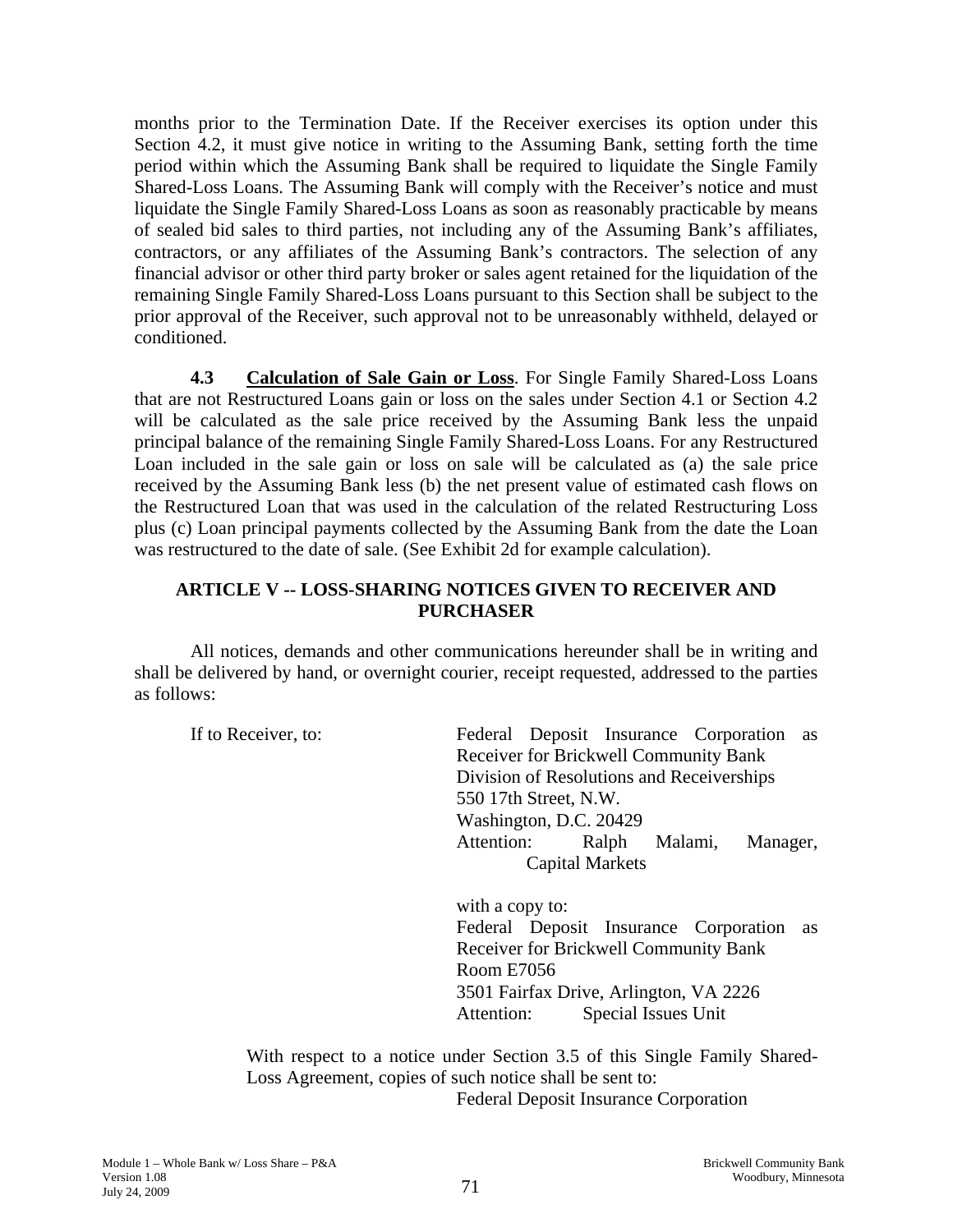|                          | Legal Division<br>1601 Bryan St.<br>Dallas, Texas 75201                                                                                                                |  |  |
|--------------------------|------------------------------------------------------------------------------------------------------------------------------------------------------------------------|--|--|
|                          | Attention: Regional Counsel                                                                                                                                            |  |  |
| If to Assuming Bank, to: | CorTrust Bank N.A.<br>300 Cherapa Place, Suite 101<br>Sioux Falls, South Dakota 57103-2280<br>Attention: Jack Hopkins, President and<br><b>Chief Executive Officer</b> |  |  |

Such Persons and addresses may be changed from time to time by notice given pursuant to the provisions of this Article V. Any notice, demand or other communication delivered pursuant to the provisions of this Article V shall be deemed to have been given on the date actually received.

### **ARTICLE VI -- MISCELLANEOUS**

**6.1. Expenses**. Except as otherwise expressly provided herein, all costs and expenses incurred by or on behalf of a party hereto in connection with this Single Family Shared-Loss Agreement shall be borne by such party whether or not the transactions contemplated herein shall be consummated.

**6.2 Successors and Assigns; Specific Performance.** All terms and provisions of this Single Family Shared-Loss Agreement shall be binding upon and shall inure to the benefit of the parties hereto only; provided, however, that, Receiver may assign or otherwise transfer this Single Family Shared-Loss Agreement (in whole or in part) to the Federal Deposit Insurance Corporation in its corporate capacity without the consent of Assuming Bank. Notwithstanding anything to the contrary contained in this Single Family Shared-Loss Agreement, except as is expressly permitted in this Section 6.2, Assuming Bank may not assign or otherwise transfer this Single Family Shared-Loss Agreement (in whole or in part) without the prior written consent of the Receiver, which consent may be granted or withheld by the Receiver in its sole discretion, and any attempted assignment or transfer in violation of this provision shall be void *ab initio.* For the avoidance of doubt, a merger or consolidation of the Assuming Bank with and into another financial institution, the sale of all or substantially all of the assets of the Assuming Bank to another financial institution constitutes the transfer of this Single Family Shared-Loss Agreement which requires the consent of the Receiver; and for a period of thirty-six (36) months after Bank Closing, a merger or consolidation shall also include the sale by any individual shareholder, or shareholders acting in concert, of more than 9% of the outstanding shares of the Assuming Bank, or of its holding company, or of any subsidiary holding Shared-Loss Assets, or the sale of shares by the Assuming Bank or its holding company or any subsidiary holding Shared-Loss Assets, in a public or private offering, that increases the number of shares outstanding by more than 9%, constitutes the transfer of this Single Family Shared-Loss Agreement which requires the consent of the Receiver. However, no Loss shall be recognized as a result of any accounting adjustments that are made due to any such merger, consolidation or sale consented to by the FDIC. The FDIC's consent shall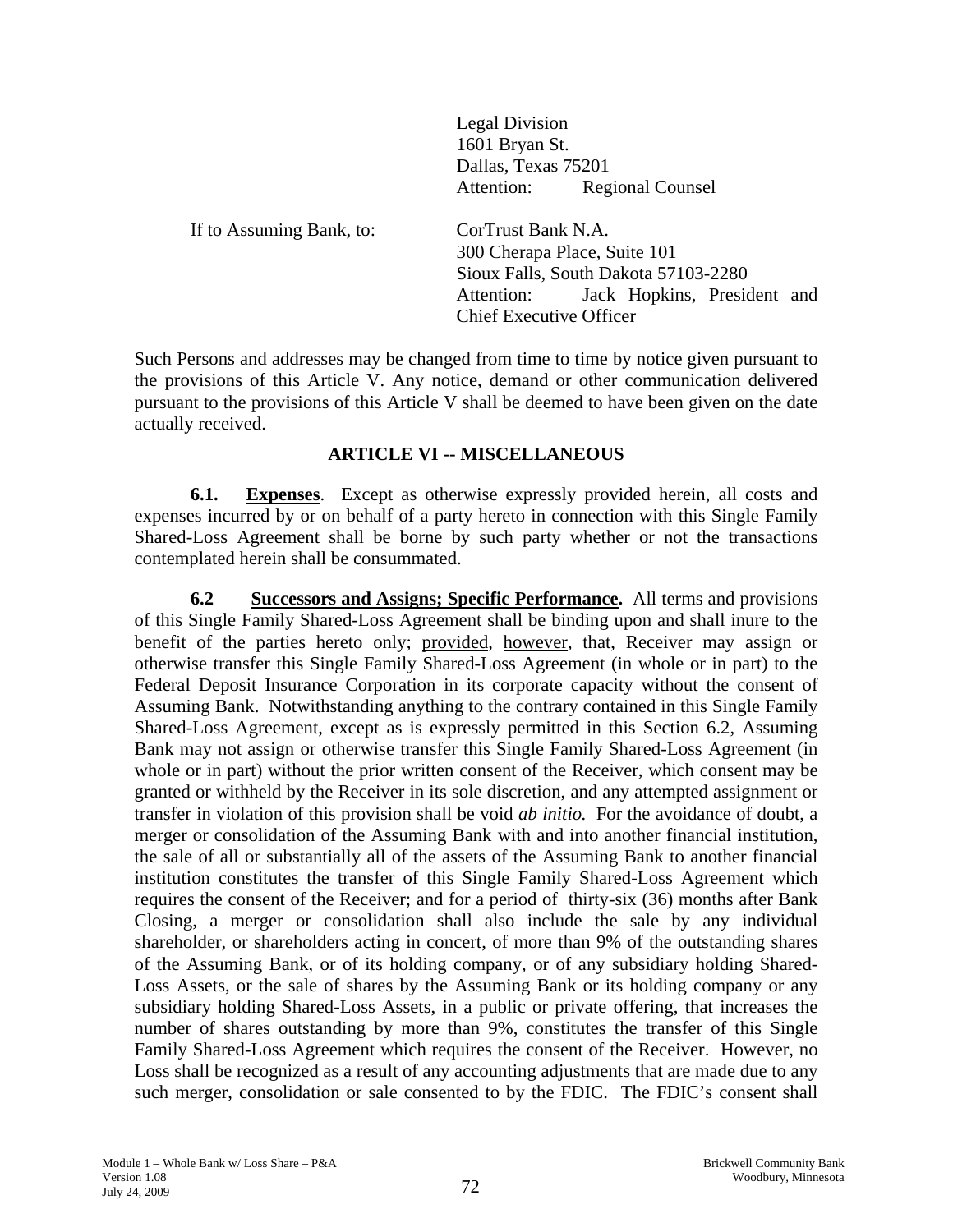not be required if the aggregate outstanding principal balance of Shared-Loss Assets is less than twenty percent (20%) of the initial aggregate balance of Shared-Loss Assets.

**6.3** Governing Law. This Single Family Shared-Loss Agreement shall be construed in accordance with federal law, or, if there is no applicable federal law, the laws of the State of New York, without regard to any rule of conflict of law that would result in the application of the substantive law of any jurisdiction other than the State of New York.

**6.4 WAIVER OF JURY TRIAL**. EACH PARTY HERETO HEREBY IRREVOCABLY AND UNCONDITIONALLY WAIVES ALL RIGHT TO TRIAL BY JURY IN OR TO HAVE A JURY PARTICIPATE IN RESOLVING ANY DISPUTE, ACTION, PROCEEDING OR COUNTERCLAIM, WHETHER SOUNDING IN CONTRACT, TORT OR OTHERWISE, ARISING OUT OF OR RELATING TO OR IN CONNECTION WITH THIS SINGLE FAMILY SHARED-LOSS AGREEMENT OR ANY OF THE TRANSACTIONS CONTEMPLATED HEREBY.

**6.5 Captions**. All captions and headings contained in this Single Family Shared-Loss Agreement are for convenience of reference only and do not form a part of, and shall not affect the meaning or interpretation of, this Single Family Shared-Loss Agreement.

**6.6 Entire Agreement; Amendments**. This Single Family Shared-Loss Agreement, along with the Commercial Shared-Loss Agreement and the Purchase and Assumption Agreement, including the Exhibits and any other documents delivered pursuant hereto or thereto, embody the entire agreement of the parties with respect to the subject matter hereof, and supersede all prior representations, warranties, offers, acceptances, agreements and understandings, written or oral, relating to the subject matter herein. This Single Family Shared-Loss Agreement may be amended or modified or any provision thereof waived only by a written instrument signed by both parties or their respective duly authorized agents.

**6.7 Severability**. Whenever possible, each provision of this Single Family Shared-Loss Agreement shall be interpreted in such manner as to be effective and valid under applicable law, but if any provision of this Single Family Shared-Loss Agreement is held to be prohibited by or invalid, illegal or unenforceable under applicable law, such provision shall be construed and enforced as if it had been more narrowly drawn so as not to be prohibited, invalid, illegal or unenforceable, and the validity, legality and enforceability of the remainder of such provision and the remaining provisions of this Single Family Shared-Loss Agreement shall not in any way be affected or impaired thereby.

**6.8 No Third Party Beneficiary**. This Single Family Shared-Loss Agreement and the Exhibits hereto are for the sole and exclusive benefit of the parties hereto and their respective permitted successors and permitted assigns and there shall be no other third party beneficiaries, and nothing in this Single Family Shared-Loss Agreement or the Exhibits shall be construed to grant to any other Person any right, remedy or Claim under or in respect of this Single Family Shared-Loss Agreement or any provision hereof.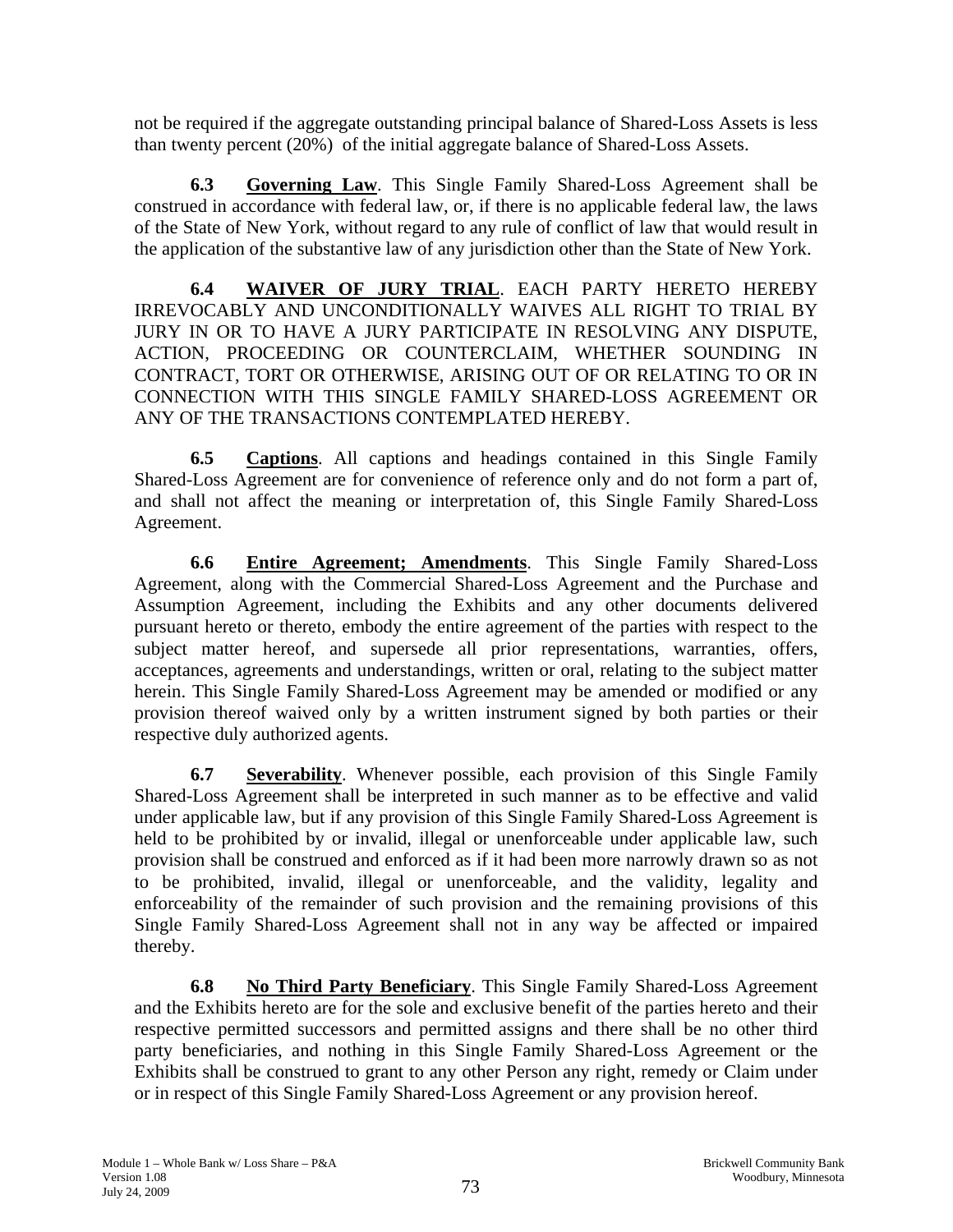**6.9 Counterparts**. This Single Family Shared-Loss Agreement may be executed separately by Receiver and Assuming Bank in any number of counterparts, each of which when executed and delivered shall be an original, but such counterparts shall together constitute one and the same instrument.

**6.10 Consent**. Except as otherwise provided herein, when the consent of a party is required herein, such consent shall not be unreasonably withheld or delayed.

**6.11 Rights Cumulative**. Except as otherwise expressly provided herein, the rights of each of the parties under this Single Family Shared-Loss Agreement are cumulative, may be exercised as often as any party considers appropriate and are in addition to each such party's rights under the Purchase and Sale Agreement and any of the related agreements or under law. Except as otherwise expressly provided herein, any failure to exercise or any delay in exercising any of such rights, or any partial or defective exercise of such rights, shall not operate as a waiver or variation of that or any other such right.

## **ARTICLE VII DISPUTE RESOLUTION**

# **7.1 Dispute Resolution Procedures.**

(a) In the event a dispute arises about the interpretation, application, calculation of Loss, or calculation of payments or otherwise with respect to this Single Family Shared-Loss Agreement ("SF Shared-Loss Dispute Item"), then the Receiver and the Assuming Bank shall make every attempt in good faith to resolve such items within sixty (60) days following the receipt of a written description of the SF Shared-Loss Dispute Item, with notification of the possibility of taking the matter to arbitration (the date on which such 60 day period expires, or any extension of such period as the parties hereto may mutually agree to in writing, herein called the "Resolution Deadline Date"). If the Receiver and the Assuming Bank resolve all such items to their mutual satisfaction by the Resolution Deadline Date, then within thirty (30) days following such resolution, any payment arising out such resolution shall be made arising from the settlement of the SF Shared-Loss Dispute.

(b) If the Receiver and the Assuming Bank fail to resolve any outstanding SF Shared-Loss Dispute Items by the Resolution Deadline Date, then either party may notify the other of its intent to submit the SF Shared-Loss Dispute Item to arbitration pursuant to the provisions of this Article VII. Failure of either party to notify the other of its intent to submit any unresolved SF Shared-Loss Dispute Item to arbitration within thirty (30) days following the Resolution Deadline Date (the date on which such thirty (30) day period expires is herein called the "Arbitration Deadline Date") shall be deemed an acceptance of such SF Shared-Loss Dispute not submitted to arbitration, as well as a waiver of the submitting party's right to dispute such non-submitted SF Shared-Loss Dispute Item but not a waiver of any similar claim which may arise in the future.

(c) If a SF Shared-Loss Dispute Item is submitted to arbitration, it shall be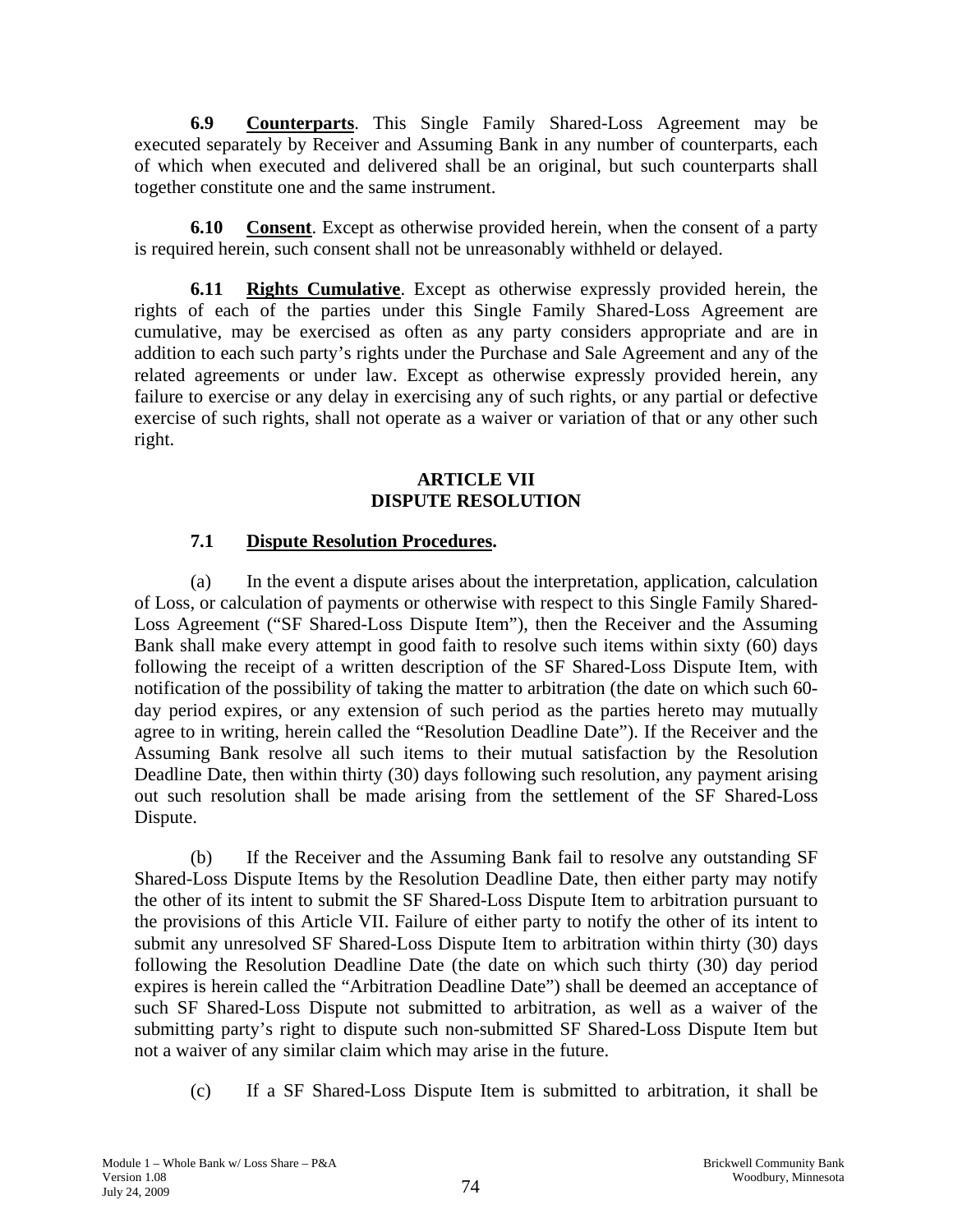governed by the rules of the American Arbitration Association (the "AAA"), except as otherwise provided herein. Either party may submit a matter for arbitration by delivering a notice, prior to the Arbitration Deadline Date, to the other party in writing setting forth:

> (i) A brief description of each SF Shared-Loss Dispute Item submitted for arbitration;

> (ii) A statement of the moving party's position with respect to each SF Shared-Loss Dispute Item submitted for arbitration;

> (iii) The value sought by the moving party, or other relief requested regarding each SF Shared-Loss Dispute Item submitted for arbitration, to the extent reasonably calculable; and

> (iv) The name and address of the arbiter selected by the moving party (the "Moving Arbiter"), who shall be a neutral, as determined by the AAA.

Failure to adequately include any information above shall not be deemed to be a waiver of the parties' right to arbitrate so long as after notification of such failure the moving party cures such failure as promptly as reasonably practicable.

(d) The non-moving party shall, within thirty (30) days following receipt of a notice of arbitration pursuant to this Section 7.1, deliver a notice to the moving party setting forth:

> (i) The name and address of the arbiter selected by the non-moving party (the "Respondent Arbiter"), who shall be a neutral, as determined by the AAA;

> (ii) A statement of the position of the respondent with respect to each Dispute Item; and

> (iii) The ultimate resolution sought by the respondent or other relief, if any, the respondent deems is due the moving party with respect to each SF Shared-Loss Dispute Item.

Failure to adequately include any information above shall not be deemed to be a waiver of the non-moving party's right to defend such arbitration so long as after notification of such failure the non-moving party cures such failure as promptly as reasonably practicable

(e) The Moving Arbiter and Respondent Arbiter shall select a third arbiter from a list furnished by the AAA. In accordance with the rules of the AAA, the three (3) arbiters shall constitute the arbitration panel for resolution of each SF Loss-Share Dispute Item. The concurrence of any two (2) arbiters shall be deemed to be the decision of the arbiters for all purposes hereunder. The arbitration shall proceed on such time schedule and in accordance with the Rules of Commercial Arbitration of the AAA then in effect, as modified by this Section 7.1. The arbitration proceedings shall take place at such location as the parties thereto may mutually agree, but if they cannot agree, then they will take place at the offices of the Corporation in Washington, DC, or Arlington, Virginia.

(f) The Receiver and Assuming Bank shall facilitate the resolution of each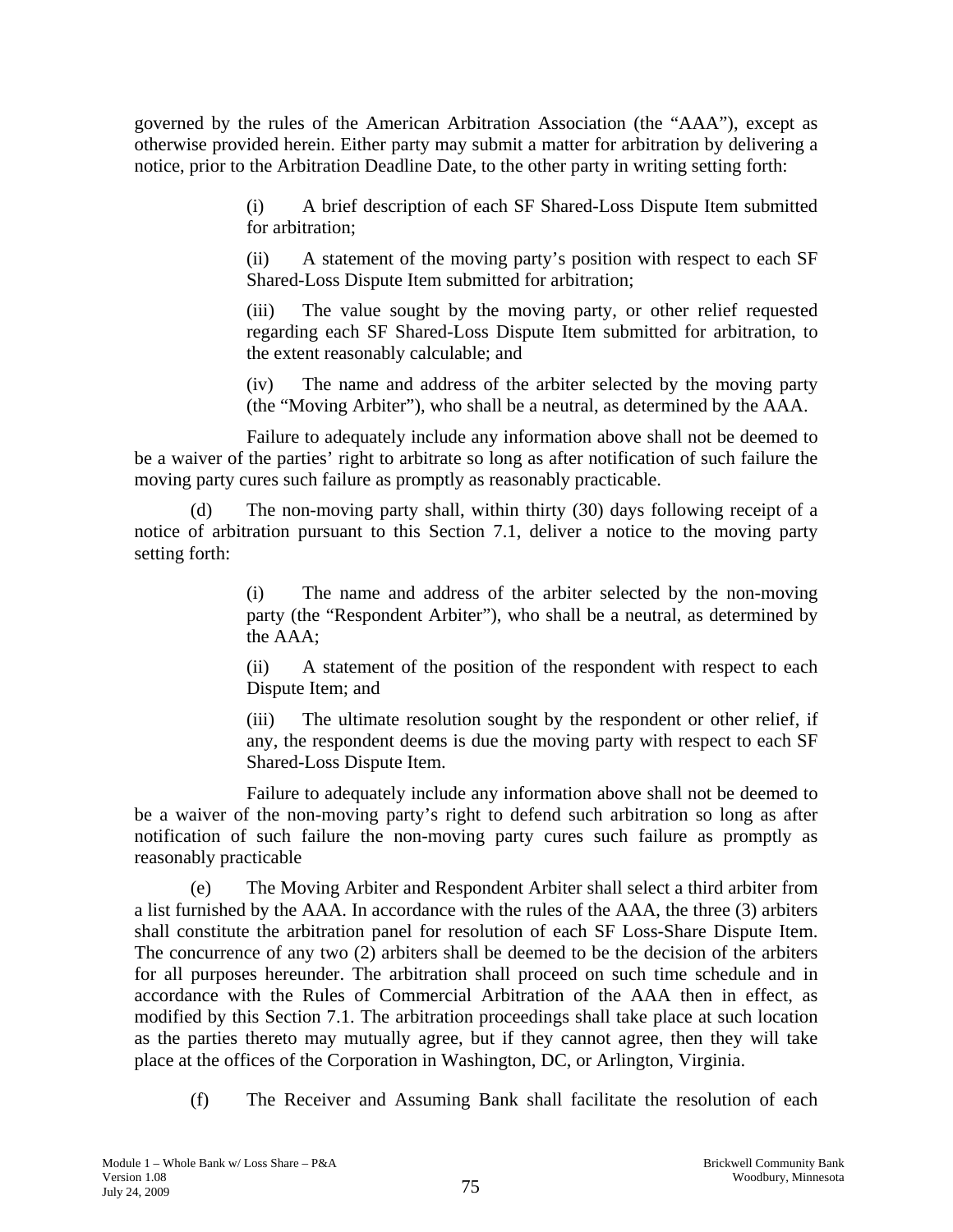outstanding SF Shared-Loss Dispute Item by making available in a prompt and timely manner to one another and to the arbiters for examination and copying, as appropriate, all documents, books, and records under their respective control and that would be discoverable under the Federal Rules of Civil Procedure.

(g) The arbiters designated pursuant to subsections (c), (d) and (e) hereof shall select, with respect to each Dispute Item submitted to arbitration pursuant to this Section 7.1, either (i) the position and relief submitted by the Assuming Bank with respect to each SF Shared-Loss Dispute Item, or (ii) the position and relief submitted by the Receiver with respect to each SF Shared-Loss Dispute Item, in either case as set forth in its respective notice of arbitration. The arbiters shall have no authority to select a value for each Dispute Item other than the determination set forth in Section 7.1(c) and Section 7.1(d). The arbitration shall be final, binding and conclusive on the parties.

(h) Any amounts ultimately determined to be payable pursuant to such award shall bear interest at the Settlement Interest Rate from and including the date specified for the arbiters decisions specified in this Section 7.1, without regard to any extension of the finality of such award, to but not including the date paid. All payments required to be made under this Section 7.1 shall be made by wire transfer.

(i) For the avoidance of doubt, to the extent any notice of a SF Shared-Loss Dispute Item(s) is provided prior to the Termination Date, the terms of this Single Family Shared-Loss Agreement shall remain in effect with respect to the Single Family Shared-Loss Loans that are the subject of such SF Shared-Loss Dispute Item(s) until such time as any such dispute is finally resolved.

**7.2 Fees and Expenses of Arbiters.** The aggregate fees and expenses of the arbiters shall be borne equally by the parties. The parties shall pay the aggregate fees and expenses within thirty (30) days after receipt of the written decision of the arbiters (unless the arbiters agree in writing on some other payment schedule).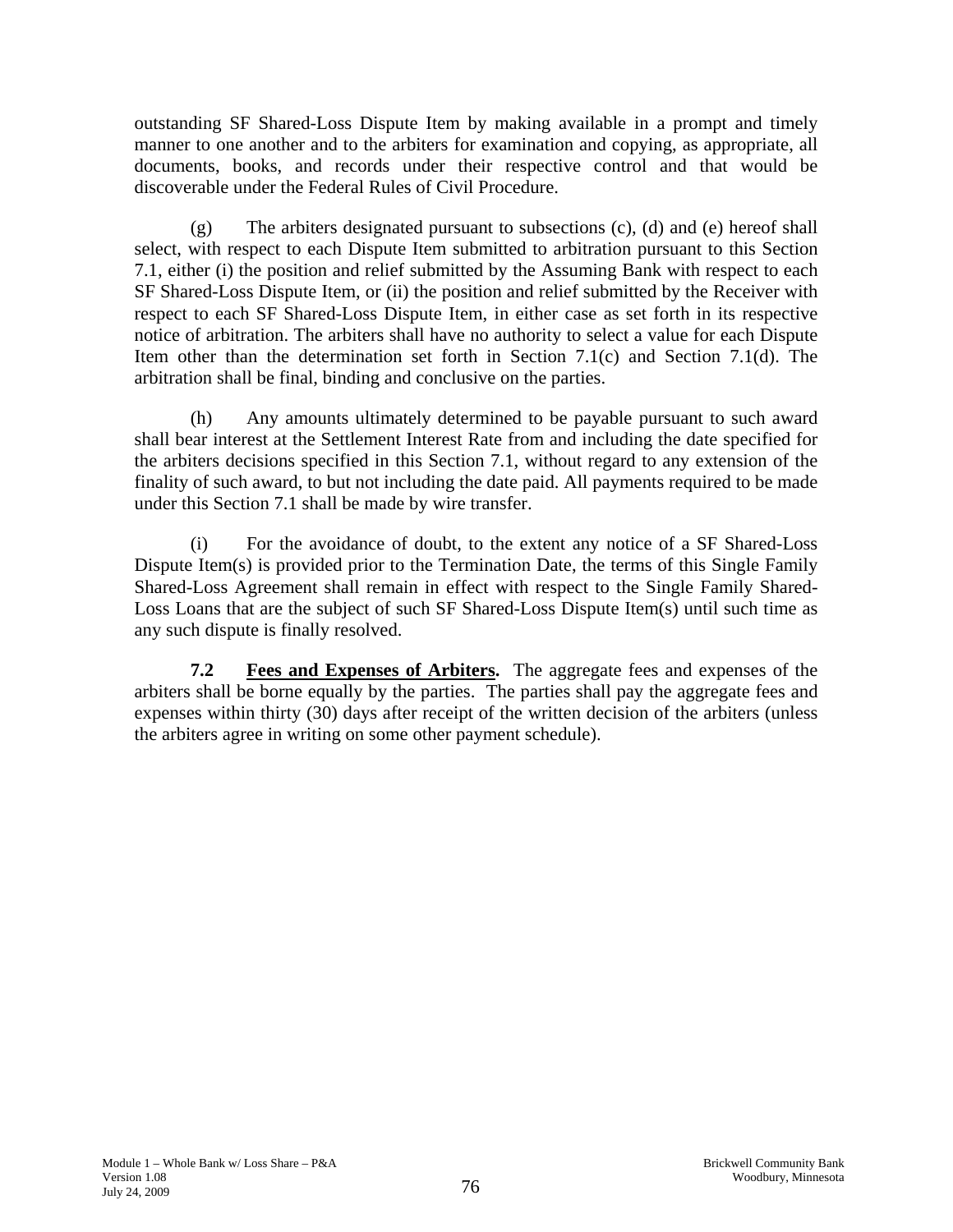# **Exhibit 1**

# **Monthly Certificate**

| <b>PART 1 - CURRENT MONTH NET LOSS</b> |                      |                                       |                                      |                              |                             |  |
|----------------------------------------|----------------------|---------------------------------------|--------------------------------------|------------------------------|-----------------------------|--|
|                                        |                      |                                       |                                      |                              |                             |  |
| <b>MONTH ENDED:</b>                    | [input report month] |                                       | Specify loss type<br>as Foreclosure, |                              |                             |  |
|                                        |                      |                                       | or Short-Sale.                       |                              |                             |  |
| <u>Losses</u>                          |                      |                                       |                                      |                              |                             |  |
|                                        |                      | $\textcolor{red}{\blacktriangleleft}$ |                                      |                              |                             |  |
| Loan No.                               | Loss Type            | Amount                                |                                      |                              |                             |  |
|                                        |                      |                                       |                                      |                              |                             |  |
|                                        |                      |                                       |                                      |                              |                             |  |
|                                        |                      |                                       |                                      |                              |                             |  |
|                                        |                      |                                       |                                      | <b>Loss Amount</b>           | <b>Loss Month is</b>        |  |
|                                        |                      |                                       |                                      | is the amount                | the reporting               |  |
| <b>TOTAL</b>                           |                      | XX                                    | A                                    | of Loss                      | month in                    |  |
|                                        |                      |                                       |                                      | incurred and                 | which the                   |  |
|                                        |                      |                                       |                                      | reported on<br>the loan in a | Loss was<br>reported.       |  |
| <b>Recoveries</b>                      |                      |                                       |                                      |                              |                             |  |
|                                        |                      | Recovery                              | Loss                                 | ×<br>Loss                    |                             |  |
| Loan No.                               |                      | Amount                                | Amount                               | Month                        |                             |  |
|                                        |                      |                                       |                                      |                              |                             |  |
|                                        |                      |                                       |                                      |                              |                             |  |
|                                        |                      |                                       |                                      |                              |                             |  |
|                                        |                      |                                       |                                      |                              |                             |  |
|                                        |                      |                                       |                                      |                              |                             |  |
|                                        |                      |                                       |                                      |                              |                             |  |
|                                        |                      |                                       |                                      |                              |                             |  |
| <b>TOTAL</b>                           |                      | XX                                    | B                                    |                              |                             |  |
|                                        |                      |                                       |                                      |                              |                             |  |
| <b>Net</b><br>Losses                   |                      | XX                                    | $C = A - B$                          |                              |                             |  |
| (Recoveries)                           |                      |                                       |                                      |                              |                             |  |
|                                        |                      |                                       |                                      |                              |                             |  |
|                                        |                      |                                       |                                      |                              | If Col. D minus Col. E is   |  |
|                                        |                      |                                       |                                      |                              | less than zero, enter zero. |  |
| <b>PART 2 - FIRST LOSS TEST</b>        |                      |                                       |                                      |                              |                             |  |
|                                        |                      |                                       |                                      | Col. D - Col.                |                             |  |
|                                        |                      | Col. D                                | Col. E                               | E                            |                             |  |
|                                        |                      | Cumulative                            |                                      | Cumulative                   |                             |  |
|                                        |                      | Loss                                  | <b>First Loss</b>                    | Shared-Loss                  |                             |  |
|                                        |                      | Amount                                | Tranche                              | Amount                       |                             |  |
|                                        |                      |                                       |                                      |                              |                             |  |
| Balance, beginning of month            |                      | $\overline{XX}$                       | $\overline{XX}$                      | $\overline{XX}$              | F                           |  |
| Current month Net Losses (from         |                      | XX                                    |                                      |                              |                             |  |
| Part 1)                                |                      |                                       |                                      |                              |                             |  |
|                                        |                      |                                       |                                      |                              |                             |  |
| Balance, end of month                  |                      | $\overline{XX}$                       | $\overline{XX}$                      | $\overline{XX}$              | $\overline{G}$              |  |
|                                        |                      |                                       |                                      |                              |                             |  |
|                                        |                      |                                       |                                      |                              |                             |  |
| <b>Shared Loss Amount</b>              |                      |                                       |                                      | $\overline{XX}$              | $G - F$                     |  |
|                                        |                      |                                       |                                      |                              |                             |  |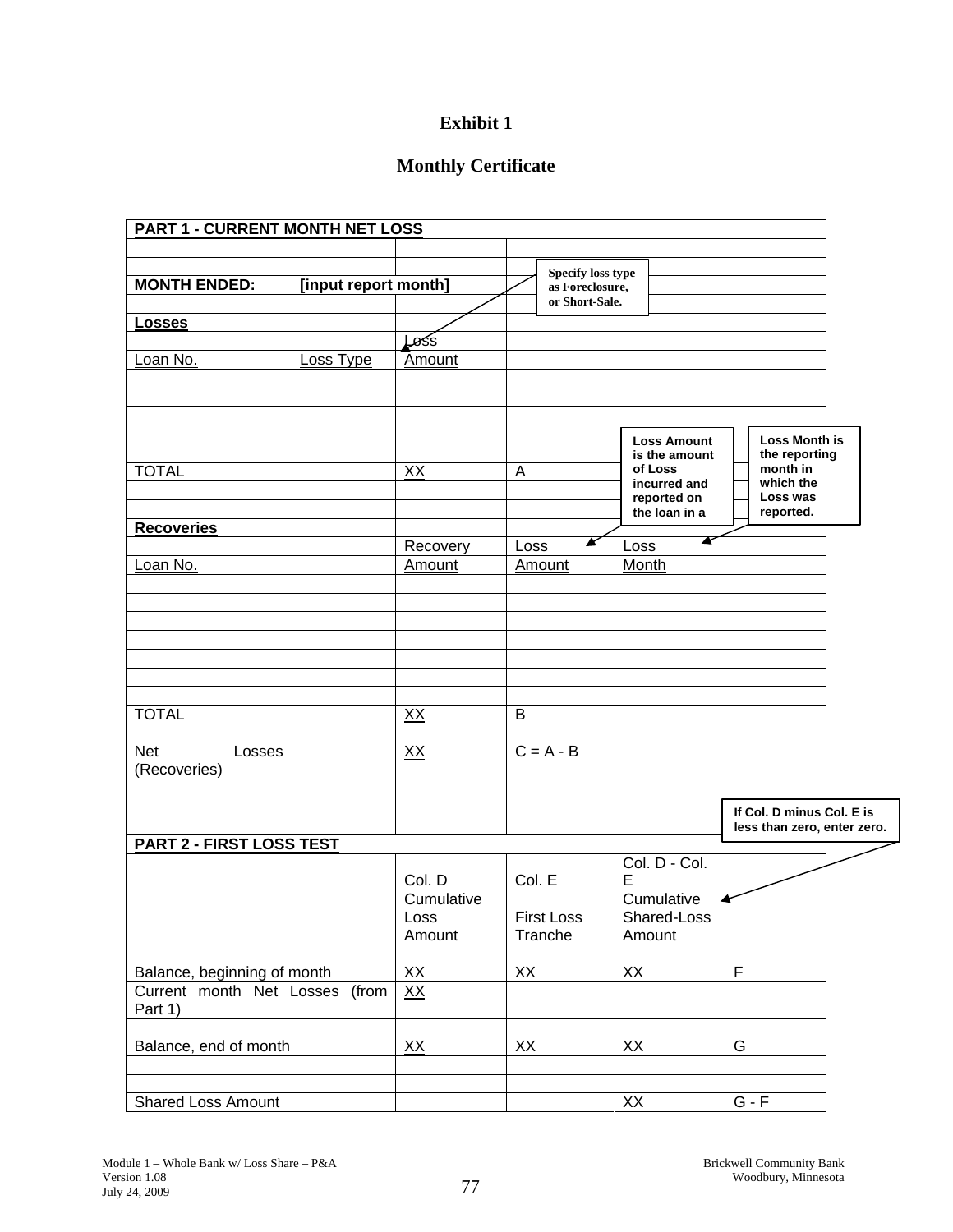| Times Loss Share percentage                                                                |  |              | 80% |  |  |
|--------------------------------------------------------------------------------------------|--|--------------|-----|--|--|
|                                                                                            |  |              |     |  |  |
| Amount due from (to) FDIC as Receiver                                                      |  |              | XХ  |  |  |
|                                                                                            |  |              |     |  |  |
| Pursuant to Section 2.1 of the Single Family Shared-Loss Agreement, the undersigned hereby |  |              |     |  |  |
| certifies the information on this Certificate is true, complete and correct.               |  |              |     |  |  |
| <b>OFFICER SIGNATURE</b>                                                                   |  |              |     |  |  |
| <b>OFFICER NAME:</b>                                                                       |  | <b>TITLE</b> |     |  |  |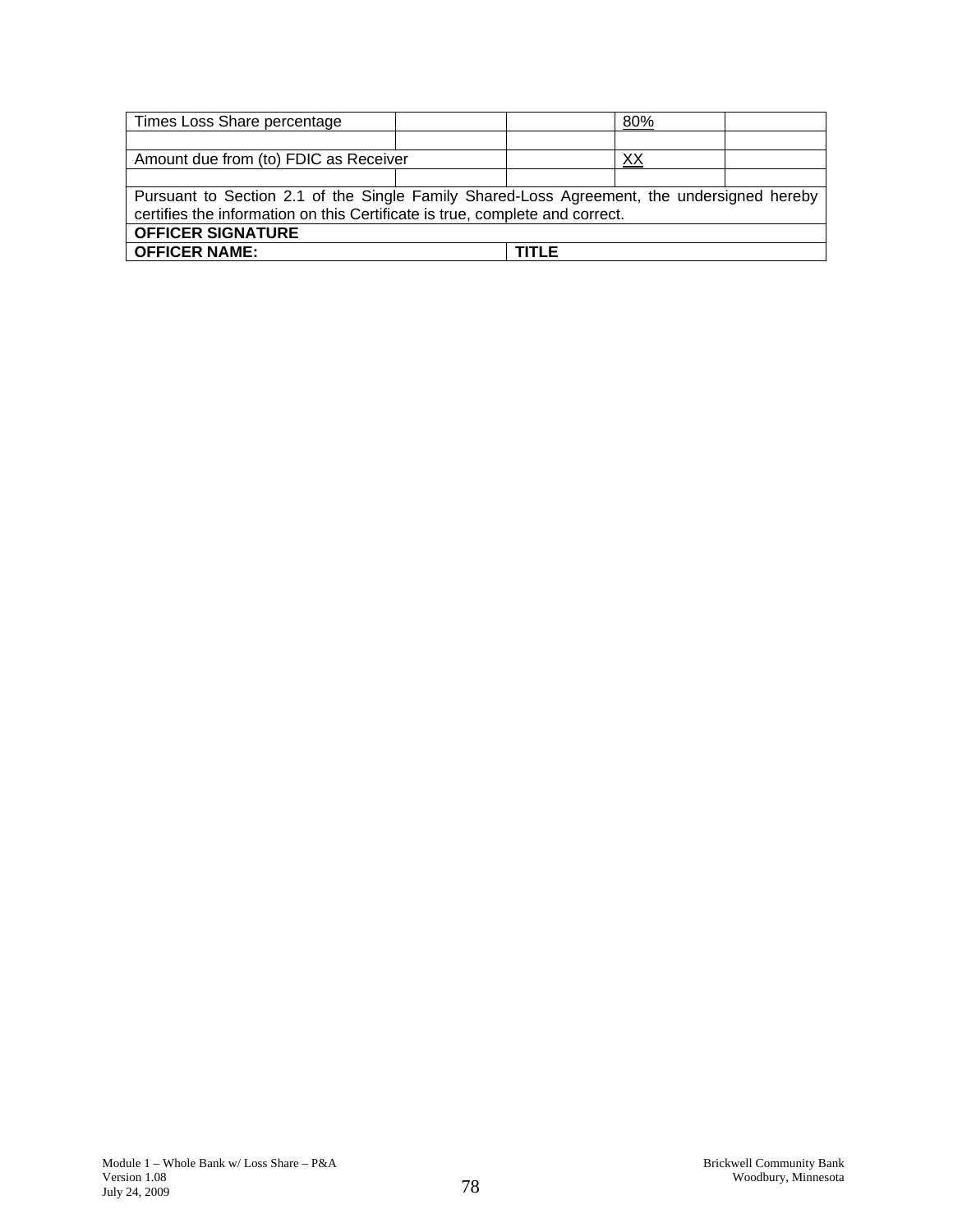### **Exhibit 2a**

This exhibit contains three versions of the loss share calculation for foreclosure, plus explanatory notes.

#### **Exhibit 2a(1) CALCULATION OF FORECLOSURE LOSS Foreclosure Occurred Prior to Loss Share Agreement**

|    | 1 Shared-Loss Month<br>2 Loan no:<br>3 REO #                                               | May-09<br>364574<br>621 |
|----|--------------------------------------------------------------------------------------------|-------------------------|
|    | 4 Foreclosure date                                                                         | 12/18/08                |
|    | 5 Liquidation date                                                                         | 4/12/09                 |
|    | 6 Note Interest rate                                                                       | 8.100%                  |
|    | 7 Most recent BPO                                                                          | 228,000                 |
|    | 8 Most recent BPO date                                                                     | 1/21/09                 |
|    | <b>Foreclosure Loss calculation</b>                                                        |                         |
|    | 9 Book value at date of Loss Share agreement                                               | 244,900                 |
|    | Accrued interest, limited to 90 days or days from failure<br>10 to sale, whichever is less |                         |
|    |                                                                                            | 3,306                   |
|    | 11 Costs incurred after Loss Share agreement in place:                                     |                         |
| 12 | Attorney's fees                                                                            | 0                       |
|    | Foreclosure costs, including title search, filing fees,                                    | 0                       |
| 14 | 13 advertising, etc.<br>Property protection costs, maint. and repairs                      | 6,500                   |
| 15 | Tax and insurance advances                                                                 | 0                       |
|    | <b>Other Advances</b>                                                                      |                         |
| 16 | Appraisal/Broker's Price Opinion fees                                                      | 0                       |
| 17 | Inspections                                                                                | 0                       |
| 18 | Other                                                                                      | 0                       |
|    |                                                                                            |                         |
|    | 19 Gross balance recoverable by Purchaser                                                  | 254,706                 |
|    | <b>Cash Recoveries:</b>                                                                    |                         |
|    | 20 Net liquidation proceeds (from HUD-1 settl stmt)                                        | 219,400                 |
|    | 21 Hazard Insurance proceeds                                                               | 0                       |
|    | 22 Mortgage Insurance proceeds                                                             | 0                       |
|    | 23 T & I escrow account balances, if positive                                              | 0                       |
|    | 24 Other credits, if any (itemize)                                                         | 0                       |
| 25 | <b>Total Cash Recovery</b>                                                                 | 219,400                 |
|    | 26 Loss Amount                                                                             | 35,306                  |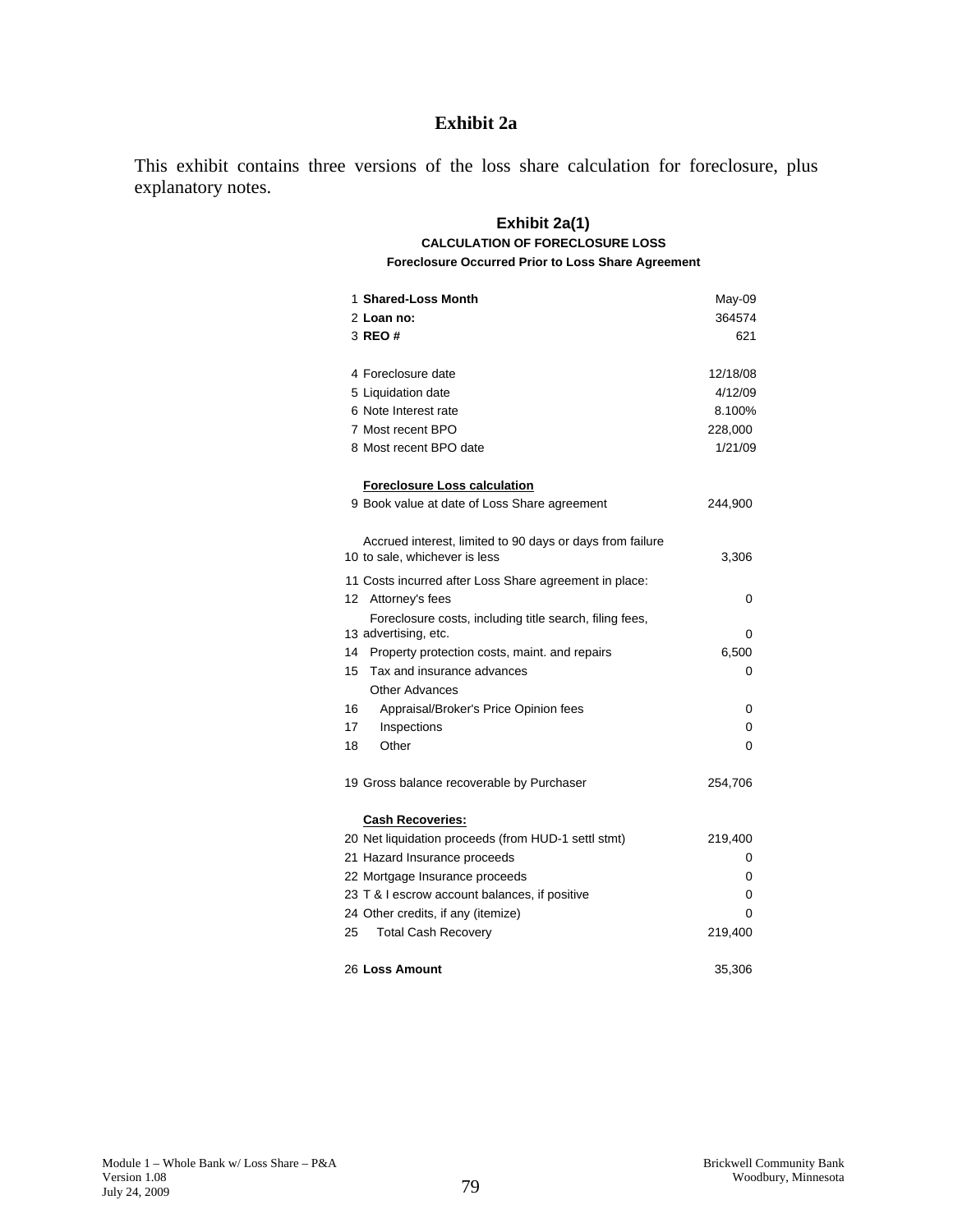#### **Exhibit 2a(2)**

# **CALCULATION OF FORECLOSURE LOSS**

#### **No Preceeding Loan Mod under Loss Share**

| 1 Shared-Loss Month                                     | May-09  |
|---------------------------------------------------------|---------|
| 2 Loan no:                                              | 292334  |
| 3 REO #                                                 | 477     |
| 4 Interest paid-to-date                                 | 4/30/08 |
| 5 Foreclosure date                                      | 1/15/09 |
| 6 Liquidation date                                      | 4/12/09 |
| 7 Note Interest rate                                    | 8.000%  |
| 8 Owner occupied?                                       | Yes     |
| 9 If owner-occupied:                                    |         |
| Borrower current gross annual income<br>10              | 42,000  |
| 11<br>Estimated NPV of loan mod                         | 195,000 |
| 12 Most recent BPO                                      | 235,000 |
| 13 Most recent BPO date                                 | 1/21/09 |
| <b>Foreclosure Loss calculation</b>                     |         |
| 16 Loan Principal balance after last paid installment   | 300,000 |
| 17 Accrued interest, limited to 90 days                 | 6,000   |
| 18 Attorney's fees                                      | 0       |
| Foreclosure costs, including title search, filing fees, |         |
| 19 advertising, etc.                                    | 4,000   |
| 20 Property protection costs, maint. and repairs        | 5,500   |
| 21 Tax and insurance advances                           | 1,500   |
| <b>Other Advances</b>                                   |         |
| 22<br>Appraisal/Broker's Price Opinion fees             | 0       |
| 23<br>Inspections                                       | 50      |
| 24<br>Other                                             | 0       |
| 25 Gross balance recoverable by Purchaser               | 317,050 |
| <b>Cash Recoveries:</b>                                 |         |
| 26 Net liquidation proceeds (from HUD-1 settl stmt)     | 205,000 |
| 27 Hazard Insurance proceeds                            | 0       |
| 28 Mortgage Insurance proceeds                          | 0       |
| 29 T & I escrow account balances, if positive           | 0       |
| 30 Other credits, if any (itemize)                      | 0       |
| 31<br><b>Total Cash Recovery</b>                        | 205,000 |
| 32 Loss Amount                                          | 112,050 |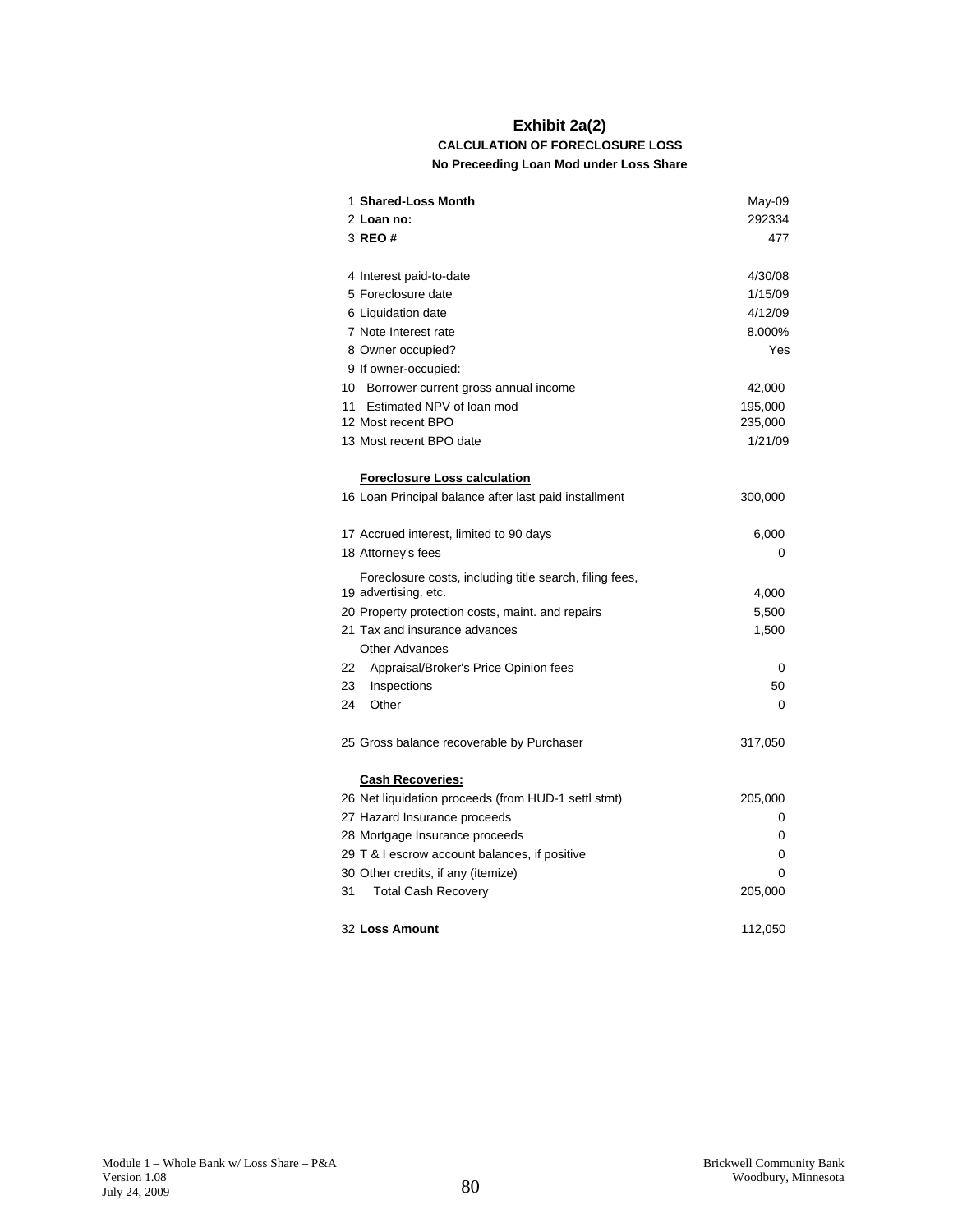## **Exhibit 2a(3)**

#### **CALCULATION OF FORECLOSURE LOSS Foreclosure after a Covered Loan Mod**

| 1 Shared-Loss Month                                                  | May-09  |
|----------------------------------------------------------------------|---------|
| 2 Loan no:                                                           | 138554  |
| 3 REO #                                                              | 843     |
|                                                                      |         |
| 4 Loan mod date                                                      | 1/17/08 |
| 5 Interest paid-to-date                                              | 4/30/08 |
| 6 Foreclosure date                                                   | 1/15/09 |
| 7 Liquidation date                                                   | 4/12/09 |
| 8 Note Interest rate                                                 | 4.000%  |
| 9 Most recent BPO                                                    | 210,000 |
| 10 Most recent BPO date                                              | 1/20/09 |
| <b>Foreclosure Loss calculation</b>                                  |         |
| 11 NPV of projected cash flows at loan mod                           | 285,000 |
| 12 Less: Principal payments between loan mod and deliquency          | 2,500   |
| 13 Plus:                                                             |         |
| Attorney's fees<br>14                                                | 0       |
| Foreclosure costs, including title search, filing fees, advertising, |         |
| 15 etc.                                                              | 4,000   |
| 16<br>Property protection costs, maint. and repairs                  | 7,000   |
| 17<br>Tax and insurance advances                                     | 2,000   |
| 18<br><b>Other Advances</b>                                          |         |
| 19<br>Appraisal/Broker's Price Opinion fees                          | 0       |
| 20<br>Inspections                                                    | 0       |
| 21<br>Other                                                          | 0       |
| 22 Gross balance recoverable by Purchaser                            | 295,500 |
| <b>Cash Recoveries:</b>                                              |         |
| 23 Net liquidation proceeds (from HUD-1 settl stmt)                  | 201,000 |
| 24 Hazard Insurance proceeds                                         | 0       |
| 25 Mortgage Insurance proceeds                                       | 0       |
| 26 T & I escrow account balances, if positive                        | 0       |
| 27 Other credits, if any (itemize)                                   | 0       |
| 28<br><b>Total Cash Recovery</b>                                     | 201,000 |
|                                                                      |         |
| <b>29 Loss Amount</b>                                                | 94,500  |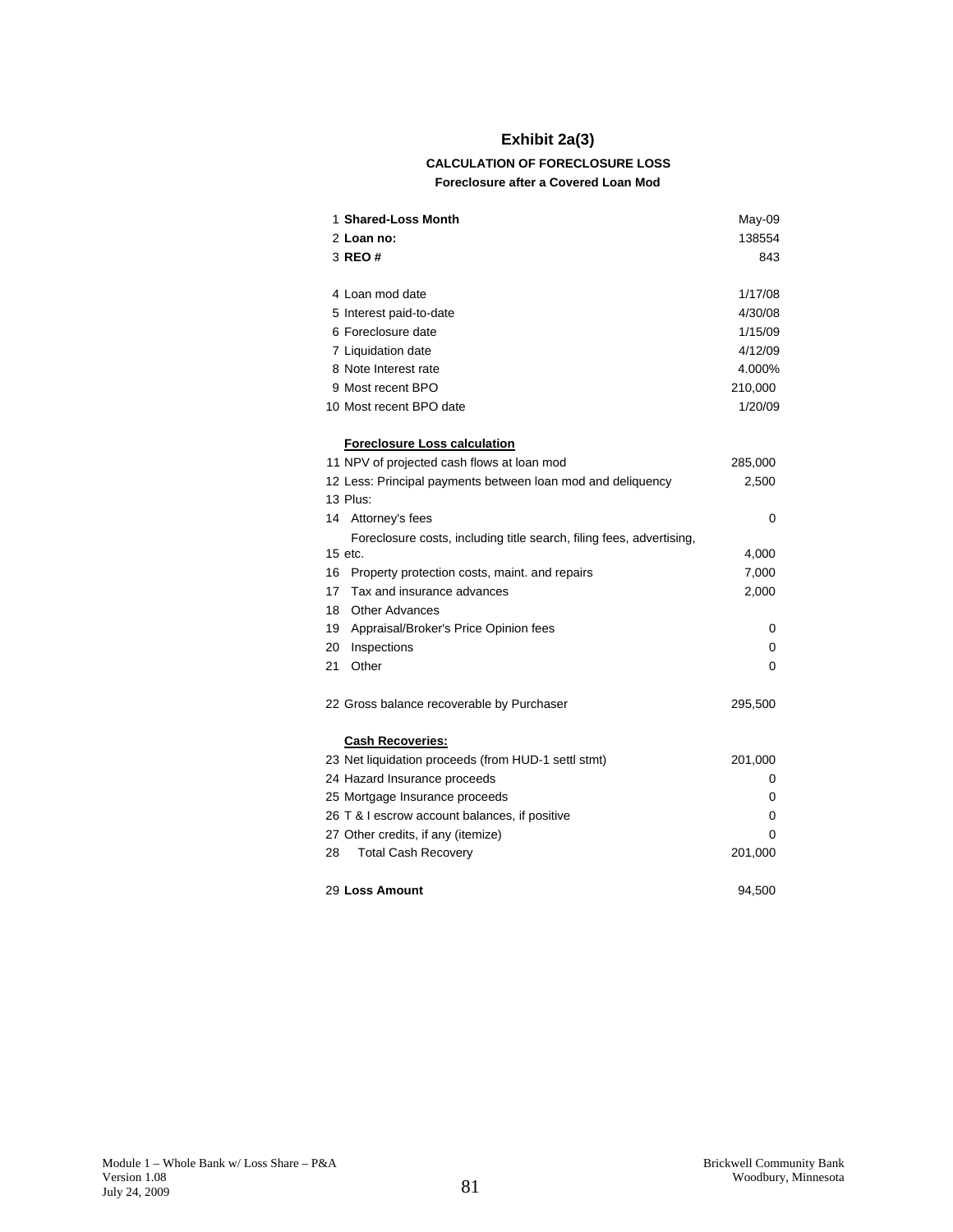### **Notes to Exhibit 2a (foreclosure)**

- 1. The data shown are for illustrative purpose. The figures will vary for actual restructurings.
- 2. The covered loss is the difference between the gross balance recoverable by Purchaser and the total cash recovery. There are three methods of calculation for covered losses from foreclosures, depending upon the circumstances. They are shown below:
	- a. If foreclosure occurred prior to the beginning of the Shared-Loss agreement, use Exhibit 2a(1). This version uses the book value of the REO as the starting point for the covered loss.
	- b. If foreclosure occurred after the Shared-Loss agreement was in place, and if the loan was not restructured when the Shared-Loss agreement was in place, use Exhibit 2a(2). This version uses the unpaid balance of the loan as of the last payment as the starting point for the covered loss.
	- c. If the loan was restructured when the Shared-Loss agreement was in place, and then foreclosure occurred, use Exhibit 2a(3). This version uses the Net Present Value (NPV) of the modified loan as the starting point for the covered loss.
- 3. For Exhibit 2a(1), the gross balance recoverable by the purchaser is calculated as the sum of lines  $9 - 18$ ; it is shown in line 19. For Exhibit 2a(2), the gross balance recoverable by the purchaser is calculated as the sum of lines  $16 - 24$ ; it is shown in line 25. For Exhibit 2a(3), the gross balance recoverable by the purchaser is calculated as line 11 minus line 12 plus lines  $13 - 21$ ; it is shown in line 22.
- 4. For Exhibit 2a(1), the total cash recovery is calculated as the sum of lines  $20 24$ ; it is shown in line 25. For Exhibit 2a(2), the total cash recovery is calculated as the sum of lines  $26 - 30$ ; it is shown in line 31. For Exhibit 2a(3), the total cash recovery is calculated as the sum of lines  $23 - 27$ ; it is shown in line 28.
- 5. Reasonable and customary third party attorney's fees and expenses incurred by or on behalf of Assuming Bank in connection with any enforcement procedures, or otherwise with respect to such loan, are reported under Attorney's fees.
- 6. Assuming Bank's (or Third Party Servicer's) reasonable and customary out-ofpocket costs paid to either a third party or an affiliate (if affiliate is pre-approved by the FDIC) for foreclosure, property protection and maintenance costs, repairs, assessments, taxes, insurance and similar items are treated as part of the gross recoverable balance, to the extent they are not paid from funds in the borrower's escrow account. Allowable costs are limited to amounts per Freddie Mac and Fannie Mae guidelines (as in effect from time to time), where applicable, provided that this limitation shall not apply to costs or expenses relating to environmental conditions.
- 7. Do not include late fees, prepayment penalties, or any similar lender fees or charges by the Failed Bank or Assuming Bank to the loan account, any allocation of Assuming Bank's servicing costs, or any allocations of Assuming Bank's general and administrative (G&A) or other operating costs.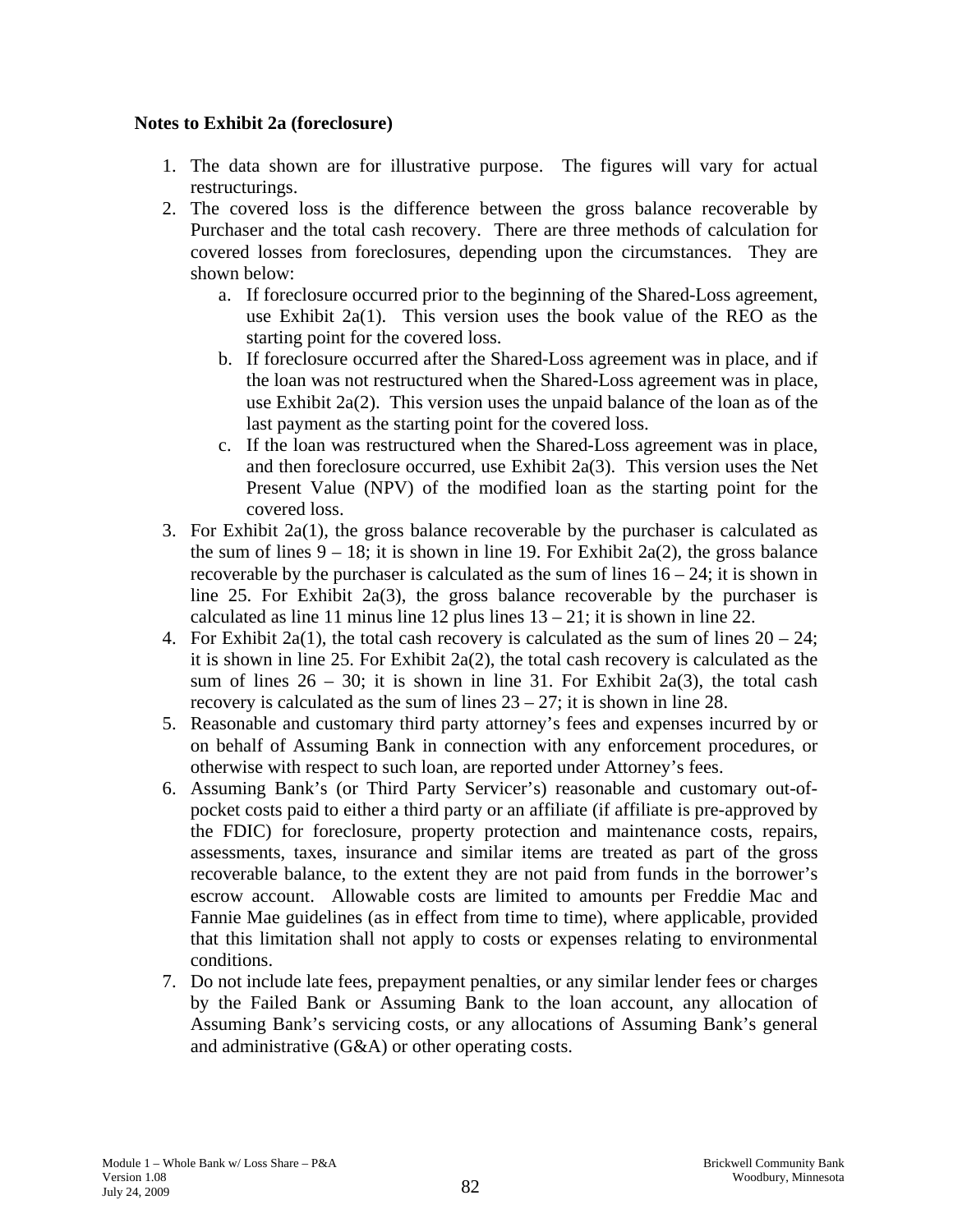- 8. If Exhibit  $2a(3)$  is used, then no accrued interest may be included as a covered loss. Otherwise, the amount of accrued interest that may be included as a covered loss is limited to the minimum of:
	- a. 90 days
	- b. The number of days that the loan is delinquent when the property was sold
	- c. The number of days between the resolution date and the date when the property was sold

To calculate accrued interest, apply the note interest rate that would have been in effect if the loan were performing to the principal balance after application of the last payment made by the borrower.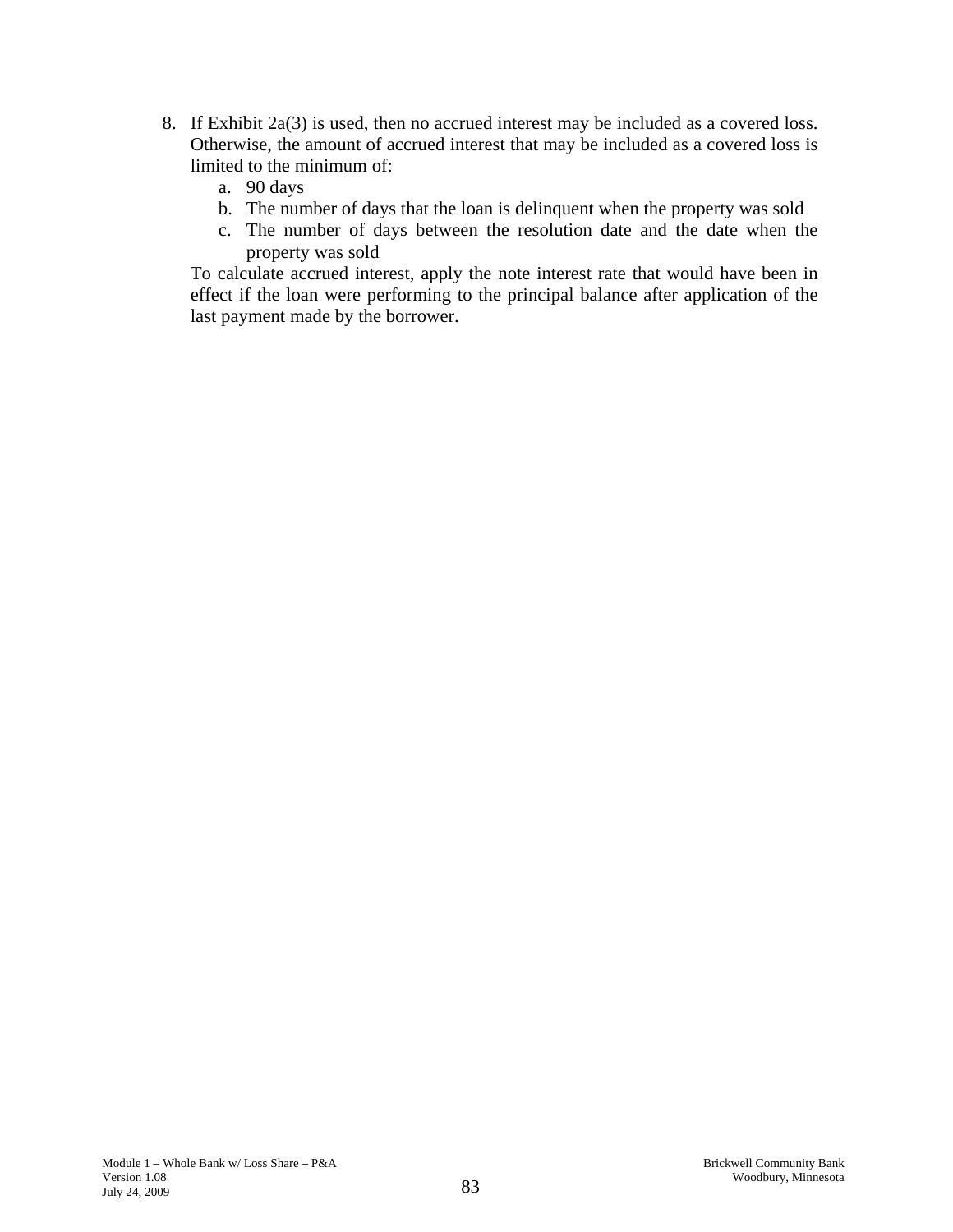### **Exhibit 2b**

This exhibit contains the loss share calculation for restructuring (loan mod), plus explanatory notes.

#### **Exhibit 2b CALCULATION OF RESTRUCTURING LOSS**

|    | 1 Shared-Loss Month                                        | May-09                                                           |  |
|----|------------------------------------------------------------|------------------------------------------------------------------|--|
|    | 2 Loan no:                                                 | 123456                                                           |  |
|    | <b>Loan before Restructuring</b>                           |                                                                  |  |
|    | 3 Original loan amount                                     | 500,000                                                          |  |
|    | 4 Current unpaid principal balance                         | 450,000                                                          |  |
|    | 5 Remaining term                                           | 298                                                              |  |
|    | 6 Interest rate                                            | 7.500%                                                           |  |
|    | 7 Interest Paid-To-Date                                    | 2/29/08                                                          |  |
|    | 8 Monthly payment - P&I                                    | 3,333                                                            |  |
|    | 9 Monthly payment - T&I                                    | 1,000                                                            |  |
| 10 | Total monthly payment                                      | 4,333                                                            |  |
|    | 11 Loan type (fixed-rate, ARM, I/O, Option ARM, etc.)      | Option ARM                                                       |  |
|    | 12 Borrower current annual income                          | 82,000                                                           |  |
|    | <b>Terms of Modified/Restructured Loan</b>                 |                                                                  |  |
|    | 13 Closing date on modified/restructured loan              | 4/19/09                                                          |  |
|    | 14 New Principal balance                                   | 461,438                                                          |  |
|    | 15 Remaining term                                          | 313                                                              |  |
|    | 16 Interest rate                                           | 3.500%                                                           |  |
|    | 17 Monthly payment - P&I                                   | 1,346                                                            |  |
|    | 18 Monthly payment - T&I                                   | 800                                                              |  |
| 19 | Total monthly payment                                      | 2,146                                                            |  |
|    | 20 Loan type (fixed-rate, ARM, I/O, Option ARM, etc.)      | IO Hybrid                                                        |  |
|    | 21 Lien type (1st, 2nd)                                    | 1st                                                              |  |
|    | If adjustable:                                             |                                                                  |  |
| 22 | Initial interest rate                                      | 3.500%                                                           |  |
| 23 | Term - initial interest rate                               | 60 Months                                                        |  |
|    | 24 Initial payment amount                                  | 2,146                                                            |  |
|    | 25 Term-initial payment amount                             | 60 Months                                                        |  |
|    | 26 Negative amortization?                                  | No                                                               |  |
|    | 27 Rate reset frequency after first adjustment             | 6 Months                                                         |  |
|    | 28 Next reset date                                         | 5/1/14                                                           |  |
|    | 29 Index                                                   | <b>LIBOR</b>                                                     |  |
|    | 30 Margin                                                  | 2.750%                                                           |  |
|    | 31 Cap per adjustment                                      | 2.000%                                                           |  |
|    | 32 Lifetime Cap                                            | 9.500%                                                           |  |
|    | 33 Floor                                                   | 2.750%                                                           |  |
|    | 34 Front end DTI                                           | 31%                                                              |  |
|    | 35 Back end DTI                                            | 45%                                                              |  |
|    | <b>Restructuring Loss Calculation</b>                      |                                                                  |  |
|    | 36 Loan Principal balance before restructuring             | 450,000                                                          |  |
|    | 37 Accrued interest, limited to 90 days                    | 8,438                                                            |  |
|    | 38 Tax and insurance advances                              | 3,000                                                            |  |
|    | 39 3rd party fees due                                      |                                                                  |  |
|    | 40 Total loan balance due before restructuring             | 461,438                                                          |  |
|    | <b>Assumptions for NPV Calculation, Restructured Loan:</b> |                                                                  |  |
|    | 41 Discount rate for projected cash flows                  | 5.530%                                                           |  |
|    | 42 Loan prepayment in full                                 | 120 Months                                                       |  |
|    | 43 NPV of projected cash flows                             | 403,000                                                          |  |
|    |                                                            |                                                                  |  |
| А  | 44 Loss Amount<br>$^{\circ}$                               | 58,438<br><b>Brickwell Community Bank</b><br>Woodbury, Minnesota |  |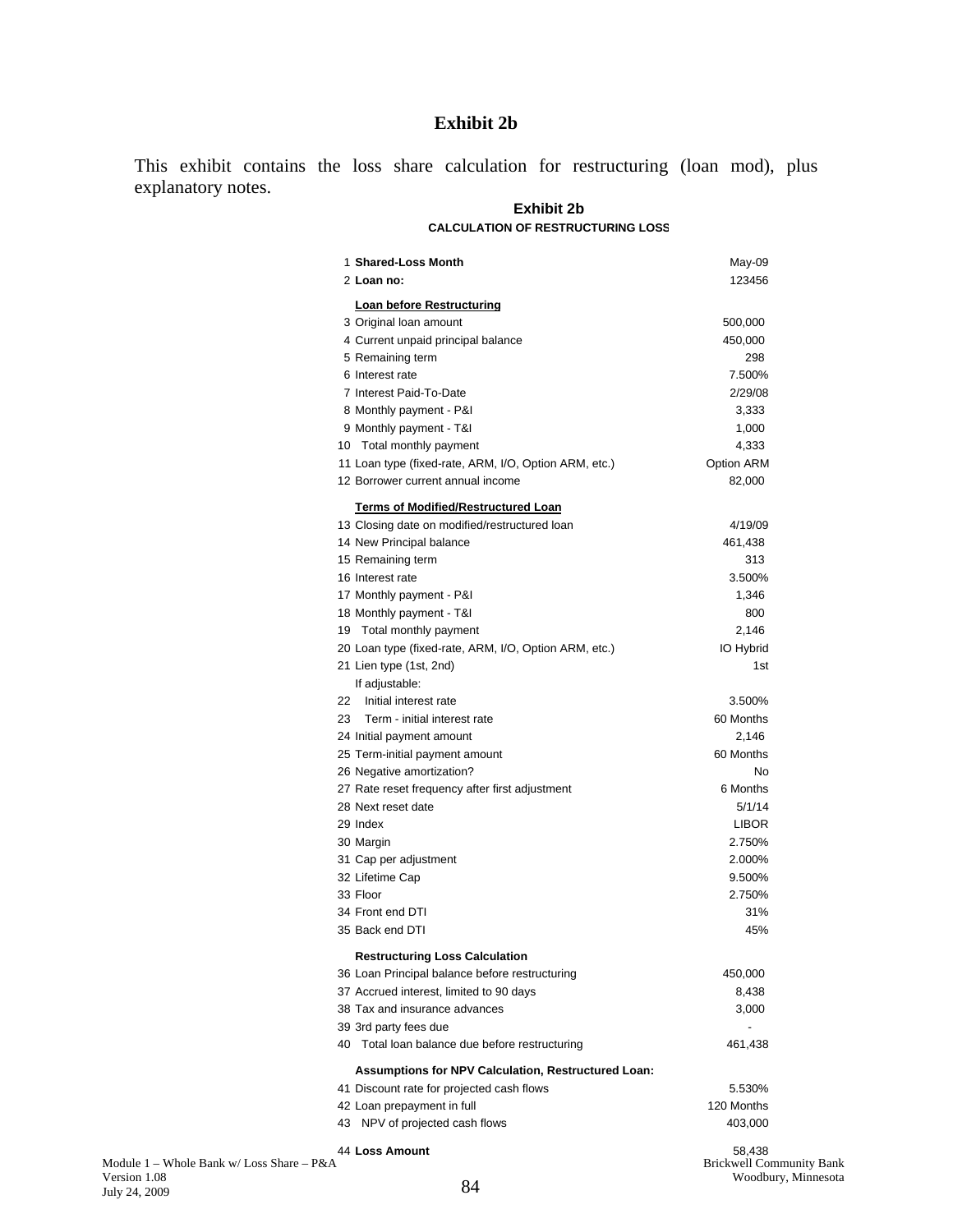### **Notes to Exhibit 2b (restructuring)**

- 1. The data shown are for illustrative purpose. The figures will vary for actual restructurings.
- 2. For purposes of loss sharing, losses on restructured loans are calculated as the difference between:
	- a. The principal, accrued interest, advances due on the loan, and allowable  $3<sup>rd</sup>$ party fees prior to restructuring (lines 36-39), and
	- b. The Net Present Value (NPV) of the estimated cash flows (line 43). The cash flows should assume no default or prepayment for 10 years, followed by prepayment in full at the end of 10 years (120 months).
- 3. For owner-occupied residential loans, the NPV is calculated using the most recently published Freddie Mac survey rate on 30-year fixed rate loans as of the restructure date.
- 4. For investor owned or non-owner occupied residential loans, the NPV is calculated using commercially reasonable rate on 30-year fixed rate loans as of the restructure date.
- 5. If the new loan is an adjustable-rate loan, interest rate resets and related cash flows should be projected based on the index rate in effect at the date of the loan restructuring. If the restructured loan otherwise provides for specific charges in monthly P&I payments over the term of the loan, those changes should be reflected in the projected cash flows. Assuming Bank must retain supporting schedule of projected cash flows as required by Section 2.1 of the Single Family Shared-Loss Agreement and provide it to the FDIC if requested for a sample audit.
- 6. Do not include late fees, prepayment penalties, or any similar lender fees or charges by the Failed Bank or Assuming Bank to the loan account, any allocation of Assuming Bank's servicing costs, or any allocations of Assuming Bank's general and administrative (G&A) or other operating costs.
- 7. The amount of accrued interest that may be added to the balance of the loan is limited to the minimum of:
	- a. 90 days
	- b. The number of days that the loan is delinquent at the time of restructuring
	- c. The number of days between the resolution date and the restructuring

To calculate accrued interest, apply the note interest rate that would have been in effect if the loan were performing to the principal balance after application of the last payment made by the borrower.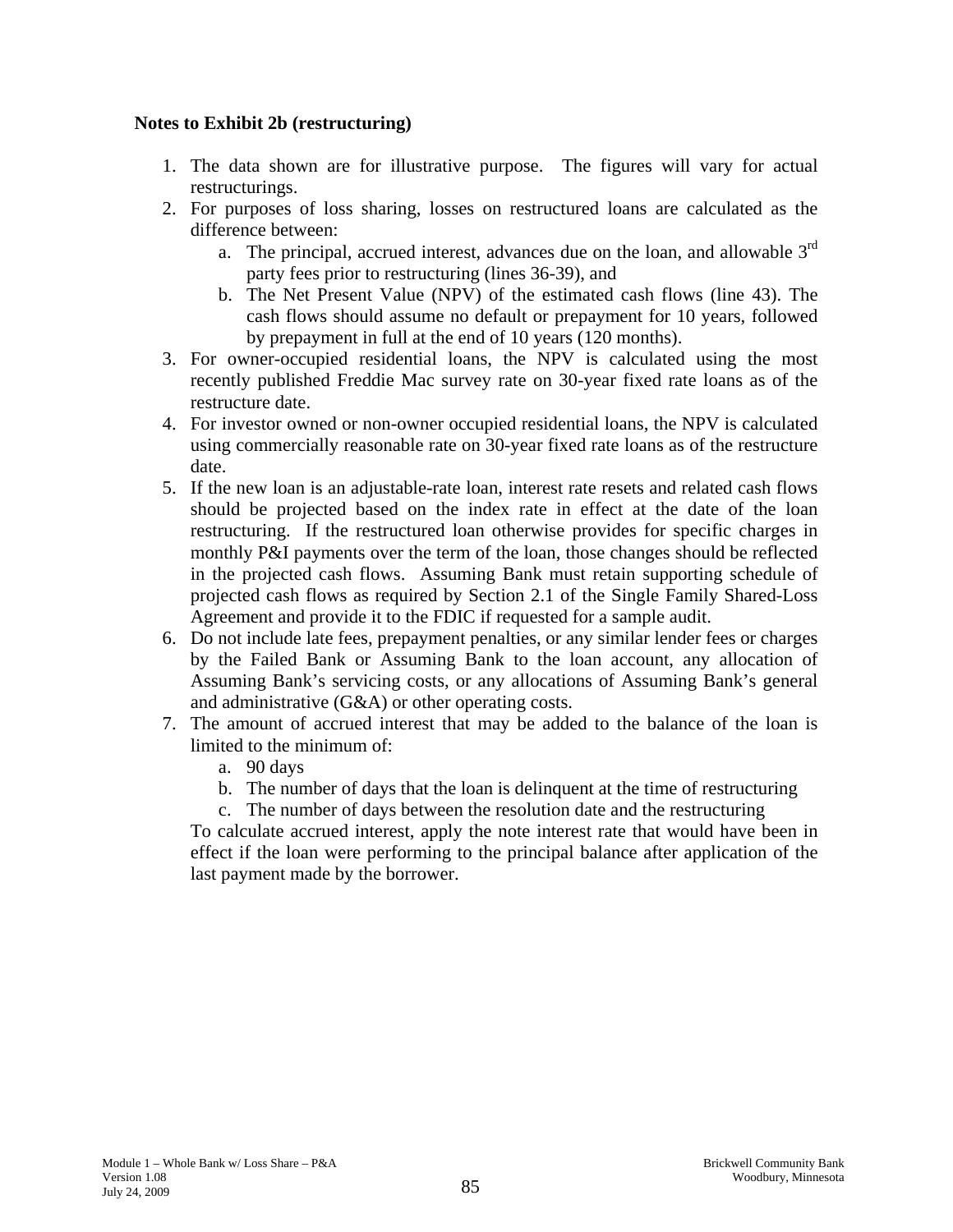### **Exhibit 2c**

This exhibit contains two versions of the loss share calculation for short sales, plus explanatory notes.

#### **Exhibit 2c(1) CALCULATION OF LOSS FOR SHORT SALE LOANS**

**No Preceeding Loan Mod under Loss Share** 

| 1 Shared-Loss Month:<br>2 Loan #<br>3 RO # | May-09<br>58776<br>542 |
|--------------------------------------------|------------------------|
| 4 Interest paid-to-date                    | 7/31/08                |
| 5 Short Payoff Date                        | 4/17/09                |
| 6 Note Interest rate                       | 7.750%                 |
| 7 Owner occupied?                          | Yes                    |
| If so:                                     |                        |
| Borrower current gross annual income<br>8  | 38,500                 |
| Estimated NPV of loan mod<br>q             | 200,000                |
| 10 Most recent BPO                         | 380,000                |
| 11 Most recent BPO date                    | 1/31/06                |
|                                            |                        |
| <b>Short-Sale Loss calculation</b>         |                        |
| 12 Loan Principal balance                  | 375,000                |
| 13 Accrued interest, limited to 90 days    | 7,266                  |
| 14 Attorney's fees                         | 0                      |
| 15 Tax and insurance advances              | 0                      |
| 16 3rd party fees due                      | 2,800                  |
| 17 Incentive to borrower                   | 2,000                  |
| 18 Gross balance recoverable by Purchaser  | 387,066                |
| 19 Amount accepted in Short-Sale           | 255,000                |
| 20 Hazard Insurance                        | 0                      |
| 21 Mortgage Insurance                      | 0                      |
| 22 Total Cash Recovery                     | 255,000                |
| 23 Loss Amount                             | 132,066                |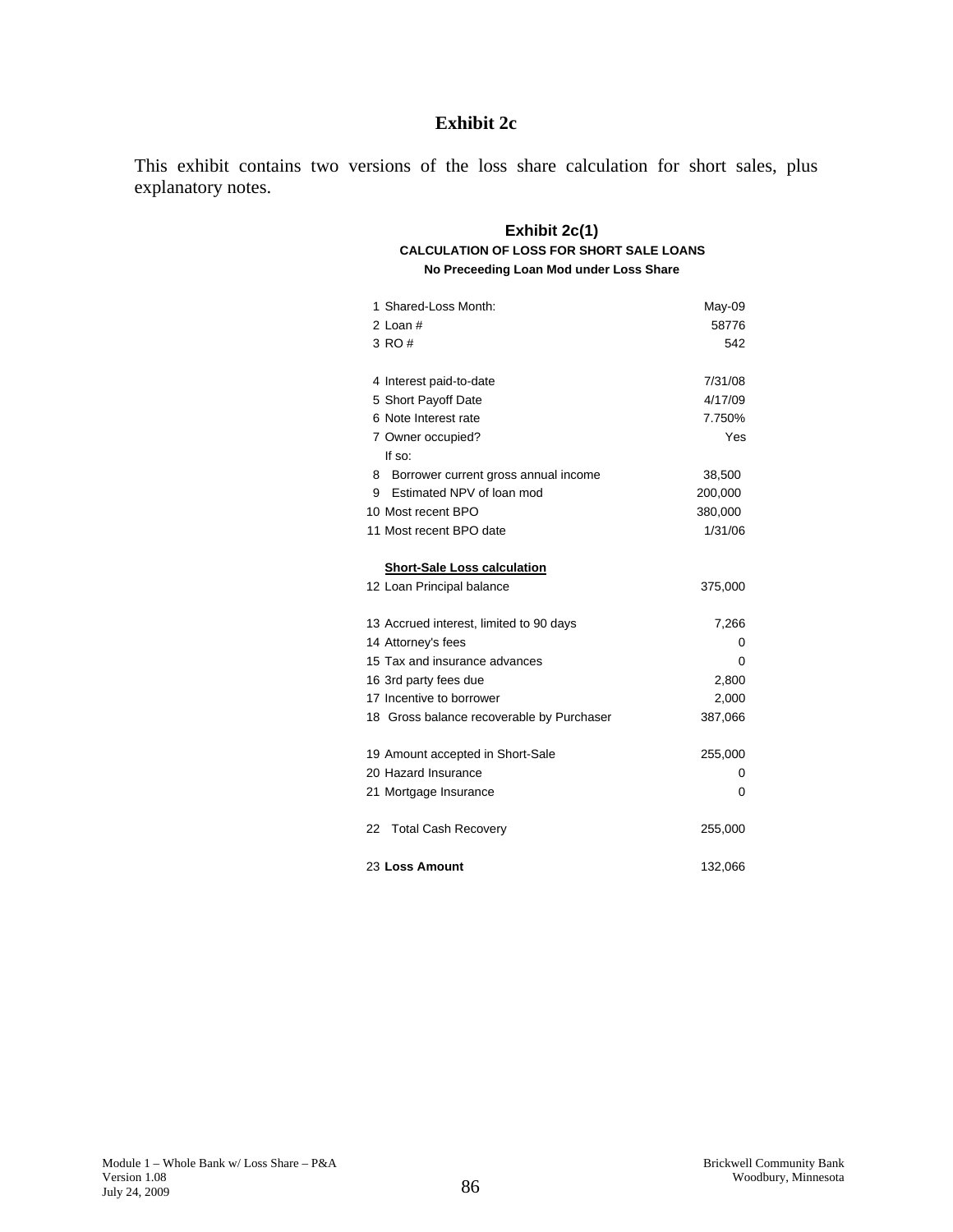#### **Exhibit 2c(2) CALCULATION OF LOSS FOR SHORT SALE LOANS Short Sale after a Covered Loan Mod**

| 1 Shared-Loss Month:                                        | May-09  |
|-------------------------------------------------------------|---------|
| 2 Loan $#$                                                  | 20076   |
| 3 REO #                                                     | 345     |
|                                                             |         |
| 4 Loan mod date                                             | 5/12/08 |
| 5 Interest paid-to-date                                     | 9/30/08 |
| 6 Short Payoff Date                                         | 4/2/09  |
| 7 Note Interest rate                                        | 7.500%  |
| 8 Most recent BPO                                           | 230,000 |
| 9 Most recent BPO date                                      | 1/21/09 |
|                                                             |         |
| <b>Short-Sale Loss calculation</b>                          |         |
| 11 NPV of projected cash flows at loan mod                  | 311,000 |
| 12 Less: Principal payments between loan mod and deliquency | 1,000   |
| Plus:                                                       |         |
| Attorney's fees<br>13                                       | 0       |
| Tax and insurance advances<br>14                            | 1,500   |
| 3rd party fees due<br>15                                    | 2,600   |
| Incentive to borrower<br>16                                 | 3,500   |
| 17 Gross balance recoverable by Purchaser                   | 317,600 |
|                                                             |         |
| 18 Amount accepted in Short-Sale                            | 234,000 |
| 19 Hazard Insurance                                         | 0       |
| 20 Mortgage Insurance                                       | 0       |
|                                                             |         |
| <b>Total Cash Recovery</b><br>21                            | 234,000 |
|                                                             |         |
| 22 Loss Amount                                              | 83,600  |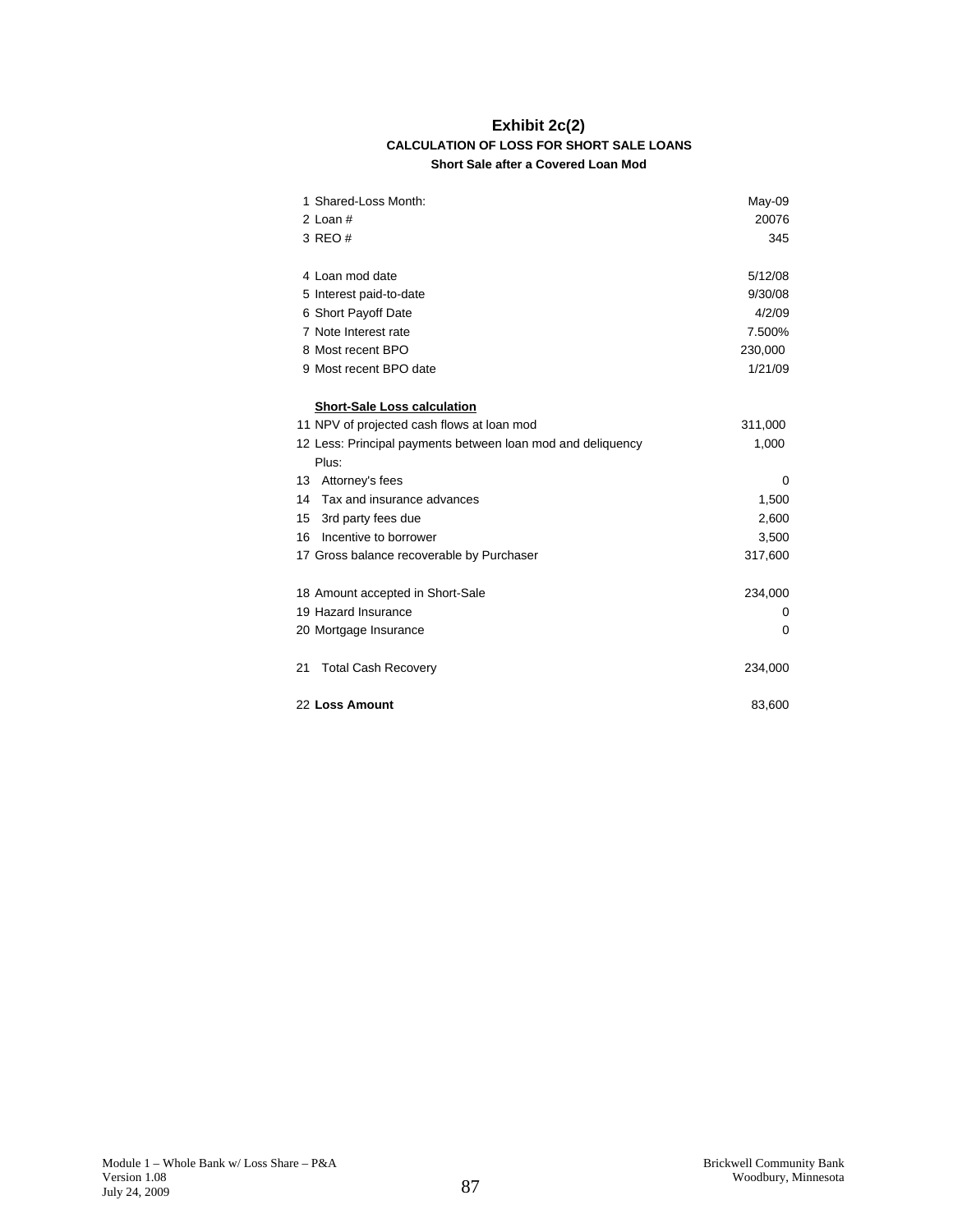### **Notes to Exhibit 2c (short sale)**

- 1. The data shown are for illustrative purpose. The figures will vary for actual short sales.
- 2. The covered loss is the difference between the gross balance recoverable by Purchaser and the total cash recovery. There are two methods of calculation for covered losses from short sales, depending upon the circumstances. They are shown below:
	- a. If the loan was restructured when the Shared-Loss agreement was in place, and then the short sale occurred, use Exhibit  $2c(2)$ . This version uses the Net Present Value (NPV) of the modified loan as the starting point for the covered loss.
	- b. Otherwise, use Exhibit  $2c(1)$ . This version uses the unpaid balance of the loan as of the last payment as the starting point for the covered loss.
- 3. For Exhibit  $2c(1)$ , the gross balance recoverable by the purchaser is calculated as the sum of lines  $12 - 17$ ; it is shown in line 18. For Exhibit 2a(2), the gross balance recoverable by the purchaser is calculated as line 11 minus line 12 plus lines 13 – 16; it is shown in line 17.
- 4. For Exhibit 2c(1), the total cash recovery is calculated as the sum of lines  $19 21$ ; it is shown in line 22. For Exhibit  $2c(2)$ , the total cash recovery is calculated as the sum of lines  $18 - 20$ ; it is shown in line 21.
- 5. Reasonable and customary third party attorney's fees and expenses incurred by or on behalf of Assuming Bank in connection with any enforcement procedures, or otherwise with respect to such loan, are reported under Attorney's fees.
- 6. Do not include late fees, prepayment penalties, or any similar lender fees or charges by the Failed Bank or Assuming Bank to the loan account, any allocation of Assuming Bank's servicing costs, or any allocations of Assuming Bank's general and administrative (G&A) or other operating costs.
- 7. If Exhibit  $2c(2)$  is used, then no accrued interest may be included as a covered loss. Otherwise, the amount of accrued interest that may be included as a covered loss is limited to the minimum of:
	- d. 90 days
	- e. The number of days that the loan is delinquent when the property was sold
	- f. The number of days between the resolution date and the date when the property was sold

To calculate accrued interest, apply the note interest rate that would have been in effect if the loan were performing to the principal balance after application of the last payment made by the borrower.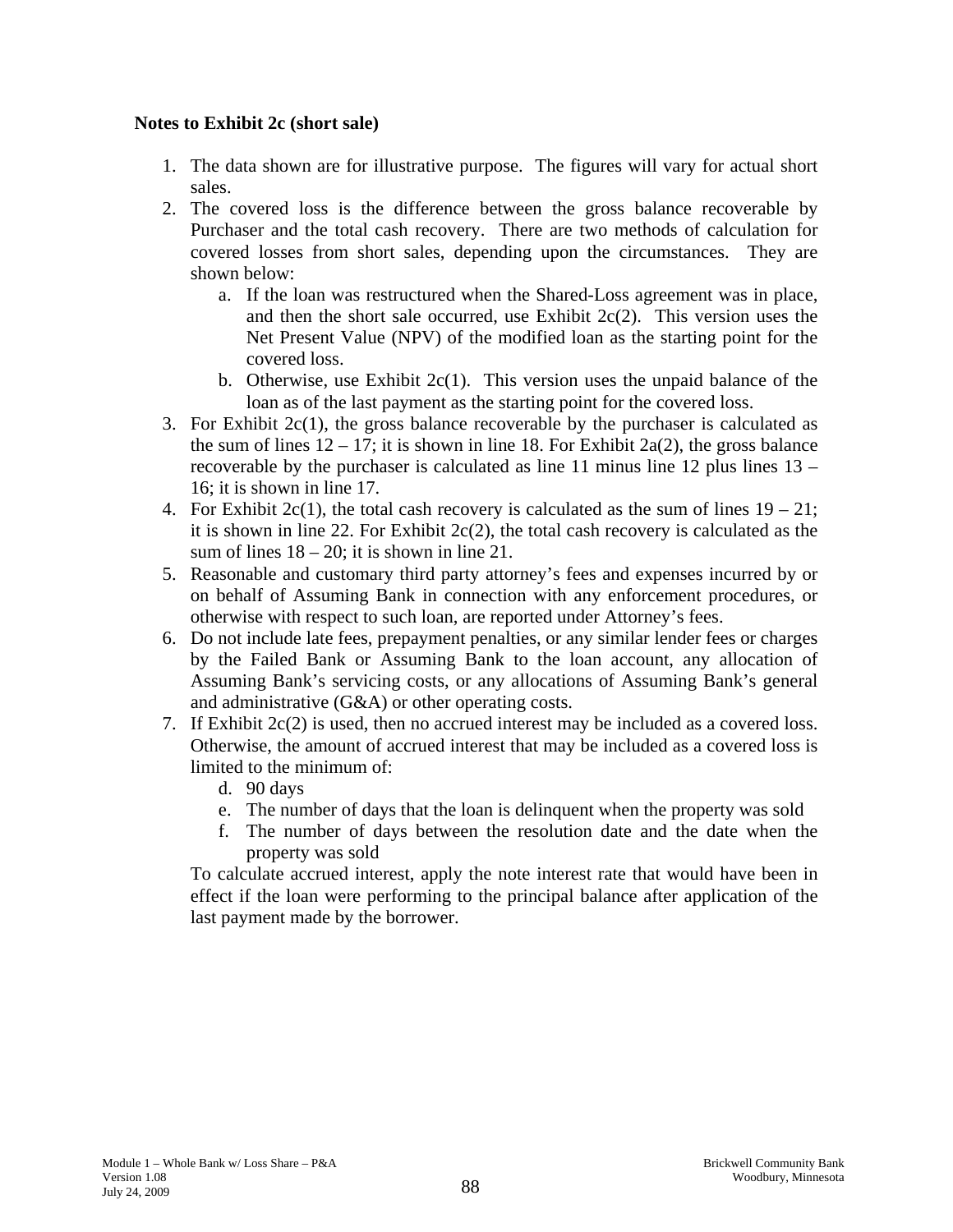# **Exhibit 2d**

| [input month]<br><b>Shared-Loss Month:</b>                                                            |     |                    |              |  |
|-------------------------------------------------------------------------------------------------------|-----|--------------------|--------------|--|
| Loan no.:                                                                                             |     | [input loan no.)   |              |  |
|                                                                                                       |     |                    |              |  |
|                                                                                                       |     |                    |              |  |
| <b>NOTE</b>                                                                                           |     |                    |              |  |
| The calculation of recovery on a loan for which a Restructuring Loss has been paid will only apply if |     |                    |              |  |
| the loan is sold.                                                                                     |     |                    |              |  |
|                                                                                                       |     |                    |              |  |
| <b>EXAMPLE CALCULATION</b>                                                                            |     |                    |              |  |
|                                                                                                       |     |                    |              |  |
| <b>Restructuring Loss Information</b>                                                                 |     |                    |              |  |
| Loan principal balance before restructuring                                                           |     | \$200,000          | A            |  |
| NPV, restructured loan                                                                                |     | 165,000            | B            |  |
| Loss on restructured loan                                                                             |     | \$35,000           | $A - B$      |  |
| Times FDIC applicable loss share % (80% or 95%)                                                       |     | 80%                |              |  |
| Loss share payment to purchaser                                                                       |     | \$28,000           | $\mathbf C$  |  |
|                                                                                                       |     |                    |              |  |
| Calculation - Recovery amount due to Receiver                                                         |     |                    |              |  |
| Loan sales price                                                                                      |     | \$190,000          |              |  |
| NPV of restructured loan at mod date                                                                  |     | 165,000            |              |  |
| Gain - step 1                                                                                         |     | 25,000             | D            |  |
| <b>PLUS</b>                                                                                           |     |                    |              |  |
| Loan UPB after restructuring                                                                          | (1) | 200,000            |              |  |
| Loan UPB at liquidation date                                                                          |     | 192,000            |              |  |
| Gain - step 2 (principal collections after restructuring)                                             |     | 8,000              | Е            |  |
| Recovery amount                                                                                       |     | 33,000             | $D + E$      |  |
| Times FDIC loss share %                                                                               |     | 80%                |              |  |
| <b>Recovery due to FDIC</b>                                                                           |     | 26,400<br>\$       | F            |  |
|                                                                                                       |     |                    |              |  |
| Net loss share paid to purchaser $(C - F)$                                                            |     | \$<br>1,600        |              |  |
|                                                                                                       |     |                    |              |  |
| <b>Proof Calculation</b>                                                                              | (2) |                    |              |  |
| Loan principal balance                                                                                |     | \$200,000          | G            |  |
|                                                                                                       |     |                    |              |  |
| Principal collections on loan                                                                         |     | 8,000              |              |  |
| Sales price for loan<br>Total collections on loan                                                     |     | 190,000            |              |  |
|                                                                                                       |     | 198,000<br>\$      | H<br>$G - H$ |  |
| Net loss on loan<br>Times FDIC applicable loss share % (80% or 95%)                                   |     | 2,000              |              |  |
| Loss share payment to purchaser                                                                       |     | 80%<br>1,600<br>\$ |              |  |
|                                                                                                       |     |                    |              |  |
|                                                                                                       |     |                    |              |  |
| (1) This example assumes that the FDIC loan modification program as shown in Exhibit 5 is applied     |     |                    |              |  |
| and the loan restructuring does not result in a reduction in the loan principal balance due from      |     |                    |              |  |
| the borrower.                                                                                         |     |                    |              |  |
| (2) This proof calculation is provided to illustrate the concept and the Assuming Bank is not         |     |                    |              |  |
| required to provide this with its Recovery calculations.                                              |     |                    |              |  |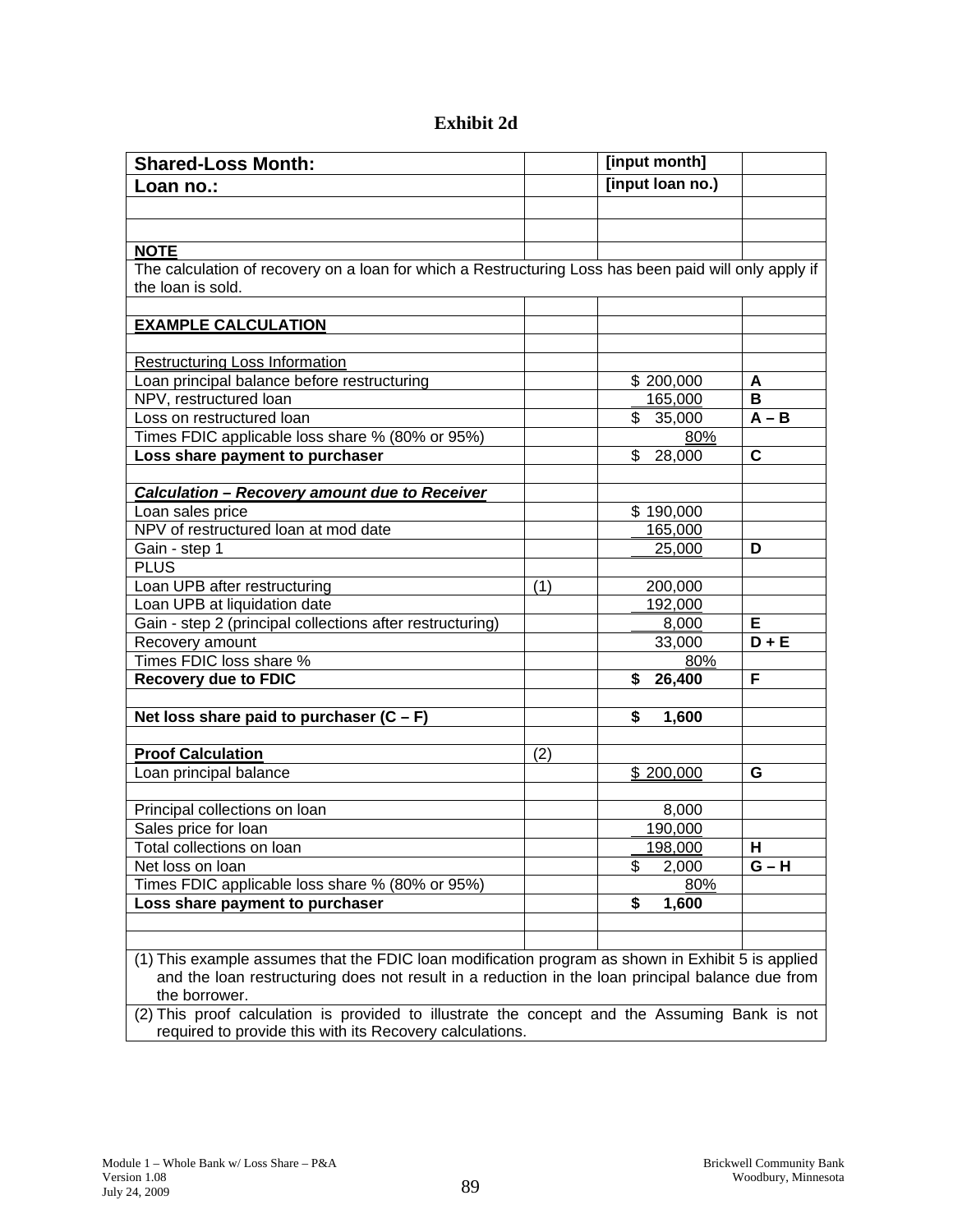| <b>SHARED-LOSS LOANS</b><br>PORTFOLIO PERFORMANCE AND SUMMARY SCHEDULE |      |                      |                  |
|------------------------------------------------------------------------|------|----------------------|------------------|
| <b>MONTH ENDED:</b>                                                    |      | [input report month] |                  |
|                                                                        |      |                      |                  |
|                                                                        |      |                      |                  |
| <b>POOL SUMMARY</b>                                                    |      |                      |                  |
|                                                                        | $\#$ | \$                   |                  |
| Loans at Sale Date                                                     | XХ   | XX                   |                  |
|                                                                        |      |                      |                  |
| Loans as of this month-end                                             | XX   | XX                   |                  |
|                                                                        |      |                      |                  |
| <b>STATED THRESHOLD TRACKING</b>                                       | $\#$ | $\frac{1}{2}$        |                  |
| <b>Stated Threshold amount</b>                                         |      |                      | A                |
|                                                                        |      |                      |                  |
| Cumulative loss payments, prior month                                  |      |                      |                  |
| Loss payment for current month                                         |      |                      |                  |
| Cumulative loss payment, this month                                    |      |                      |                  |
| Cumulative Commercial & Other Loans Net Charge-Offs                    |      |                      |                  |
|                                                                        |      |                      | B                |
| Remaining to Stated Threshold                                          |      |                      | $A - B$          |
|                                                                        |      |                      |                  |
|                                                                        |      |                      | Percent of Total |
| <b>PORTFOLIO PERFORMANCE STATUS</b>                                    | $\#$ | $\frac{1}{2}$        | $\#$             |
| Current                                                                |      |                      |                  |
| $30 - 59$ days past due                                                |      |                      |                  |
| $60 - 89$ days past due                                                |      |                      |                  |
| 90 - 119 days past due                                                 |      |                      |                  |
| 120 and over days past due                                             |      |                      |                  |
| In foreclosure                                                         |      |                      |                  |
| <b>ORE</b>                                                             |      |                      |                  |
| Total                                                                  |      |                      |                  |
|                                                                        |      |                      |                  |
| Memo Item:                                                             |      |                      |                  |
| Loans in process of restructuring - total                              |      |                      |                  |
| Loans in bankruptcy                                                    |      |                      |                  |
|                                                                        |      |                      |                  |
| Loans in process of restructuring by delinguency status                |      |                      |                  |
| Current                                                                |      |                      |                  |
| 30 - 59 days past due                                                  |      |                      |                  |
| 60 - 89 days past due                                                  |      |                      |                  |
| 90 - 119 days past due<br>120 and over days past due In foreclosure    |      |                      |                  |
| Total                                                                  |      |                      |                  |
|                                                                        |      |                      |                  |
|                                                                        |      |                      |                  |

# **Exhibit 3 Portfolio Performance and Summary Schedule**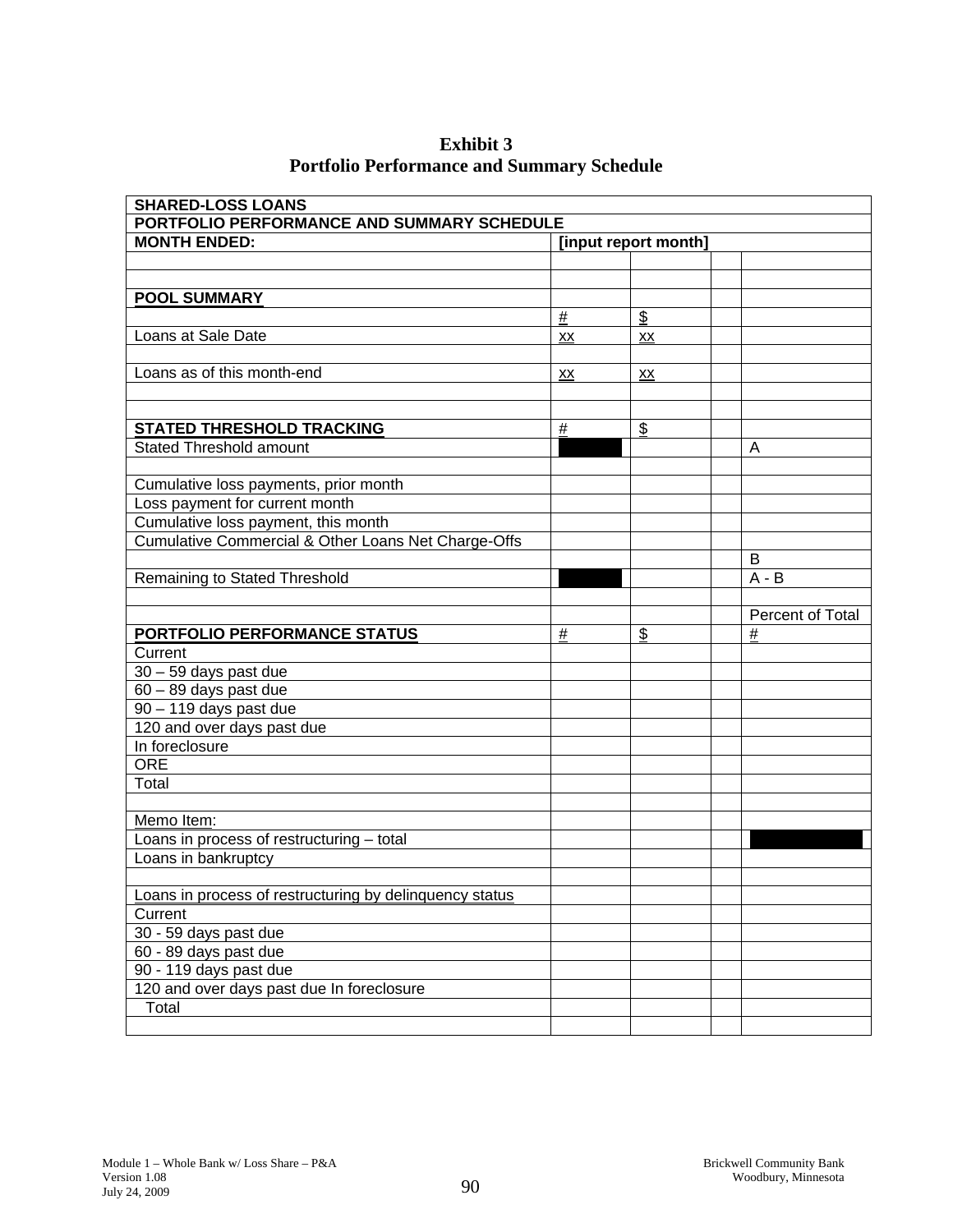| List of Loans Paid Off During Month    |           |  |  |
|----------------------------------------|-----------|--|--|
|                                        | Principal |  |  |
| Loan #                                 | Balance   |  |  |
|                                        |           |  |  |
| <b>List of Loans Sold During Month</b> |           |  |  |
|                                        |           |  |  |
|                                        | Principal |  |  |
| Loan #                                 | Balance   |  |  |
|                                        |           |  |  |
|                                        |           |  |  |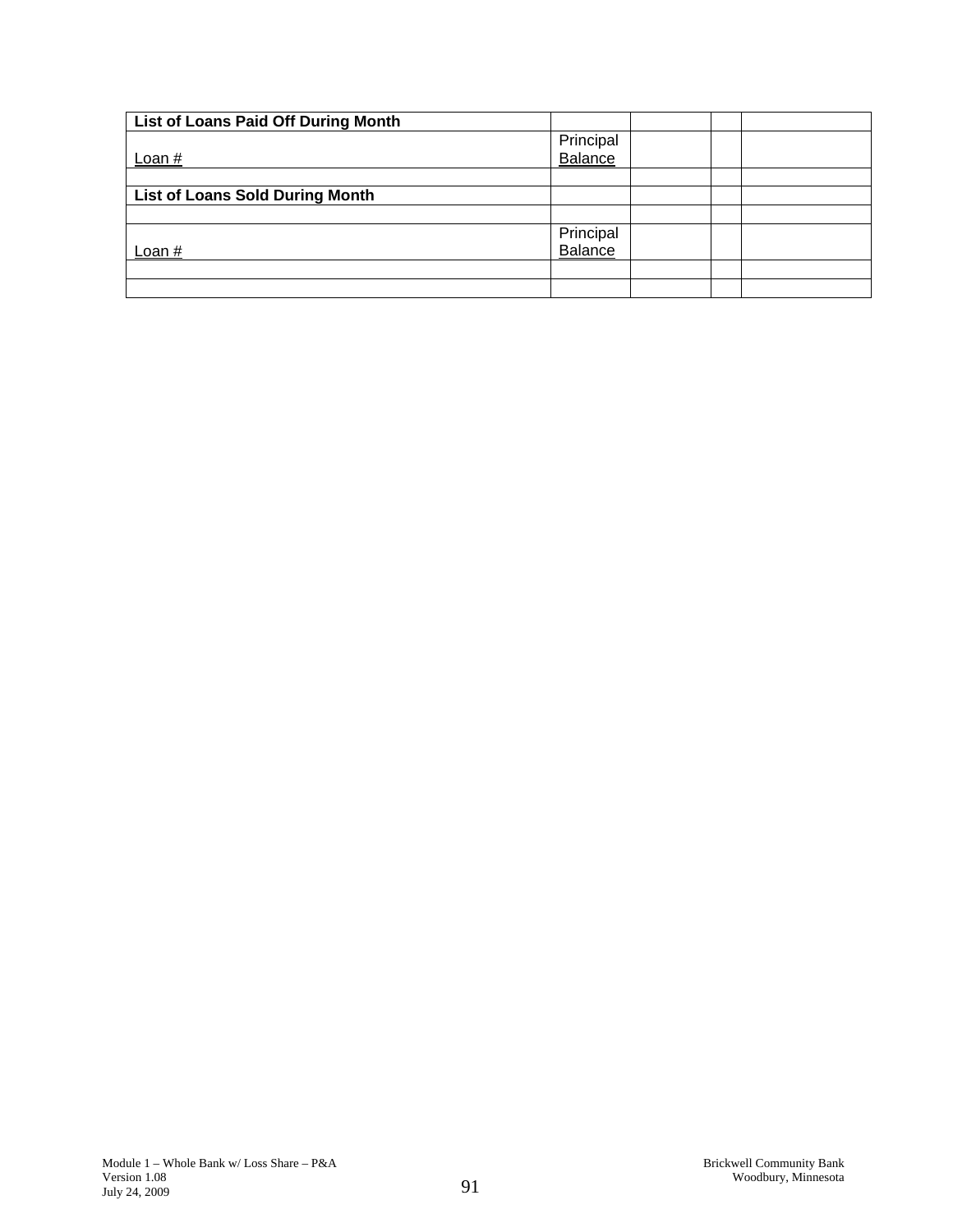## **Exhibit 4 Wire Transfer Instructions**

# **PURCHASER WIRING INSTRUCTIONS**

| <b>BANK RECEIVING WIRE</b>            |  |
|---------------------------------------|--|
|                                       |  |
| <b>9 DIGIT ABA ROUTING NUMBER</b>     |  |
|                                       |  |
| <b>ACCOUNT NUMBER</b>                 |  |
| <b>NAME OF ACCOUNT</b>                |  |
|                                       |  |
| <b>ATTENTION TO WHOM</b>              |  |
|                                       |  |
| <b>PURPOSE OF WIRE</b>                |  |
|                                       |  |
| FDIC RECEIVER WIRING INSTRUCTIONS     |  |
| <b>BANK RECEIVING WIRE</b>            |  |
|                                       |  |
| <b>SHORT NAME</b>                     |  |
|                                       |  |
| <b>ADDRESS OF BANK RECEIVING WIRE</b> |  |
|                                       |  |
| <b>9 DIGIT ABA ROUTING NUMBER</b>     |  |
|                                       |  |
| <b>ACCOUNT NUMBER</b>                 |  |
| <b>NAME OF ACCOUNT</b>                |  |
|                                       |  |
| <b>ATTENTION TO WHOM</b>              |  |
|                                       |  |
| <b>PURPOSE OF WIRE</b>                |  |
|                                       |  |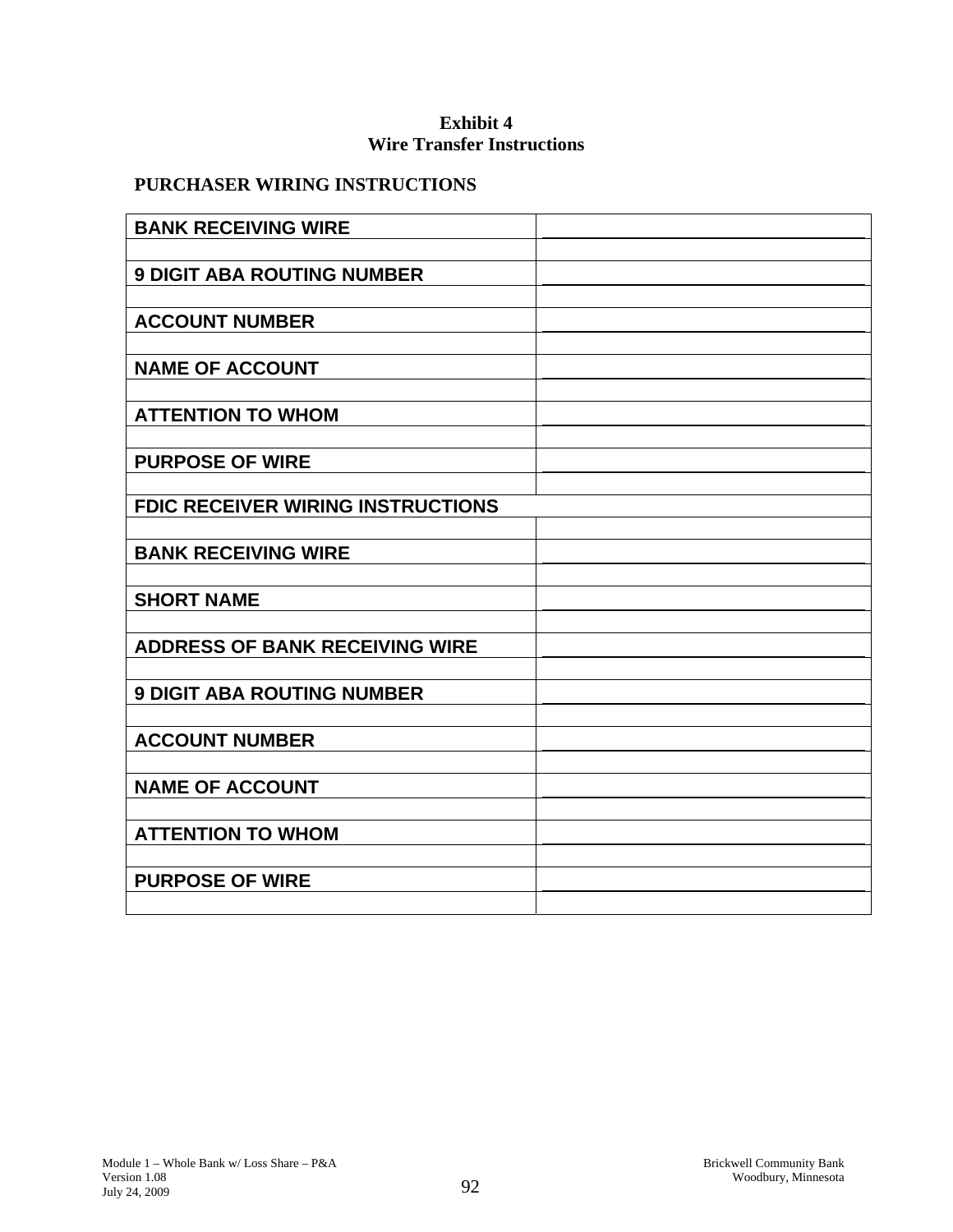# **EXHIBIT 5**

# **FDIC MORTGAGE LOAN MODIFICATION PROGRAM**

## **Objective**

The objective of this FDIC Mortgage Loan Modification Program ("Program") is to modify the terms of certain residential mortgage loans so as to improve affordability, increase the probability of performance, allow borrowers to remain in their homes and increase the value of the loans to the FDIC and assignees. The Program provides for the modification of Qualifying Loans (as defined below) by reducing the borrower's monthly housing debt to income ratio ("DTI Ratio") to no more than 31% at the time of the modification and eliminating adjustable interest rate and negative amortization features.

## Qualifying Mortgage Loans

In order for a mortgage loan to be a Qualifying Loan it must meet all of the following criteria, which must be confirmed by the lender:

- The collateral securing the mortgage loan is owner-occupied and the owner's primary residence; and
- The mortgagor has a first priority lien on the collateral; and
- Either the borrower is at least 60 days delinquent or a default is reasonably foreseeable.

### Modification Process

The lender shall undertake a review of its mortgage loan portfolio to identify Qualifying Loans. For each Qualifying Loan, the lender shall determine the net present value of the modified loan and, if it will exceed the net present value of the foreclosed collateral upon disposition, then the Qualifying Loan shall be modified so as to reduce the borrower's monthly DTI Ratio to no more than 31% at the time of the modification. To achieve this, the lender shall use a combination of interest rate reduction, term extension and principal forbearance, as necessary.

The borrower's monthly DTI Ratio shall be a percentage calculated by dividing the borrower's monthly income by the borrower's monthly housing payment (including principal, interest, taxes and insurance). For these purposes, (1) the borrower's monthly income shall be the amount of the borrower's (along with any co-borrowers') documented and verified gross monthly income, and (2) the borrower's monthly housing payment shall be the amount required to pay monthly principal and interest plus one-twelfth of the then current annual amount required to pay real property taxes and homeowner's insurance with respect to the collateral.

In order to calculate the monthly principal payment, the lender shall capitalize to the outstanding principal balance of the Qualifying Loan the amount of all delinquent interest, delinquent taxes, past due insurance premiums, third party fees and (without duplication) escrow advances (such amount, the "Capitalized Balance").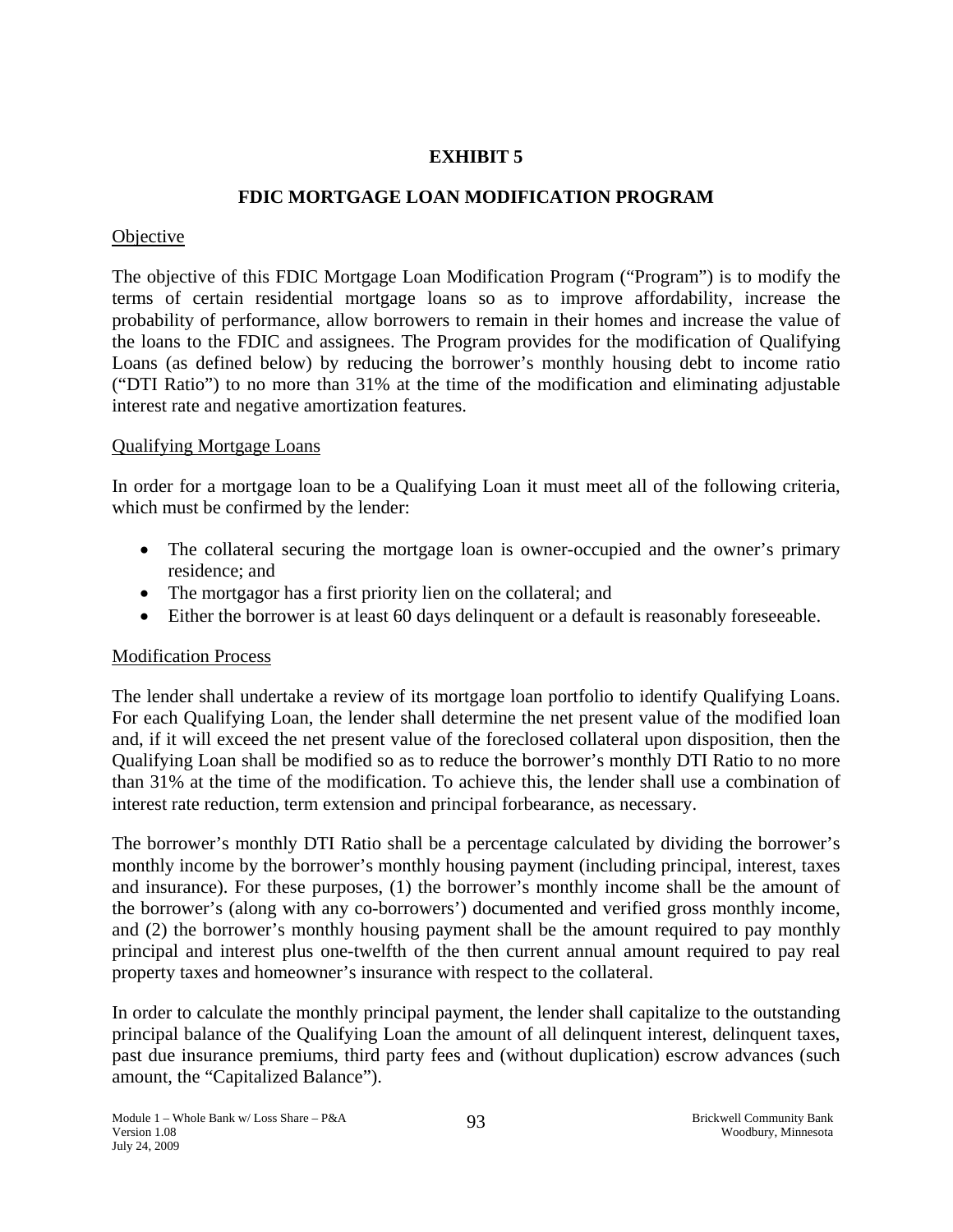In order to achieve the goal of reducing the DTI Ratio to 31%, the lender shall take the following steps in the following order of priority with respect to each Qualifying Loan:

- 1. Reduce the interest rate to the then current Freddie Mac Survey Rate for 30-year fixed rate mortgage loans, and adjust the term to 30 years.
- 2. If the DTI Ratio is still in excess of 31%, reduce the interest rate further, but no lower than 3%, until the DTI ratio of 31% is achieved.
- 3. If the DTI Ratio is still in excess of 31% after adjusting the interest rate to 3%, extend the remaining term of the loan by 10 years.
- 4. If the DTI Ratio is still in excess of 31%, calculate a new monthly payment (the "Adjusted Payment Amount") that will result in the borrower's monthly DTI Ratio not exceeding 31%. After calculating the Adjusted Payment Amount, the lender shall bifurcate the Capitalized Balance into two portions – the amortizing portion and the non-amortizing portion. The amortizing portion of the Capitalized Balance shall be the mortgage amount that will fully amortize over a 40-year term at an annual interest rate of 3% and monthly payments equal to the Adjusted Payment Amount. The nonamortizing portion of the Capitalized Balance shall be the difference between the Capitalized Balance and the amortizing portion of the Capitalized Balance. If the amortizing portion of the Capitalized Balance is less than 75% of the current estimated value of the collateral, then the lender may choose not to restructure the loan. If the lender chooses to restructure the loan, then the lender shall forbear on collecting the non-amortizing portion of the Capitalized Balance, and such amount shall be due and payable only upon the earlier of (i) maturity of the modified loan, (ii) a sale of the property or (iii) a pay-off or refinancing of the loan. No interest shall be charged on the non-amortizing portion of the Capitalized Balance, but repayment shall be secured by a first lien on the collateral.

### Special Note:

The net present value calculation used to determine whether a loan should be modified based on the modification process above is distinct and different from the net present value calculation used to determine the covered loss if the loan is modified. Please refer only to the net present value calculation described in this exhibit for the modification process, with its separate assumptions, when determining whether to provide a modification to a borrower. Separate assumptions may include, without limitation, Assuming Bank's determination of a probability of default without modification, a probability of default with modification, home price forecasts, prepayment speeds, and event timing. These assumptions are applied to different projected cash flows over the term of the loan, such as the projected cash flow of the loan performing or defaulting without modification and the projected cash flow of the loan performing or defaulting with modification.

change, the net present value calculation for determining the covered loss remains constant.<br>
Module 1 – Whole Bank w/ Loss Share – P&A 94 Brickwell Community Bank Woodbury, Minnesota<br>
Version 1.08 Woodbury, Minnesota By contrast, the net present value for determining the covered loss is based on a 10 year period. While the assumptions in the net present value calculation used in the modification process may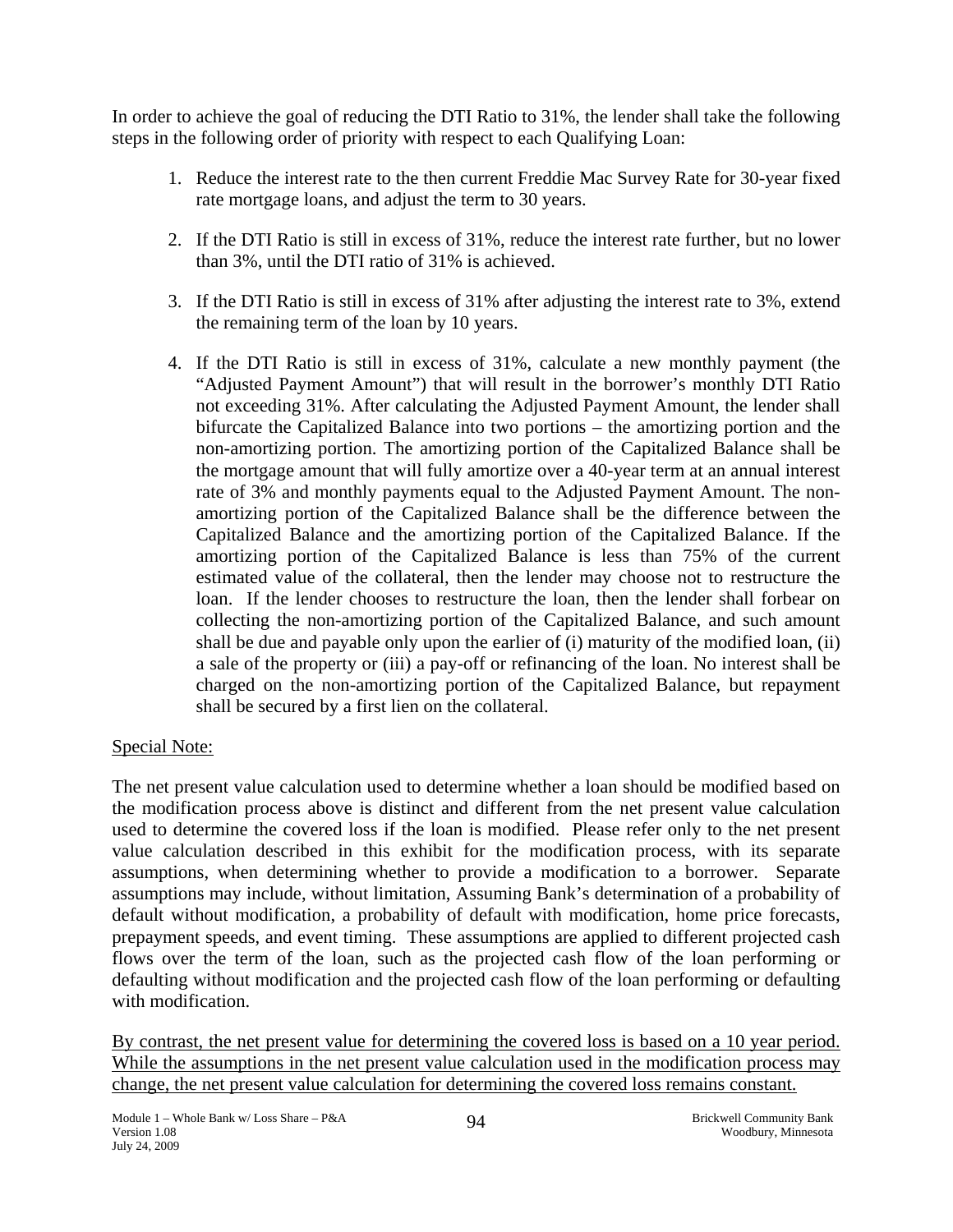#### **EXHIBIT 4.15B**

#### **COMMERCIAL SHARED-LOSS AGREEMENT**

This agreement for reimbursement of loss sharing expenses on certain loans and other assets (the "Commercial Shared-Loss Agreement") shall apply when the Assuming Bank purchases Shared-Loss Assets as that term is defined herein. The terms hereof shall modify and supplement, as necessary, the terms of the Purchase and Assumption Agreement to which this Commercial Shared-Loss Agreement is attached as Exhibit 4.15B and incorporated therein. To the extent any inconsistencies may arise between the terms of the Purchase and Assumption Agreement and this Commercial Shared-Loss Agreement with respect to the subject matter of this Commercial Shared-Loss Agreement, the terms of this Commercial Shared-Loss Agreement shall control. References in this Commercial Shared-Loss Agreement to a particular Section shall be deemed to refer to a Section in this Commercial Shared-Loss Agreement unless the context indicates that a Section of the Purchase and Assumption Agreement is intended.

#### **ARTICLE I -- DEFINITIONS**

Capitalized terms used in this Commercial Shared-Loss Agreement that are not defined in this Commercial Shared-Loss Agreement are defined in the Purchase and Assumption Agreement In addition to the terms defined above, defined below are certain additional terms relating to loss-sharing, as used in this Commercial Shared-Loss Agreement.

**"AAA"** means the American Arbitration Association as provided in Section 2.1(f)(iii) of this Commercial Shared-Loss Agreement.

**"Accrued Interest"** means, with respect to any Shared-Loss Loan, Permitted Advance or Shared-Loss Loan Commitment Advance at any time, the amount of earned and unpaid interest, taxes, credit life and/or disability insurance premiums (if any) payable by the Obligor accrued on or with respect to such Shared-Loss Loan, Permitted Advance or Shared-Loss Loan Commitment Advance, all as reflected on the Accounting Records of the Failed Bank or the Assuming Bank (as applicable); provided, that Accrued Interest shall not include any amount that accrues on or with respect to any Shared-Loss Loan, Permitted Advance or Shared-Loss Loan Commitment Advance after that Asset has been placed on non-accrual or nonperforming status by either the Failed Bank or the Assuming Bank (as applicable).

**"Additional ORE"** means Shared-Loss Loans that become Other Real Estate after Bank Closing Date.

**"Affiliate"** shall have the meaning set forth in the Purchase and Assumption Agreement; provided, that, for purposes of this Commercial Shared-Loss Agreement, no Third Party Servicer shall be deemed to be an Affiliate of the Assuming Bank.

**Examplicable Anniversary of the Commencement Date**" means the fifth (5th) anniversary of the Commencement Date.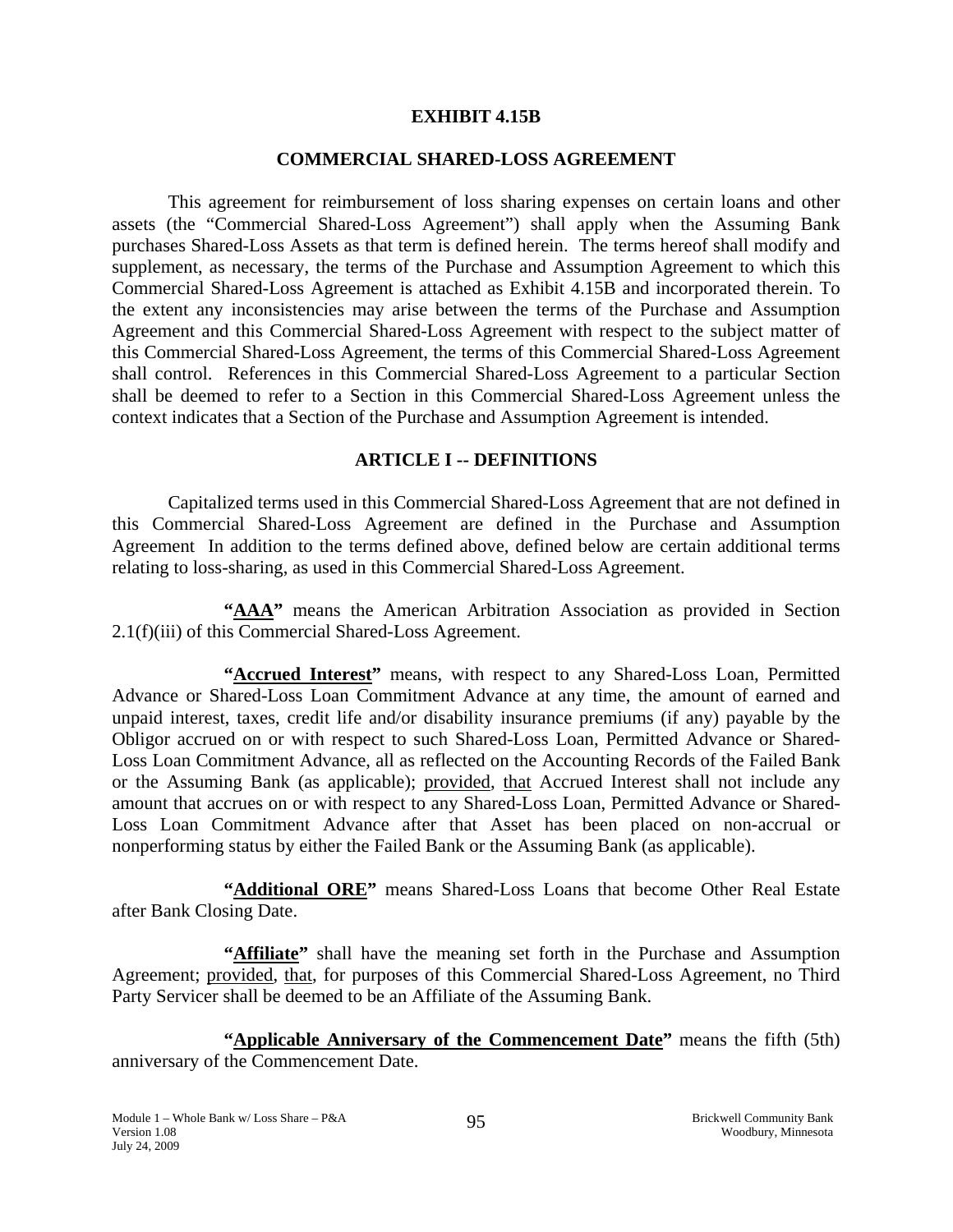**"Calendar Quarter"** means a quarterly period (a) for the first such period, beginning on the Commencement Date and ending on the last calendar day of either March, June, September or December, whichever is the first to occur after the Commencement Date, and (b) for quarterly periods thereafter, beginning on the first calendar day of the calendar month immediately after the month that ended the prior period and ending on the last calendar day of each successive three-calendar-month period thereafter (i.e., each March, June, September and December, starting in the applicable order depending on the ending date of first such period) of any year.

**"Capitalized Expenditures"** means those expenditures that (i) would be capitalized under generally accepted accounting principles, and (ii) are incurred with respect to Shared-Loss Loans, Other Real Estate, Additional ORE or Subsidiary ORE. Capitalized Expenditures shall not include expenses related to environmental conditions including, but not limited to, remediation, storage or disposal of any hazardous or toxic substances or any pollutant or contaminant.

**"Charge-Offs"** means, with respect to any Shared-Loss Assets for any period, an amount equal to the aggregate amount of loans or portions of loans classified as "Loss" under the Examination Criteria, including (a) charge-offs of (i) the principal amount of such assets net of unearned interest (including write-downs associated with Other Real Estate, Additional ORE, Subsidiary ORE or loan modification(s)) (ii) Accrued Interest, and (iii) Capitalized Expenditures plus (b) Pre-Charge-Off Expenses incurred on the respective Shared-Loss Loans, all as effected by the Assuming Bank during such period and reflected on the Accounting Records of the Assuming Bank; provided, that: (i) the aggregate amount of Accrued Interest (including any reversals thereof) for the period after Bank Closing that shall be included in determining the amount of Charge-Offs for any Shared-Loss Loan shall not exceed ninety (90) days' Accrued Interest; (ii) no Charge-Off shall be taken with respect to any anticipated expenditure by the Assuming Bank until such expenditure is actually incurred; (iii) any financial statement adjustments made in connection with the purchase of any Assets pursuant to this Purchase and Assumption Agreement or any future purchase, merger, consolidation or other acquisition of the Assuming Bank shall not constitute "Charge-Offs"; and (iv) except for Portfolio Sales or any other sales or dispositions consented to by the Receiver, losses incurred on the sale or other disposition of Shared-Loss Assets to any Person (other than the sale or other disposition of Other Real Estate, Additional ORE or Subsidiary ORE to a Person other than an Affiliate of the Assuming Bank which is conducted in a commercially reasonable and prudent manner) shall not constitute Charge-Offs.

**"Commencement Date"** means the first calendar day following Bank Closing.

**"Consumer Loans"** means Loans to individuals for household, family and other personal expenditures (including United States and/or State-guaranteed student loans and extensions of credit pursuant to a credit card plan or debit card plan).

**"Environmental Assessment"** means an assessment of the presence, storage or release of any hazardous or toxic substance, pollutant or contaminant with respect to the collateral securing a Shared-Loss Loan that has been fully or partially charged off.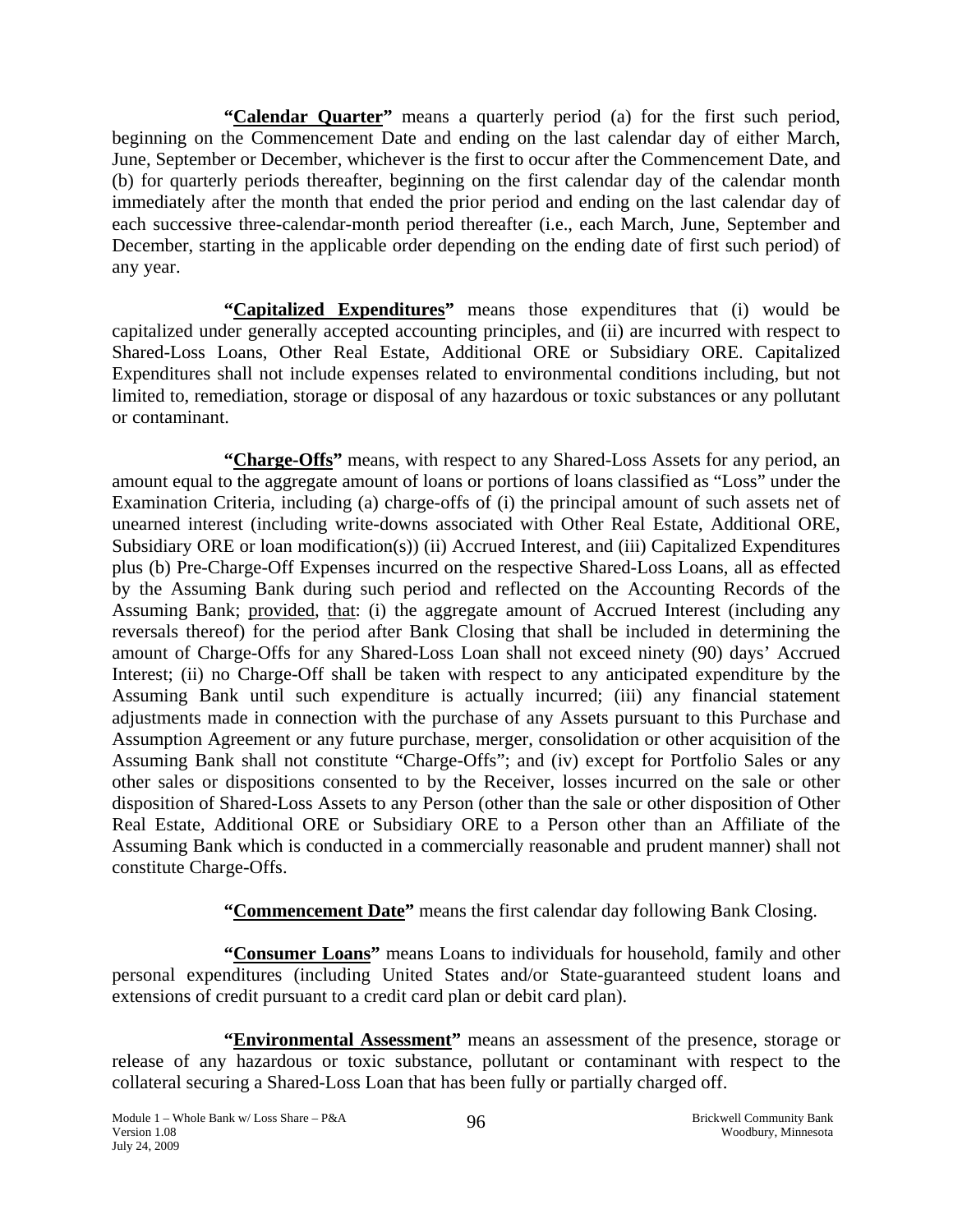**"Examination Criteria"** means the loan classification criteria employed by, or any applicable regulations of, the Assuming Bank's Chartering Authority at the time such action is taken, as such criteria may be amended from time to time.

**"Failed Bank Charge-Offs/Write-Downs"** means, with respect to any Shared-Loss Asset, an amount equal to the aggregate amount of reversals or charge-offs of Accrued Interest and charge-offs and write-downs of principal effected by the Failed Bank with respect to that Shared-Loss Asset as reflected on the Accounting Records of the Failed Bank.

**"Fair Value"** means the fair value of a Shared Loss MTM Asset as determined in accordance with FAS 157 as in effect on Bank Closing.

**"FDIC Party"** has the meaning provided in Section 2.1(f)(ii) of this Commercial Shared-Loss Agreement.

**"Net Charge-Offs"** means, with respect to any period, an amount equal to the aggregate amount of Charge-Offs for such period less the amount of Recoveries for such period.

 Commercial Shared-Loss Agreement. **"Neutral Member"** has the meaning provided in Section 2.1(f)(ii) of this

**"New Shared-Loss Loans"** means loans that would otherwise be subject to loss sharing under this Commercial Shared-Loss Agreement that were originated after July 24, 2009, and before Bank Closing.

**"Notice of Dispute"** has the meaning provided in Section 2.1(f)(iii) of this Commercial Shared-Loss Agreement.

**"ORE Subsidiary"** means any Subsidiary of the Assuming Bank that engages solely in holding, servicing, managing or liquidating interests of a type described in clause (A) of the definition of "Other Real Estate," which interests have arisen from the collection or settlement of a Shared-Loss Loan.

**"Other Real Estate"** means all of the following (including any of the following fully or partially charged off the books and records of the Failed Bank or the Assuming Bank) that (i) are owned by the Failed Bank as of Bank Closing and are purchased pursuant to the Purchase and Assumption Agreement or (ii) have arisen subsequent to Bank Closing from the collection or settlement by the Assuming Bank of a Shared-Loss Loan:

(A) all interests in real estate (other than Bank Premises and Fixtures), including but not limited to mineral rights, leasehold rights, condominium and cooperative interests, air rights and development rights; and

(B) all other assets (whether real or personal property) acquired by foreclosure or in full or partial satisfaction of judgments or indebtedness.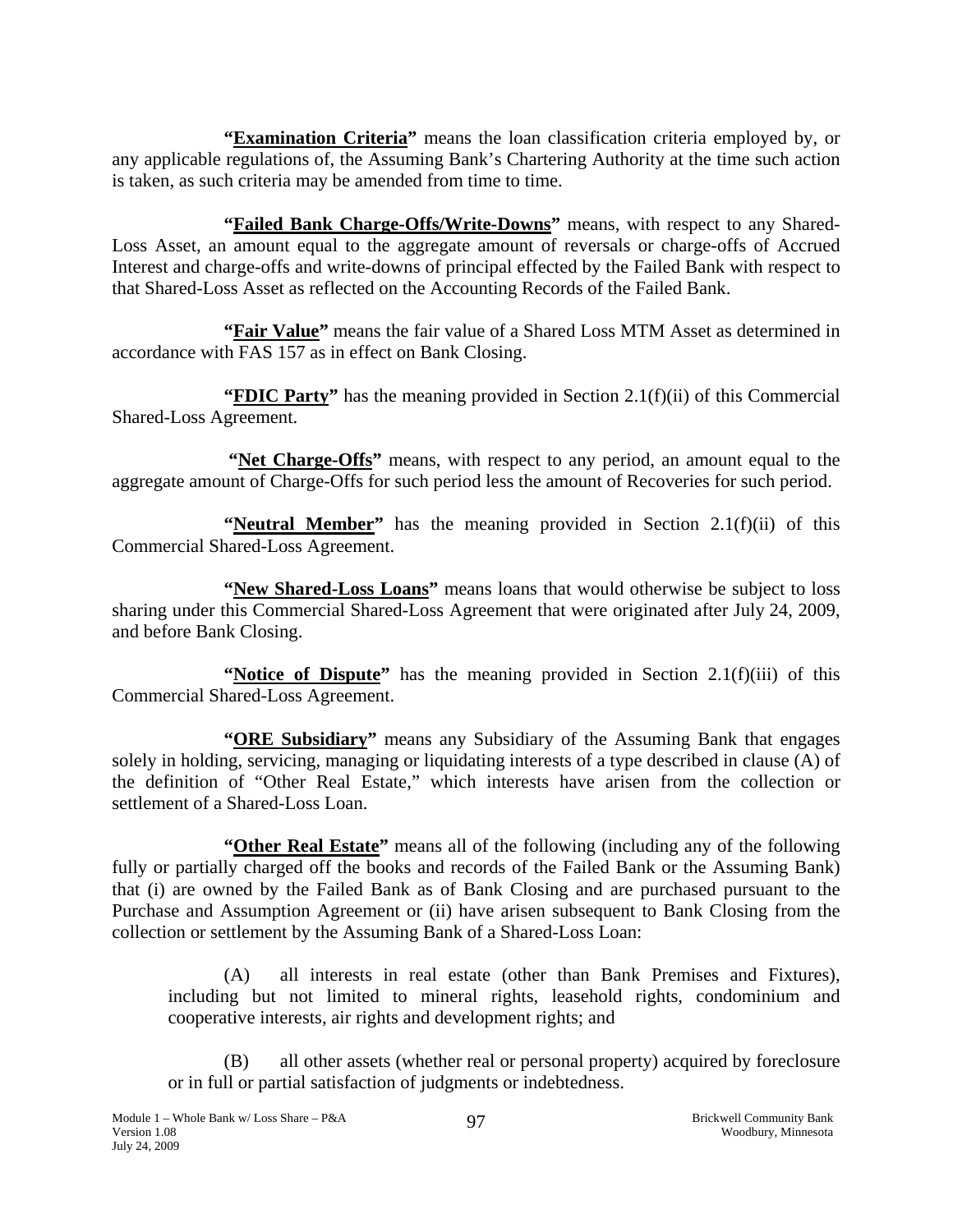"Permitted Advance" means an advance of funds by the Assuming Bank with respect to a Shared-Loss Loan, or the making of a legally binding commitment by the Assuming Bank to advance funds with respect to a Shared-Loss Loan, that (i) in the case of such an advance, is actually made, and, in the case of such a commitment, is made and all of the proceeds thereof actually advanced, within one (1) year after the Commencement Date, (ii) does not cause the sum of (A) the book value of such Shared-Loss Loan as reflected on the Accounting Records of the Assuming Bank after any such advance has been made by the Assuming Bank plus (B) the unfunded amount of any such commitment made by the Assuming Bank related thereto, to exceed 110% of the Book Value of such Shared-Loss Loan, (iii) is not made with respect to a Shared-Loss Loan with respect to which (A) there exists a related Shared-Loss Loan Commitment or (B) the Assuming Bank has taken a Charge-Off and (iv) is made in good faith, is supported at the time it is made by documentation in the Credit Files and conforms to and is in accordance with the applicable requirements set forth in Article III of this Commercial Shared-Loss Agreement and with the then effective written internal credit policy guidelines of the Assuming Bank; provided, that the limitations in subparagraphs (i), (ii) and (iii) of this definition shall not apply to any such action (other than to an advance or commitment related to the remediation, storage or final disposal of any hazardous or toxic substance, pollutant or contaminant) that is taken by Assuming Bank in its reasonable discretion to preserve or secure the value of the collateral for such Shared-Loss Loan.

**"Permitted Amendment"** means, with respect to any Shared-Loss Loan Commitment or Shared-Loss Loan, any amendment, modification, renewal or extension thereof, or any waiver of any term, right, or remedy thereunder, made by the Assuming Bank in good faith and otherwise in accordance with the applicable requirements set forth in Article III of this Commercial Shared-Loss Agreement and the then effective written internal credit policy guidelines of the Assuming Bank; provided, that:

(i) with respect to a Shared-Loss Loan Commitment or a Shared-Loss Loan that is not a revolving line of credit, no such amendment, modification, renewal, extension, or waiver, except as allowed under the definition of Permitted Advance, shall operate to increase the amount of principal (A) then remaining available to be advanced by the Assuming Bank under the Shared-Loss Loan Commitment or (B) then outstanding under the Shared-Loss Loan;

(ii) with respect to a Shared-Loss Loan Commitment or a Shared-Loss Loan that is a revolving line of credit, no such amendment, modification, renewal, extension, or waiver, except as allowed under the definition of Permitted Advance, shall operate to increase the maximum amount of principal authorized as of Bank Closing to be outstanding at any one time under the underlying revolving line of credit relationship with the debtor (regardless of the extent to which such revolving line of credit may have been funded as of Bank Closing or may subsequently have been funded and/or repaid); and

(iii) no such amendment, modification, renewal, extension or waiver shall extend the term of such Shared-Loss Loan Commitment or Shared-Loss Loan beyond the end of the final Shared-Loss Quarter unless the term of such Shared-Loss Loan Commitment or Shared-Loss Loan as existed on Bank Closing was beyond the end of the final Shared-Loss Quarter, in which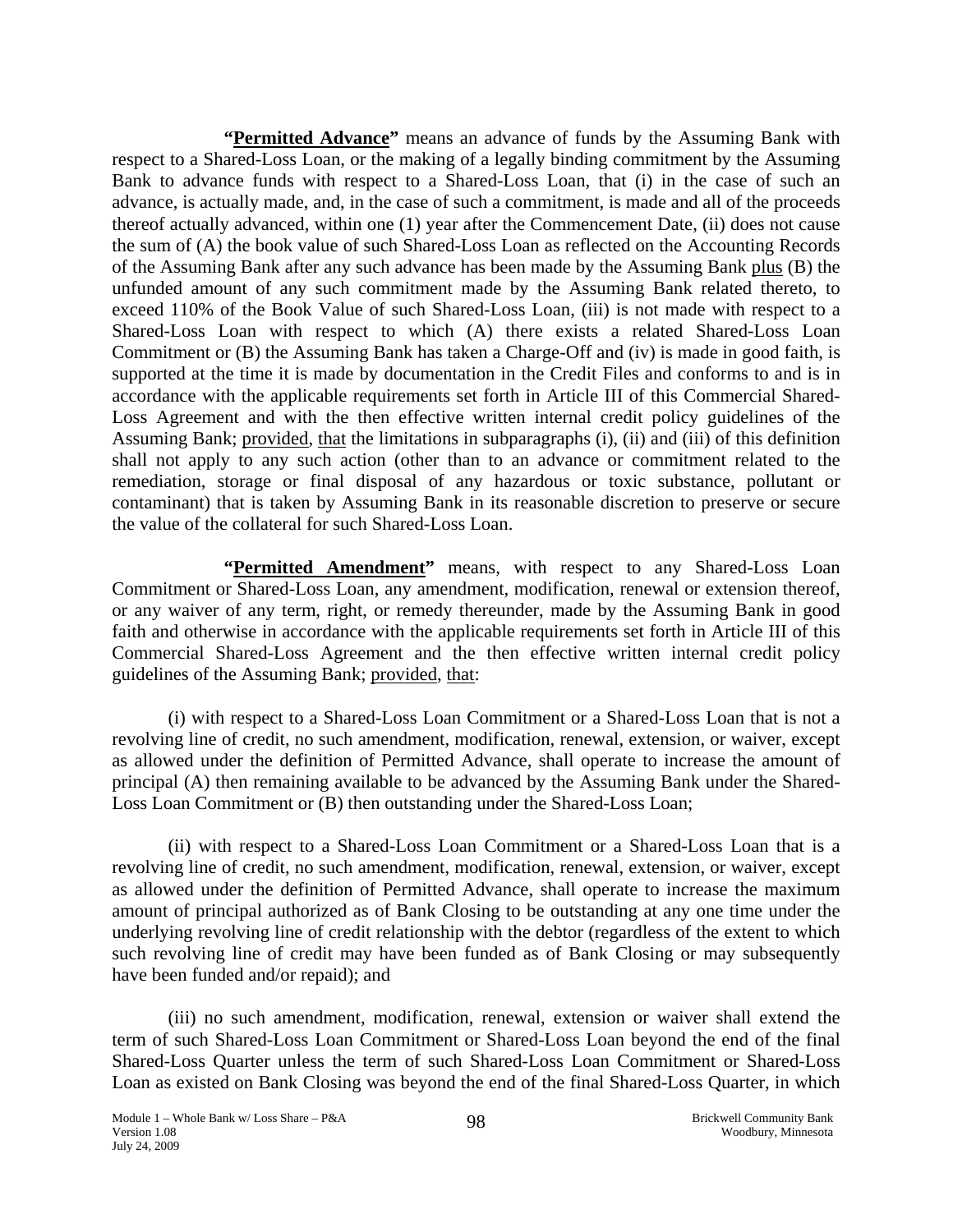event no such amendment, modification, renewal, extension or waiver shall extend such term beyond the term as existed as of Bank Closing.

"**Pre-Charge-Off Expenses"** means those expenses incurred in the usual and prudent management of a Shared-Loss Loan that would qualify as a Reimbursable Expense or Recovery Expense if incurred after a Charge-Off of the related Shared-Loss Asset had occurred.

**"Quarterly Certificate"** has the meaning provided in Section 2.1(a)(i) of this Commercial Shared-Loss Agreement.

**"Recoveries"** (I)(A) In addition to any sums to be applied as Recoveries pursuant to subparagraph (II) below, "Recoveries" means, with respect to any period, the sum of (without duplication):

Shared-Loss Quarter; plus (i) the amount of collections during such period by the Assuming Bank on Charge-Offs of Shared-Loss Assets effected by the Assuming Bank prior to the end of the final

(ii) the amount of collections during such period by the Assuming Bank on Failed Bank Charge-Offs/Write-Downs; plus

(iii) the amount of gain on any sale or other disposition during such period by the Assuming Bank of Shared Loss Loans, Other Real Estate, Additional ORE or Subsidiary ORE (provided, that the amount of any such gain included in Recoveries shall not exceed the aggregate amount of the related Failed Bank Charge-Offs/Write-Downs and Charge-Offs taken and any related Reimbursable Expenses and Recovery Expenses); plus

(iv) the amount of collections during such period by the Assuming Bank of any Reimbursable Expenses or Recovery Expenses; plus

(v) the amount of any fee or other consideration received by the Assuming Bank during or prior to such period in connection with any amendment, modification, renewal, extension, refinance, restructure, commitment or other similar action taken by the Assuming Bank with respect to a Shared-Loss Asset with respect to which there exists a Failed Bank Charge-Off/Write-Down or a Shared-Loss Loan as to which a Charge-Off has been effected by the Assuming Bank during or prior to such period (provided, that the amount of any such fee or other consideration included in Recoveries shall not exceed the aggregate amount of the related Failed Bank Charge-Offs/Write-Downs and Charge-Offs taken and any related Reimbursable Expenses and Recovery Expenses).

(I)(B) For the purpose of determining the amounts to be applied as Recoveries pursuant to subparagraph (I)(A) above, the Assuming Bank shall apply amounts received on the Assets that are not otherwise applied to reduce the book value of principal of a Shared-Loss Loan (or, in the case of Other Real Estate, Additional ORE, Subsidiary ORE and Capitalized Expenditures, that are not otherwise applied to reduce the book value thereof) in the following order: first to Charge-Offs and Failed Bank Charge-Offs/Write Downs; then to Reimbursable Expenses and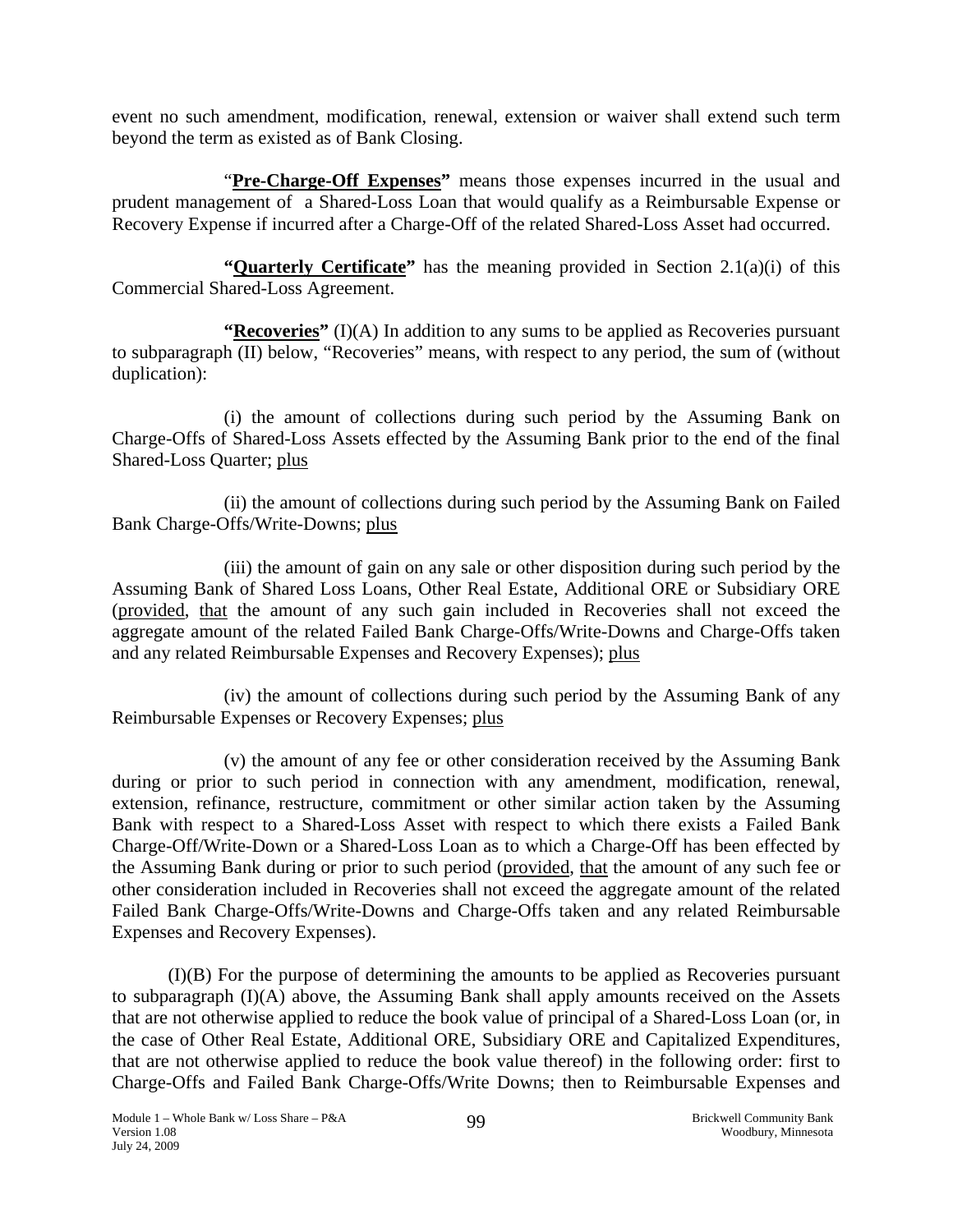Recovery Expenses; then to interest income; and then to other expenses incurred by the Assuming Bank.

(II) If there occurs an amendment, modification, renewal, extension, refinance, restructure, commitment, sale or other similar action with respect to a Shared-Loss Loan as to which there exists a Failed Bank Charge-Off/Write Down or as to which a Charge-Off has been effected by the Assuming Bank during or prior to such period, and if, as a result of such occurrence, the Assuming Bank recognizes any interest income for financial accounting purposes on that Shared-Loss Loan, then "Recoveries" shall also include the portion of the total amount of any such interest income recognized by the Assuming Bank which is derived by multiplying:

(A) the total amount of any such interest income recognized by the Assuming Bank during such period with respect to that Shared-Loss Loan as described above, by

(B) a fraction, the numerator of which is the aggregate principal amount (excluding reversals or charge-offs of Accrued Interest) of all such Failed Bank Charge-Offs/Write-Downs and Charge-Offs effected by the Assuming Bank with respect to that Shared-Loss Loan plus the principal amount of that Shared-Loss Loan that has not yet been chargedoff but has been placed on nonaccrual status, all of which occurred at any time prior to or during the period in which the interest income referred to in subparagraph (II)(A) immediately above was recognized, and the denominator of which is the total amount of principal indebtedness (including all such prior Failed Bank Charge-Offs/Write-Downs and Charge-Offs as described above) due from the Obligor on that Shared-Loss Loan as of the end of such period;

provided, however, that the amount of any interest income included as Recoveries for a particular Shared-Loss Loan shall not exceed the aggregate amount of (a) Failed Bank Charge-Offs/Write-Downs, (b) Charge-Offs effected by the Assuming Bank during or prior to the period in which the amount of Recoveries is being determined, plus (c) any Reimbursable Expenses and Recovery Expenses paid to the Assuming Bank pursuant to this Commercial Shared-Loss Agreement during or prior to the period in which the amount of Recoveries is being determined, all with respect to that particular Shared-Loss Loan; and, provided, further, that any collections on any such Shared-Loss Loan that are not applied to reduce book value of principal or recognized as interest income shall be applied pursuant to subparagraph (I) above.

(III) Notwithstanding subparagraphs (I) and (II) above, the term "Recoveries" shall not include: (a) any amounts paid to the Assuming Bank by the Receiver pursuant to Section 2.1 of this Commercial Shared-Loss Agreement, (b) amounts received with respect to Charge-Offs effected by the Assuming Bank after the final Shared-Loss Quarter, (c) after the final Shared-Loss Quarter, income received by the Assuming Bank from the operation of, and any gains recognized by the Assuming Bank on the disposition of, Other Real Estate, Additional ORE or Subsidiary ORE (such income and gains being hereinafter together referred to as "ORE Income"), except to the extent that aggregate ORE Income exceeds the aggregate expenses paid to third parties by or on behalf of the Assuming Bank after the final Shared-Loss Quarter to manage, operate and maintain Other Real Estate, Additional ORE or Subsidiary ORE (such expenses being hereinafter referred to as "ORE Expenses"). In determining the extent aggregate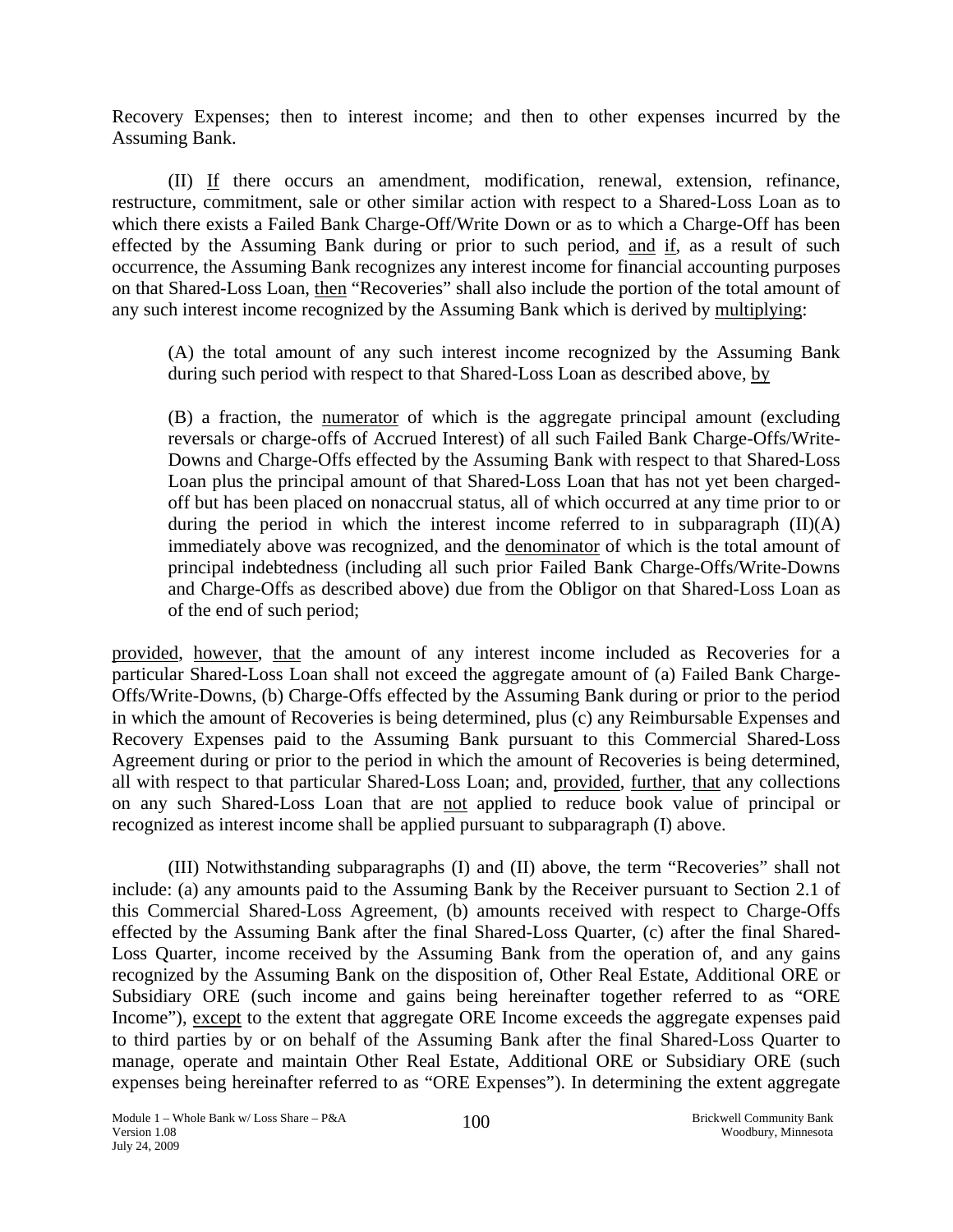ORE Income exceeds aggregate ORE Expenses for any Recovery Quarter as set forth immediately above in subparagraph (c), the Assuming Bank will subtract (i) ORE Expenses paid to third parties during such Recovery Quarter (provided, that, in the case of the final Recovery Quarter only, the Assuming Bank will subtract ORE Expenses paid to third parties from the beginning of the final Recovery Quarter up to the date the Assuming Bank is required to deliver the final Quarterly Certificate pursuant to this Commercial Shared-Loss Agreement) from (ii) ORE Income received during such Recovery Quarter, to calculate net ORE income ("Net ORE Income") for that Recovery Quarter. If the amount of Net ORE Income so calculated for a Recovery Quarter is positive, such amount shall be reported as Recoveries on the Quarterly Certificate for such Recovery Quarter. If the amount of Net ORE Income so calculated for a Recovery Quarter is negative ("Net ORE Loss Carryforward"), such amount shall be added to any ORE Expenses paid to third parties in the next succeeding Recovery Quarter, which sum shall then be subtracted from ORE Income for that next succeeding Recovery Quarter, for the purpose of determining the amount of Net ORE Income (or, if applicable, Net ORE Loss Carryforward) for that next succeeding Recovery Quarter. If, as of the end of the final Recovery Quarter, a Net ORE Loss Carryforward exists, then the amount of the Net ORE Loss Carryforward that does not exceed the aggregate amount of Net ORE Income reported as Recoveries on Quarterly Certificates for all Recovery Quarters may be included as a Recovery Expense on the Quarterly Certificate for the final Recovery Quarter.

**"Recovery Amount"** has the meaning provided in Section 2.1(b)(ii) of this Commercial Shared-Loss Agreement.

**"Recovery Expenses"** means, for any Recovery Quarter, the amount of actual, reasonable and necessary out-of-pocket expenses (other than Capitalized Expenditures) paid to third parties (other than Affiliates of the Assuming Bank) by or on behalf of the Assuming Bank, as limited by Sections 3.2(c) and (d) of Article III to this Commercial Shared-Loss Agreement, to recover amounts owed with respect to (i) any Shared-Loss Asset as to which a Charge-Off was effected prior to the end of the final Shared-Loss Quarter (provided that such amounts were incurred no earlier than the date the first Charge-Off on such Shared-Loss Asset could have been reflected on the Accounting Records of the Assuming Bank), and (ii) Failed Bank Charge-Offs/Write-Downs (including, in each case, all costs and expenses related to an Environmental Assessment and any other costs or expenses related to any environmental conditions with respect to the Shared-Loss Assets (it being understood that any remediation expenses for any such pollutant or contaminant are not recoverable if in excess of \$200,000 per Shared-Loss Asset, without the Assuming Bank having obtained the prior consent of the Receiver for such expenses); provided, that, so long as income with respect to a Shared-Loss Loan is being prorated pursuant to the arithmetical formula in subsection (II) of the definition of "Recoveries", the term "Recovery Expenses" shall not include that portion of any such expenses paid during such Recovery Quarter to recover any amounts owed on that Shared-Loss Loan that is derived by:

subtracting (1) the product derived by multiplying:

(A) the total amount of any such expenses paid by or on behalf of the Assuming Bank during such Recovery Quarter with respect to that Shared-Loss Loan, by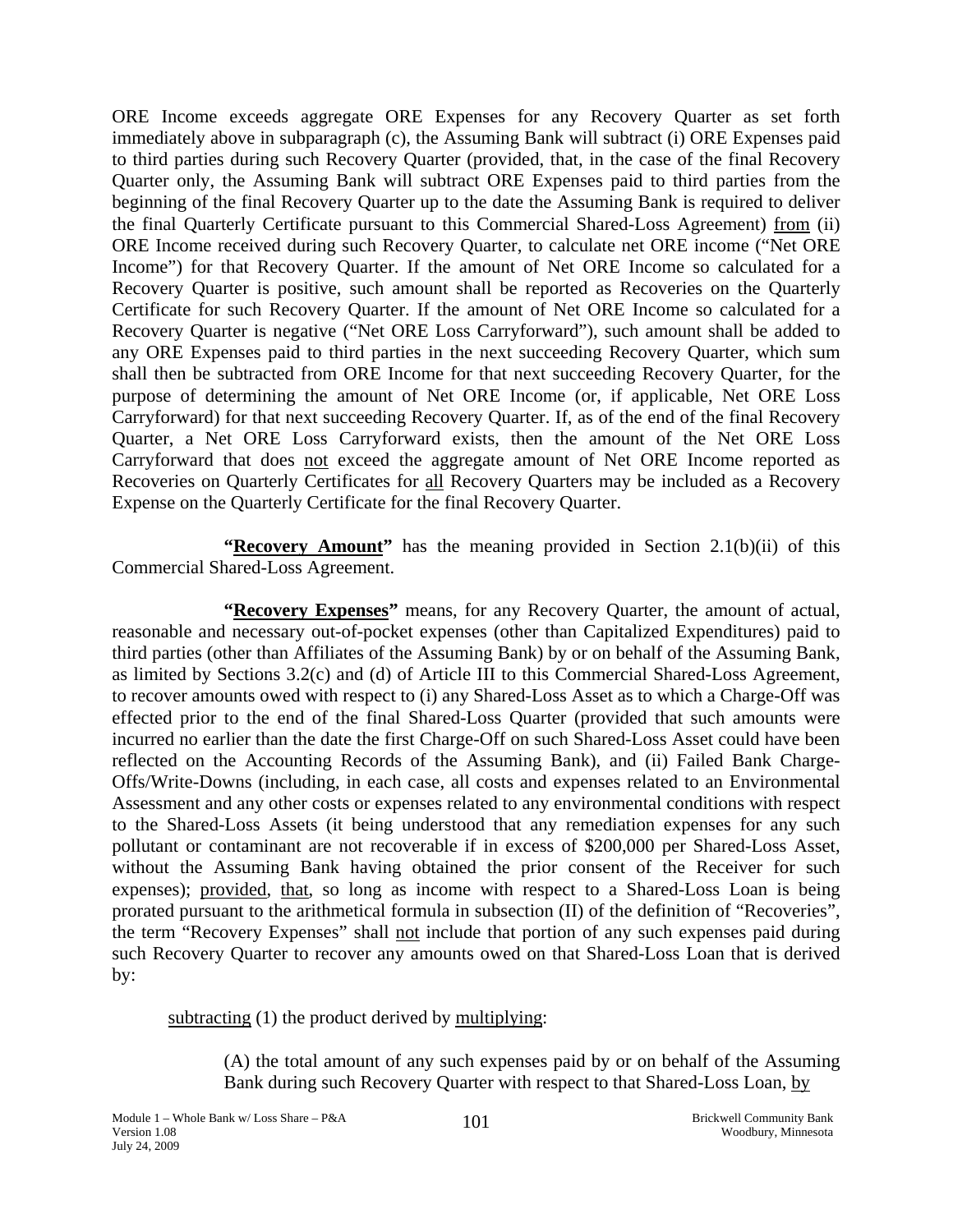(B) a fraction, the numerator of which is the aggregate principal amount (excluding reversals or charge-offs of Accrued Interest) of all such Failed Bank Charge-Offs/Write-Downs and Charge-Offs effected by the Assuming Bank with respect to that Shared-Loss Loan plus the principal amount of that Shared-Loss Loan that has not yet been charged-off but has been placed on nonaccrual status, all of which occurred at any time prior to or during the period in which the interest income referred to in subparagraph (II)(A) of the definition of "Recoveries" was recognized, and the denominator of which is the total amount of principal indebtedness (including all such prior Failed Bank Charge-Offs/Write-Downs and Charge-Offs as described above) due from the Obligor on that Shared-Loss Loan as of the end of such period;

from (2) the total amount of any such expenses paid during that Recovery Quarter with respect to that Shared-Loss Loan.

**"Recovery Quarter"** has the meaning provided in Section 2.1(a)(ii) of this Commercial Shared-Loss Agreement.

**"Reimbursable Expenses"** means, for any Shared-Loss Quarter, the amount of actual, reasonable and necessary out-of-pocket expenses (other than Capitalized Expenditures), paid to third parties (other than Affiliates of the Assuming Bank) by or on behalf of the Assuming Bank, as limited by Sections 3.2(c) and (d) of Article III of this Commercial Shared-Loss Agreement, to:

(i) recover amounts owed with respect to any Shared-Loss Asset as to which a Charge-Off has been effected prior to the end of the final Shared-Loss Quarter (provided that such amounts were incurred no earlier than the date the first Charge-Off on such Shared-Loss Asset could have been reflected on the Accounting Records of the Assuming Bank) and recover amounts owed with respect to Failed Bank Charge-Offs/Write-Downs (including, in each case, all costs and expenses related to an Environmental Assessment and any other costs or expenses related to any environmental conditions with respect to the Shared-Loss Assets (it being understood that any such remediation expenses for any such pollutant or contaminant are not recoverable if in excess of \$200,000 per Shared-Loss Asset, without the Assuming Bank having obtained the prior consent of the Receiver for such expenses); provided, that, so long as income with respect to a Shared-Loss Loan is being pro-rated pursuant to the arithmetical formula in subsection (II) of the definition of "Recoveries", the term "Reimbursable Expenses" shall not include that portion of any such expenses paid during such Shared-Loss Quarter to recover any amounts owed on that Shared-Loss Loan that is derived by:

subtracting (1) the product derived by multiplying:

(A) the total amount of any such expenses paid by or on behalf of the Assuming Bank during such Shared-Loss Quarter with respect to that Shared-Loss Loan, by

(B) a fraction, the numerator of which is the aggregate principal amount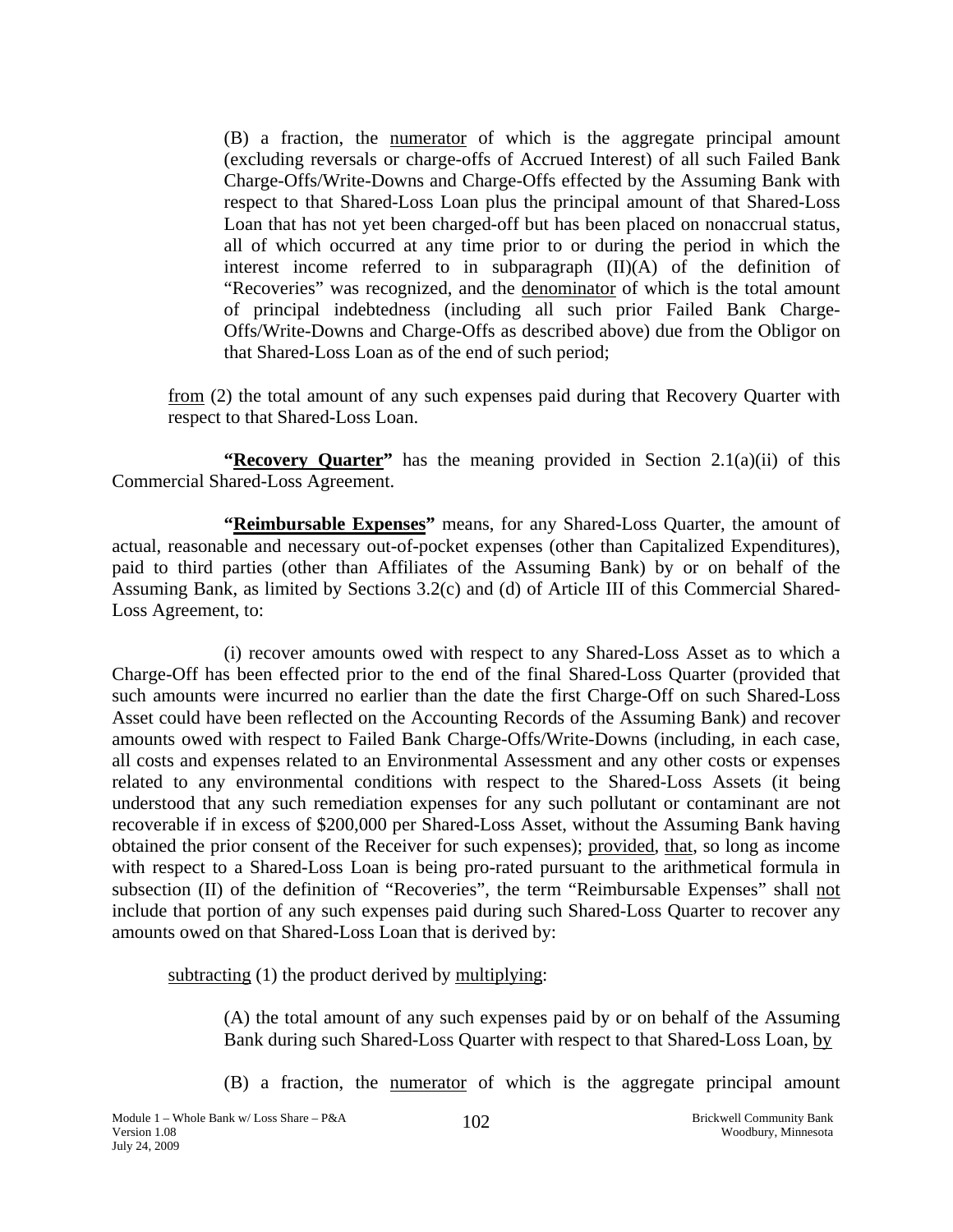(excluding reversals or charge-offs of Accrued Interest) of all such Failed Bank Charge-Offs/Write-Downs and Charge-Offs effected by the Assuming Bank with respect to that Shared-Loss Loan plus the principal amount of that Shared-Loss Loan that has not yet been charged-off but has been placed on nonaccrual status, all of which occurred at any time prior to or during the period in which the interest income referred to in subparagraph (II)(A) of the definition of "Recoveries" was recognized, and the denominator of which is the total amount of principal indebtedness (including all such prior Failed Bank Charge-Offs/Write-Downs and Charge-Offs as described above) due from the Obligor on that Shared-Loss Loan as of the end of such period;

from (2) the total amount of any such expenses paid during that Shared-Loss Quarter with respect to that Shared-Loss Loan; and

(ii) manage, operate or maintain Other Real Estate, Additional ORE or Subsidiary ORE less the amount of any income received by the Assuming Bank during such Shared-Loss Quarter with respect to such Other Real Estate, Additional ORE or Subsidiary ORE (which resulting amount under this clause (ii) may be negative).

**"Review Board"** has the meaning provided in Section 2.1(f)(i) of this Commercial Shared-Loss Agreement.

**"Shared-Loss Amount"** has the meaning provided in Section 2.1(b)(i) of this Commercial Shared-Loss Agreement.

**"Shared-Loss Asset Repurchase Price"** means, with respect to any Shared-Loss Asset, the principal amount thereof plus any other fees or penalties due from an Obligor (including, subject to the limitations discussed below, the amount of any Accrued Interest) stated on the Accounting Records of the Assuming Bank, as of the date as of which the Shared-Loss Asset Repurchase Price is being determined (regardless, in the case of a Shared-Loss Loan, of the Legal Balance thereof) plus all Reimbursable Expenses and Recovery Expenses incurred up to and through the date of consummation of purchase of such Shared-Loss Asset; provided, that (i) in the case of a Shared-Loss Loan there shall be excluded from such amount the amount of any Accrued Interest accrued on or with respect to such Shared-Loss Loan prior to the ninety (90)-day period ending on the day prior to the purchase date determined pursuant to Sections  $2.1(e)(i)$  or  $2.1(e)(iii)$  of this Commercial Shared-Loss Agreement, except to the extent such Accrued Interest was included in the Book Value of such Shared-Loss Loan, and (ii) any collections on a Shared-Loss Loan received by the Assuming Bank after the purchase date applicable to such Shared-Loss Loan shall be applied (without duplication) to reduce the Shared-Loss Asset Repurchase Price of such Shared-Loss Loan on a dollar-for-dollar basis. For purposes of determining the amount of unpaid interest which accrued during a given period with respect to a variable-rate Shared-Loss Loan, all collections of interest shall be deemed to be applied to unpaid interest in the chronological order in which such interest accrued.

**"Shared-Loss Assets"** means Shared-Loss Loans, Other Real Estate purchased by the Assuming Bank, Additional ORE, Subsidiary ORE and Capitalized Expenditures, but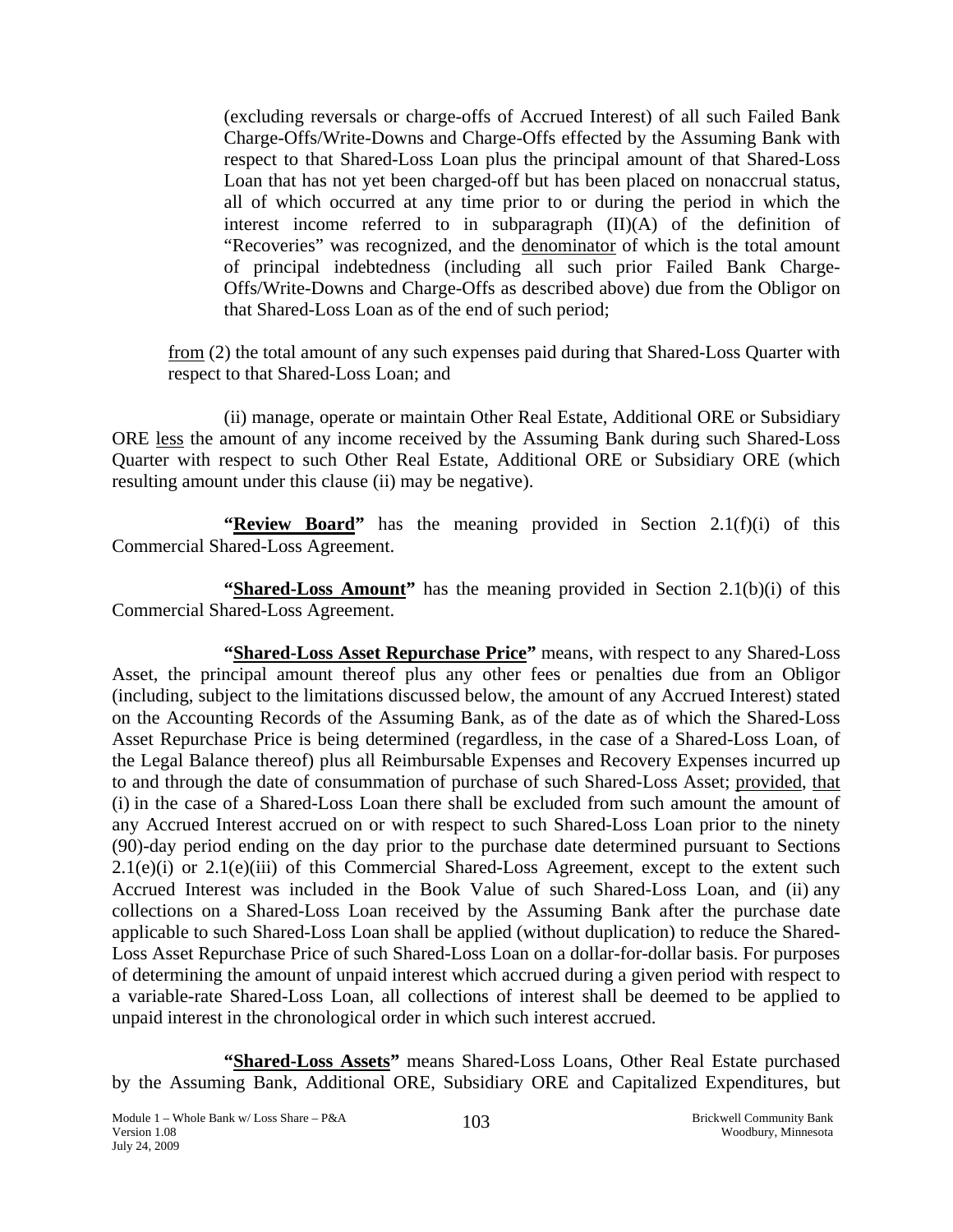does not include Shared Loss MTM Assets.

# **"Shared-Loss Loan Commitment"** means:

(i) any Commitment to make a further extension of credit or to make a further advance with respect to an existing Shared-Loss Loan; and

(ii) any Shared-Loss Loan Commitment (described in subparagraph (i) immediately preceding) with respect to which the Assuming Bank has made a Permitted Amendment.

"Shared-Loss Loan Commitment Advance" means an advance pursuant to a Shared-Loss Loan Commitment with respect to which the Assuming Bank has not made a Permitted Advance.

# **"Shared-Loss Loans"** means:

(i)(A) Loans purchased by the Assuming Bank pursuant to the Purchase and Assumption Agreement set forth on Exhibit 4.15(b) to the Purchase and Assumption Agreement, (B) New Shared-Loss Loans purchased by the Assuming Bank pursuant to the Purchase and Assumption Agreement, (C) Permitted Advances and (D) Shared-Loss Loan Commitment Advances, if any; provided, that Shared-Loss Loans shall not include Loans, New Shared-Loss Loans, Permitted Advances and Shared-Loss Loan Commitment Advances with respect to which an Acquired Subsidiary, or a constituent Subsidiary thereof, is an Obligor; (E) Loans owned by any Subsidiary which are not Shared-Loss Loans under the Single Family Shared-Loss Agreement; and (F) Consumer Loans; and

(ii) any Shared-Loss Loans (described in subparagraph (i) immediately preceding) with respect to which the Assuming Bank has made a Permitted Amendment.

"**Shared-Loss MTM Assets"** means those securities and other assets listed on Exhibit  $4.15(C)$ .

**"Shared-Loss Payment Trigger"** means when the sum of the Cumulative Loss Amount under the Single Family Shared-Loss Agreement and the cumulative Net Charge-Offs under this Commercial Shared-Loss Agreement, exceeds the First Loss Tranche. If the First Loss Tranche is zero or a negative number, the Shared-Loss Payment Trigger shall be deemed to have been reached upon Bank Closing.

**"Shared-Loss Quarter"** has the meaning provided in Section 2.1(a)(i) of this Commercial Shared-Loss Agreement.

**"Stated Threshold"** means total losses under the shared loss agreements in the amount of \$30,000,000.

**"Subsidiary ORE"** means all assets owned by ORE Subsidiaries that would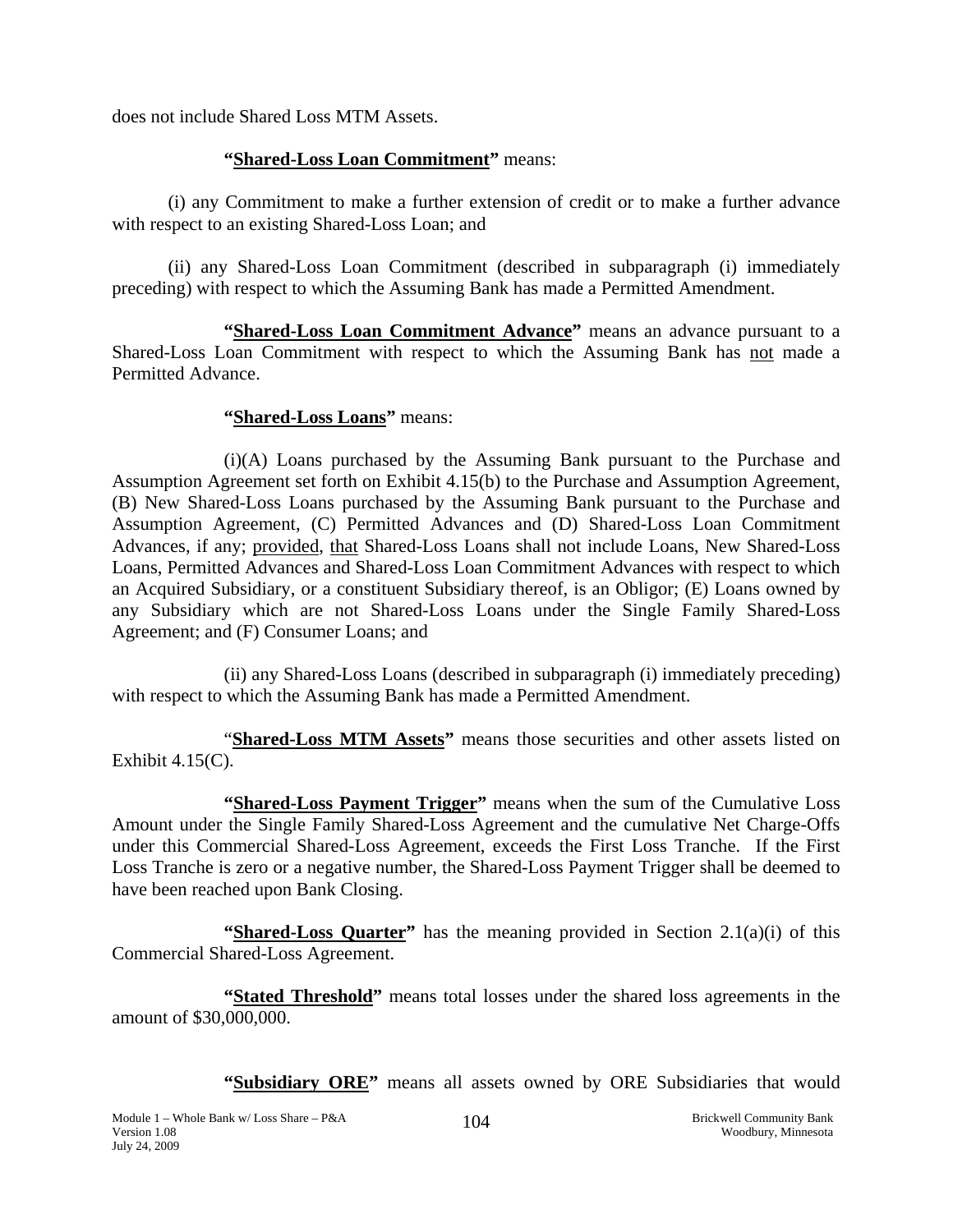constitute Additional ORE if such assets were on the books of the Assuming Bank.

**"Termination Date"** means the eighth (8th) anniversary of the Commencement Date.

**"Third Party Servicer"** means any servicer appointed from time to time by the Assuming Bank or any Affiliate of the Assuming Bank to service the Shared-Loss Assets on behalf of the Assuming bank, the identity of which shall be given to the Receiver prior to or concurrent with the appointment thereof.

## **ARTICLE II** -- **SHARED-LOSS ARRANGEMENT**

## **2.1 Shared-Loss Arrangement.**

**(a) Quarterly Certificates.** (i) Not later than thirty (30) days after the end of each Calendar Quarter from and including the initial Calendar Quarter to and including the Calendar Quarter in which the Applicable Anniversary of the Commencement Date falls (each of such Calendar Quarters being referred to herein as a "Shared-Loss Quarter"), the Assuming Bank shall deliver to the Receiver a certificate, signed by the Assuming Bank's chief executive officer and its chief financial officer, setting forth in such form and detail as the Receiver may specify (a "Quarterly Certificate"):

> (A) the amount of Charge-Offs, the amount of Recoveries and the amount of Net Charge-Offs (which amount may be negative) during such Shared-Loss Quarter with respect to the Shared-Loss Assets (and for Recoveries, with respect to the Assets for which a charge-off was effected by the Failed Bank prior to Bank Closing); and

> (B) the aggregate amount of Reimbursable Expenses (which amount may be negative) during such Shared-Loss Quarter; and

> (C) net realized loss on the Shared Loss MTM Assets determined pursuant to FAS 115, expressed as a positive number (MTM Net Realized Loss), or net realized gain on the Shared Loss MTM assets, expressed as a negative number (MTM Net Realized Gain); and

> (D) any other than temporary impairment of the Shared Loss MTM Assets, determined pursuant to FAS 115, expressed as a positive number ("OTTI Loss") or reversals of OTTI Loss, expressed as a negative number (for the avoidance of doubt, normal and customary unrealized mark-to-market changes by reason of the application of fair value accounting do not qualify for loss sharing payments).

(ii) Not later than thirty (30) days after the end of each Calendar Quarter from and including the first Calendar Quarter following the final Shared-Loss Quarter to and including the Calendar Quarter in which the Termination Date falls (each of such Calendar Quarters being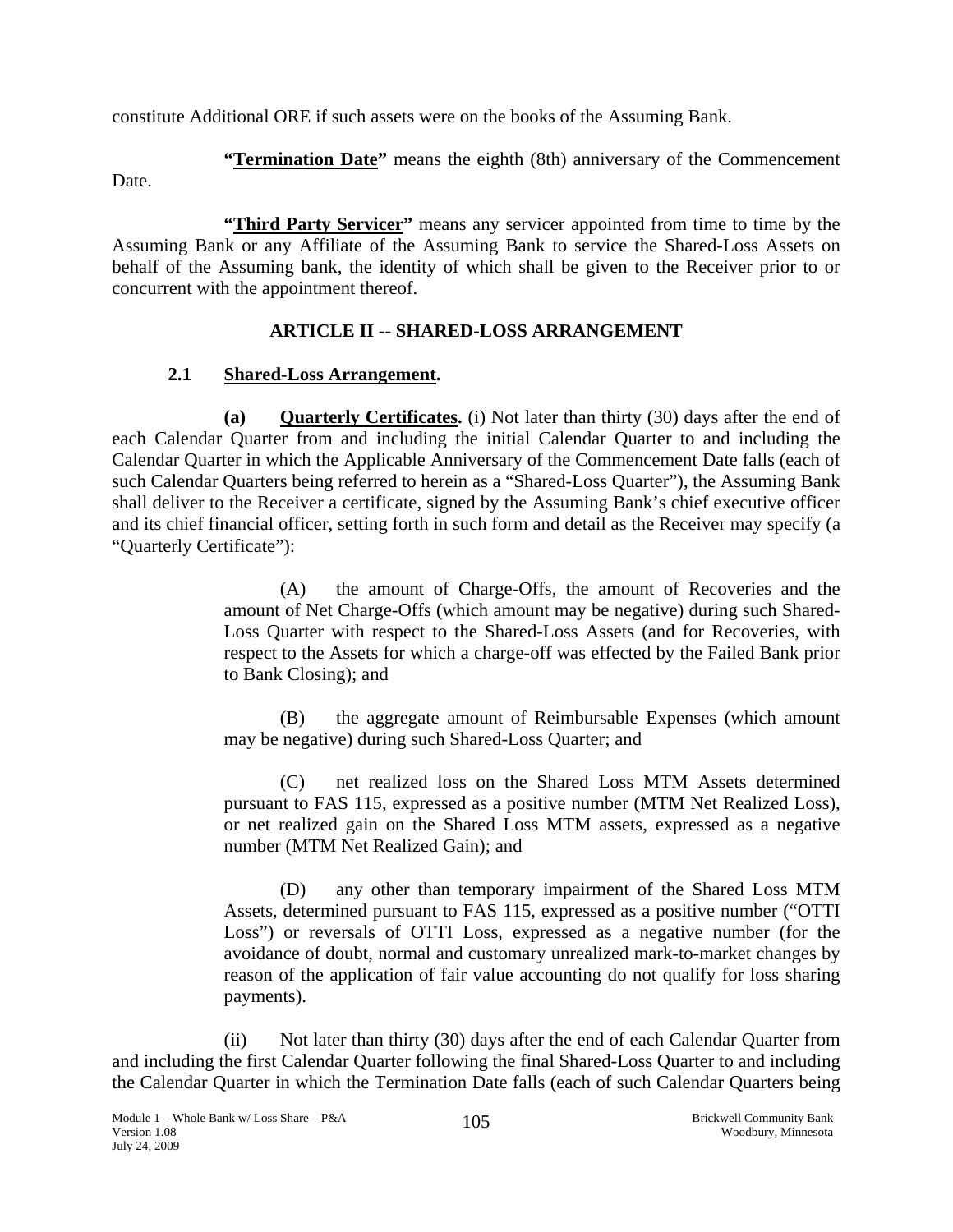referred to herein as a "Recovery Quarter"), the Assuming Bank shall deliver to the Receiver a Quarterly Certificate setting forth, in such form and detail as the Receiver may specify

> (A) the amount of Recoveries and Recovery Expenses during such Recovery Quarter. On the Quarterly Certificate for the first Recovery Quarter only, the Assuming Bank may report as a separate item, in such form and detail as the Receiver may specify, the aggregate amount of any Reimbursable Expenses that: (a) were incurred prior to or during the final Shared-Loss Quarter, and (b) had not been included in any Quarterly Certificate for any Shared-Loss Quarter because they had not been actually paid by or on behalf of the Assuming Bank (in accordance with the terms of this Commercial Shared-Loss Agreement) during any Shared-Loss Quarter and (c) were actually paid by or on behalf of the Assuming Bank (in accordance with the terms of this Commercial Shared-Loss Agreement) during the first Recovery Quarter; and

(B) net realized gain on the Shared Loss MTM Assets.

## **(b) Payments With Respect to Shared-Loss Assets.**

(i) For purposes of this Section 2.1(b), the Assuming Bank shall initially record the Shared-Loss Assets on its Accounting Records at Book Value, and initially record the Shared Loss MTM Assets on its Accounting Records at Fair Value, and adjust such amounts as such values may change after the Bank Closing. If the amount of all Net Charge-Offs during any Shared-Loss Quarter plus Reimbursable Expenses, plus MTM Net Realized Gain or MTM Net Realized Loss, plus OTTI Loss during such Shared-Loss Quarter (the "Shared-Loss Amount") is positive, then, except as provided in Sections 2.1(c) and (e) below, and subject to the provisions of Section 2.1(b)(vi) below, not later than fifteen (15) days after the date on which the Receiver receives the Quarterly Certificate with respect to such Shared-Loss Quarter, the Receiver shall pay to the Assuming Bank an amount equal to eighty percent (80%) of the Shared-Loss Amount for such Shared-Loss Quarter. If the Shared-Loss Amount during any Shared-Loss Quarter is negative, the Assuming Bank shall pay to the Receiver an amount equal to eighty percent (80%) of the Shared-Loss Amount for such Shared-Loss Quarter, which payment shall be delivered to the Receiver together with the Quarterly Certificate for such Shared-Loss Quarter. When the cumulative Shared-Loss Amounts for all Shared-Loss Quarters plus the Cumulative Loss Amount under the Single Family Shared-Loss Agreement equals or exceeds the Stated Threshold, the Receiver shall pay to the Assuming Bank an amount equal to ninety-five percent ((95%) of the Shared-Loss Amount for each Shared-Loss Quarter, until such time as the cumulative Shared-Loss Amount for all Shared-Loss Quarters is less than the Stated Threshold, when the percentage shall revert back to eighty percent (80%).

(ii) If the amount of gross Recoveries during any Recovery Quarter less Recovery Expenses during such Recovery Quarter plus net realized gains or reversals of OTTI Loss on Shared Loss MTM Assets (the "Recovery Amount") is positive, then, simultaneously with its delivery of the Quarterly Certificate with respect to such Recovery Quarter, the Assuming Bank shall pay to the Receiver an amount equal to eighty percent (80%) of the Recovery Amount for such Recovery Quarter. If the Recovery Amount is negative, then such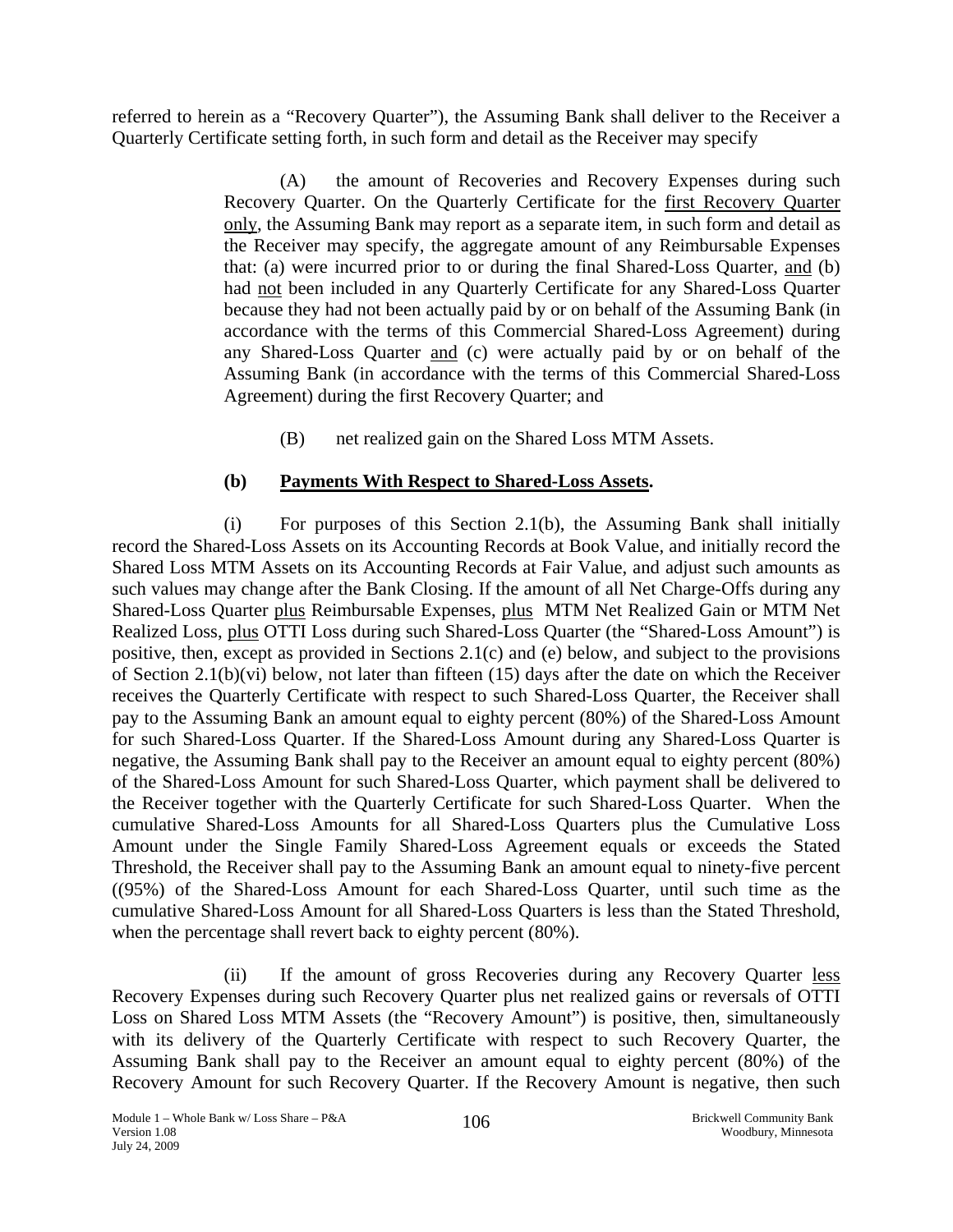negative amount shall be subtracted from the amount of gross Recoveries during the next succeeding Recovery Quarter in determining the Recovery Amount in such next succeeding Recovery Quarter; provided, that this Section 2.1(b)(ii) shall operate successively in the event that the Recovery Amount (after giving effect to this Section 2.1(b)(ii)) in such next succeeding Recovery Quarter is negative. The Assuming Bank shall specify, in the Quarterly Certificate for the final Recovery Quarter, the aggregate amount for all Recovery Quarters only, as of the end of, and including, the final Recovery Quarter of (A) Recoveries plus net realized gains or reversals of OTTI Loss on Shared Loss MTM Assets ("Aggregate Recovery Period Recoveries"), (B) Recovery Expenses ("Aggregate Recovery Expenses"), and (C) only those Recovery Expenses that have been actually "offset" against Aggregate Recovery Period Recoveries (including those so "offset" in that final Recovery Quarter) ("Aggregate Offset Recovery Expenses"); as used in this sentence, the term "offset" means the amount that has been applied to reduce gross Recoveries in any Recovery Quarter pursuant to the methodology set forth in this Section 2.1(b)(ii). If, at the end of the final Recovery Quarter the amount of Aggregate Recovery Expenses exceeds the amount of Aggregate Recovery Period Recoveries, the Receiver shall have no obligation to pay to the Assuming Bank all or any portion of such excess. Subsequent to the Assuming Bank's calculation of the Recovery Amount (if any) for the final Recovery Quarter, the Assuming Bank shall also show on the Quarterly Certificate for the final Recovery Quarter the results of the following three mathematical calculations: (i) Aggregate Recovery Period Recoveries minus Aggregate Offset Recovery Expenses; (ii) Aggregate Recovery Expenses minus Aggregate Offset Recovery Expenses; and (iii) the lesser of the two amounts calculated in (i) and (ii) immediately above ("Additional Recovery Expenses") multiplied by 80% (the amount so calculated in (iii) being defined as the "Additional Recovery Expense Amount"). If the Additional Recovery Expense Amount is greater than zero, then the Assuming Bank may request in the Quarterly Certificate for the final Recovery Quarter that the Receiver reimburse the Assuming Bank the amount of the Additional Recovery Expense Amount and the Receiver shall pay to the Assuming Bank the Additional Recovery Expense Amount within fifteen (15) days after the date on which the Receiver receives that Quarterly Certificate. On the Quarterly Certificate for the final Recovery Quarter only, the Assuming Bank may include, in addition to any Recovery Expenses for that Recovery Quarter that were paid by or on behalf of the Assuming Bank in that Recovery Quarter, those Recovery Expenses that: (a) were incurred prior to or during the final Recovery Quarter, and (b) had not been included in any Quarterly Certificate for any Recovery Quarter because they had not been actually paid by or on behalf of the Assuming Bank (in accordance with the terms of this Commercial Shared-Loss Agreement) during any Recovery Quarter, and (c) were actually paid by or on behalf of the Assuming Bank (in accordance with the terms of this Commercial Shared-Loss Agreement) prior to the date the Assuming Bank is required to deliver that final Quarterly Certificate to the Receiver under the terms of Section 2.1(a)(ii).

(iii) With respect to each Shared-Loss Quarter and Recovery Quarter, collections by or on behalf of the Assuming Bank on any charge-off effected by the Failed Bank prior to Bank Closing on an Asset other than a Shared-Loss Asset or Shared-Loss MTM Assets shall be reported as Recoveries under this Section 2.1 only to the extent such collections exceed the Book Value of such Asset, if any. For any Shared-Loss Quarter or Recovery Quarter in which collections by or on behalf of the Assuming Bank on such Asset are applied to both Book Value and to a charge-off effected by the Failed Bank prior to Bank Closing, the amount of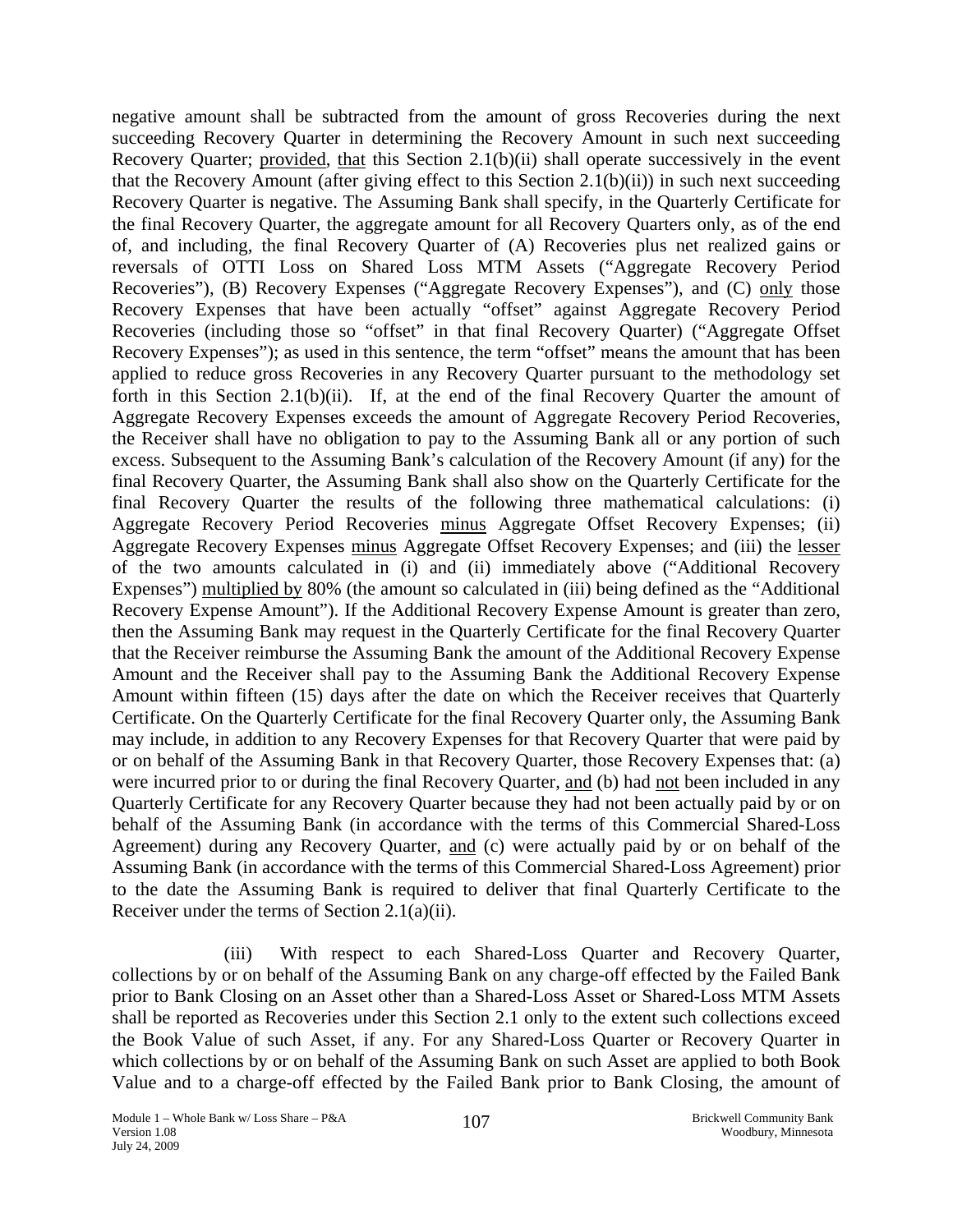expenditures incurred by or on behalf of the Assuming Bank attributable to the collection of any such Asset, that shall be considered a Reimbursable Expense or a Recovery Expense under this Section 2.1 will be limited to a proportion of such expenditures which is equal to the proportion derived by dividing (A) the amount of collections on such Asset applied to a charge-off effected by the Failed Bank prior to Bank Closing, by (B) the total collections on such Assets.

(iv) If the Assuming Bank has duly specified an amount of Reimbursable Expenses on the Quarterly Certificate for the first Recovery Quarter as described above in the last sentence of Section 2.1(a)(ii), then, not later than fifteen (15) days after the date on which the Receiver receives that Quarterly Certificate, the Receiver shall pay to the Assuming Bank an amount equal to eighty percent (80%) (or, if the Cumulative Loss Amount under the Single Family Shared-Loss Agreement plus the cumulative Shared-Loss Amount for all Shared-Loss Quarters equals or exceeds the Stated Threshold, ninety-five percent (95%)) of the amount of such Reimbursable Expenses.

(v) If the First Loss Tranche as determined under the Purchase and Assumption Agreement is a positive number, Receiver has no obligation to make payment for any Shared Loss Quarters until the Shared-Loss Payment Trigger is satisfied.

**(c) Limitation on Shared-Loss Payment.** The Receiver shall not be required to make any payments pursuant to this Section 2.1 with respect to any Charge-Off of a Shared-Loss Asset that the Receiver or the Corporation determines, based upon the Examination Criteria, should not have been effected by the Assuming Bank; provided, (x) the Receiver must provide notice to the Assuming Bank detailing the grounds for not making such payment, (y) the Receiver must provide the Assuming Bank with a reasonable opportunity to cure any such deficiency and (z) (1) to the extent curable, if cured, the Receiver shall make payment with respect to any properly effected Charge-Off and (2) to the extent not curable, the Receiver shall make a payment as to all Charge-Offs (or portion of Charge-Offs) that were effected which would have been payable as a Charge-Off if the Assuming Bank had properly effected such Charge-Off. In the event that the Receiver does not make any payments with respect to any Charge-Off of a Shared-Loss Asset pursuant to this Section 2.1 or determines that a payment was improperly made, the Assuming Bank and the Receiver shall, upon final resolution, make such accounting adjustments and payments as may be necessary to give retroactive effect to such corrections.

**(d) Sale of, or Additional Advances or Amendments with Respect to, Shared-Loss Loans and Administration of Related Loans.** No Shared-Loss Loan shall be treated as a Shared-Loss Asset pursuant to this Section 2.1 (i) if the Assuming Bank sells or otherwise transfers such Shared-Loss Loan or any interest therein (whether with or without recourse) to any Person, (ii) after the Assuming Bank makes any additional advance, commitment or increase in the amount of a commitment with respect to such Shared-Loss Loan that does not constitute a Permitted Advance or a Shared-Loss Loan Commitment Advance, (iii) after the Assuming Bank makes any amendment, modification, renewal or extension to such Shared-Loss Loan that does not constitute a Permitted Amendment, or (iv) after the Assuming Bank has managed, administered or collected any "Related Loan" (as such term is defined in Section 3.4 of Article III of this Commercial Shared-Loss Agreement) in any manner which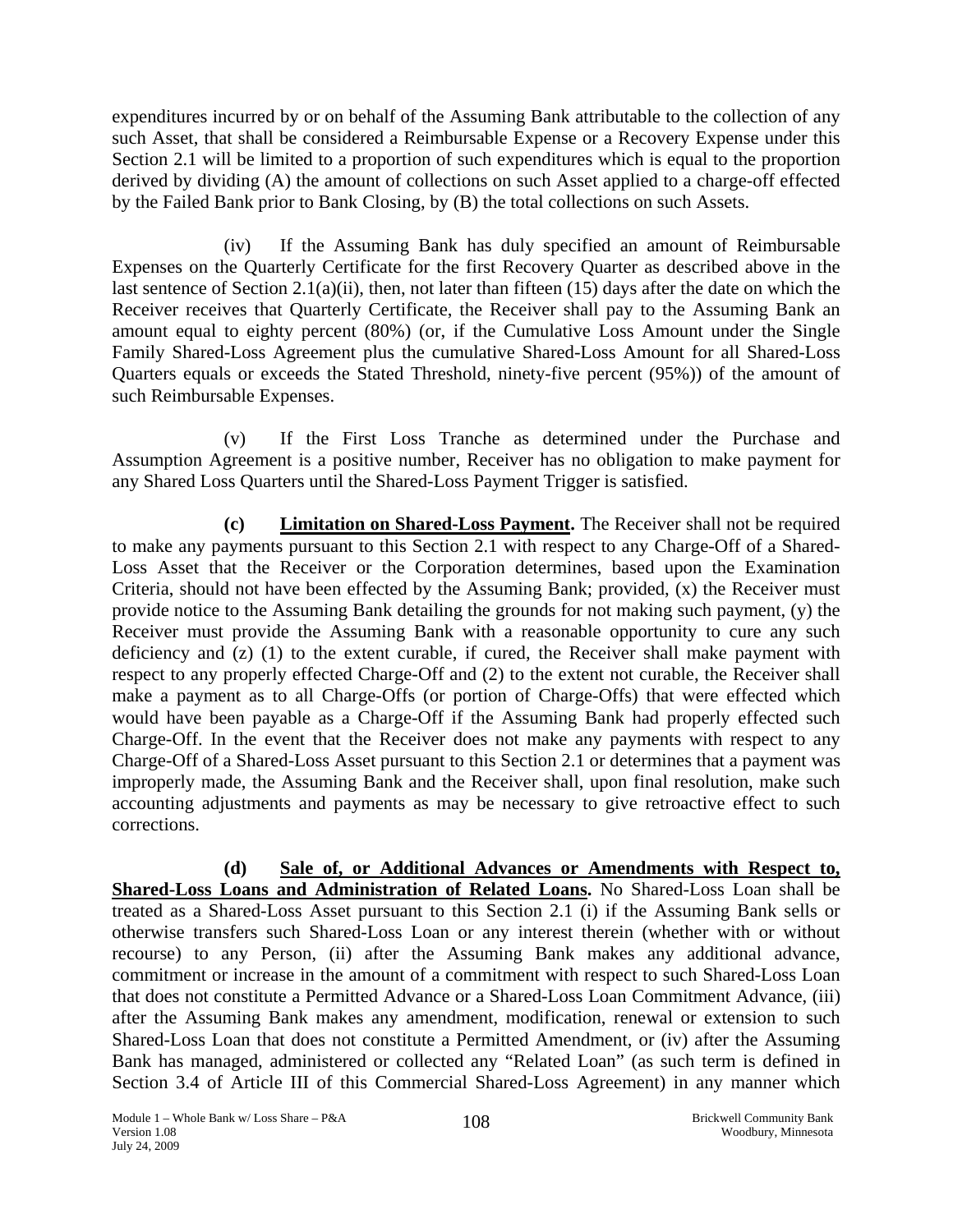Loan to the detriment of such Shared-Loss Asset to which such loan is related; provided, that would have the effect of increasing the amount of any collections with respect to the Related any such Shared-Loss Loan that has been the subject of Charge-Offs prior to the taking of any action described in clause (i), (ii), (iii) or (iv) of this Section 2.1(d) by the Assuming Bank shall be treated as a Shared-Loss Asset pursuant to this Section 2.1 solely for the purpose of treatment of Recoveries on such Charge-Offs until such time as the amount of Recoveries with respect to such Shared-Loss Asset equals such Charge-Offs.

#### **(e) Option to Purchase.**

(i) In the event that the Assuming Bank determines that there is a substantial likelihood that continued efforts to collect a Shared-Loss Asset or an Asset for which a chargeoff was effected by the Failed Bank with, in either case, a Legal Balance of \$500,000 or more on the Accounting Records of the Assuming Bank will result in an expenditure, after Bank Closing, of funds by on behalf of the Assuming Bank to a third party for a specified purpose (the expenditure of which, in its best judgment, will maximize collections), which do not constitute Reimbursable Expenses or Recovery Expenses, and such expenses will exceed ten percent (10%) of the then book value thereof as reflected on the Accounting Records of the Assuming Bank, the Assuming Bank shall (i) promptly so notify the Receiver and (ii) request that such expenditure be treated as a Reimbursable Expense or Recovery Expense for purposes of this Section 2.1. (Where the Assuming Bank determines that there is a substantial likelihood that the previously mentioned situation exists with respect to continued efforts to collect a Shared-Loss Asset or an Asset for which a charge-off was effected by the Failed Bank with, in either case, a Legal Balance of less than \$1,000,000 on the Accounting Records of the Assuming Bank, the Assuming Bank may so notify the Receiver and request that such expenditure be treated as a Reimbursable Expense or Recovery Expense.) Within thirty (30) days after its receipt of such a notice, the Receiver will advise the Assuming Bank of its consent or denial, that such expenditures shall be treated as a Reimbursable Expense or Recovery Expense, as the case may be. Notwithstanding the failure of the Receiver to give its consent with respect to such expenditures, the Assuming Bank shall continue to administer such Shared-Loss Asset in accordance with Section 2.2, except that the Assuming Bank shall not be required to make such expenditures. At any time after its receipt of such a notice and on or prior to the Termination Date the Receiver shall have the right to purchase such Shared-Loss Asset or Asset as provided in Section 2.1(e)(iii), notwithstanding any consent by the Receiver with respect to such expenditure.

(ii) During the period prior to the Termination Date, the Assuming Bank shall notify the Receiver within fifteen (15) days after any of the following becomes fully or partially charged-off:

> (A) a Shared-Loss Loan having a Legal Balance (or, in the case of more than one (1) Shared-Loss Loan made to the same Obligor, a combined Legal Balance) of \$500,000 or more in circumstances in which the legal claim against the relevant Obligor survives; or

(B) a Shared-Loss Loan to a director, an "executive officer" as defined in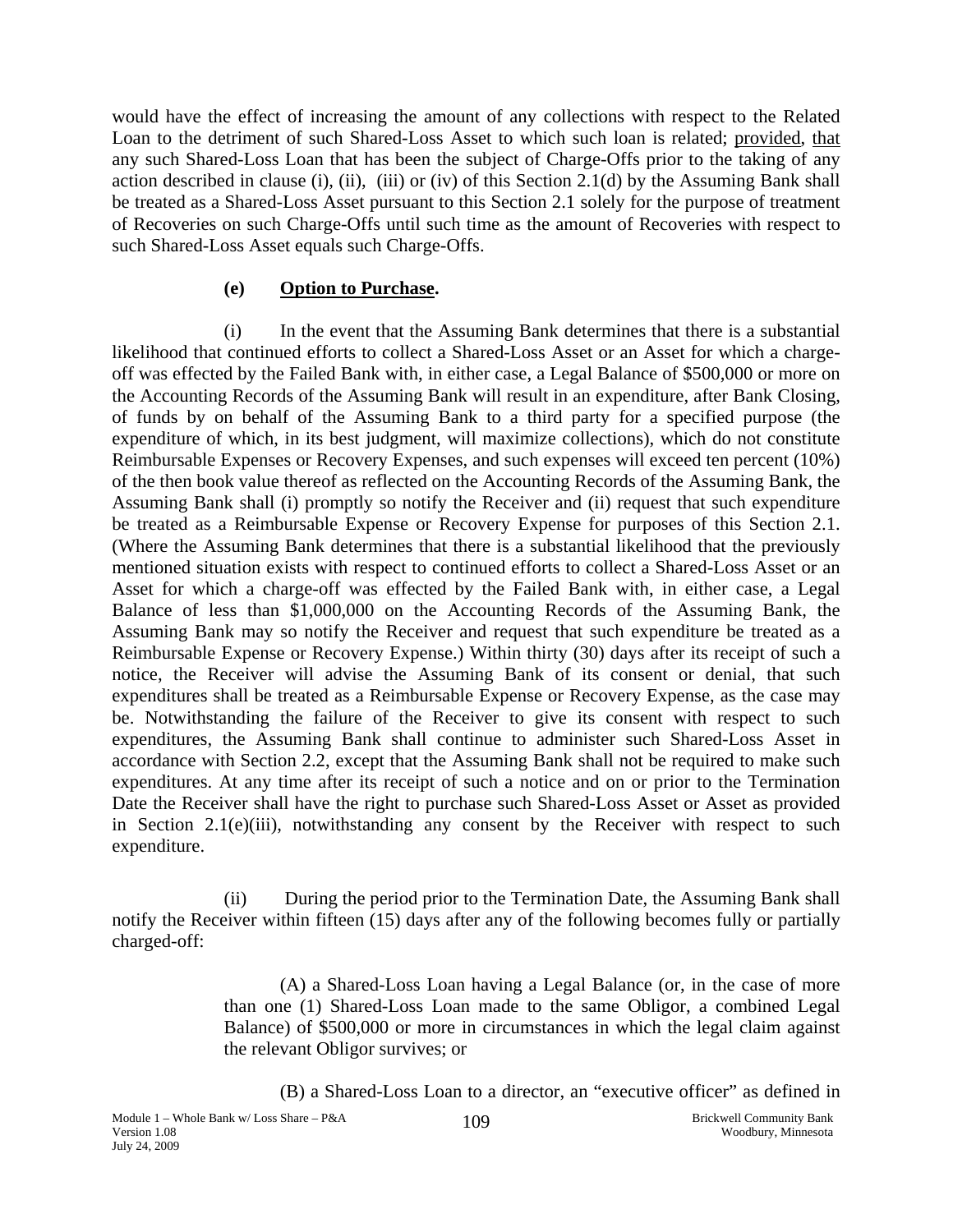12 C.F.R. 215.2(d), a "principal shareholder" as defined in 12 C.F.R. 215.2(l), or an Affiliate of the Assuming Bank.

(iii) If the Receiver determines in its discretion that the Assuming Bank is not diligently pursuing collection efforts with respect to any Shared-Loss Asset which has been fully or partially charged-off or written-down (including any Shared-Loss Asset which is identified or required to be identified in a notice pursuant to Section  $2.1(e)(ii)$  or any Asset for which there exists a Failed Bank Charge-Off/Write-Down, the Receiver may at its option, exercisable at any time on or prior to the Termination Date, require the Assuming Bank to assign, transfer and convey such Shared-Loss Asset or Asset to and for the sole benefit of the Receiver for a price equal to the Shared-Loss Asset Repurchase Price thereof less the Related Liability Amount with respect to any Related Liabilities related to such Shared-Loss Asset or Asset.

(iv) Not later than ten (10) days after the date upon which the Assuming Bank receives notice of the Receiver's intention to purchase or require the assignment of any Shared-Loss Asset or Asset pursuant to Section 2.1(e)(i) or (iii), the Assuming Bank shall transfer to the Receiver such Shared-Loss Asset or Asset and any Credit Files relating thereto and shall take all such other actions as may be necessary and appropriate to adequately effect the transfer of such Shared-Loss Asset or Asset from the Assuming Bank to the Receiver. Not later than fifteen (15) days after the date upon which the Receiver receives such Shared-Loss Asset or Asset and any Credit Files relating thereto, the Receiver shall pay to the Assuming Bank an amount equal to the Shared-Loss Asset Repurchase Price of such Shared-Loss Asset or Asset less the Related Liability Amount.

(v) The Receiver shall assume all Related Liabilities with respect to any Shared-Loss Asset or Asset set forth in the notice described in Section 2.1(e)(iv).

#### **(f) Dispute Resolution.**

(i) (A) Any dispute as to whether a Charge-Off of a Shared-Loss Asset was made in accordance with Examination Criteria shall be resolved by the Assuming Bank's Chartering Authority. (B) With respect to any other dispute arising under the terms of this Commercial Shared-Loss Agreement which the parties hereto cannot resolve after having negotiated such matter, in good faith, for a thirty (30) day period, other than a dispute the Corporation is not permitted to submit to arbitration under the Administrative Dispute Resolution Act of 1996 ("ADRA"), as amended, such other dispute shall be resolved by determination of a review board (a "Review Board") established pursuant to Section 2.1(f). Any Review Board under this Section 2.1(f) shall follow the provisions of the Federal Arbitration Act and shall follow the provisions of the ADRA. (C) Any determination by the Assuming Bank's Chartering Authority or by a Review Board shall be conclusive and binding on the parties hereto and not subject to further dispute, and judgment may be entered on said determination in accordance with applicable arbitration law in any court having jurisdiction thereof.

(ii) A Review Board shall consist of three (3) members, each of whom shall have such expertise as the Corporation and the Assuming Bank agree is relevant. As appropriate, the Receiver or the Corporation (the "FDIC Party") will select one member, one member will be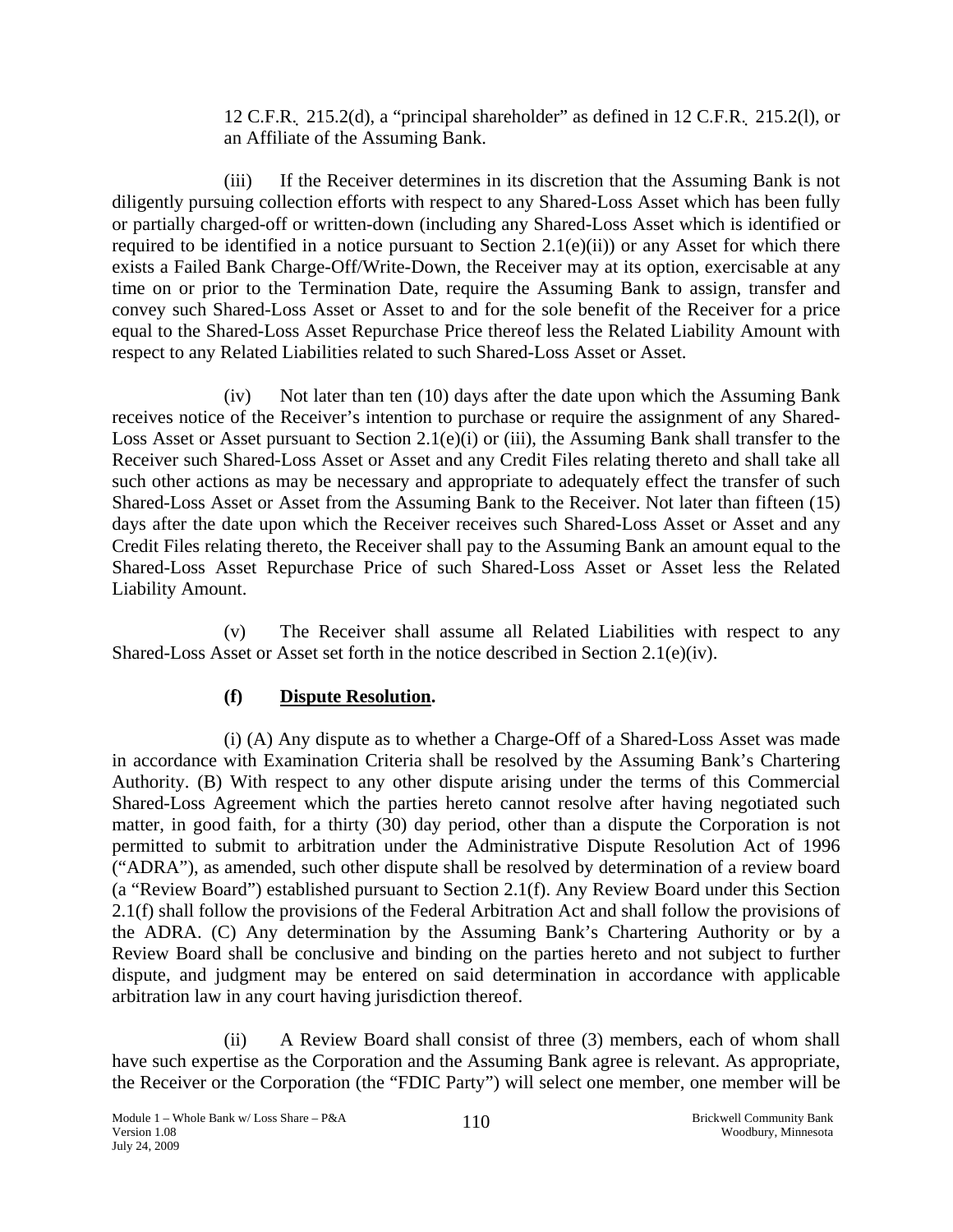selected by the Assuming Bank and the third member (the "Neutral Member") will be selected by the other two members. The member of the Review Board selected by a party may be removed at any time by such party upon two (2) days' written notice to the other party of the selection of a replacement member. The Neutral Member may be removed by unanimous action of the members appointed by the FDIC Party and the Assuming Bank after two (2) days' prior written notice to the FDIC Party and the Assuming Bank of the selection of a replacement Neutral Member. In addition, if a Neutral Member fails for any reason to serve or continue to serve on the Review Board, the other remaining members shall so notify the parties to the dispute and the Neutral Member in writing that such Neutral Member will be replaced, and the Neutral Member shall thereafter be replaced by the unanimous action of the other remaining members within twenty (20) business days of that notification.

(iii) No dispute may be submitted to a Review Board by any of the parties to this Commercial Shared-Loss Agreement unless such party has provided to the other party a written notice of dispute ("Notice of Dispute"). During the forty-five (45)-day period following the providing of a Notice of Dispute, the parties to the dispute will make every effort in good faith to resolve the dispute by mutual agreement. As part of these good faith efforts, the parties should consider the use of less formal dispute resolution techniques, as judged appropriate by each party in its sole discretion. Such techniques may include, but are not limited to, mediation, settlement conference, and early neutral evaluation. If the parties have not agreed to a resolution of the dispute by the end of such forty-five (45)-day period, then, subject to the discretion of the Corporation and the written consent of the Assuming Bank as set forth in Section  $2.1(f)(i)(B)$ above, on the first day following the end of such period, the FDIC Party and the Assuming Bank shall notify each other of its selection of its member of the Review Board and such members shall be instructed to promptly select the Neutral Member of the Review Board. If the members appointed by the FDIC Party and the Assuming Bank are unable to promptly agree upon the initial selection of the Neutral Member, or a timely replacement Neutral Member as set forth in Section 2.1(f)(ii) above, the two appointed members shall apply to the American Arbitration Association ("AAA"), and such Neutral Member shall be appointed in accordance with the Commercial Arbitration Rules of the AAA.

(iv) The resolution of a dispute pursuant to this Section 2.1(f) shall be governed by the Commercial Arbitration Rules of the AAA to the extent that such rules are not inconsistent with this Section 2.1(f). The Review Board may modify the procedures set forth in such rules from time to time with the prior approval of the FDIC Party and the Assuming Bank.

(v) Within fifteen (15) days after the last to occur of the final written submissions of both parties, the presentation of witnesses, if any, and oral presentations, if any, the Review Board shall adopt the position of one of the parties and shall present to the parties a written award regarding the dispute. The determination of any two (2) members of a Review Board will constitute the determination of such Review Board.

(vi) The FDIC Party and the Assuming Bank will each pay the fees and expenses of the member of the Review Board selected by it. The FDIC Party and Assuming Bank will share equally the fees and expenses of the Neutral Member. No such fees or expenses incurred by or on behalf of the Assuming Bank shall be subject to reimbursement by the FDIC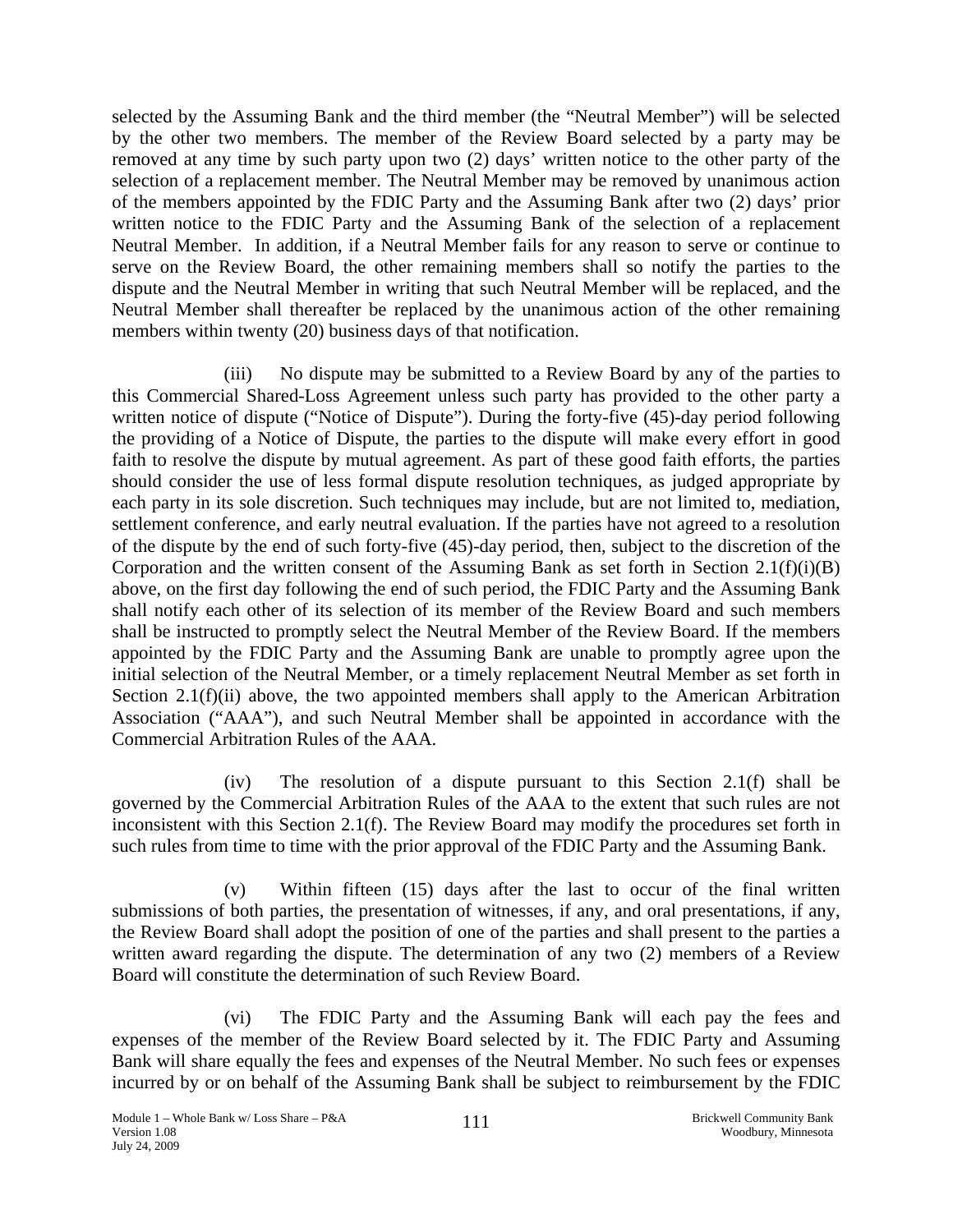Party under this Commercial Shared-Loss Agreement or otherwise.

(vii) Each party will bear all costs and expenses incurred by it in connection with the submission of any dispute to a Review Board. No such costs or expenses incurred by or on behalf of the Assuming Bank shall be subject to reimbursement by the FDIC Party under this Commercial Shared-Loss Agreement or otherwise. The Review Board shall have no authority to award costs or expenses incurred by either party to these proceedings.

(viii) Any dispute resolution proceeding held pursuant to this Section 2.1(f) shall not be public. In addition, each party and each member of any Review Board shall strictly maintain the confidentiality of all issues, disputes, arguments, positions and interpretations of any such proceeding, as well as all information, attachments, enclosures, exhibits, summaries, compilations, studies, analyses, notes, documents, statements, schedules and other similar items associated therewith, except as the parties agree in writing or such disclosure is required pursuant to law, rule or regulation. Pursuant to ADRA, dispute resolution communications may not be disclosed either by the parties or by any member of the Review board unless:

- (1) all parties to the dispute resolution proceeding agree in writing;
- (2) the communication has already been made public;
- (3) the communication is required by statute, rule or regulation to be made public;

(4) a court determines that such testimony or disclosure is necessary to prevent a manifest injustice, help establish a violation of the law or prevent harm to the public health or safety, or of sufficient magnitude in the particular case to outweigh the integrity of dispute resolution proceedings in general by reducing the confidence of parties in future cases that their communications will remain confidential.

(ix) Any dispute resolution proceeding pursuant to this Section 2.1(f) (whether as a matter of good faith negotiations, by resort to a Review Board, or otherwise) is a compromise negotiation for purposes of the Federal Rules of Evidence and state rules of evidence. The parties agree that all proceedings, including any statement made or document prepared by any party, attorney or other participants are privileged and shall not be disclosed in any subsequent proceeding or document or construed for any purpose as an admission against interest. Any document submitted and any statements made during any dispute resolution proceeding are for settlement purposes only. The parties further agree not to subpoena any of the members of the Review Board or any documents submitted to the Review Board. In no event will the Neutral Member voluntarily testify on behalf of any party.

(x) No decision, interpretation, determination, analysis, statement, award or other pronouncement of any Review Board shall constitute precedent as regards any subsequent proceeding (whether or not such proceeding involves dispute resolution under this Commercial Shared-Loss Agreement) nor shall any Review Board be bound to follow any decision, interpretation, determination, analysis, statement, award or other pronouncement rendered by any previous Review Board or any other previous dispute resolution panel which may have convened in connection with a transaction involving other failed financial institutions or Federal assistance

or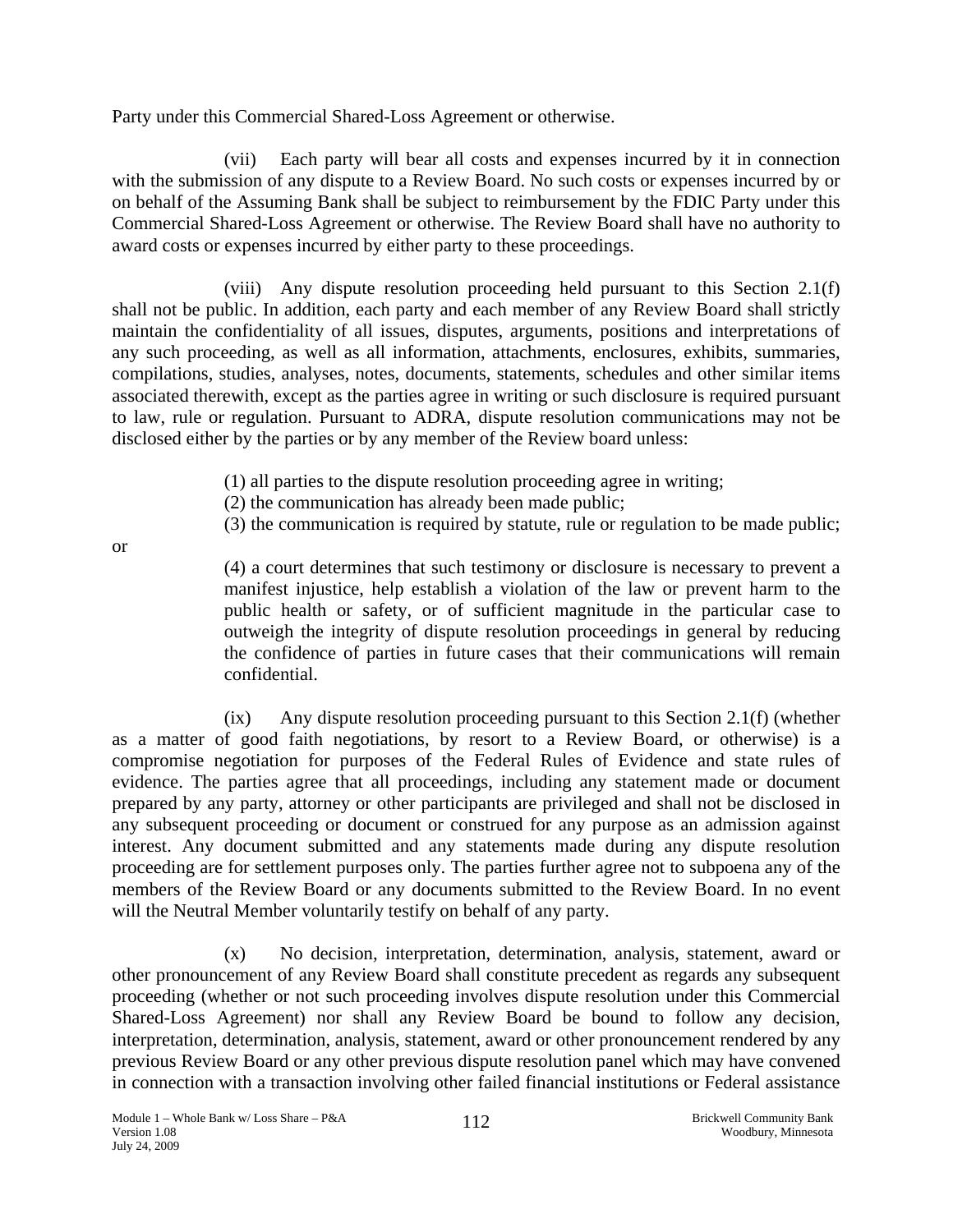transactions.

(xi) The parties may extend any period of time in this Section 2.1(f) by mutual agreement. Notwithstanding anything above to the contrary, no dispute shall be submitted to a Review Board until each member of the Review Board, and any substitute member, if applicable, agrees to be bound by the provisions of this Section 2.1(f) as applicable to members of a Review Board. Prior to the commencement of the Review Board proceedings, or, in the case of a substitute Neutral Member, prior to the re-commencement of such proceedings subsequent to that substitution, the Neutral Member shall provide a written oath of impartiality.

(xii) For the avoidance of doubt, and notwithstanding anything herein to the contrary, in the event any notice of dispute is provided to a party under this Section 2.1(g) prior to the Termination Date, the terms of this Commercial Shared-Loss Agreement shall remain in effect with respect to any such items set forth in such notice until such time as any such dispute with respect to such item is finally resolved.

**2.2 Administration of Shared-Loss Assets.** The Assuming Bank shall at all times prior to the Termination Date comply with the Rules Regarding the Administration of Shared-Loss Assets as set forth in Article III of this Commercial Shared-Loss Agreement.

## **2.3 Auditor Report; Right to Audit.**

(a) Within ninety (90) days after the end of each fiscal year from and including the fiscal year during which Bank Closing falls to and including the calendar year during which the Termination Date falls, the Assuming Bank shall deliver to the Corporation and to the Receiver a report signed by its independent public accountants stating that they have reviewed the terms of this Commercial Shared-Loss Agreement and that, in the course of their annual audit of the Assuming Bank's books and records, nothing has come to their attention suggesting that any computations required to be made by the Assuming Bank during such year by this Article II were not made by the Assuming Bank in accordance herewith. In the event that the Assuming Bank cannot comply with the preceding sentence, it shall promptly submit to the Receiver corrected computations together with a report signed by its independent public accountants stating that, after giving effect to such corrected computations, nothing has come to their attention suggesting that any computations required to be made by the Assuming Bank during such year by this Article II were not made by the Assuming Bank in accordance herewith. In such event, the Assuming Bank and the Receiver shall make all such accounting adjustments and payments as may be necessary to give effect to each correction reflected in such corrected computations, retroactive to the date on which the corresponding incorrect computation was made. It is the intention of this provision to align the timing of the audit required under this Commercial Shared-Loss Agreement with the examination audit required pursuant to 12 CFR Section 363.

(b) The Assuming Bank shall perform on an annual basis an internal audit of its compliance with the provisions of this Article II and shall provide the Receiver and the Corporation with copies of the internal audit reports and access to internal audit workpapers related to such internal audit.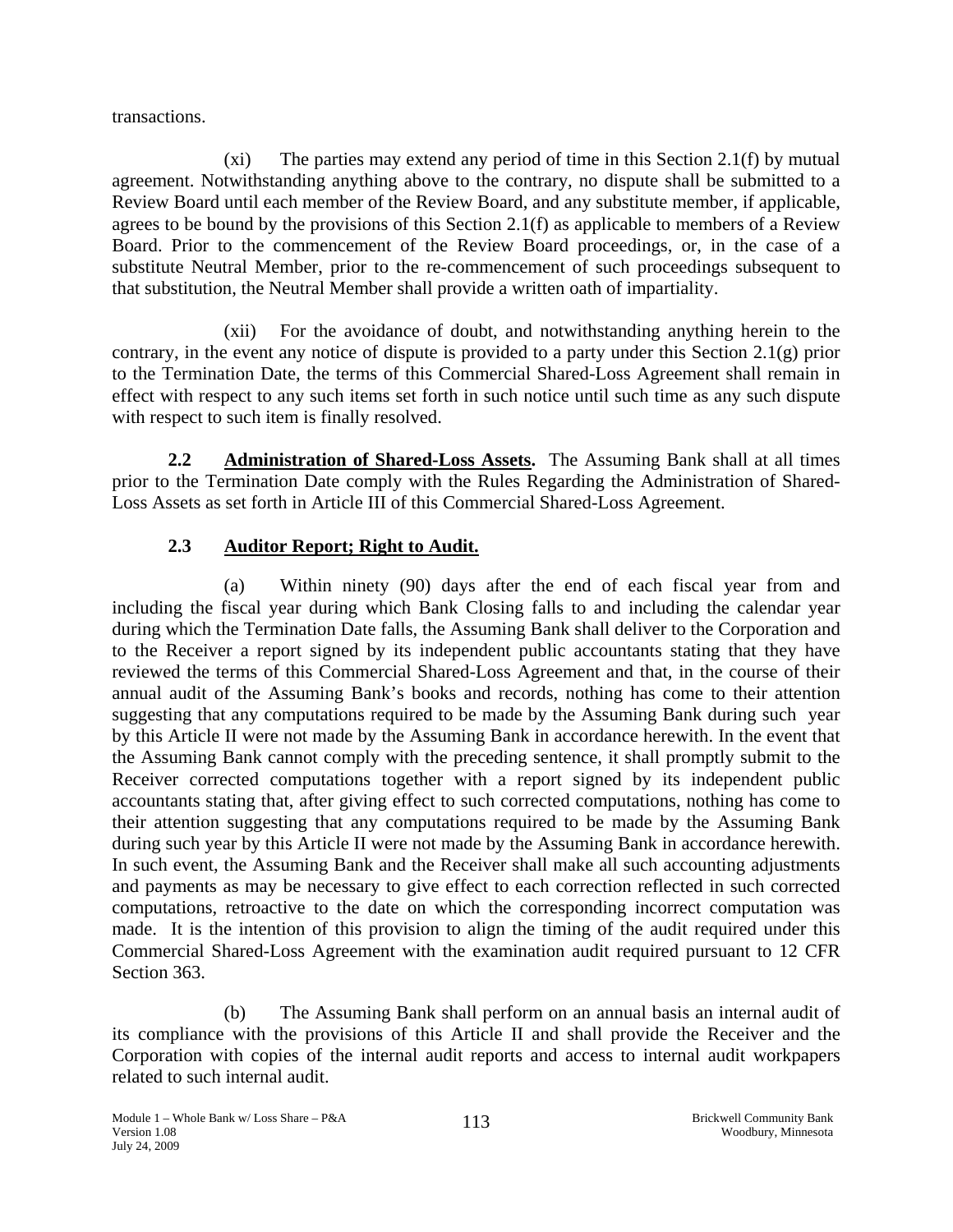(c) The Receiver or the Corporation may perform an audit to determine the Assuming Bank's compliance with the provisions of this Commercial Shared-Loss Agreement, including this Article II, at any time by providing not less than ten (10) Business Days prior written notice. The scope and duration of any such audit shall be within the discretion of the Receiver or the Corporation, as the case may be, but shall in no event be administered in a manner that unreasonably interferes with the operation of the Assuming Bank's business. The Receiver or the Corporation, as the case may be, shall bear the expense of any such audit. In the event that any corrections are necessary as a result of such an audit, the Assuming Bank and the Receiver shall make such accounting adjustments and payments as may be necessary to give retroactive effect to such corrections.

**2.4 Withholdings.** Notwithstanding any other provision in this Article II, the Receiver, upon the direction of the Director (or designee) of the Corporation's Division of Resolutions and Receiverships, may withhold payment for any amounts included in a Quarterly Certificate delivered pursuant to Section 2.1, if, in its judgment, there is a reasonable basis under the terms of this Commercial Shared-Loss Agreement for denying the eligibility of an item for which reimbursement or payment is sought under such Section. In such event, the Receiver shall provide a written notice to the Assuming Bank detailing the grounds for withholding such payment. At such time as the Assuming Bank demonstrates to the satisfaction of the Receiver that the grounds for such withholding of payment, or portion of payment, no longer exist or have been cured, then the Receiver shall pay the Assuming Bank the amount withheld which the Receiver determines is eligible for payment, within fifteen (15) Business Days. In the event the Receiver or the Assuming Bank elects to submit the issue of the eligibility of the item for reimbursement or payment for determination under the dispute resolution procedures of Section 2.1(f), then (i) if the dispute is settled by the mutual agreement of the parties in accordance with Section 2.1(f)(iii), the Receiver shall pay the amount withheld (to the extent so agreed) within fifteen (15) Business Days from the date upon which the dispute is determined by the parties to be resolved by mutual agreement, and (ii) if the dispute is resolved by the determination of a Review Board, the Receiver shall pay the amount withheld (to the extent so determined) within fifteen (15) Business Days from the date upon which the Receiver is notified of the determination by the Review Board of its obligation to make such payment. Any payment by the Receiver pursuant to this Section 2.4 shall be made together with interest on the amount thereof from the date the payment was agreed or determined otherwise to be due, at the interest rate per annum determined by the Receiver to be equal to the coupon equivalent of the three (3)-month U.S. Treasury Bill Rate in effect as of the first Business Day of each Calendar Quarter during which such interest accrues as reported in the Federal Reserve Board's Statistical Release for Selected Interest Rates H.15 opposite the caption "Auction Average - 3-Month" or, if not so reported for such day, for the next preceding Business Day for which such rate was so reported.

**2.5 Books and Records**. The Assuming Bank shall at all times during the term of this Commercial Shared-Loss Agreement keep books and records which fairly present all dealings and transactions carried out in connection with its business and affairs. Except as otherwise provided for in the Purchase and Assumption Agreement or this Commercial Shared-Loss Agreement, all financial books and records shall be kept in accordance with generally accepted accounting principles, consistently applied for the periods involved and in a manner such that information necessary to determine compliance with any requirement of the Purchase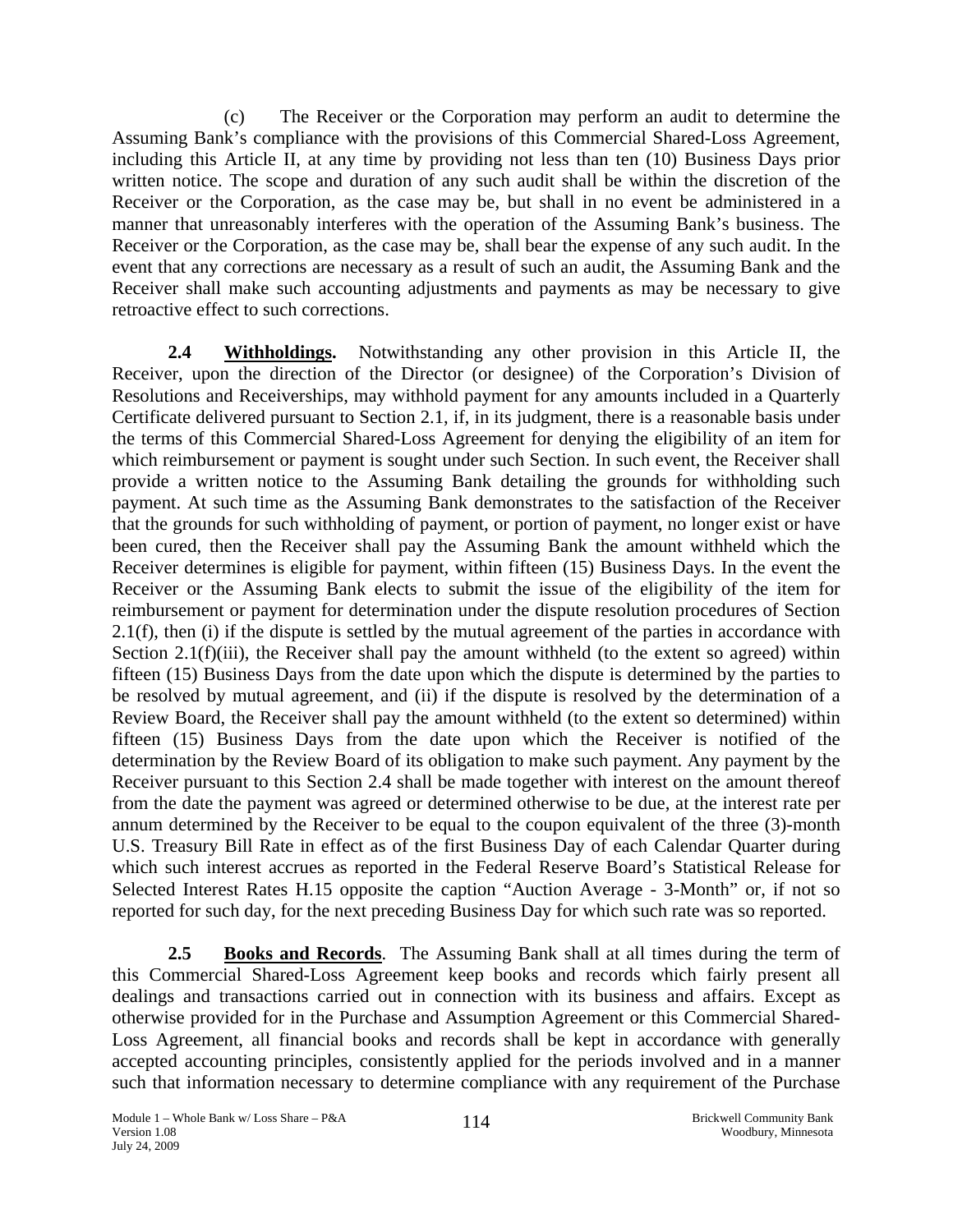and Assumption Agreement or this Commercial Shared-Loss Agreement will be readily obtainable, and in a manner such that the purposes of the Purchase and Assumption Agreement or this Commercial Shared-Loss Agreement may be effectively accomplished. Without the prior written approval of the Corporation, the Assuming Bank shall not make any change in its accounting principles adversely affecting the value of the Shared-Loss Assets except as required by a change in generally accepted accounting principles. The Assuming Bank shall notify the Corporation of any change in its accounting principles affecting the Shared-Loss Assets which it believes are required by a change in generally accepted accounting principles.

**2.6 Information**. The Assuming Bank shall promptly provide to the Corporation such other information, including financial statements and computations, relating to the performance of the provisions of the Purchase and Assumption Agreement or otherwise relating to its business and affairs or this Commercial Shared-Loss Agreement, as the Corporation or the Receiver may request from time to time.

**2.7 Tax Ruling.** The Assuming Bank shall not at any time, without the Corporation's prior written consent, seek a private letter ruling or other determination from the Internal Revenue Service or otherwise seek to qualify for any special tax treatment or benefits associated with any payments made by the Corporation pursuant to the Purchase and Assumption Agreement or this Commercial Shared-Loss Agreement.

## **ARTICLE III - RULES REGARDING THE ADMINISTRATION OF SHARED-LOSS ASSETS AND SHARED-LOSS MTM ASSETS**

**3.1 Agreement with Respect to Administration.** The Assuming Bank shall (and shall cause any of its Affiliates to which the Assuming Bank transfers any Shared-Loss Assets or Shared-Loss MTM Assets) to, or a Third Party Servicer to, manage, administer, and collect the Shared-Loss Assets and Shared-Loss MTM Assets while owned by the Assuming Bank or any Affiliate thereof during the term of this Commercial Shared-Loss Agreement in accordance with the rules set forth in this Article III ("Rules"). The Assuming Bank shall be responsible to the Receiver and the Corporation in the performance of its duties hereunder and shall provide to the Receiver and the Corporation such reports as the Receiver or the Corporation reasonably deems advisable, including but not limited to the reports required by Section 3.3 hereof, and shall permit the Receiver and the Corporation at all times to monitor the Assuming Bank's performance of its duties hereunder.

## **3.2 Duties of the Assuming Bank with Respect to Shared-Loss Assets.**

# (a) In performance of its duties under these Rules, the Assuming Bank shall:

(i) manage, administer, collect and effect Charge-Offs and Recoveries with respect to each Shared-Loss Asset in a manner consistent with (A) usual and prudent business and banking practices; (B) the Assuming Bank's (or, in the case a Third Party Servicer is engaged, the Third Party Servicer's) practices and procedures including, without limitation, the then-effective written internal credit policy guidelines of the Assuming Bank, with respect to the management, administration and collection of and taking of charge-offs and write-downs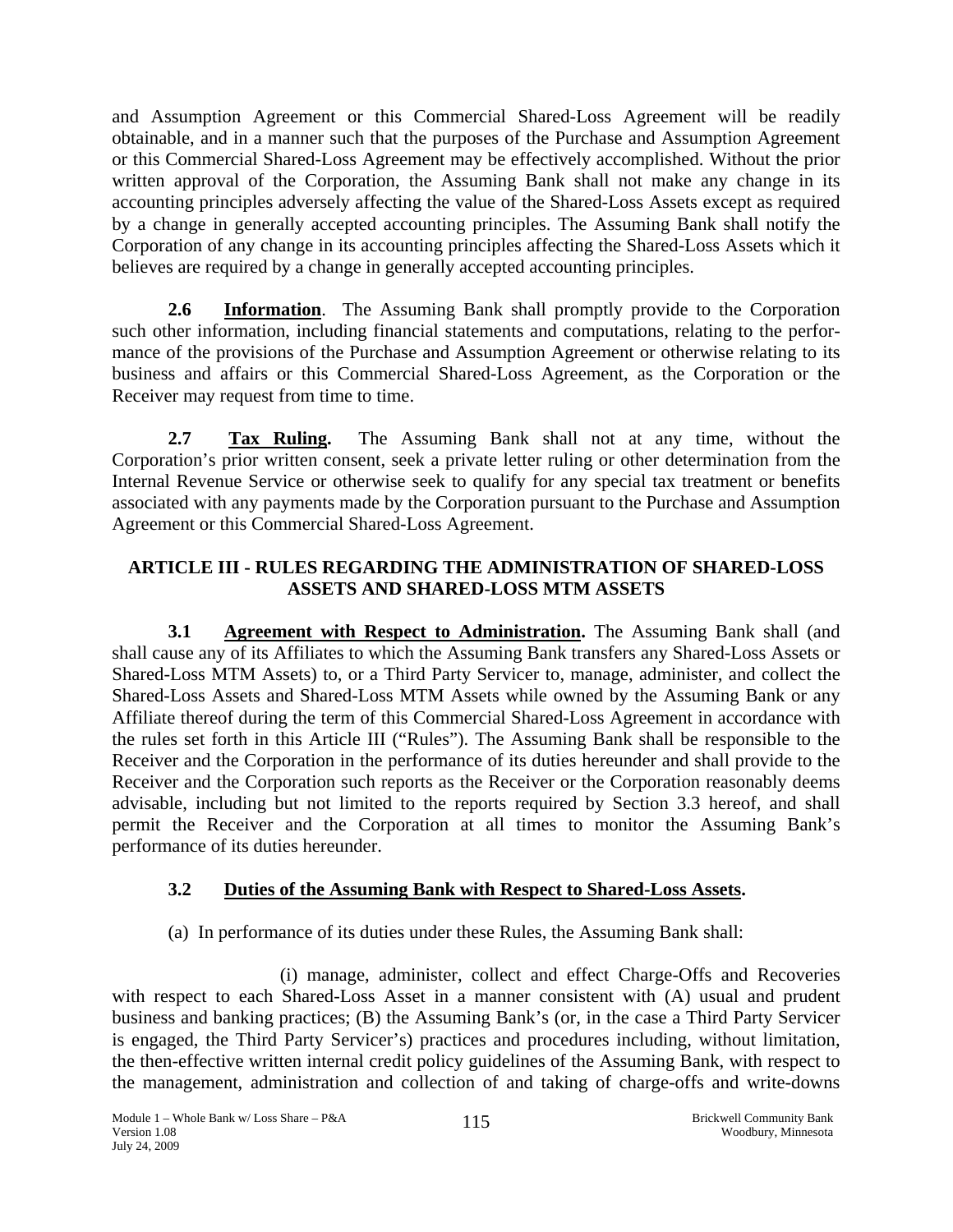with respect to loans, other real estate and repossessed collateral that do not constitute Shared Loss Assets;

(ii) exercise its best business judgment in managing, administering, collecting and effecting Charge-Offs with respect to Shared-Loss Assets;

(iii) use its best efforts to maximize collections with respect to Shared-Loss Assets and, if applicable for a particular Shared-Loss Asset, without regard to the effect of maximizing collections on assets held by the Assuming Bank or any of its Affiliates that are not Shared-Loss Assets;

(iv) adopt and implement accounting, reporting, record-keeping and similar systems with respect to the Shared-Loss Assets, as provided in Section 3.4 hereof;

(v) retain sufficient staff to perform its duties hereunder; and

(vi) provide written notification in accordance with Article IV of this Commercial Shared-Loss Agreement immediately after the execution of any contract pursuant to which any third party (other than an Affiliate of the Assuming Bank) will manage, administer or collect any of the Shared-Loss Assets, together with a copy of that contract.

(b) Any transaction with or between any Affiliate of the Assuming Bank with respect to any Shared-Loss Asset including, without limitation, the execution of any contract pursuant to which any Affiliate of the Assuming Bank will manage, administer or collect any of the Shared-Loss Assets, or any other action involving self-dealing, shall be subject to the prior written approval of the Receiver or the Corporation.

(c) The following categories of expenses shall not be deemed to be Reimbursable Expenses or Recovery Expenses:

(i) Federal, State, or local income taxes and expenses related thereto;

(ii) salaries or other compensation and related benefits of Assuming Bank employees and the employees of its Affiliates including, without limitation, any bonus, commission or severance arrangements, training, payroll taxes, dues, or travel- or relocationrelated expenses,;

(iii) the cost of space occupied by the Assuming Bank, any Affiliate thereof and their staff, the rental of and maintenance of furniture and equipment, and expenses for data processing including the purchase or enhancement of data processing systems;

(iv) except as otherwise provided herein, fees for accounting and other independent professional consultants (other than consultants retained to assess the presence, storage or release of any hazardous or toxic substance, or any pollutant or contaminant with respect to the collateral securing a Shared-Loss Loan that has been fully or partially charged-off); provided, that for purposes of this Section 3.2(c)(iv), fees of attorneys and appraisers engaged as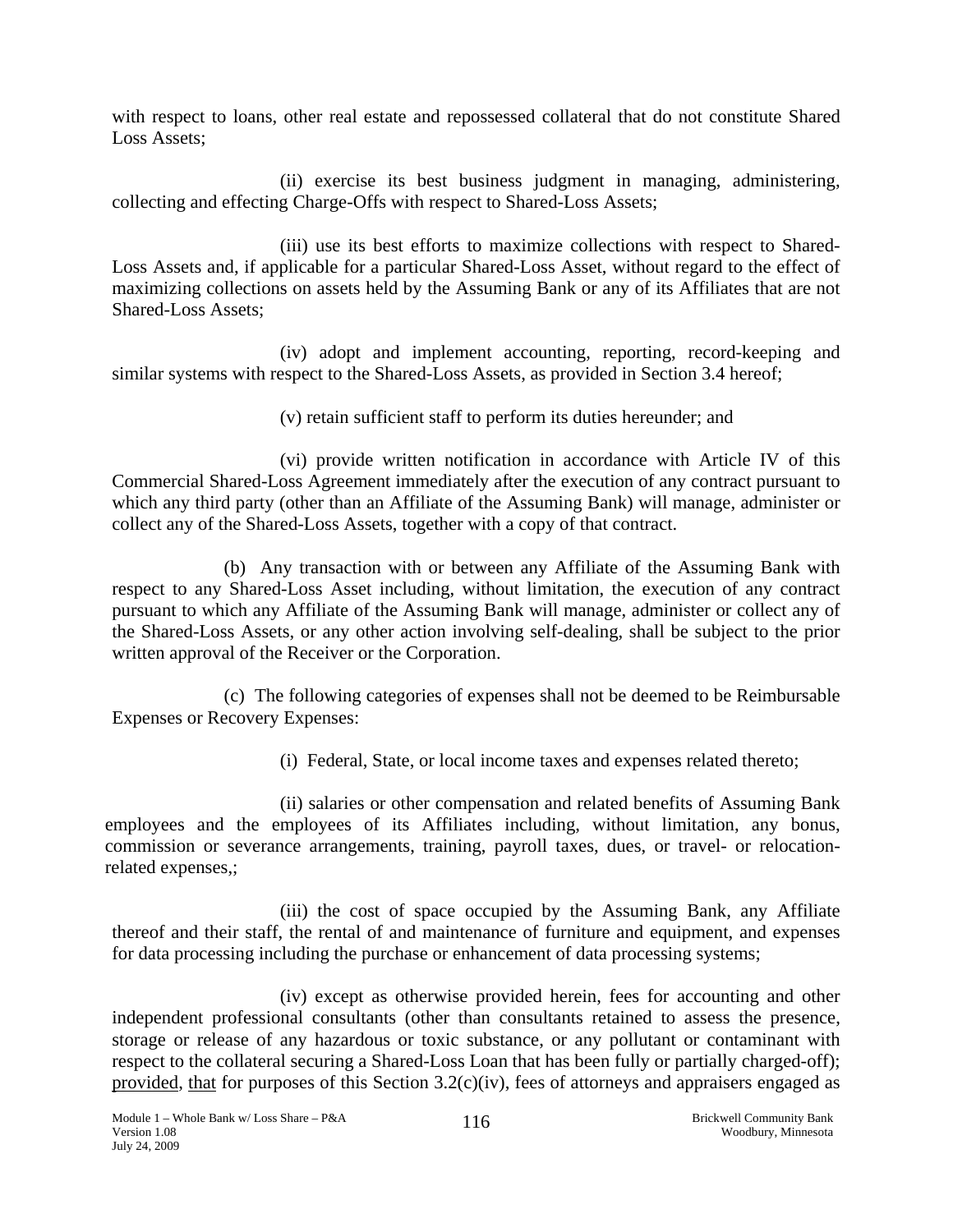necessary to assist in collections with respect to Shared-Loss Assets shall not be deemed to be fees of other independent consultants;

(v) allocated portions of any other overhead or general and administrative expense other than any fees relating to specific assets, such as appraisal fees or environmental audit fees, for services of a type the Assuming Bank does not normally perform internally;

(vi) any expense not incurred in good faith and with the same degree of care that the Assuming Bank normally would exercise in the collection of troubled assets in which it alone had an interest; and

(vii) any expense incurred for a product, service or activity that is of an extravagant nature or design.

(d) Subject to Section 3.7, the Assuming Bank shall not contract with third parties to provide services the cost of which would be a Reimbursable Expense or Recovery Expense if the Assuming Bank would have provided such services itself if the relevant Shared-Loss Assets were not subject to the loss-sharing provisions of Section 2.1 of this Commercial Shared-Loss Agreement.

#### **3.3 Duties of the Assuming Bank with Respect to Shared-Loss MTM Assets.**

(a) In performance of its duties under these Rules, the Assuming Bank shall:

(i) manage, administer, collect and each Shared-Loss MTM Asset in a manner consistent with (A) usual and prudent business and banking practices; (B) the Assuming Bank's practices and procedures including, without limitation, the then-effective written internal credit policy guidelines of the Assuming Bank, with respect to the management, administration and collection of similar assets that are not Shared-Loss MTM Assets;

(ii) exercise its best business judgment in managing, administering, collecting and effecting Charge-Offs with respect to Shared-Loss MTM Assets;

(iii) use its best efforts to maximize collections with respect to Shared-Loss MTM Assets and, if applicable for a particular Shared-Loss MTM Asset, without regard to the effect of maximizing collections on assets held by the Assuming Bank or any of its Affiliates that are not Shared-Loss MTM Assets, provided that, any sale of a Shared-Loss MTM Asset shall only be made with the prior approval of the Receiver or the Corporation;

(iv) adopt and implement accounting, reporting, record-keeping and similar systems with respect to the Shared-Loss MTM Assets, as provided in Section 3.4 hereof;

(v) retain sufficient staff to perform its duties hereunder; and

(vi) provide written notification in accordance with Article IV of this Commercial Shared-Loss Agreement immediately after the execution of any contract pursuant to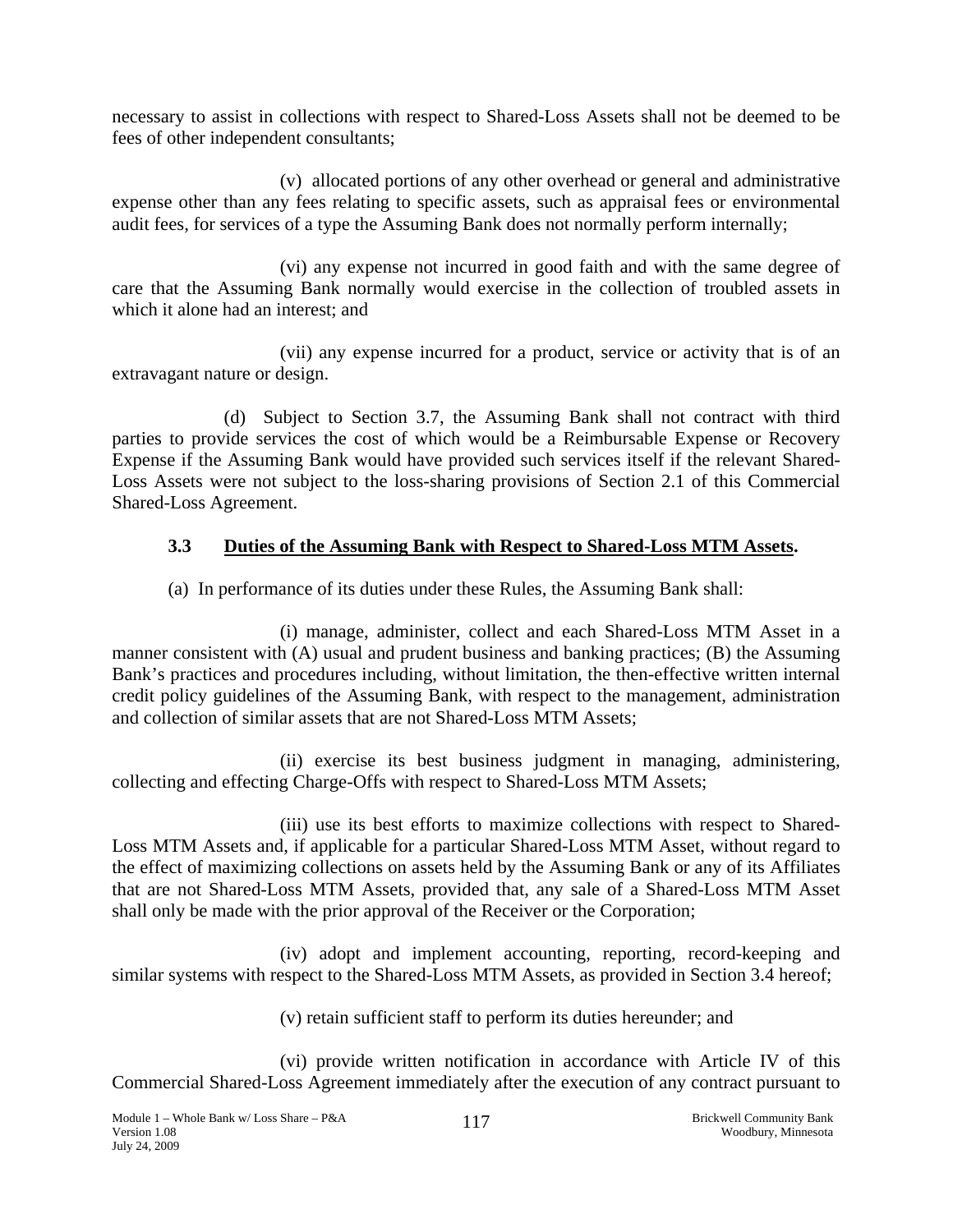which any third party (other than an Affiliate of the Assuming Bank) will manage, administer or collect any of the Shared-Loss MTM Assets, together with a copy of that contract.

(b) Any transaction with or between any Affiliate of the Assuming Bank with respect to any Shared-Loss MTM Asset including, without limitation, the execution of any contract pursuant to which any Affiliate of the Assuming Bank will manage, administer or collect any of the Shared-Loss Assets, or any other action involving self-dealing, shall be subject to the prior written approval of the Receiver or the Corporation.

(c) The Assuming Bank shall not contract with third parties to provide services the cost of which would be a Reimbursable Expense or Recovery Expense if the Assuming Bank would have provided such services itself if the relevant Shared-Loss Assets were not subject to the loss-sharing provisions of Section 2.1 of this Commercial Shared-Loss Agreement.

**3.4 Records and Reports**. The Assuming Bank shall establish and maintain records on a separate general ledger, and on such subsidiary ledgers as may be appropriate to account for the Shared-Loss Assets and the Shared-Loss MTM Assets, in such form and detail as the Receiver or the Corporation may require, to enable the Assuming Bank to prepare and deliver to the Receiver or the Corporation such reports as the Receiver or the Corporation may from time to time request regarding the Shared-Loss Assets, the Shared-Loss MTM Assets and the Quarterly Certificates required by Section 2.1 of this Commercial Shared-Loss Agreement.

# **3.5 Related Loans**.

(a) The Assuming Bank shall not manage, administer or collect any "Related Loan" in any manner which would have the effect of increasing the amount of any collections with respect to the Related Loan to the detriment of the Shared-Loss Asset to which such loan is related. A "Related Loan" means any loan or extension of credit held by the Assuming Bank at any time on or prior to the end of the final Recovery Quarter that is: (i) made to the same Obligor with respect to a Loan that is a Shared-Loss Asset or with respect to a Loan from which Other Real Estate, Additional ORE or Subsidiary ORE derived, or (ii) attributable to the same primary Obligor with respect to any Loan described in clause (i) under the rules of the Assuming Bank's Chartering Authority concerning the legal lending limits of financial institutions organized under its jurisdiction as in effect on the Commencement Date, as applied to the Assuming Bank.

(b) The Assuming Bank shall prepare and deliver to the Receiver with the Quarterly Certificates for the Calendar Quarters ending June 30 and December 31 for all Shared-Loss Quarters and Recovery Quarters, a schedule of all Related Loans which are commercial loans or commercial real estate loans with Legal Balances of \$500,000 or more on the Accounting Records of the Assuming Bank as of the end of each such semi-annual period, and all other commercial loans or commercial real estate loans attributable to the same Obligor on such loans of \$500,000 or more.

**3.6 Legal Action; Utilization of Special Receivership Powers**. The Assuming Bank shall notify the Receiver in writing (such notice to be given in accordance with Article IV below and to include all relevant details) prior to utilizing in any legal action any special legal power or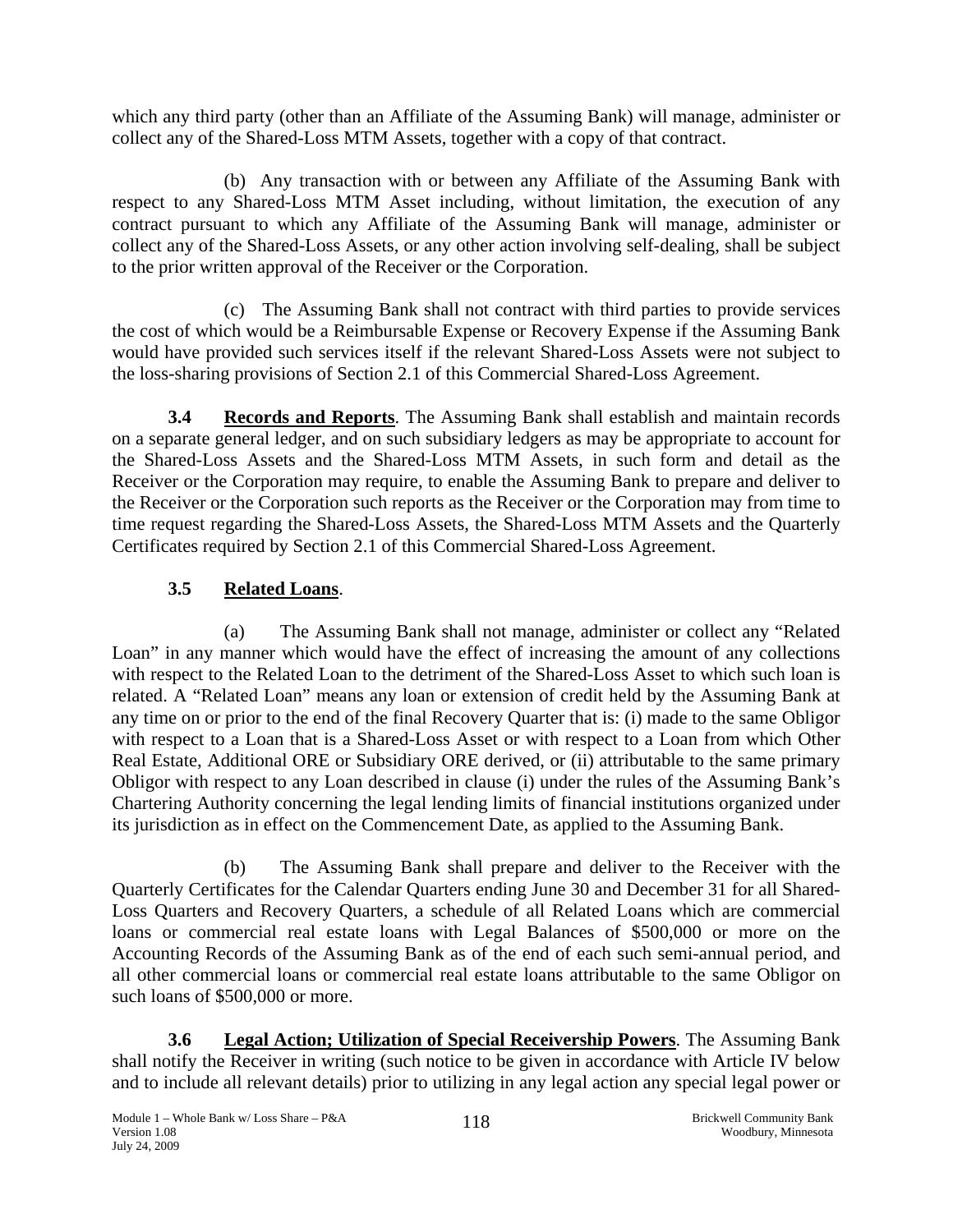right which the Assuming Bank derives as a result of having acquired a Shared-Loss Asset from the Receiver, and the Assuming Bank shall not utilize any such power unless the Receiver shall have consented in writing to the proposed usage. The Receiver shall have the right to direct such proposed usage by the Assuming Bank and the Assuming Bank shall comply in all respects with such direction. Upon request of the Receiver, the Assuming Bank will advise the Receiver as to the status of any such legal action. The Assuming Bank shall immediately notify the Receiver of any judgment in litigation involving any of the aforesaid special powers or rights.

**3.7 Third Party Servicer**. The Assuming Bank may perform any of its obligations and/or exercise any of its rights under this Commercial Shared-Loss Agreement through or by one or more Third Party Servicers, who may take actions and make expenditures as if any such Third Party Servicer was the Assuming Bank hereunder (and, for the avoidance of doubt, such expenses incurred by any such Third Party Servicer on behalf of the Assuming Bank shall be Reimbursable Expenses or Recovery Expenses, as the case may be, to the same extent such expenses would so qualify if incurred by the Assuming Bank); provided, however, that the use thereof by the Assuming Bank shall not release the Assuming Bank of any obligation or liability hereunder.

## **ARTICLE IV -- PORTFOLIO SALE**

**4.1 Assuming Bank Portfolio Sales of Remaining Shared-Loss Assets**. The Assuming Bank shall have the right with the concurrence of the Receiver, commencing as of the first day of the third to last Shared-Loss Quarter, to liquidate for cash consideration, in one or more transactions, all or a portion of Shared-Loss Assets held by the Assuming Bank ("Portfolio Sales"). If the Assuming Bank exercises its option under this Section 4.1, it must give thirty (30) days notice in writing to the Receiver setting forth the details and schedule for the Portfolio Sale which shall be conducted by means of sealed bid sales to third parties, not including any of the Assuming Bank's affiliates, contractors, or any affiliates of the Assuming Bank's contractors.

**4.2 Calculation of Sale Gain or Loss**. For Shared-Loss Assets gain or loss on the sales under Section 4.1 will be calculated as the sale price received by the Assuming Bank less the book value of the remaining Shared-Loss Assets.

#### **ARTICLE V -- LOSS-SHARING NOTICES GIVEN TO CORPORATION AND/OR RECEIVER**

As a supplement to the notice provisions contained in Section 13.7 of the Purchase and Assumption Agreement, any notice, request, demand, consent, approval, or other communication (a "Notice") given to the Corporation and/or the Receiver in the loss-sharing context shall be given as follows:

**5.1** With respect to a Notice under Section 2 and Sections 3.1-3.5 of this Commercial Shared-Loss Agreement:

Federal Deposit Insurance Corporation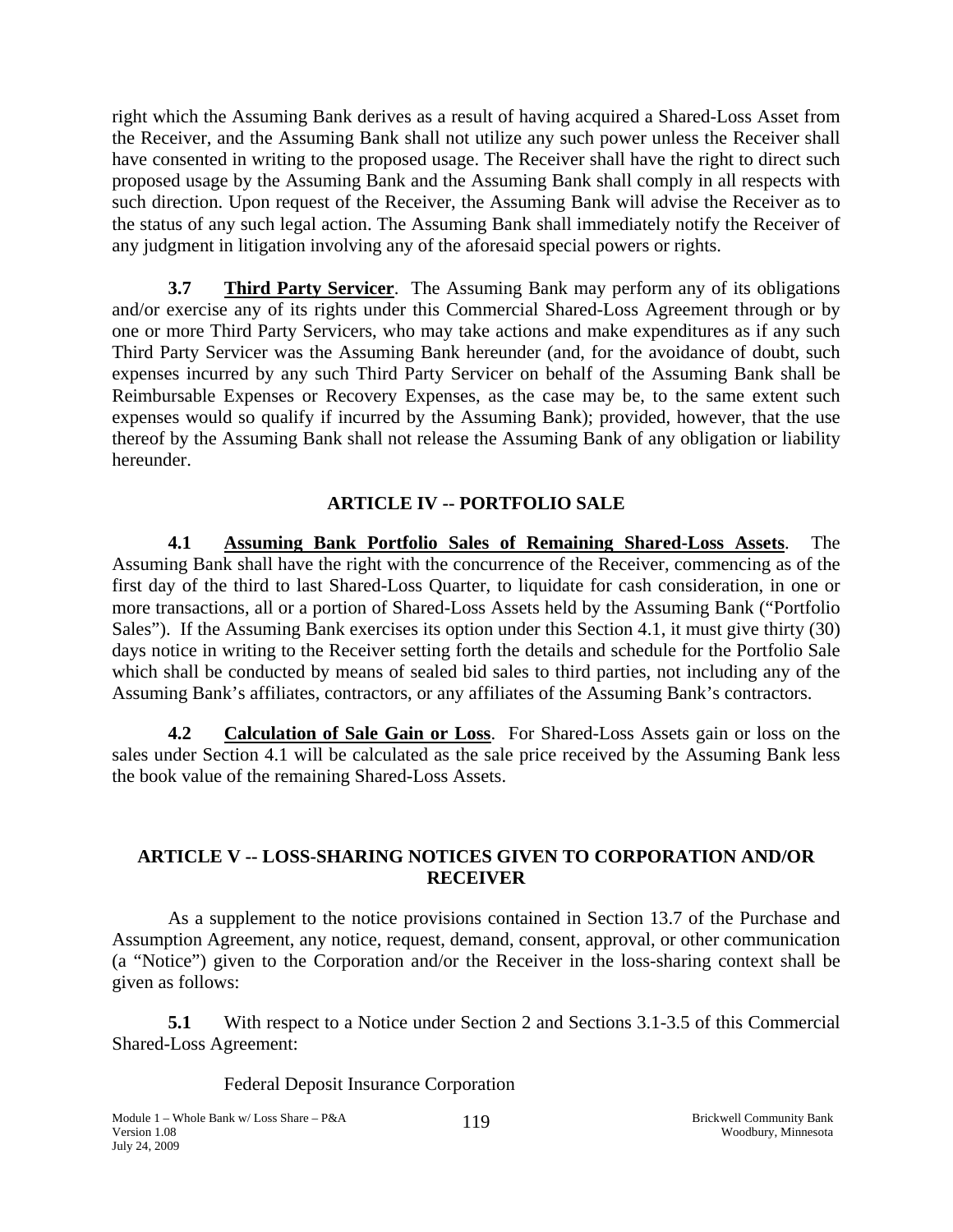Division of Resolutions and Receiverships 550 17th Street, N.W. Washington, D.C. 20429 Attention: Assistant Director, Franchise and Asset Marketing **5.2** With respect to a Notice under Section 3.6 of this Commercial Shared-Loss

Agreement:

Federal Deposit Insurance Corporation Legal Division 1601 Bryan Street Dallas, Texas 75201 Attention: Regional Counsel with a copy to:

Federal Deposit Insurance Corporation Legal Division 550 17th Street, N.W. Washington, D.C. 20429 Attention: Senior Counsel (Special Issues Group)

#### **ARTICLE VI – MISCELLANEOUS**

**6.1 Expenses**. Except as otherwise expressly provided herein, all costs and expenses incurred by a party hereto in connection with this Commercial Shared-Loss Agreement shall be borne by such party whether or not the transactions contemplated herein shall be consummated.

**6.2 Successors and Assigns; Specific Performance.** All terms and provisions of this Commercial Shared-Loss Agreement shall be binding upon and shall inure to the benefit of the parties hereto only; provided, however, that, Receiver may assign or otherwise transfer this Commercial Shared-Loss Agreement (in whole or in part) to the Federal Deposit Insurance Corporation in its corporate capacity without the consent of Assuming Bank. Notwithstanding anything to the contrary contained in this Commercial Shared-Loss Agreement, except as is expressly permitted in this Section 6.2, Assuming Bank may not assign or otherwise transfer this Commercial Shared-Loss Agreement (in whole or in part) without the prior written consent of the Receiver, which consent may be granted or withheld by the Receiver in its sole discretion, and any attempted assignment or transfer in violation of this provision shall be void *ab initio.*  For the avoidance of doubt, a merger or consolidation of the Assuming Bank with and into another financial institution, the sale of all or substantially all of the assets of the Assuming Bank to another financial institution constitutes the transfer of this Commercial Shared-Loss Agreement which requires the consent of the Receive; and for a period of thirty-six (36) months after Bank Closing, a merger or consolidation shall also include the sale by any individual shareholder, or shareholders acting in concert, of more than 9% of the outstanding shares of the Assuming Bank, or of its holding company, or of any subsidiary holding Shared-Loss Assets, or the sale of shares by the Assuming Bank or its holding company or any subsidiary holding Shared-Loss Assets, in a public or private offering, that increases the number of shares outstanding by more than 9%, constitutes the transfer of this Commercial Shared-Loss Agreement which requires the consent of the Receiver. However, no Loss shall be recognized as a result of any accounting adjustments that are made due to any such merger, consolidation or sale consented to by the FDIC. The FDIC's consent shall not be required if the aggregate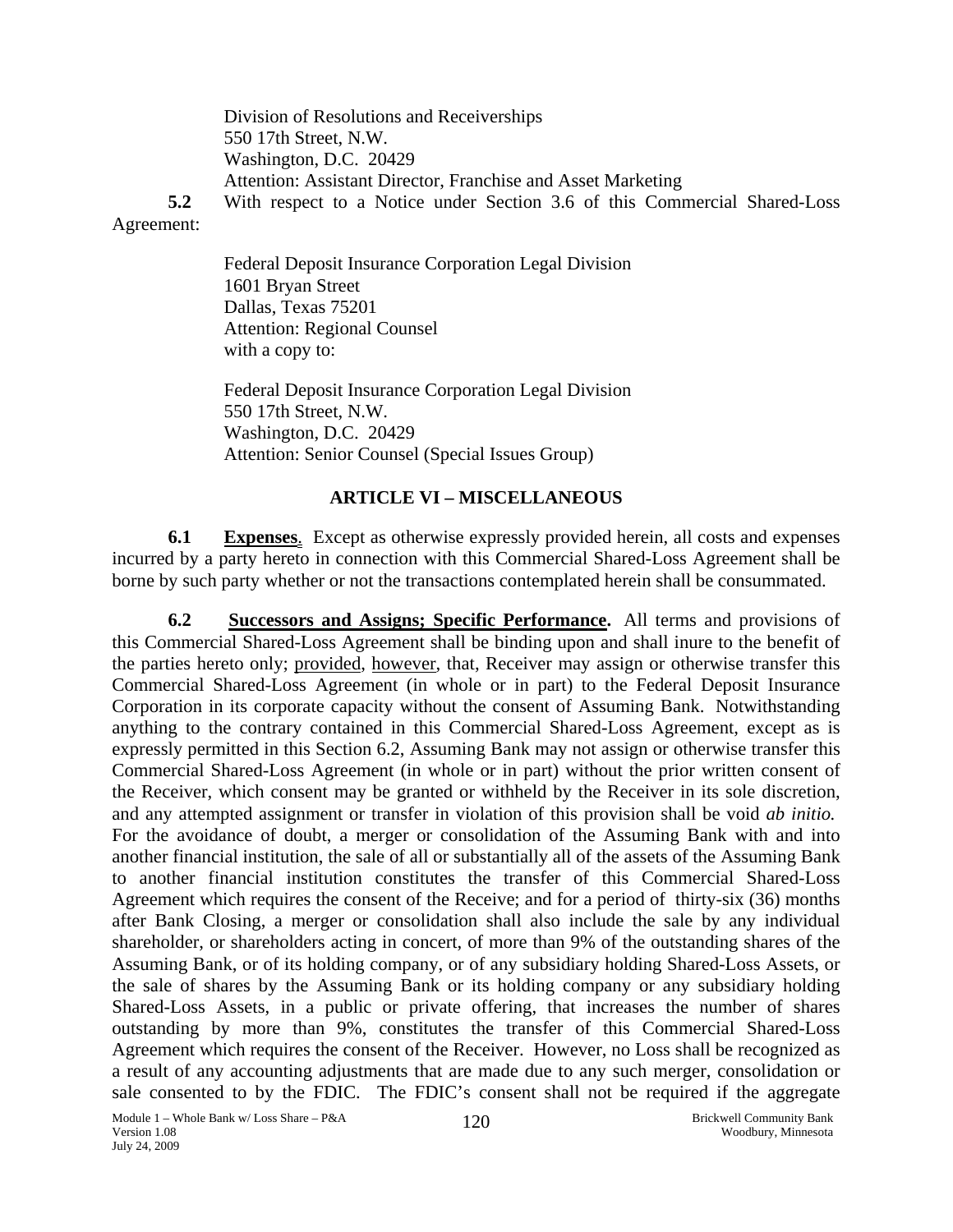outstanding principal balance of Shared-Loss Assets is less than twenty percent (20%) of the initial aggregate balance of Shared-Loss Assets.

**6.3** Governing Law. This Commercial Shared-Loss Agreement shall be construed in accordance with federal law, or, if there is no applicable federal law, the laws of the State of New York, without regard to any rule of conflict of law that would result in the application of the substantive law of any jurisdiction other than the State of New York.

**6.4 WAIVER OF JURY TRIAL**. EACH PARTY HERETO HEREBY IRREVOCABLY AND UNCONDITIONALLY WAIVES ALL RIGHT TO TRIAL BY JURY IN OR TO HAVE A JURY PARTICIPATE IN RESOLVING ANY DISPUTE, ACTION, PROCEEDING OR COUNTERCLAIM, WHETHER SOUNDING IN CONTRACT, TORT OR OTHERWISE, ARISING OUT OF OR RELATING TO OR IN CONNECTION WITH THIS COMMERCIAL SHARED-LOSS AGREEMENT OR ANY OF THE TRANSACTIONS CONTEMPLATED HEREBY.

**6.5 Captions**. All captions and headings contained in this Commercial Shared-Loss Agreement are for convenience of reference only and do not form a part of, and shall not affect the meaning or interpretation of, this Commercial Shared-Loss Agreement.

**6.6 Entire Agreement; Amendments**. This Commercial Shared-Loss Agreement, along with the Single Family Shared-Loss Agreement and the Purchase and Assumption Agreement, including the Exhibits and any other documents delivered pursuant hereto, embody the entire agreement of the parties with respect to the subject matter hereof, and supersede all prior representations, warranties, offers, acceptances, agreements and understandings, written or oral, relating to the subject matter herein. This Commercial Shared-Loss Agreement may be amended or modified or any provision thereof waived only by a written instrument signed by both parties or their respective duly authorized agents.

**6.7 Severability**. Whenever possible, each provision of this Commercial Shared-Loss Agreement shall be interpreted in such manner as to be effective and valid under applicable law, but if any provision of this Commercial Shared-Loss Agreement is held to be prohibited by or invalid, illegal or unenforceable under applicable law, such provision shall be construed and enforced as if it had been more narrowly drawn so as not to be prohibited, invalid, illegal or unenforceable, and the validity, legality and enforceability of the remainder of such provision and the remaining provisions of this Commercial Shared-Loss Agreement shall not in any way be affected or impaired thereby.

**6.8 No Third Party Beneficiary.** This Commercial Shared-Loss Agreement and the Exhibits hereto are for the sole and exclusive benefit of the parties hereto and their respective permitted successors and permitted assigns and there shall be no other third party beneficiaries, and nothing in Commercial Shared-Loss Agreement or the Exhibits shall be construed to grant to any other Person any right, remedy or claim under or in respect of this Commercial Shared-Loss Agreement or any provision hereof.

**6.9 Consent**. Except as otherwise provided herein, when the consent of a party is required herein, such consent shall not be unreasonably withheld or delayed.